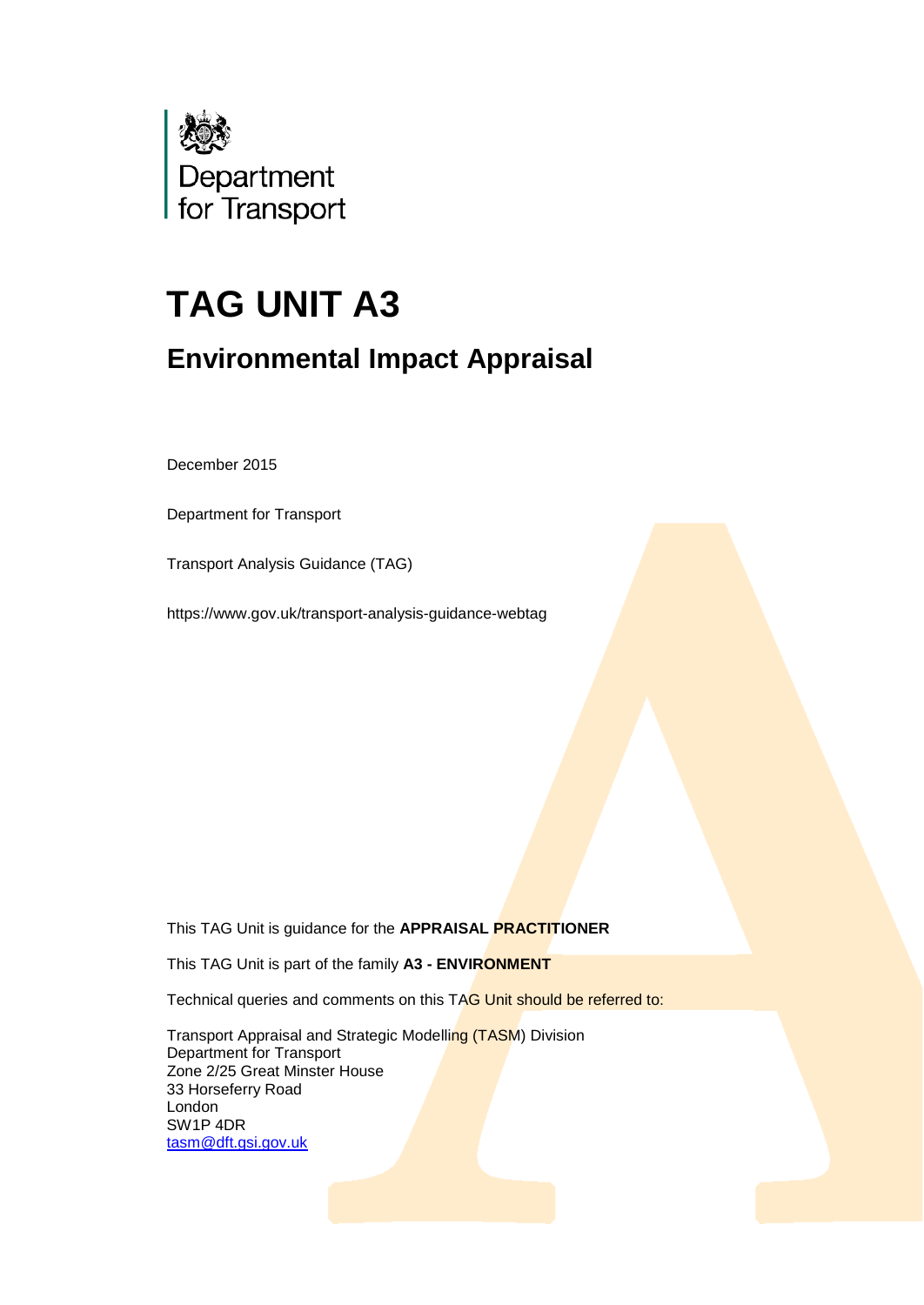# **Contents**

| 1                               | <b>Environmental Impact Appraisal</b>                                                                                                              | 4                          |
|---------------------------------|----------------------------------------------------------------------------------------------------------------------------------------------------|----------------------------|
| 1.1<br>1.2<br>1.3<br>1.4<br>1.5 | Introduction<br>Level of Detail<br>Relationship with Environmental Impact Assessment<br>Categories of Environmental Impact<br>Reporting            | 4<br>4<br>4<br>6<br>6      |
| $\mathbf{2}$                    | <b>Noise Impacts</b>                                                                                                                               | 7                          |
| 2.1<br>2.2<br>2.3<br>2.4<br>2.5 | Introduction<br>Methodology<br>Using the TAG Noise Workbook<br><b>Presentation of Results</b><br><b>Quiet Areas</b>                                | 7<br>7<br>12<br>12<br>13   |
| 3                               | <b>Air Quality Impacts</b>                                                                                                                         | 14                         |
| 3.1<br>3.2<br>3.3<br>3.4<br>3.5 | Introduction<br><b>Local Air Quality</b><br><b>Regional Air Pollution</b><br>Economic Valuation of Air Pollution<br><b>Presentation of Results</b> | 14<br>14<br>18<br>19<br>24 |
| 4                               | <b>Greenhouse Gases</b>                                                                                                                            | 25                         |
| 4.1<br>4.2<br>4.3<br>4.4        | Introduction<br>Methodology<br>Software<br><b>Reporting Requirements</b>                                                                           | 25<br>26<br>29<br>29       |
| 5                               | The Environmental Capital Approach                                                                                                                 | 32                         |
| 5.1<br>5.2<br>5.3<br>5.4        | Introduction<br>Scope of the Appraisal<br>General Methodology<br>Reporting                                                                         | 32<br>33<br>33<br>36       |
| 6                               | <b>Impacts on Landscape</b>                                                                                                                        | 38                         |
| 6.1<br>6.2                      | Introduction<br>Methodology                                                                                                                        | 38<br>38                   |
| $\overline{\mathbf{r}}$         | <b>Impacts on Townscape</b>                                                                                                                        | 45                         |
| 7.1<br>7.2                      | Introduction<br>Methodology                                                                                                                        | 45<br>45                   |
| 8                               | <b>Impacts on the Historic Environment</b>                                                                                                         | 53                         |
| 8.1<br>8.2                      | Introduction<br>Methodology                                                                                                                        | 53<br>53                   |
| 9                               | <b>Impacts on Biodiversity</b>                                                                                                                     | 61                         |
| 9.1<br>9.2                      | Introduction<br>Methodology                                                                                                                        | 61<br>61                   |
| 10                              | <b>Impacts on the Water Environment</b>                                                                                                            | 68                         |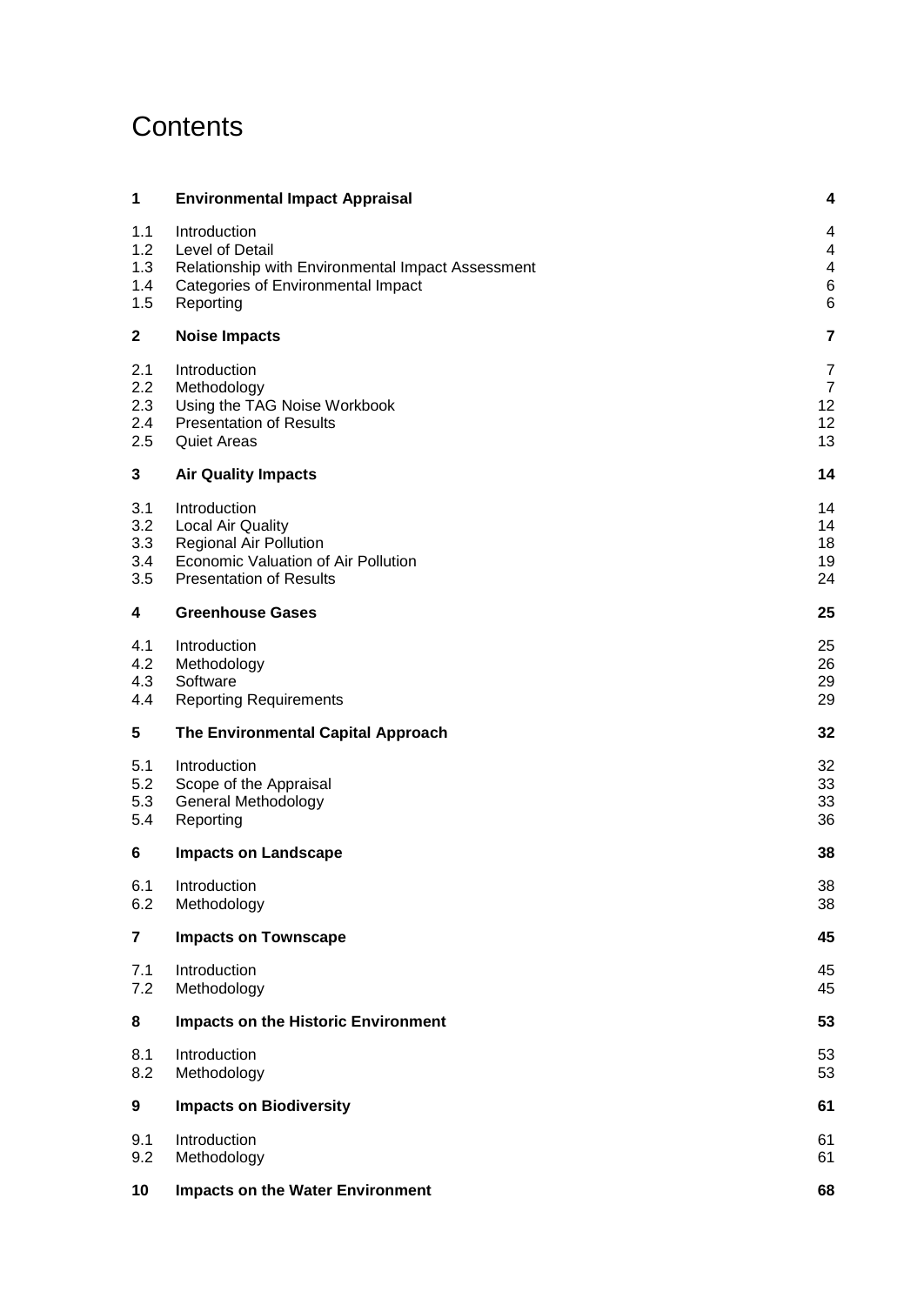| 10.1<br>10.2 | Introduction<br>Methodology                                                                                | 68<br>68 |
|--------------|------------------------------------------------------------------------------------------------------------|----------|
| 11           | <b>References</b>                                                                                          | 77       |
| $12 \,$      | <b>Document Provenance</b>                                                                                 | 78       |
|              | Appendix A Alternative Methodology for Local Air Quality                                                   | 81       |
|              | Appendix B Alternative approach for identifying $NOx$ emissions where the $NO2$ limit value is<br>exceeded | 83       |
|              | Appendix C Detail on the derivation of damage and marginal abatement costs                                 | 84       |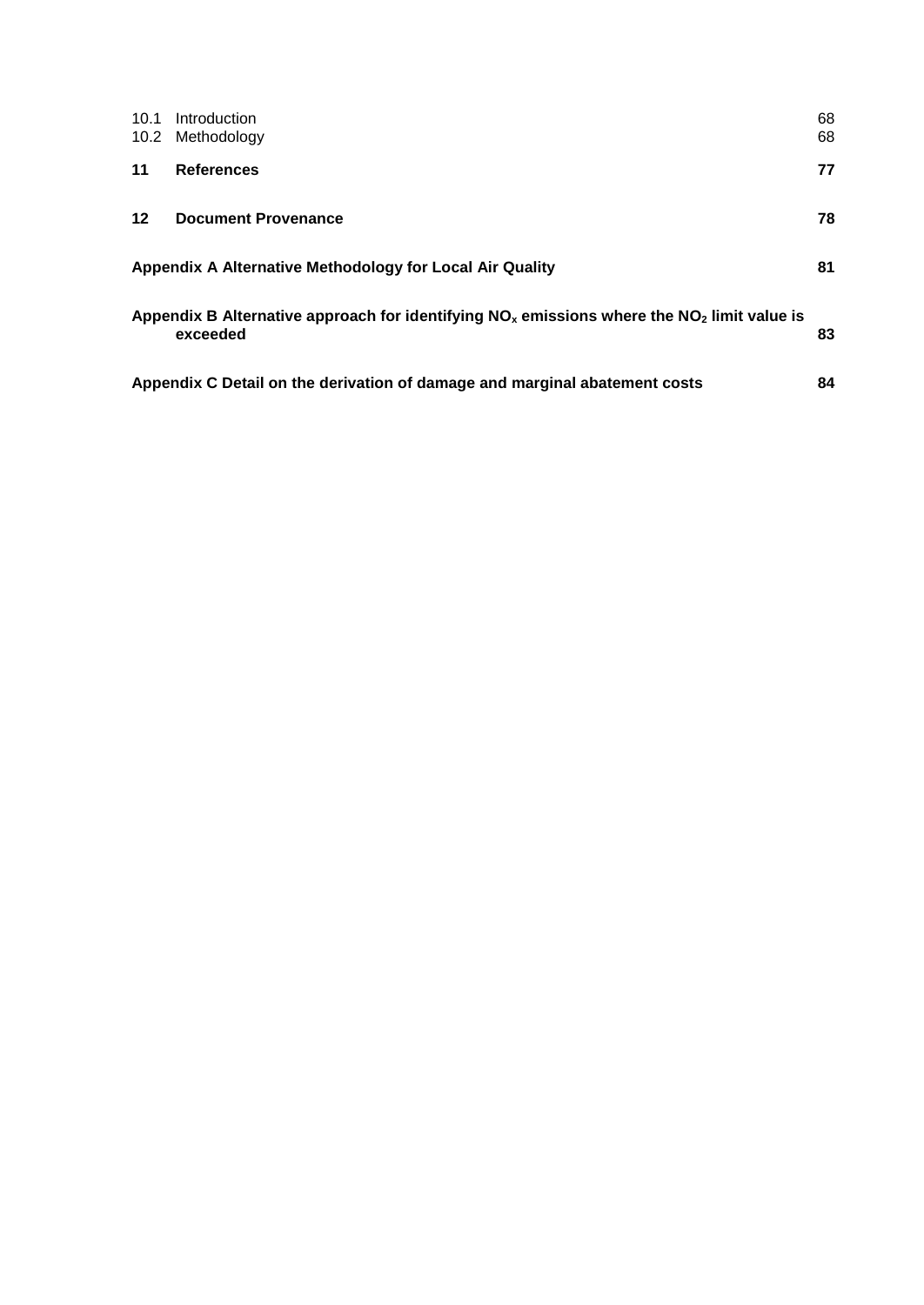# **1 Environmental Impact Appraisal**

## **1.1 Introduction**

- 1.1.1 Environmental Impact Appraisal is undertaken as part of the transport appraisal process. The objective of the transport appraisal process is to inform the business case for a transport investment proposal. Further information on the transport appraisal process is provided in [Guidance for the](https://www.gov.uk/transport-analysis-guidance-webtag#guidance-for-the-technical-project-manager-tpm)  [Technical Project Manager.](https://www.gov.uk/transport-analysis-guidance-webtag#guidance-for-the-technical-project-manager-tpm)
- 1.1.2 This TAG unit provides guidance for appropriately qualified environmental practitioners/topic specialists on appraising the impact of transport proposals on the built and natural environment, and on people. When using the guidance in this TAG unit, environmental practitioners/topic specialists should refer to current European and UK legislation, regulations and policy, and best practice*.*
- 1.1.3 This Chapter discusses:
	- The need to tailor the level of detail to the stage of development of the proposal;
	- The relationship between environmental impact appraisal (as set out in this manual) and environmental impact assessment;
	- The differing types of environmental impact and
	- Reporting requirements.

## **1.2 Level of Detail**

- 1.2.1 Appraisal, using the methods set out in this TAG Unit, should be possible at any stage in the development of proposals. At all stages, a proportionate approach should be adopted. Excessive detail should be avoided - the level of detail should be no more than is needed for robust decisions to be taken. As a proposal develops, where a statutory environmental impact assessment is being undertaken, a more comprehensive level of information should become available and a detailed environmental appraisal can be carried out. However, the methods can be applied using what data is available at any stage; where this is less than fully detailed then the limitations of the data should be identified as part of the appraisal process. Sensitivity testing should be carried out, consistent with that for other impacts (see TAG Unit M4 - [Forecasting and Uncertainty\)](https://www.gov.uk/transport-analysis-guidance-webtag#m4-forecasting), with any assumptions clearly stated, and, where appropriate, the 'precautionary principle<sup>[1](#page-3-0)</sup>' should be applied. Increasing confidence can be placed in the results of appraisal as the level of data improves through the development of proposals.
- 1.2.2 The need for a proportional approach is discussed in more depth in [Guidance for the Technical](https://www.gov.uk/transport-analysis-guidance-webtag#guidance-for-the-technical-project-manager-tpm)  Project [Manager,](https://www.gov.uk/transport-analysis-guidance-webtag#guidance-for-the-technical-project-manager-tpm) where the requirements for level of detail in appraisal are linked to the stages in the decision making and appraisal processes.

## **1.3 Relationship with Environmental Impact Assessment**

- 1.3.1 It is important to recognise the distinction between environmental impact assessment and environmental impact appraisal and to appreciate how these two processes should be linked together during the project cycle.
- 1.3.2 For some projects, there is a statutory requirement to carry out Environmental Impact Assessment, to meet the requirements of the EIA Directive[2.](#page-3-1) Other projects do not require statutory Environmental Impact Assessment, but may still require non-statutory environmental impact assessment. The aim of environmental impact assessment, whether it is to meet statutory or non-

<span id="page-3-0"></span> $<sup>1</sup>$  the precept that an action should not be taken if the consequences are uncertain and potentially dangerous</sup>

<span id="page-3-1"></span><sup>2</sup> EC Directive 85/337/EEC as amended by EC Directive 97/11/EC and the Public Participation Directive 2003/35/EC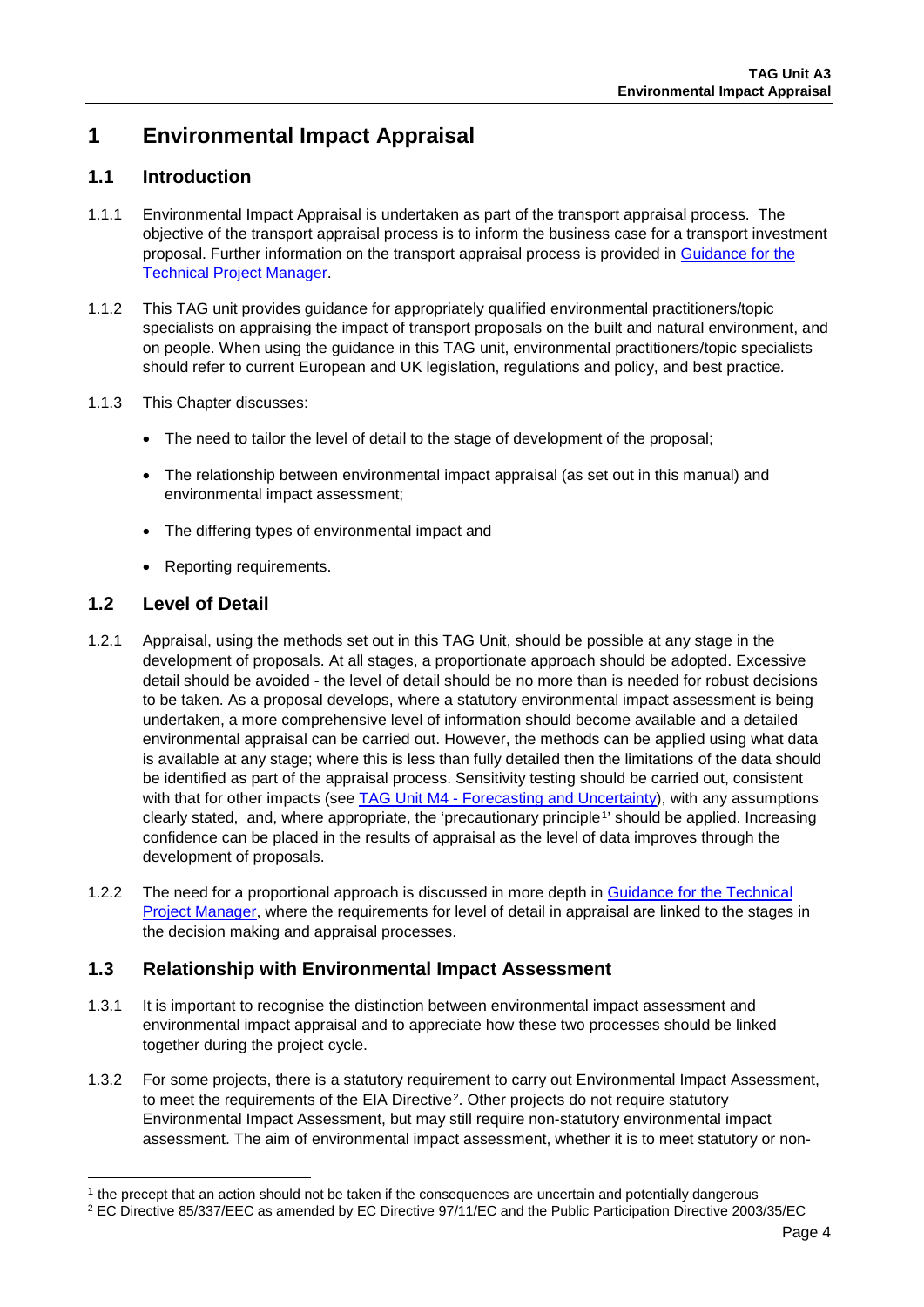statutory requirements, is to ensure that the environmental implications of decisions on schemes are made available so that they can inform the design and decision making process.

1.3.3 Guidance in this TAG Unit addresses environmental impact appraisal. This is the process of developing environmental impact information for inclusion in a transport appraisal. This builds on the baseline data and impact assessment work carried out as part of the environmental impact assessment, as the following diagram illustrates. The appraisal recommended in this TAG Unit is not intended to be an alternative to, or a replacement for the environmental impact assessment. Rather, it is intended to complement that work. Where the project delivery programme allows, care should be taken to ensure that the environmental impact appraisal process delivers a message that is consistent with the findings of the environmental impact assessment process.



#### **Figure 1 Relationship between the key components of appraisal work**

- 1.3.4 For highway schemes, comprehensive guidance on environmental impact assessment, whether statutory or non-statutory, is given in **Design Manual for Roads and Bridges, Volume 11, 'Environmental Assessment**' (DMRB Vol 11). DMRB Vol 11 also provides detailed guidance on the methods to be used in the environmental assessment of highway schemes. Much of the guidance set out in DMRB Vol 11 is appropriate for the environmental impact assessment of other transport modes and should be used unless more appropriate alternatives are available. Many of the analyses in this TAG Unit assume that environmental impact assessment consistent with that specified in DMRB Vol 11 is available.
- 1.3.5 Note that environmental impact assessment (and DMRB Vol 11) covers a wider range of impacts than are discussed in this TAG Unit. Many of those not covered here are covered in [TAG Unit A4.1](https://www.gov.uk/transport-analysis-guidance-webtag#a4-social-and-distributional-impacts) -[Social Impact](https://www.gov.uk/transport-analysis-guidance-webtag#a4-social-and-distributional-impacts) Appraisal.
- 1.3.6 The scope of assessment in the environmental impact assessment, and hence the environmental appraisal, is likely to depend on the stage reached in the transport appraisal process. At Stage 1, options generation, environmental impact assessment is likely to be restricted to the scoping stage. Scoping seeks to decide which environmental topics are to be examined in environmental impact assessment and how they should be assessed. Scoping should explore the level of environmental risk associated with options, and should identify potential significant environmental effects. In many cases, this information will be sufficient to enable decisions on which options should be taken forward to Stage 2 and should be recorded in the Option Appraisal Report. Note that, at Stage 1, a spatially detailed transport model may not be available. Where this is the case, the scope for analysis of traffic-related (where traffic may be road or rail) environmental impacts will be restricted.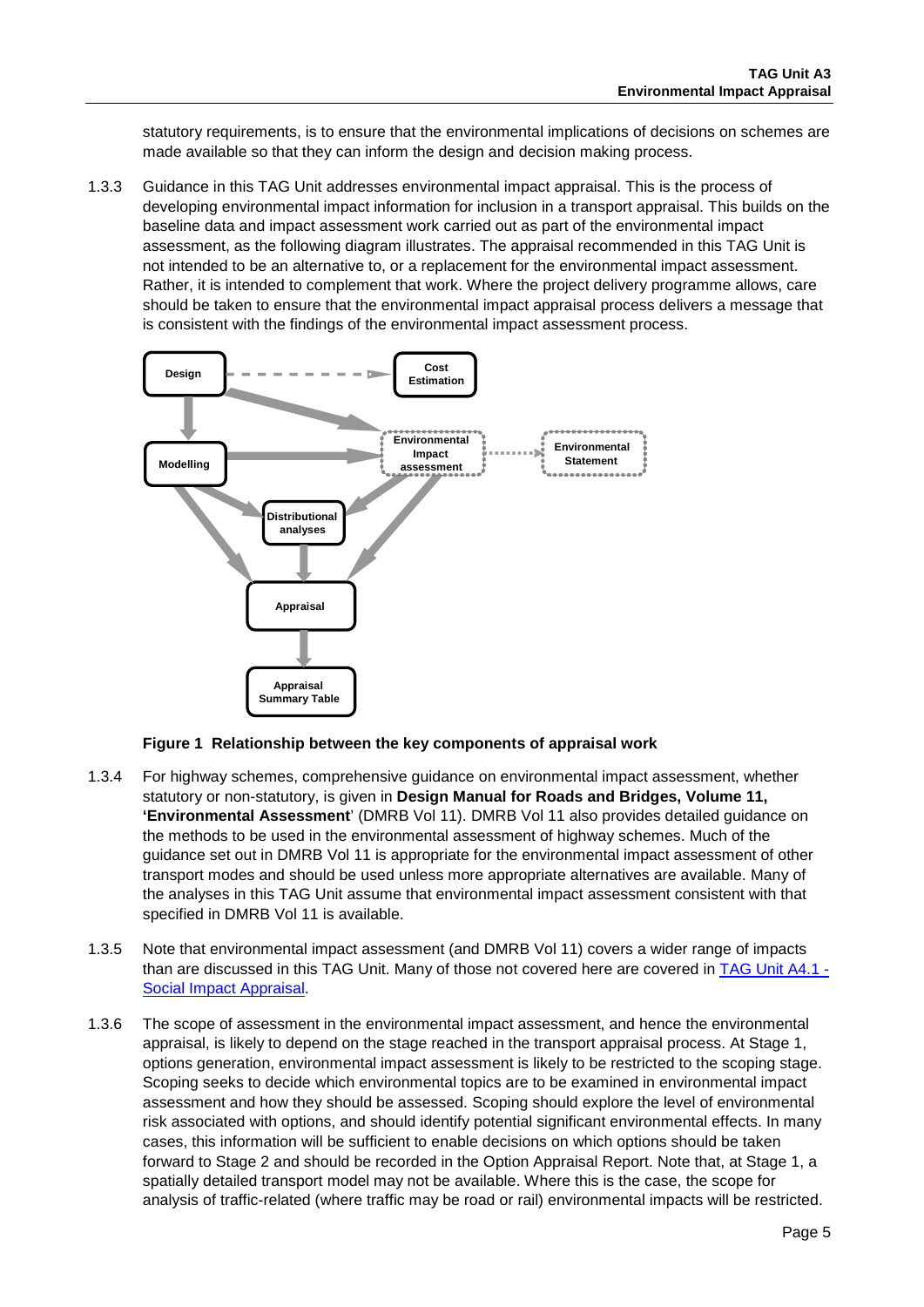1.3.7 During Stage 2, further appraisal, environmental impact assessment should proceed through simple and/or detailed assessments (see DMRB Vol 11 for an explanation of these terms) as appropriate. A spatially detailed transport model should be available, so that assessment of traffic related environmental impacts can be carried out. The information generated by the environmental impact assessment should be used as the basis for the environmental impact appraisal process, using the methods set out in this TAG Unit.

## **1.4 Categories of Environmental Impact**

- 1.4.1 In analysing the environmental impacts (which may be both beneficial and adverse), it is useful to be aware that these fall into two main categories:
	- those that arise as a result of changes in traffic (whether this be road or rail traffic) using transport infrastructure - noise, air pollution and greenhouse gases; and
	- those that arise in the surrounding area as a result of new or improved transport infrastructure and associated development - landscape, townscape, biodiversity, heritage and the water environment.
- 1.4.2 Those impacts that arise as a result of changes in traffic rely on the existence of a transport model to provide traffic flow data. Those analysing (assessing and appraising) these environmental impacts should liaise closely with those responsible for building and operating the transport model to ensure that the traffic flow data is suitable for their purposes and is provided in an appropriate format.
- 1.4.3 It is usually not appropriate to consider environmental impacts during, or as a result, of construction. However, there may be circumstances when these impacts are relevant and should be taken into consideration.

## **1.5 Reporting**

- 1.5.1 Good reporting is a key factor in ensuring that appraisals are transparent and acceptable to decision makers and stakeholders. Reporting should include the following:
	- An entry for each topic in the Appraisal Summary Table (AST). General advice on the AST is provided in [Guidance for the Technical Project Manager,](https://www.gov.uk/transport-analysis-guidance-webtag#guidance-for-the-technical-project-manager-tpm) while guidance specific to each topic is given in the following chapters;
	- A worksheet (or worksheets) should be provided for each topic. Worksheets differ from topic to topic – further details are given in the following chapters; and
	- Other documentation required to understand the analysis should be provided as required details are provided in the following chapters.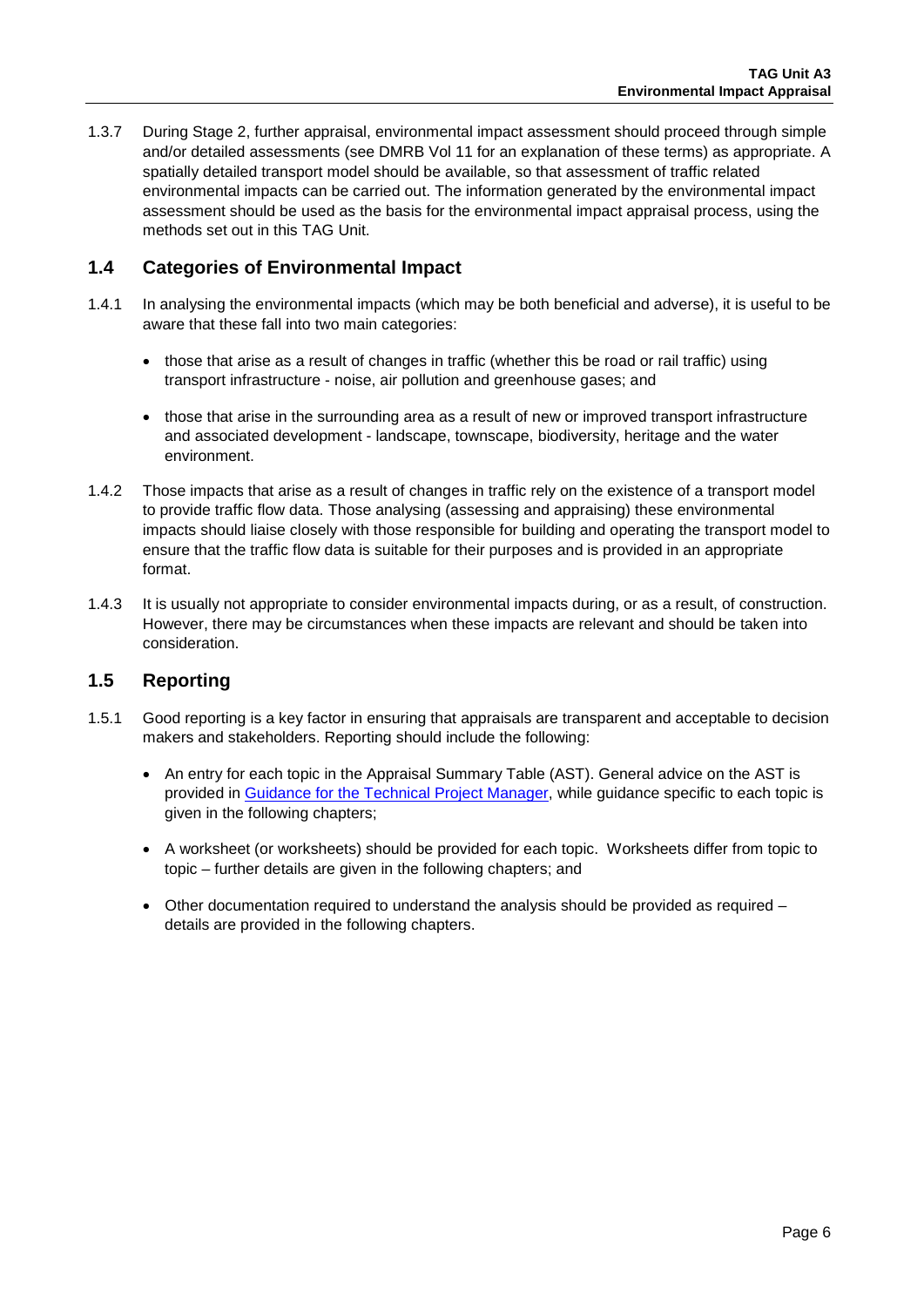## **2 Noise Impacts**

## **2.1 Introduction**

- 2.1.1 For some time the appraisal of noise impacts focused on annoyance. However, there is growing evidence on the links between environmental noise, defined by the World Health Organisation (WHO) as 'noise emitted from all sources except industrial workplaces', and health outcomes. The 2011 WHO report **Burden of disease from environmental noise**[3](#page-6-0) identified environmental noise as the second largest environmental risk to public health in Western Europe. Defra has produced guidance on assessing the impacts of transport-related noise from different sources, covering road, rail and aviation noise, using an 'impact pathway' approach and covering a range of impacts on:
	- annoyance,
	- sleep disturbance, and
	- health impacts, including heart disease (acute myocardial infarction, or AMI) stress and dementia.[4](#page-6-1)
- 2.1.2 Defra's guidance and associated toolkit highlight several key areas of uncertainty in the appraisal of noise impacts. These include the dose response functions that describe how people are affected at different noise levels (such as whether 'High' or 'Moderate' sleep disturbance relationships should be used, and the uncertainties around the odds ratio for AMI impacts<sup>5</sup>); the disability weights used to describe impacts in terms of Disability-Adjusted Life Years (DALYs); and the monetary valuation of those impacts, once expressed in DALY terms. This section describes how noise impacts should be appraised in transport appraisals, based on the central assumptions in Defra's guidance. Where noise impacts are particularly significant, sensitivity testing to reflect these various uncertainties may be required and further advice should be sought from the Department on an appropriate range of sensitivity tests.
- 2.1.3 Assessing the noise implications of multi-modal transport schemes presents a particular challenge for two main reasons:
	- people exhibit different responses to noise from and within different transport modes, making the determination of cumulative impact difficult (this is reflected in the modal variation in doseresponse functions and values in Defra's guidance); and
	- noise is a local impact which depends on the precise geometric relationship of source and receiver - these may not be sufficiently well defined at early stages of scheme development.
- 2.1.4 The research carried out by Defra has established monetary values for the 'impact pathways' of noise described above. The inclusion of monetary valuation enables decision-makers to assess the relative importance of the noise impacts of a transport option in relation to other impacts currently measured in monetary terms.

## **2.2 Methodology**

- 2.2.1 The assessment involves five steps (note that the TAG Noise Workbook automates and combines steps three and four – see section [2.3](#page-11-0) below):
	- Scoping;
	- Quantification of noise impacts;

<span id="page-6-0"></span> <sup>3</sup> [http://www.who.int/quantifying\\_ehimpacts/publications/e94888/en/](http://www.who.int/quantifying_ehimpacts/publications/e94888/en/)

<span id="page-6-1"></span><sup>4</sup> <https://www.gov.uk/noise-pollution-economic-analysis>

<span id="page-6-2"></span><sup>5</sup> <http://archive.defra.gov.uk/environment/quality/noise/igcb/documents/project-report.pdf>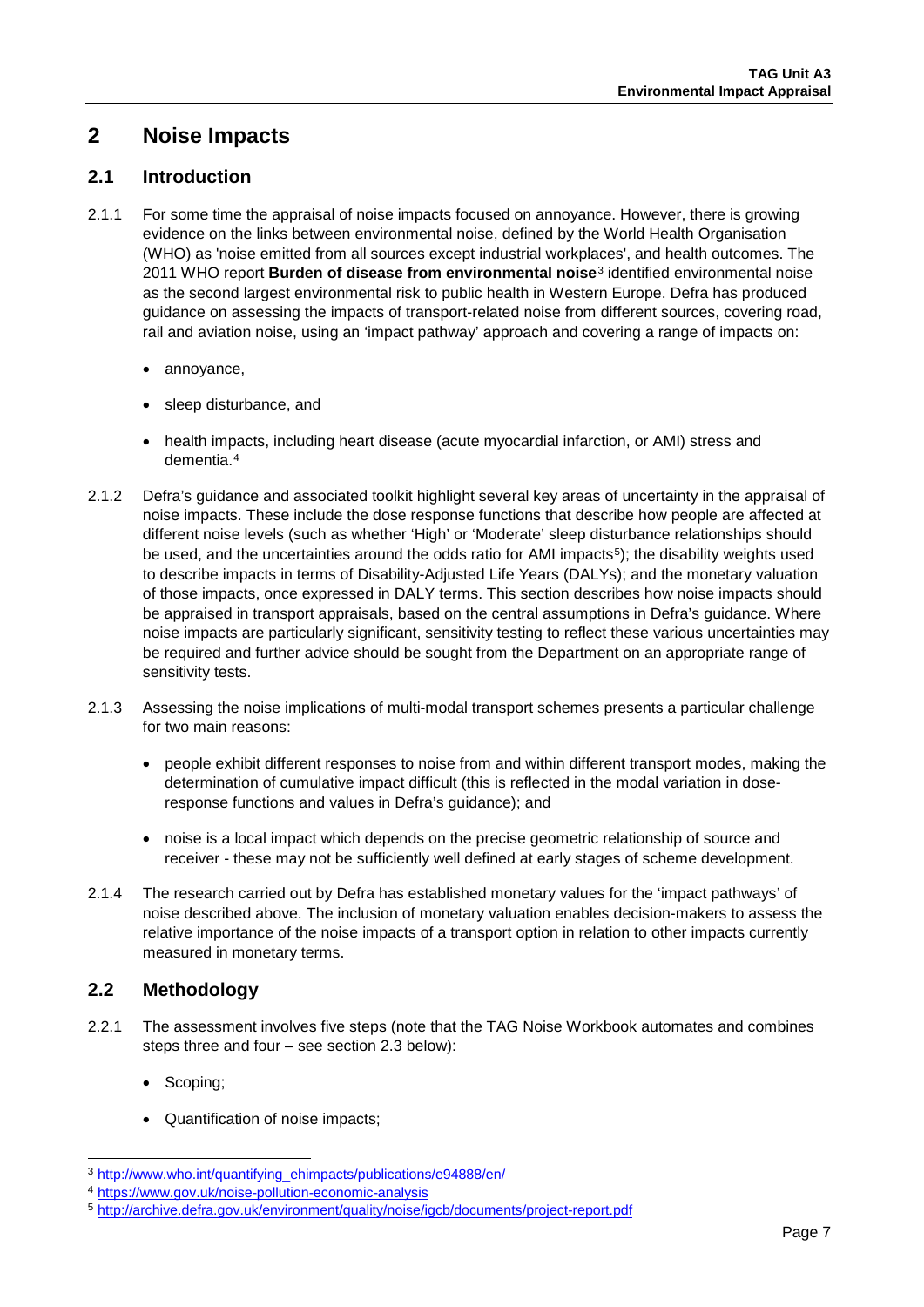- Estimation of the affected population;
- Monetary valuation of changes in noise impact; and
- Consideration of the distributional impacts of changes in noise.

#### **Scoping**

- 2.2.2 The **first** step, scoping, should be consistent with the scoping of the environmental assessment. The aim of scoping is to decide how noise impacts should be appraised and to define a study area for the scheme that will be applicable to all options. The noise appraisal should be proportional to the scheme and its proposed impact. Analysis should be no more detailed than is required to support robust decision making. The analyses outlined in this Unit may not be appropriate for all schemes, but should provide the basis for less detailed analyses where appropriate. Where noise impacts are deemed to be minimal, the analysis of noise impacts may be scoped out. Where the analysis of noise impacts is scoped out, a comment should be included in the 'key impacts' column of the Appraisal Summary Table (AST).
- 2.2.3 An important consideration in the scoping stage, given the inclusion of the sleep disturbance impact pathway, is the treatment of noise during the night. For road-based schemes, conversion between different noise measures is considered sufficiently robust for the effects of night time noise on sleep disturbance to be transformed from daytime measures. However, this approach might not always be appropriate, e.g. if a scheme is expected to have significantly different impacts on traffic flows during the day and the night. Therefore, in some circumstances it may be appropriate to scope out night time effects, and in others more explicit modelling of the night time period could be required.
- 2.2.4 For rail and aviation, similar reliable transformations between day time and night time noise measures are not available. Therefore the scoping should consider whether explicit modelling of night time noise, and assessment of sleep disturbance impacts, would be proportionate given the likely impacts of the scheme.
- 2.2.5 The scope of the appraisal, including the treatment of night time noise, should be agreed with the Department before a full appraisal is undertaken.
- 2.2.6 Note that this guidance does not specify any analysis for situations where noise impacts on potentially noise sensitive non-residential receptors such as schools or hospitals. However, where impacts of this kind are likely to be significant, they should be recorded in the 'Key Impacts' column of the Appraisal Summary Table (AST).
- 2.2.7 For road-based schemes, guidance on scoping the noise environmental assessment is provided in **Volume 11 of the Design Manual for Roads and Bridges, Section 3, Part 7, Noise and Vibration** (DMRB 11.3.7). For other modes, the guidance in DMRB may provide a useful starting point.

#### **Quantification of noise impacts**

- 2.2.8 The **second** step, the quantification of noise impacts, is often carried out as part of the environmental assessment of a project. Noise impact data and other information generated for environmental assessment purposes should be used in the noise appraisal wherever possible. The calculation of noise impacts should be carried out using standard prediction methodologies, such as the Calculation of Road Traffic Noise and the Calculation of Railway Noise.
- 2.2.9 Ideally, properties should not be double counted during this step in the process. However, little is known about how noise impacts from multiple sources interact and expert judgement is important in these situations. In some cases, 'double counting' could give the best answer. For example, those affected by railway noise may be different from those who would be affected by road traffic noise, or, where noise sources are transient in nature, noise from one source could 'fill the gaps' in the varying noise levels arising from another. For example, a road might affect the front of a property, while a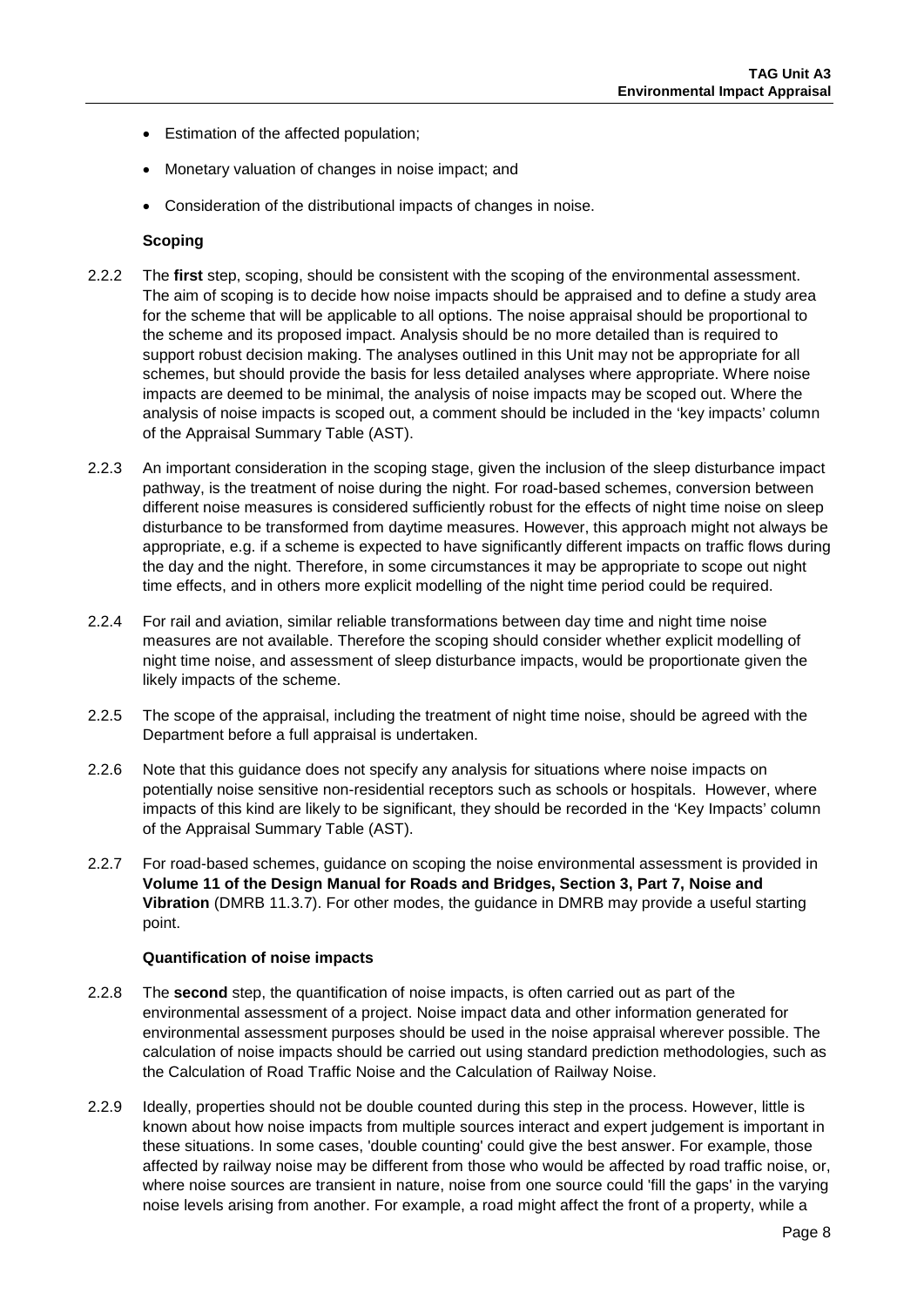railway line might be to the rear of the same property. Even if the facade noise levels generated by the two sources were similar, as the noise source differs, there is no reason to assume that the resulting impacts would be identical.

- 2.2.10 Where the levels of noise from different sources are dissimilar, it may be reasonable to make a simplifying assumption and ignore impacts from the source which has less of an impact. However, where there is uncertainty, it is more difficult to make such a simplifying assumption and professional judgement is required to decide how the assessment can be carried out without double counting.
- 2.2.11 In some cases, property demolitions or house building may alter the number of properties within the study area over time. Where this is the case, this should be reflected in the number of properties exposed to transport noise in the forecast year.
- 2.2.12 As a general rule appraisers should assume a fixed number of households in both the with scheme and without scheme cases. However, where there are grounds to confidently predict changes in the affected number of households between the without scheme and with scheme cases, this should be reflected in the appraisal. In these cases, a nominal noise exposure of 55dB LAeq, 16h should be assumed for the missing case, i.e. a demolition will be assumed to lead to the relocated household experiencing 55dB LAeq, 16hr elsewhere in the with-scheme case, and new homes will be assumed to attract households who would otherwise have experienced 55dB LAeq, 16h in the without-scheme case.
- 2.2.13 For road-based projects, guidance on the quantification of noise impacts using the methods set out in the **Calculation of Road Traffic Noise** (DoT, 1988) is provided in DMRB 11.3.7. Note, however, that DMRB leads to estimates measured in LA10, 18h. The results will, therefore, need to be converted to LAeq, 16h using the following relationship:

 $L_{Aeq, 16h} = L_{A10, 18h} - 2 dB$ 

- 2.2.14 Railway noise levels should be calculated using the methods set out in **Calculation of Railway Noise** (DoT, 1995). These are calculated in L<sub>Aeq, 18h</sub>, and Defra recommend that equivalence can be assumed between 'daytime' indicators for rail, so no conversion is required. Modelling aviation noise should be undertaken using the **ANCON model**[6](#page-8-0) or a suitable alternative, agreed with the Department. As with rail, for aviation conversion between different  $L_{Aeq}$  daytime noise metrics is not required[7.](#page-8-1)For other modes, the guidance in DMRB may be helpful, but is likely to need to be supplemented by other information and methods.
- 2.2.15 In most cases, the quantification of noise impacts is likely to make use of information from a spatially detailed transport model (where a spatially detailed model is not available, noise analysts should discuss and agree alternative approaches with the Department). The output from a spatially detailed transport model will enable an understanding to be gained of differences in road traffic flows on a link by link basis throughout the model study area, which in turn will allow differences in noise for specific communities to be predicted. At this level, a detailed understanding of rail movements is also likely to be available. The noise appraisal practitioner should, at an early stage in the study, discuss the information required with transport modelling practitioners to ensure that the transport model study area is compatible with the noise analysis study area and that the model can generate traffic flow information in a format appropriate for noise analysis.
- 2.2.16 This step should produce cross-tabulations of households experiencing different noise level bands between the with-scheme and without-scheme cases. Analyses should be carried out for the scheme opening year and for at least one other forecast year. The choice of forecast years (other

<span id="page-8-0"></span><sup>&</sup>lt;sup>6</sup> The ANCON model was developed for DfT and is managed by the Environmental Research and Consultancy Department (ERCD) in the CAA. For more detail on the model, see:

<http://www.caa.co.uk/default.aspx?catid=2832&pagetype=90&pageid=50>

<span id="page-8-1"></span> $7$  For more on conversions between noise metrics, see Defra's noise modelling tool, available at: <https://www.gov.uk/noise-pollution-economic-analysis>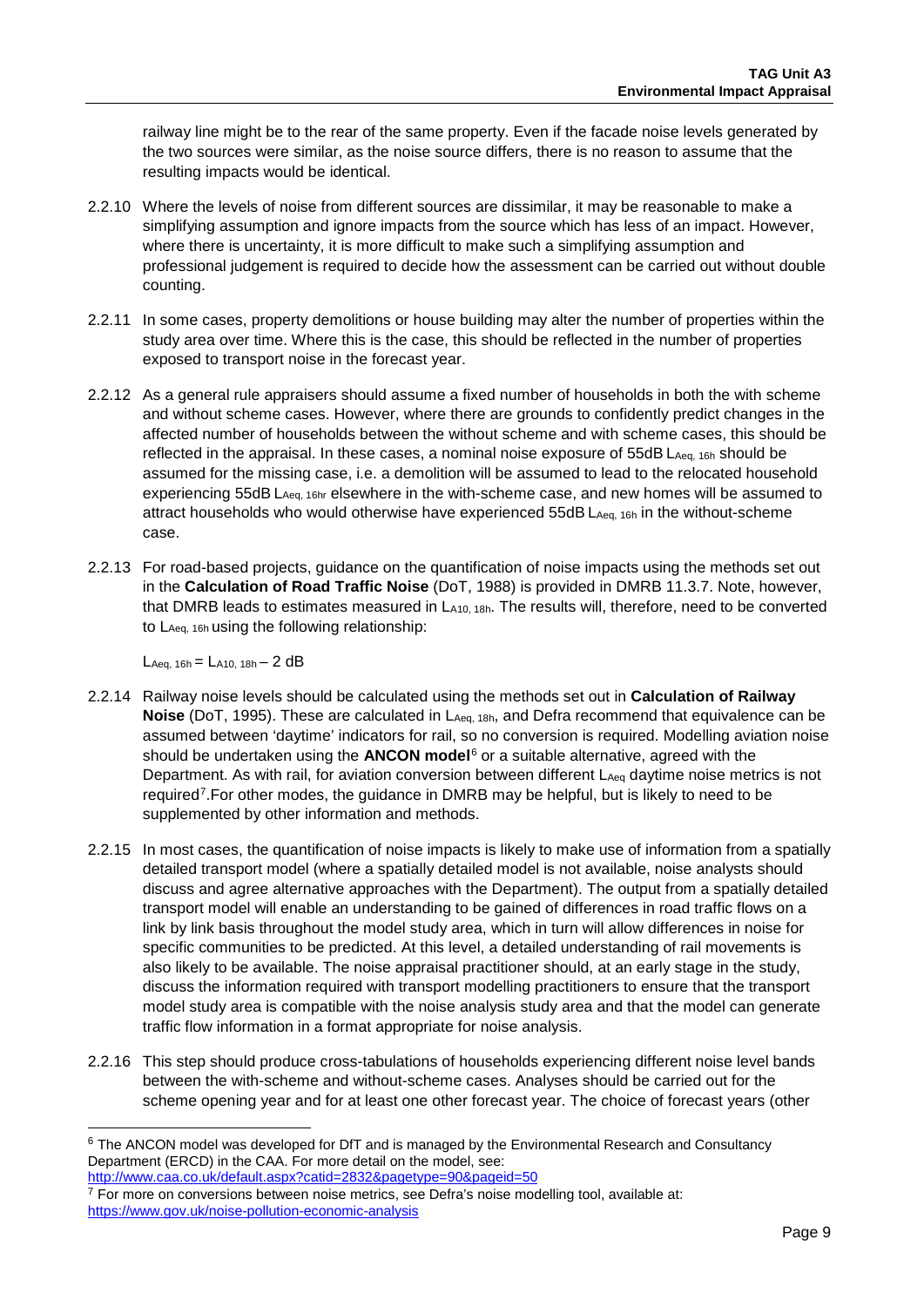than the opening year) should be consistent with forecast years adopted for modelling and/or environmental assessment.

- 2.2.17 The noise metric LAeq, 16h (defined as 07:00 to 23:00 hours) is preferred (as opposed to LAeq, 18h which has been used previously) as it does not overlap with the L<sub>night</sub> period (23:00 to 07:00) used in the appraisal of sleep disturbance impacts. As described under step one, appraisal of night time impacts could be on the basis of transformations between day and night time measures (for roads), explicit modelling of the L<sub>night</sub> period, or scoped out. When included in the appraisal, any significant changes in night noise should be reported in the 'key impacts' column of the Appraisal Summary Table (AST). As well as through the monetisation process described in step three below, night noise impacts should be assessed by determining the number of households where the WHO Interim Night Noise Target of 55 dB L<sub>night</sub> noise level is exceeded for the last forecast year in the with and without scheme cases. For both road and rail, the night noise assessment should be based on freefield noise levels.
- 2.2.18 For schemes at early stages in their development, the location of new infrastructure may not be precisely defined. Where this is the case, the quantified noise impacts for the with-scheme case may be subject to uncertainty. This uncertainty should be taken into account in subsequent stages of the analysis and reported in the [Appraisal Summary Table.](https://www.gov.uk/government/publications/webtag-appraisal-tables)

#### **Estimation of the affected population**

- 2.2.19 The **third** step, estimation of the affected population, involves calculating the difference in the estimated population who would be affected by noise (for each impact pathway) from alternative sources, comparing the with-scheme and without-scheme cases.
- 2.2.20 Defra's **[noise modelling tool](https://www.gov.uk/noise-pollution-economic-analysis)** contains dose-response functions for each impact pathway, for road, railway and aviation noise. These functions describe, at different noise levels, the percentage of the population affected (for sleep disturbance and annoyance/amenity) or the increased risk of adverse health outcomes (for AMI, stroke and dementia). In combination with information from step two on the numbers of households experiencing different noise levels in the with and without-scheme cases, these relationships can be used to calculate the number of people affected under each impact pathway.
- 2.2.21 The Defra tool goes on to develop per household, marginal monetary values for each impact pathway. These values are inputs to the TAG Noise Workbook, so that estimation of the population affected for each impact pathway is subsumed within the monetary valuation described in step 4.
- 2.2.22 The dose-response functions are uncertain at low noise levels (especially over large distances). Consequently, it is recommended that appraisal is undertaken for noise above a threshold below which only a small percentage of the population would be affected. [TAG Data Book](https://www.gov.uk/transport-analysis-guidance-webtag#webtag-data-book) Table A3.1 and the TAG Noise Workbook provide monetary values from 45dB LAeq,16h to 81dB LAeq,16h. Although noise levels in excess of this may be experienced road- or track-side, it is unlikely that adjacent properties will be affected by such high noise levels. In the rare case where noise levels exceed the upper limit, the highest monetary values should be used and a comment should be included in the 'key impacts' column in the AST.
- 2.2.23 The relationships and values in Defra's tool are based on several national average assumptions, such as an average household size of 2.3 to derive per household values. The degree of uncertainty in the noise appraisal will depend on the appropriateness of these assumptions. Where noise impacts are significant, and materially affect value for money conclusions, it might be appropriate to undertake more bespoke analysis of the population affected for each impact pathway.
- 2.2.24 Note also that the relationships in the Defra tool are based on data gathered in the past decade and further research is needed to assess the response to different sources of transport noise such as: i) high speed rail, which produces a significantly different spectrum of noise than conventional rail; ii) low frequency noise from light rail systems in urban areas; and iii) noise from road traffic which is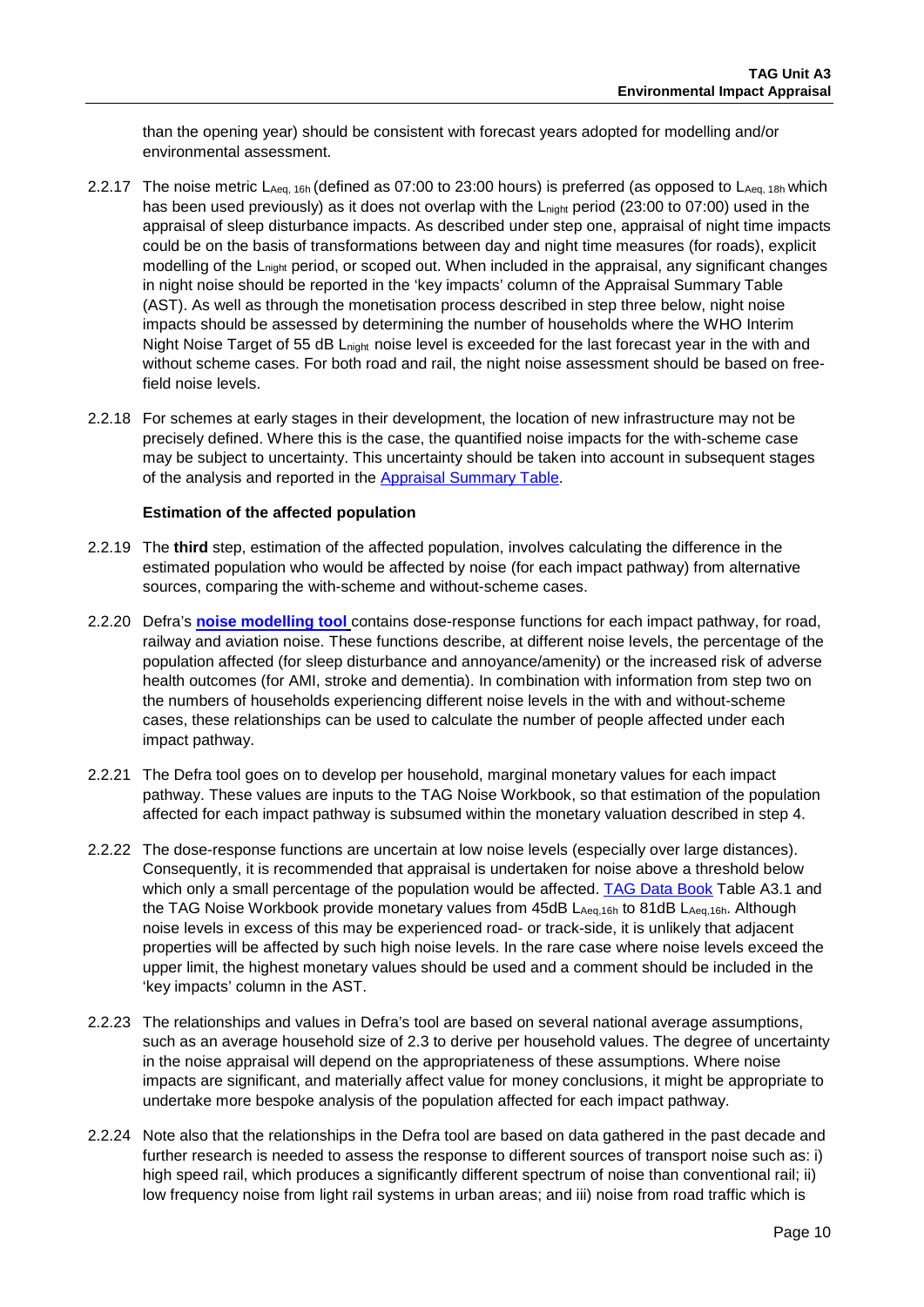not free flowing. This needs to be taken into account, and noted in the 'key impacts' column of the AST, when assessing the noise impact of options which involve non-standard types of rail project or dealing with congested road traffic. Very little is also known about the combined effect of noise from different sources, as one source of noise can mask another.

#### **Monetary Valuation of noise impacts**

- 2.2.25 The **fourth** step, monetary valuation of changes in noise, is based on estimation of the number of Disability-Adjusted Life Years (DALYs) lost (or gained) under each impact pathway, and monetisation with a value of £60,000 per DALY.
- 2.2.26 Monetary valuation is intended to complement the quantified noise assessment (i.e. the number of households experiencing increases or decreases in noise). It will be used to aid decision-makers when appraising different transport options and raise awareness of the environmental impacts of transport schemes such as noise. Noise valuation should, in general, always be undertaken if a spatially detailed transport model is available. However, uncertainty about the precise location of new infrastructure may introduce significant uncertainty in the noise valuation. Where this is the case, a note should be made in the 'key impacts' column of the AST regarding the approximation.
- 2.2.27 Valuation is based on the recommendations of the study: **Environmental noise: Valuing impacts on: sleep disturbance, annoyance, hypertension, productivity and quiet** (Defra, 2014) and their accompanying noise modelling tool<sup>8</sup>. More detail on the derivation of the values and underlying research is given in that report.
- 2.2.28 [TAG Data Book](https://www.gov.uk/transport-analysis-guidance-webtag#webtag-data-book) Table A3.1 shows the annual value of the impact of a 1dB change in exposure to noise at noise levels from 45 to 81 dB LAeq, 16h. These are the standard appraisal values based on Defra's tool and are also the values applied in the [TAG Noise Workbook.](https://www.gov.uk/transport-analysis-guidance-webtag#appraisal-worksheets) They should be used with a positive sign to value the benefit of noise reductions and with a negative sign to value the disbenefit of noise increases. Different values are given for road, rail and aviation schemes, based on evidence of how people respond differently to different sources of noise. Values for sleep disturbance are given from 45 to 81 dB  $L_{\text{night}}$  and, for road only, against  $L_{\text{Aeq}}$ , 16h as the conversion between these metrics is deemed sufficiently robust for appraisal of sleep disturbance impacts resulting from road noise to be based on changes from daytime measures.
- 2.2.29 In order to apply these values to schemes running into the future, information is also required on the expected growth in these values over time, in real terms. Values for transport-related noise are assumed to grow in line with real GDP per capita<sup>[9](#page-10-1)</sup>. TAG Data Book [Annual Parameters Table](https://www.gov.uk/transport-analysis-guidance-webtag#webtag-data-book) contains the appropriate growth factors.
- 2.2.30 Noise benefits should be estimated for the opening year and at least one other forecast year. Benefits should then be interpolated and extrapolated over the appraisal period, and discounted to the Department's standard base year. These manipulations are carried out within the TAG Noise Workbook – see below.

#### **Distributional Impact (DI) analysis**

2.2.31 The **fifth** step - Distributional Impact (DI) analysis of noise - should also be scoped and, if appropriate, carried out. The noise appraisal practitioner should liaise with the DI analyst, if applicable, to consider the approach and requirements of a proportionate appraisal of noise DIs. Further guidance on DI analysis is provided in [TAG Unit A4.2.](https://www.gov.uk/transport-analysis-guidance-webtag#a4-social-and-distributional-impacts)

<span id="page-10-0"></span> <sup>8</sup> See https://www.gov.uk/noise-pollution-economic-analysis#noise-modelling-tool

<span id="page-10-1"></span><sup>9</sup> Previous versions of this guidance recommended use of hedonic-pricing based values that increased with GDP/household. Although the values are still applied at a household level, they are now derived from estimates of noise's impact on individuals' annoyance, sleep disturbance and health and so uprating with GDP/capita is more appropriate.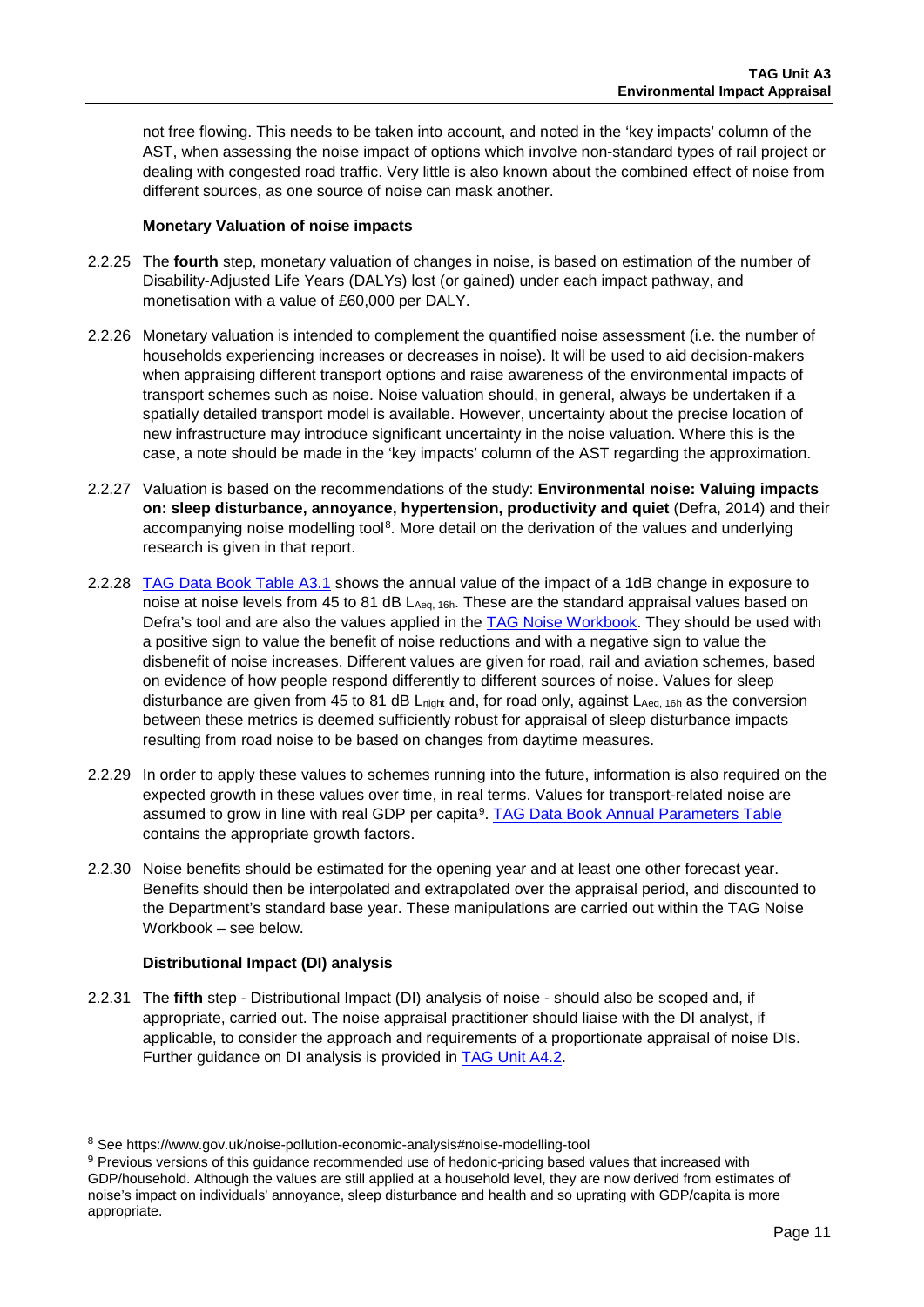## <span id="page-11-0"></span>**2.3 Using the TAG Noise Workbook**

- 2.3.1 The **[TAG Noise Workbook](https://www.gov.uk/transport-analysis-guidance-webtag#appraisal-worksheets)** automates the valuation of noise impacts. For monetary valuation, noise data is required for both the with-scheme and without-scheme cases in the opening year and the last forecast year. The appraiser will also need to specify the opening year and last forecast year of the scheme and whether it is a road, rail or aviation scheme (as the values vary by mode). The per household values assume an average household size of 2.3, and the user can also specify a different average household size and changes to this over time.
- 2.3.2 The noise workbook requires a matrix of the numbers of residential properties experiencing without scheme and with scheme noise levels in 3dB LAeq 16h bands. Where night time noise impacts have been scoped in (which should be indicated by selecting 'yes' in the 'Night noise impact' input cell), without scheme and with scheme noise level for 3dB L<sub>night</sub> bands are also required. The exception is for road-based schemes, where users have the option to apply the transformation between daytime and night time noise measures, so that sleep disturbance values are applied directly to the daytime noise measure. If night time noise data is to be used, users should select 'yes' in the 'Night noise (dB Lnight) modelling' cell. If the transformation from the daytime noise measure is to be used, users should select 'no'. If the available noise data does not meet the requirements of the workbook, please contact TASM for further assistance.
- 2.3.3 The [TAG Noise Workbook](https://www.gov.uk/transport-analysis-guidance-webtag#appraisal-worksheets) applies the Data Book values to the changes in noise levels in the opening and forecast years, to calculate the noise benefit/disbenefit for each impact pathway in each of the two years, in the Department's base year values. The impacts are linearly interpolated between opening and forecast year, and then assumed to remain constant over the remainder of the appraisal period. Real GDP/capita growth is then applied over the period, the impacts are adjusted for household size (if an alternative to the default household size of 2.3 has been applied) and discounted to the Department's base year with the standard profile of discount rates.

### **2.4 Presentation of Results**

- 2.4.1 The output sheet of the [TAG Noise Workbook](https://www.gov.uk/transport-analysis-guidance-webtag#appraisal-worksheets) provides a summary of the results generated by the spreadsheet, including the Net Present Value (NPV) of the overall noise impact, and the NPV for each impact pathway separately. If the [TAG Noise Workbook](https://www.gov.uk/transport-analysis-guidance-webtag#appraisal-worksheets) is not used, a worksheet providing this information should be provided. This information should be included in the documentation of the noise appraisal work.
- 2.4.2 Entries in the Appraisal Summary Table (AST) should be as follows:
	- The Quantitative column should show the estimated numbers of households facing increases and decreases in noise levels as a result of the scheme in the last forecast year.
	- The Monetary column should show the estimated total NPV of the change in noise discounted over the appraisal period.
	- The Summary of Key Impacts column should highlight any factors which cannot be readily understood from the numbers in the Quantitative and Monetary columns. For example, there may be a significant impact on night time noise, or instances of properties experiencing noise levels in excess of 80dB LAeq 16h. For potential noise insulation issues the number of properties experiencing noise levels that exceed the relevant thresholds in the with-scheme case should be highlighted. Also the appraiser may wish to comment on whether noise impacts on potentially noise sensitive non-residential receptors (for example schools or hospitals) are likely to be significant. An indication can be given of the main factors causing any change in noise conditions.
	- The Qualitative column should not be used**.**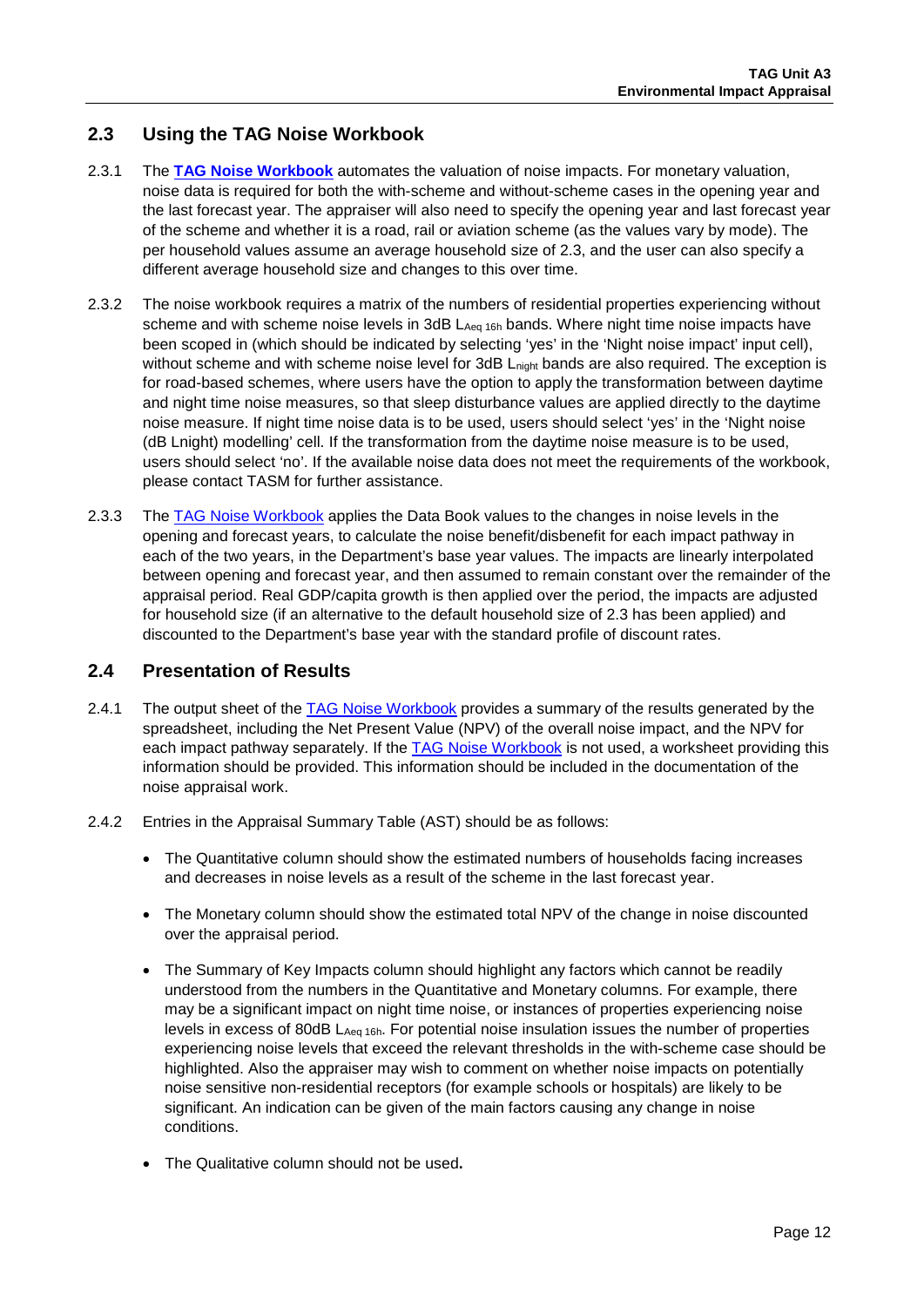## **2.5 Quiet Areas**

- 2.5.1 In general, noise assessment from transport is limited to the consideration of effects on people in occupied buildings, so-called noise sensitive receivers (dwellings, schools, hospitals etc). The debate on noise impacts stimulated by developing EC noise policy has raised concern about other spaces, particularly those used for recreation, that currently enjoy a peaceful environment, referred to as 'quiet areas'. Some Member States have become concerned that attempts to improve the noise climate in areas of high exposure may lead to a spreading of noise across areas that are currently almost free from transportation noise. There is a perceived need to protect these quiet or tranquil areas.
- 2.5.2 However, 'tranquillity' is one of the features defining landscape, and changes in tranquillity will be taken into account in the assessment of landscape impacts. Thus, in order to avoid double counting, the noise impacts of schemes in quiet or tranquil areas should not be assessed under the noise subobjective.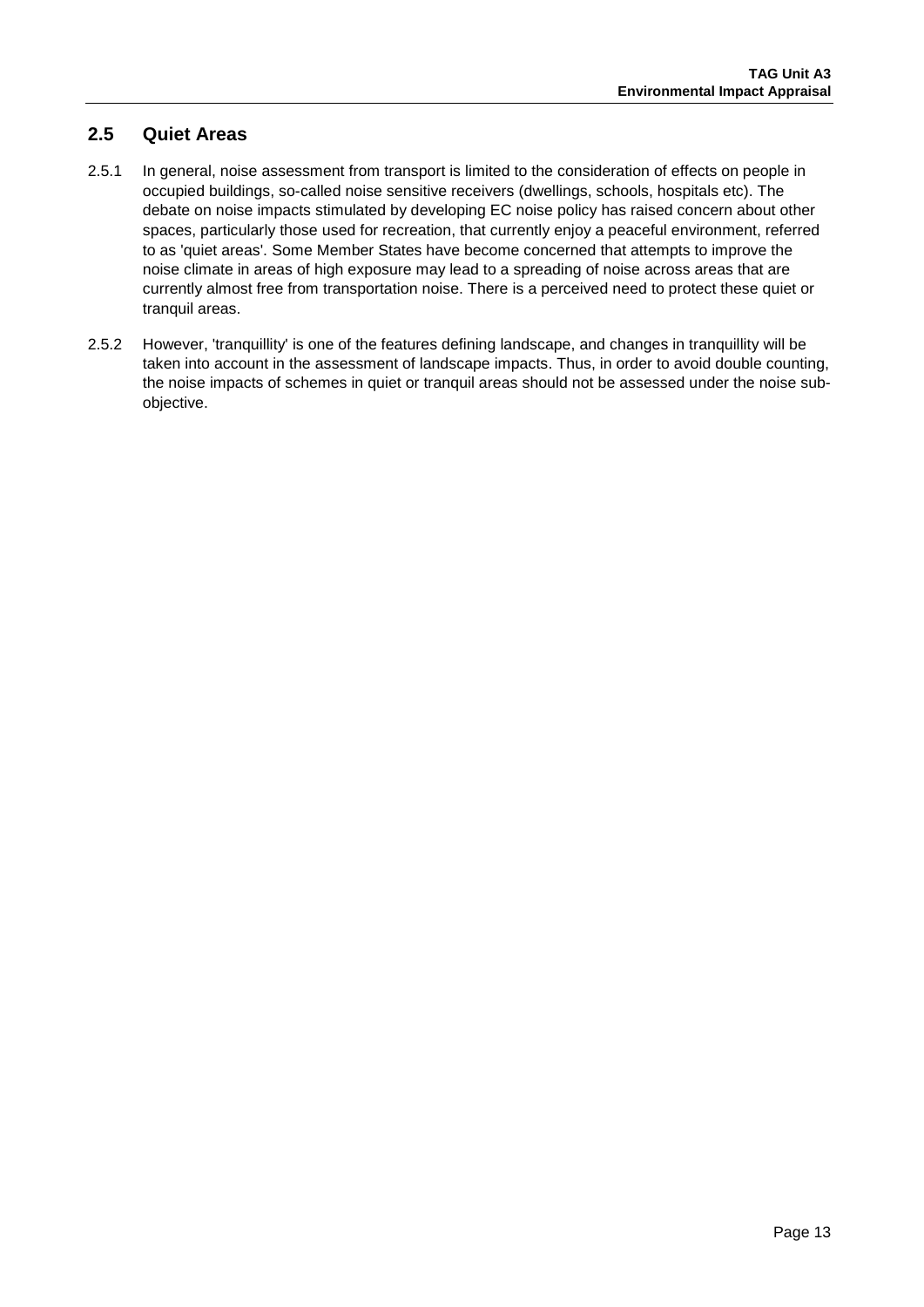## **3 Air Quality Impacts**

## **3.1 Introduction**

- 3.1.1 There are six steps in the appraisal of air quality impacts
	- Scoping;
	- The quantification of air quality impacts;
	- The appraisal of local air quality impacts (see section [3.2\)](#page-13-0);
	- The appraisal of regional air quality impacts (see section [3.3\)](#page-17-0);
	- Monetary valuation of air quality impacts (see section [3.4\)](#page-18-0); and
	- Consideration of the distributional impacts of changes in air quality (see [TAG Unit A4.2\)](https://www.gov.uk/transport-analysis-guidance-webtag#a4-social-and-distributional-impacts).
- 3.1.2 Guidance in this Unit provides detailed guidance on steps three to five of these six steps see sections [3.2](#page-13-0) to [3.4](#page-18-0) below. The remaining steps are discussed briefly below.
- 3.1.3 The **first** step scoping should be carried out consistent with the scoping of the environmental assessment. The air quality appraisal should be proportional to the scheme and its proposed impact. Analysis should be no more detailed than is required to support robust decision making. The analyses outlined in this Unit may not be appropriate in all cases, but should provide the basis for less detailed analyses. Where air quality impacts are deemed to be minimal, the analysis of air quality impacts may be scoped out. The scope of the appraisal should be agreed with the Department before full appraisal is undertaken.
- 3.1.4 For road-based projects, guidance on scoping the air quality environmental assessment is provided in **Volume 11 of the Design Manual for Roads and Bridges, Section 3, Part 1, Air Quality** (DMRB 11.3.1). For other modes, the guidance in DMRB may provide a useful starting point.
- 3.1.5 The **second** step the quantification of air quality impacts is often carried out as part of the environmental assessment of a project. Information generated for environmental assessment purposes should be used wherever possible. For road-based projects, guidance on the quantification of air quality impacts is provided in DMRB 11.3.1 and in the **Highways Agency's Interim Advice Note (IAN) 170/12, Updated air quality advice on the assessment of future NOx and NO2 projections for users of DMRB Volume 11, Section 3, Part 1 'Air Quality** (HA, IAN 170/12). For other modes, the guidance in DMRB may be helpful, but is likely to need to be supplemented by other information and methods.
- 3.1.6 In most cases, the quantification of air quality impacts is likely to make use of information from transport models. The air quality appraisal practitioner should, at an early stage in the study, discuss the information required with transport modelling practitioners to ensure that best use is made of transport modelling capabilities.
- 3.1.7 The **sixth** step Distributional Impact (DI) analysis of air quality should also be scoped and, if appropriate, carried out. The air quality appraisal practitioner should liaise with the DI analyst, if applicable, to consider the approach and requirements of a proportionate appraisal of air quality DIs. Further guidance on DI analysis is provided in **TAG Unit A4.2.**

## <span id="page-13-0"></span>**3.2 Local Air Quality**

3.2.1 Road transport, which is a significant source of PM10 (Particulate matter less than 10μm aerodynamic diameter) and NO2 (Nitrogen dioxide) in the near locality to the road, is one of the major sources of local air pollution, especially in our towns and cities. In urban areas, emissions from road traffic (for example, cars, buses, lorries and vans), can make a significant contribution to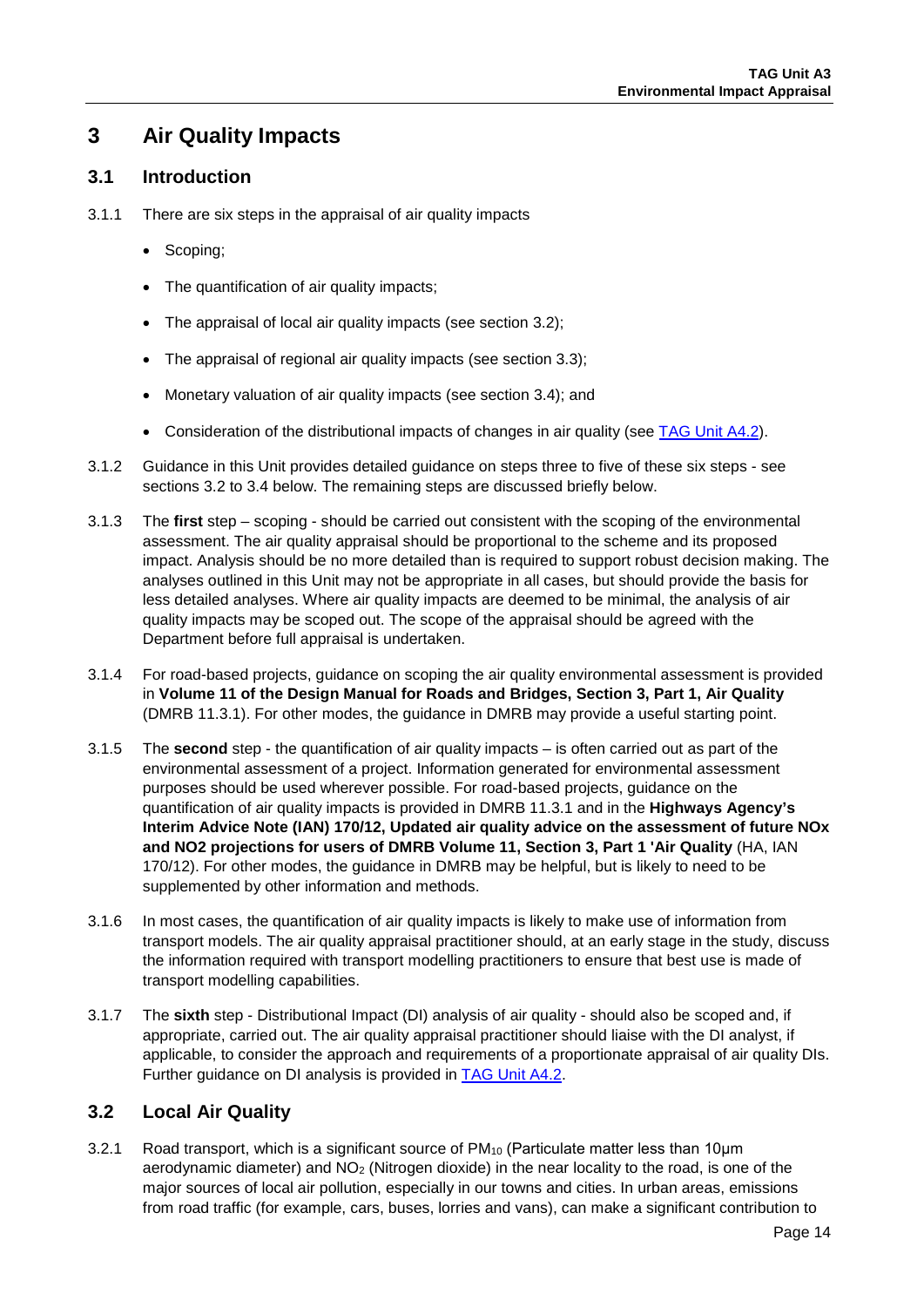pollutant concentrations. Concentrations of these two pollutants are at the greatest risk of exceeding the UK air quality objectives near major roads, based on the evidence from air quality assessments across the UK. Accordingly, the Local Air Quality analysis focuses on these two pollutants.

3.2.2 The approach to appraising local air quality is based on a quantification of the change in concentrations at properties within the vicinity of the transport network. The analysis should be carried out for the scheme opening year and for at least one other forecast year. The choice of forecast years (other than the opening year) should be consistent with the forecast years adopted for modelling.

#### **Methodology**

- 3.2.3 For most studies, traffic data is likely to be available for individual links in the transport network. (Where data is not available for individual transport network links, alternative approaches must be used – see [Appendix A\)](#page-80-0) This enables the quantification of changes in concentrations at properties within the vicinity of the transport network as a result of a scheme.
- 3.2.4 This analysis will produce a value that will define the magnitude of the change in concentrations due to the addition, or removal, of pollution from a specific number of properties. The method takes account of all significant changes in concentrations, whether on existing, improved or new routes. A negative value will indicate that there is an overall decrease in concentrations and therefore a general improvement in air quality, due to a scheme. A positive value will indicate there is an overall increase in concentrations and therefore a general detrimental effect upon air quality due to a scheme. A qualitative comment will provide an indicator as to whether the scheme will cause an Air Quality Strategy objective to be exceeded and / or whether an exceedence has been removed.

#### **Step 1 – Identifying the Affected Network**

- 3.2.5 The first step is to identify the affected network. Affected routes are defined as the existing route, the new route (if the scheme provides one), or an improved route on which traffic flow changes are considered to be significant.
- 3.2.6 For road projects, the affected roads criteria outlined in DMRB 11.3.1 for **local air quality assessment**, should be used to determine the study area. This is achieved by comparing the traffic data with and without the scheme case for the relevant forecast year. Using the study area already defined for the DMRB local air quality assessment will minimise the work required for the local air quality appraisal and maximise consistency between the environmental assessment and the appraisal.

#### **Step 2 – Quantifying the Number of Properties**

- 3.2.7 The second step is to quantify the exposure to this general change. The most readily available information is the property count. For studies with large numbers of links, using a Geographic Information System (GIS) is recommended, to reduce the time and effort required for this step.
- 3.2.8 For each affected network link, the properties should be "banded", to take account of the diminishing effects of pollution over distance. The total number of properties within each band should be recorded for the with scheme and without scheme cases. The bands are defined so as to give a close relationship to the diminishing contribution that vehicle emissions make to local air quality with increased distance. The bands are defined as:
	- Link centre to 50 m from link centre
	- $\bullet$  50 m 100 m from link centre
	- 100m 150 m from link centre
	- 150 m –200 m from link centre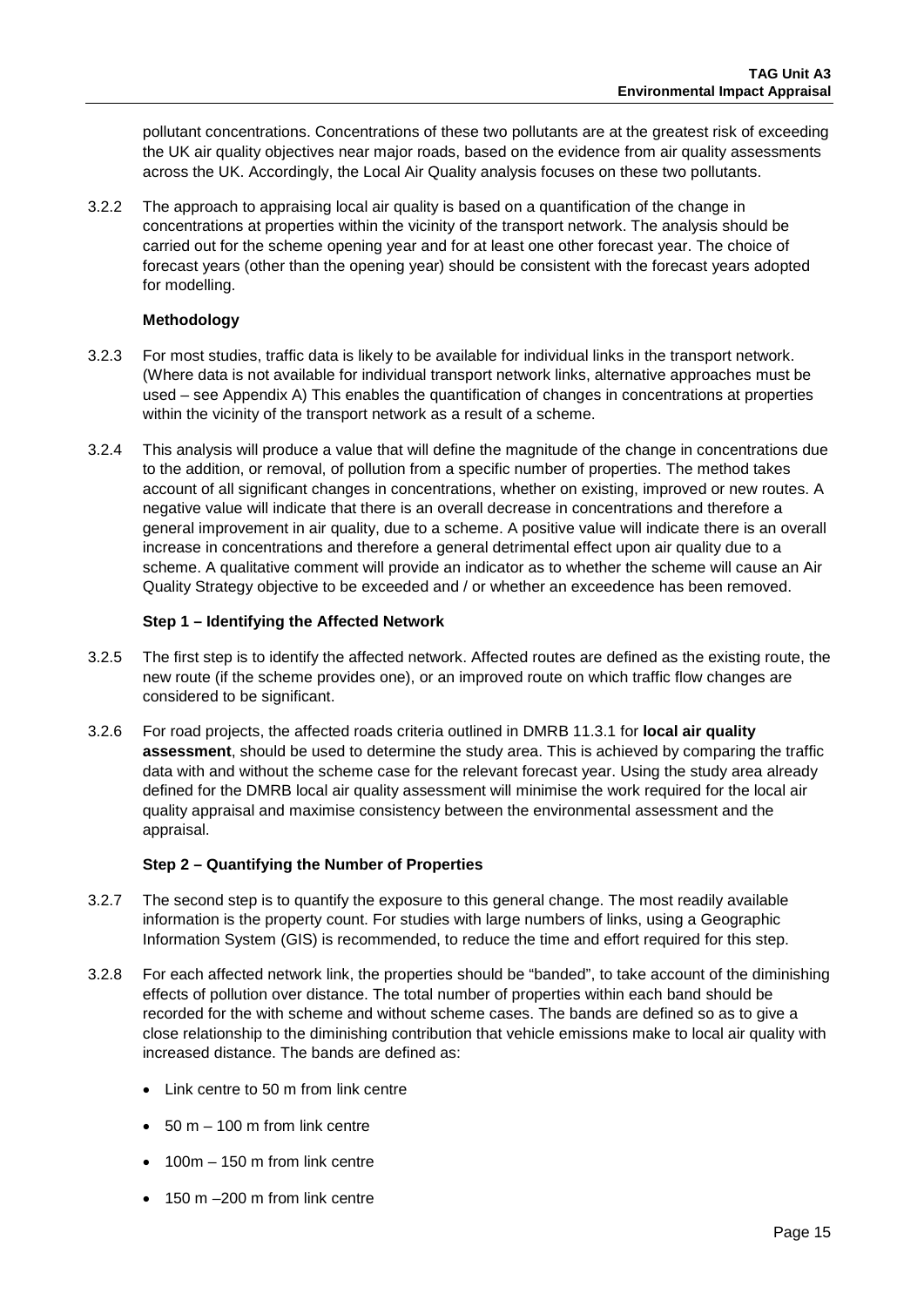**Beyond 200 m from the link centre, the contribution of vehicle emissions to local pollution levels is not significant.** 

**Double counting properties should be avoided. For example, if a property was within 200m of two or more affected links, then the property should be assigned to the nearest identified affected link only.**

**In most cases, the same number of properties will be calculated for the without scheme and with scheme cases and for all forecast years. However, there may be a change where the area occupied by the carriageway changes, due to properties being demolished or the link centreline moving.**

#### **Step 3 – Calculating NO2 and PM10 Concentrations**

- 3.2.9 An assessment of annual mean concentrations of  $NO<sub>2</sub>$  and  $PM<sub>10</sub>$  within each band for all affected routes, is to be made. For roads, the screening method for local assessments described in DMRB 11.3.1 and IAN 170/12 should be used. Note, however, that the screening method requires adjustment to correct for biases. If these adjustments are not made, a comment should be provided in the 'Key Impacts' column of the Appraisal Summary Table (AST).
- 3.2.10 Annual mean NO2 and PM10 concentrations should be calculated for the following distances from the link centre to represent average concentrations within each band (note that these distances have been selected to take account of the non-linear decline in concentrations with distance):
	- 20m
	- 70m
	- 115m
	- 175m
- 3.2.11 If a new route is being assessed, then  $NO<sub>2</sub>$  and  $PM<sub>10</sub>$  concentrations for the without scheme case should be taken to be the same as the background concentration.

#### **Step 4 – Calculating Property Weighted NO2 and PM10 Concentrations**

- 3.2.12 For each affected link for the without scheme and with scheme cases, the pollutant concentration at the specified point in the band should be multiplied by the number of properties within that band to give property weighted concentrations.
- 3.2.13 This should be carried out for each of the four bands and the results added together to give a total for the without scheme case and the with scheme case for each affected link.
- 3.2.14 To calculate the link score for each affected link, the without scheme value should then be deducted from the with scheme value and the score, expressed either as positive, negative or no change.
- 3.2.15 The link scores for each affected link should then be added together to provide the overall score for the scheme. A positive value should be assigned where an overall increase in concentration has been identified due to the proposal. A negative value should be assigned where there is an overall decrease in concentrations. A zero value indicates no change in pollutant concentrations due to the proposal.

#### **Step 5 – Calculating the Number of Properties that Improve, Worsen or Stay the Same**

3.2.16 For each of the affected links, identify the link score. Where the link score is positive assign the total number of with scheme properties to the worsen group. Where a link assessment score is negative assign the total number of with scheme properties to the improvement group. No change should be allocated to the neutral group.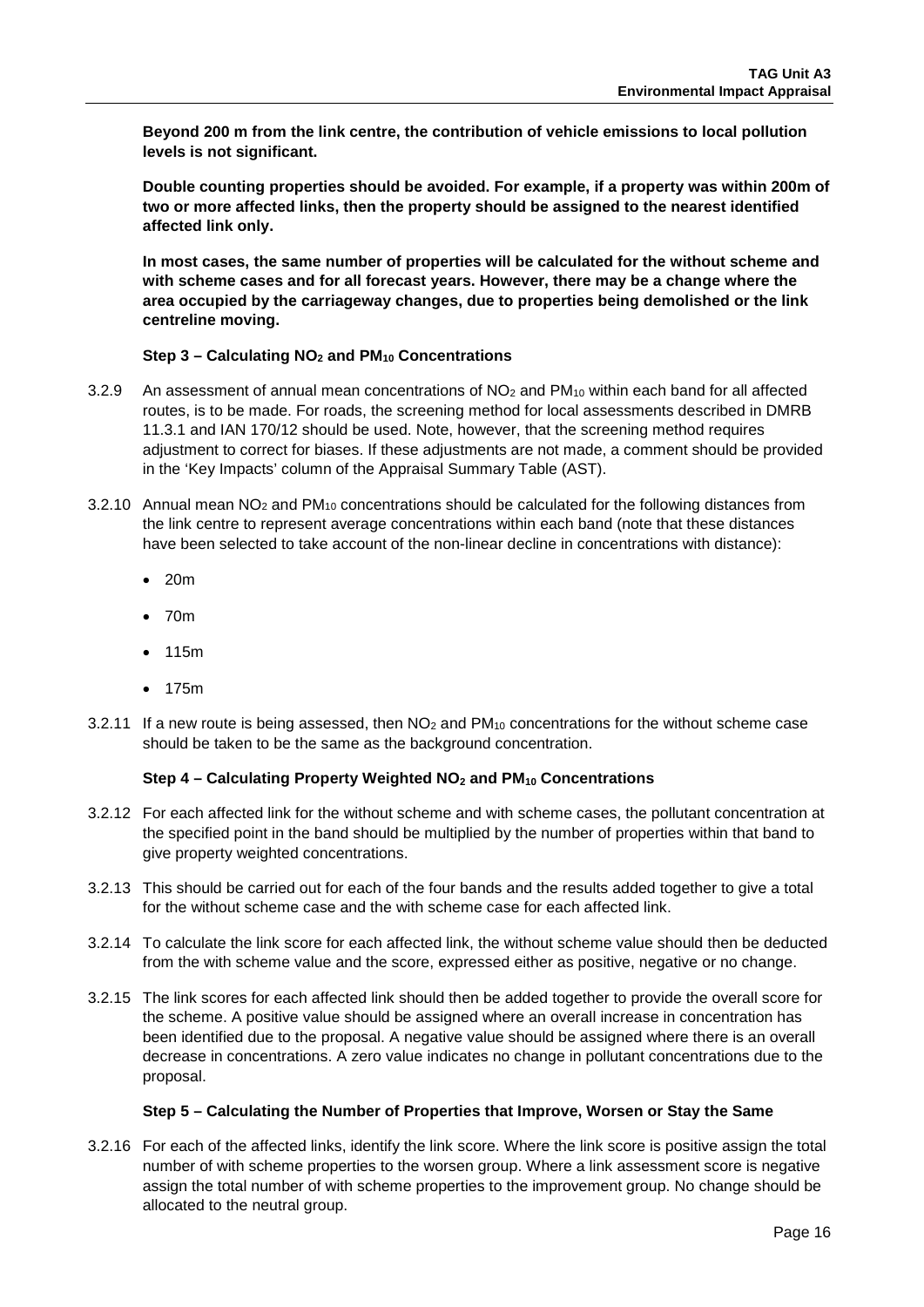- 3.2.17 This should be repeated for each affected link, and a running total of properties maintained for each group.
- 3.2.18 If a property is demolished as part of the scheme, that property should be included in the improvement group, whereas any property constructed as part of the scheme should be included in the worsen group.

**[TAG Local Air Quality \(LAQ\) Workbook](https://www.gov.uk/transport-analysis-guidance-webtag#appraisal-worksheets)**

- 3.2.19 The TAG LAQ Workbook has been created to allow the user to easily enter all the information required to complete steps 4 and 5 of the appraisal.
- 3.2.20 The user needs to enter the corresponding property counts and  $NO<sub>2</sub>$  and  $PM<sub>10</sub>$  concentrations for each of the affected links (up to a maximum of 4,500 links) for without scheme and with scheme cases.
- 3.2.21 The spreadsheet has been developed to link the property count data with the pollutant concentrations for each link. To ensure that the spreadsheet works correctly the corresponding data must be entered into the same corresponding row in both worksheets. Please do not leave any gaps in the data or the spreadsheet will not work correctly.
- 3.2.22 The property count information for without scheme and with scheme is entered in the 'Property Count' worksheet. The worksheet has been set up so that the user enters the individual link name and the corresponding property counts for 0-50m, 50-100m, 100-150m and 150-200m, without scheme and then with scheme along the same row.
- 3.2.23 The 'Concentrations' worksheet allows the user to enter the link name and  $NO<sub>2</sub>$  and PM<sub>10</sub> concentrations for the without scheme and with scheme scenarios. The entered concentrations correspond to the values calculated in Step 3 for 20m, 75m, 115m and 175m.
- 3.2.24 Clicking the compile button on the 'Property Counts' worksheet will generate all the worksheets for each affected link and summary worksheets aggregating the results for all the affected links for NO<sub>2</sub> and PM10.
- 3.2.25 Examples of a Single Link and Summary Worksheet (the worksheets shown below are for PM<sub>10</sub> but similar worksheets should be produced for NO2).

| $PM_{10}$ , ROUTE 1.                                                                    | 0-50m   | 50-100m |          | 100-150m 150-200m l0-200m |                                           |
|-----------------------------------------------------------------------------------------|---------|---------|----------|---------------------------|-------------------------------------------|
| Route name:                                                                             | IO)     | (ii)    | (iii)    | (iv)                      | (v=i+ii+iii+iv)                           |
| <b>Properties (amin)</b>                                                                |         |         |          |                           |                                           |
| <b>Properties (asome)</b>                                                               |         |         |          |                           |                                           |
| PM <sub>10</sub> concentration at average point<br>within band for do-minimum (bmin)    | At 20m: | At 70m: | At 115m: | At 175m:                  | N/A                                       |
| PM <sub>10</sub> concentration at average point<br>within band for do-something (bsome) | At 20m: | At 70m: | At 115m: | At 175m:                  | N/A                                       |
| Do-minimum PM <sub>10</sub> assessment                                                  |         |         |          |                           | Total route assess $PM_{10}$ (I):         |
| $(c = amin*bmin)$                                                                       |         |         |          |                           | 0                                         |
| Do-something PM <sub>10</sub> assessment                                                |         |         |          |                           | Total route assess PM <sub>10</sub> (II): |
| $(c = a$ some*bsome)                                                                    |         |         |          |                           | 0                                         |
| Net total route assessment for $PM_{10}$ (II-I)                                         |         |         |          |                           | 0                                         |

#### **Worksheet 1a Local Air Quality - Single Link**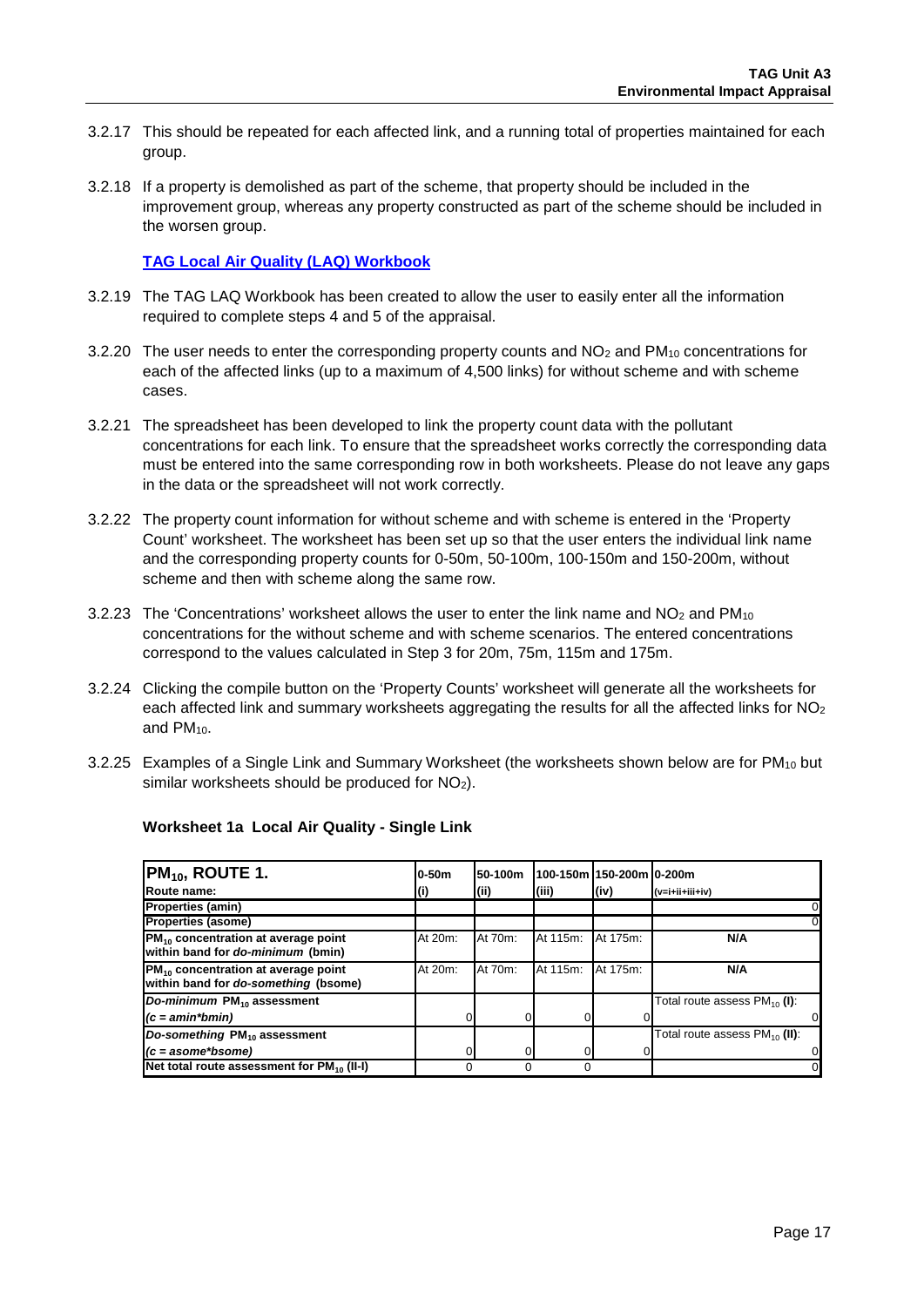#### **Worksheet 1b Local Air Quality - Summary**

| $PM_{10}$ , SUMMARY OF ROUTES:                                | <b>0-50m</b> | 50-100m | 100-150m 150-200m 0-200m |      |                                  |
|---------------------------------------------------------------|--------------|---------|--------------------------|------|----------------------------------|
| <b>THE AGGREGATED TABLE</b>                                   | W            | (i)     | (iii)                    | (iv) | $(v=ii+iii+iv)$                  |
| Total properties across all routes (min)                      |              |         |                          |      |                                  |
| Total properties across all routes (some)                     |              |         |                          |      |                                  |
| Do-minimum PM <sub>10</sub> assessment across all routes      |              |         |                          |      | Total assessment $PM_{10}$ (I):  |
|                                                               |              |         |                          |      |                                  |
| Do-something PM <sub>10</sub> assessment across all routes    |              |         |                          |      | Total assessment $PM_{10}$ (II): |
|                                                               |              |         |                          |      |                                  |
| NET TOTAL ASSESSMENT FOR PM <sub>10</sub> , all routes (II-I) |              |         |                          |      |                                  |
| Number of properties with an improvement                      |              |         |                          |      |                                  |
| Number of properties with no change                           |              |         |                          |      |                                  |
| Number of properties with a deterioration                     |              |         |                          |      |                                  |

## <span id="page-17-0"></span>**3.3 Regional Air Pollution**

- 3.3.1 Local air quality is characterised by pollutants with short term, immediate impacts, but many of these pollutants can also travel longer distances, and can have impacts on a regional, national, or international scale. For appraisal purposes, only oxides of nitrogen  $(NO_x)$  and carbon dioxide  $(CO_2)$ need be considered in the appraisal of regional air pollution impacts. Emissions of carbon dioxide are discussed in Chapter [4.](#page-24-0)
- 3.3.2 The appraisal of the impact of a transport scheme on emissions of  $NO_x$  is discussed below. The method aims to estimate the overall change in emissions between with and without scheme cases. The change in emissions is subdivided between those parts of the network where emissions exceed EU limit values and the rest, to facilitate monetisation.

#### **Identifying the affected network and the change in emissions**

- 3.3.3 For roads, the regional assessment method outlined in DMRB 11.3.1 is recommended for quantifying the impact of a transport scheme. The first step is to identify the affected roads. The criteria for regional assessment set out in DMRB 11.3.1 may be used, but it may be more efficient to use the criteria used for the local air quality analysis.
- 3.3.4 Once the affected road network has been identified, the regional worksheets of the DMRB 11.3.1 air quality spreadsheet may be used to complete the necessary calculations. Total emissions for the affected network should be calculated for the with and without scheme cases in the scheme opening year and in at least one other forecast year. As for local air quality, the choice of forecast years (other than the opening year) should be consistent with the forecast years adopted for modelling.

#### **Rail impacts**

- 3.3.5 In terms of total transport emissions, rail transport accounts for less than 1% of the total. Therefore, even with the most rail orientated transport schemes, perhaps doubling the rail kilometres, the potential for any significant impact on emissions will lie mainly with the saving in emissions from road transport brought about by modal transfer, rather than those generated by rail. Hence, it is suggested that emissions from rail sources can be scoped out in most cases. However, where schemes involving rail perform similarly in terms of their total road traffic emissions alone, emissions from rail should be included in the total and used as a determining factor.
- 3.3.6 Approximately 70% of energy used on the railways is derived from diesel, the remaining 30% comes from electrical energy generated in power stations (DETR, 1998). The balance between diesel and electric power trains varies considerably throughout the UK. Some areas are almost exclusively electrified (e.g. commuter services south of London and to the coast) and some are exclusively diesel (e.g. south west from Bristol). Other areas are mixed with electric trains tending to dominate in the south of England and diesel in the north. Diesel power tends to dominate for local services in towns and cities, except for Liverpool, Glasgow, Birmingham and some services in Leeds and Manchester.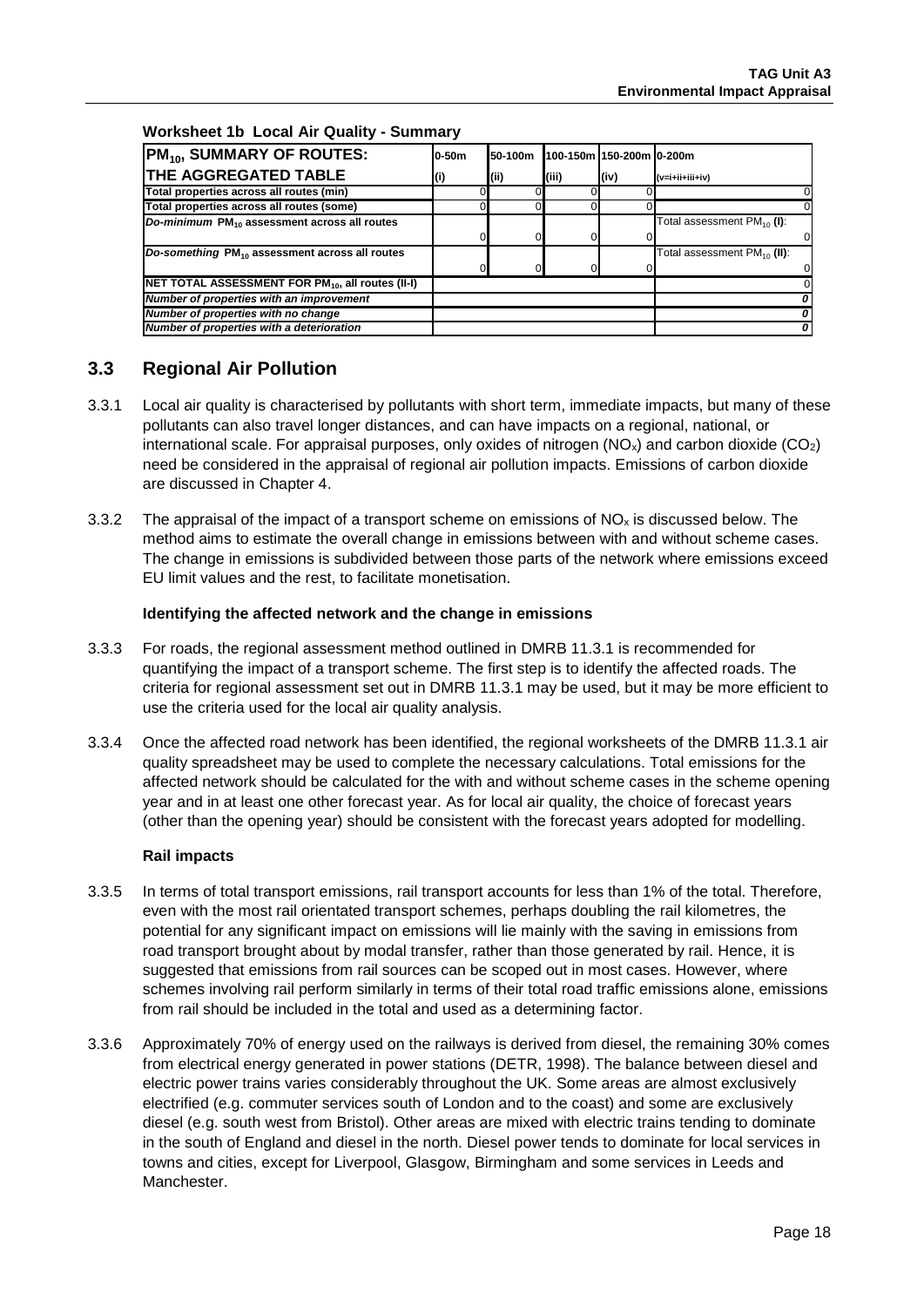3.3.7 Using DfT transport statistics (DETR, 1999) and information from the National Atmospheric Emissions Inventory, a generic emission factor for all rail types for  $NO<sub>x</sub>$  (as  $NO<sub>2</sub>$ ) of 89g/km has been derived. This includes a contribution from both electric and diesel trains. More specific emission factors are available for diesel trains, which are generally more efficient at converting fuel into useful energy than electric trains. Where schemes are likely to affect mainly diesel trains, the emission factors for diesel trains shown in [Table 1](#page-18-1) can be used to calculate more accurately the total emission from rail.

<span id="page-18-1"></span>

| <b>Table 1 Summary of Rail Emission Factors</b>                                 |                                            |                                          |    |  |  |  |  |  |
|---------------------------------------------------------------------------------|--------------------------------------------|------------------------------------------|----|--|--|--|--|--|
| <b>Diesel Locomotive</b><br>∥Type                                               | NO <sub>x</sub> Range <sup>(a)</sup>       | NO <sub>x</sub><br>Factor <sup>(b)</sup> |    |  |  |  |  |  |
| Passenger DMU                                                                   | $12 - 31$                                  | 40                                       |    |  |  |  |  |  |
| Passenger HST 125<br>2(2)                                                       |                                            |                                          | 97 |  |  |  |  |  |
| 1(1)<br>Passenger Loco                                                          |                                            |                                          | 64 |  |  |  |  |  |
| Freight                                                                         | $51 - 170$                                 | 170                                      |    |  |  |  |  |  |
| (a) Grams per kilometre per powered car.                                        |                                            |                                          |    |  |  |  |  |  |
| (b) Gram per kilometre per train, based on likely powered cars per train - this |                                            |                                          |    |  |  |  |  |  |
|                                                                                 | factor can be varied if details are known. |                                          |    |  |  |  |  |  |

- 3.3.8 However, in the absence of any data to enable a more accurate figure to be determined,  $NO<sub>x</sub>$ emissions from diesel can be taken to be in the order of 80 grams per kilometre per train.
- 3.3.9 The [TAG Air Quality Valuation spreadsheet](https://www.gov.uk/transport-analysis-guidance-webtag#appraisal-worksheets) includes default percentages of rail NO<sub>x</sub> emissions in areas exceeding EU limit values required for monetisation.

## <span id="page-18-0"></span>**3.4 Economic Valuation of Air Pollution**

- 3.4.1 The fifth step in air quality assessment, building on the guidance provided in Sections 2 and 3 of this TAG Unit, is monetary valuation of changes in air quality. Air quality impacts should be valued using a hybrid approach which combines the damage cost and marginal abatement cost (MAC) methodologies developed by the Inter Departmental Group on Costs and Benefits (Air Quality)  $(IGCB(A))$  and published in HMT supplementary Green Book guidance<sup>[10](#page-18-2)</sup>. The MAC approach has been developed for interventions that are expected to result in changes to air quality in areas exceeding EU limit values, or where those limits will be exceeded following the intervention.
- 3.4.2 Application of the MAC approach does not imply that breaches of legal obligations can be permitted in cost-benefit terms but represents the indicative costs of additional abatement effort that would be required to comply with legal obligations if the scheme were to go ahead (or savings from reduced abatement effort if the scheme results in an improvement). Therefore the MAC approach helps the delivery of legal air quality obligations by reflecting the need to deliver obligations and the costs associated with rectifying any breach.
- 3.4.3 For Particulate Matter (PM<sub>10</sub>), valuation should be applied to changes in **PM<sub>10</sub> concentrations**. Defra's reports to the European Commission indicate that concentrations exceeding the PM<sub>10</sub> daily mean limit value have only been recorded in London in recent years, before natural sources of particulate matter and the time extension which was in place in London until June 2011 had been taken into account. Therefore valuation of changes in PM<sub>10</sub> concentrations should be based on the damage cost approach<sup>[11](#page-18-3)</sup>.

<span id="page-18-2"></span> <sup>10</sup> <https://www.gov.uk/government/publications/green-book-supplementary-guidance-air-quality>

<span id="page-18-3"></span> $11$  The MAC approach may be applicable where an intervention results in large increases in PM<sub>10</sub> concentrations, particularly in London. In such situations analysts should contact TASM or IGCB(A).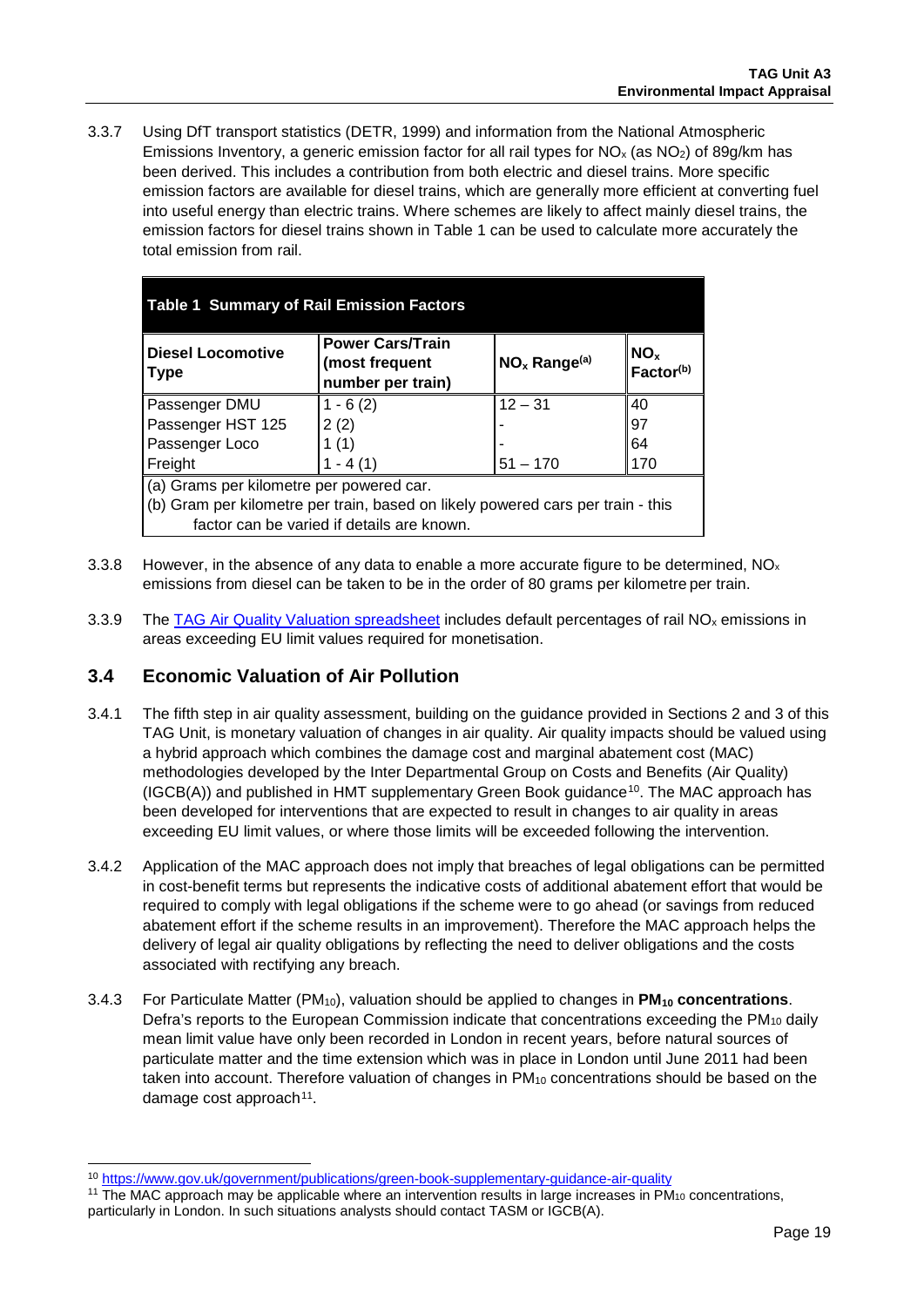- 3.4.4 As the IGCB(A) do not currently publish values for  $NO<sub>2</sub>$  concentrations and  $NO<sub>x</sub>$  emissions can cause health problems over long distances through secondary particle formation, values for **NOx emissions** are used at the economic valuation step in the appraisal of air quality impacts. The MAC approach should be applied to changes in  $NO_x$  emissions in areas where the EU NO<sub>2</sub> annual mean limit value (referred to as "the  $NO<sub>2</sub>$  limit value" from here on) is exceeded. Changes in  $NO<sub>x</sub>$ emissions in other areas should be valued using the damage cost approach. Therefore the first step in the valuation of air pollution impacts is to separately identify  $NO<sub>x</sub>$  emissions where the  $NO<sub>2</sub>$  limit value is and is not exceeded in the opening year.
- 3.4.5 Depending on whether detailed information on traffic flows and air quality is available, two methods are presented for identifying  $NO<sub>x</sub>$  emissions where the  $NO<sub>2</sub>$  limit value is exceeded. The recommended approach is a detailed, link-by-link method which takes into account the location and magnitude of exceedences. This method should be used where possible and in particular for schemes which are expected to lead to a worsening of air quality in areas with existing exceedences or to cause new exceedences. An alternative, higher-level approach can be used where the detailed information required for the link-by-link method is not available (for example when appraising national policies) and this method is described in [Appendix B.](#page-82-0)

#### **Identifying emissions where the NO2 limit value is exceeded**

- 3.4.6 Information on the  $NO<sub>x</sub>$  emissions from a scheme can be generated using the methods described for the Regional Assessment in section 3 above. Supplementary Green Book guidance on valuing air quality impacts is clear that the MAC approach should only be used where the NO<sub>2</sub> limit value is breached. Defra's Pollution Climate Mapping (PCM) model is used to supplement results from fixed monitoring to assess national compliance with pollutant limits and targets in the Air Quality Directive 2008/50/EC and Fourth Daughter Directive 2004/107/EC. The model has been designed to assess compliance with the limit and target values at locations defined within the Directives<sup>[12](#page-19-0)</sup>.
- 3.4.7 Therefore, results from the PCM model should be used as the basis for identifying where the  $NO<sub>2</sub>$ limit value is exceeded. As the PCM model only covers major roads ('A' roads and motorways) in urban areas, there may be situations when none of the links in the identified affected road network are included within the PCM model. In such situations it is not necessary to separately identify  $NO<sub>x</sub>$ emissions where the  $NO<sub>2</sub>$  limit value is and is not exceeded and all of the change in  $NO<sub>x</sub>$  emissions should be valued with the damage cost approach.

#### **The link-by-link method for identifying emissions where the NO2 limit value is exceeded**

3.4.8 Where detailed data on link-by-link concentrations and emissions are available, PCM forecasts of NO<sub>2</sub> concentrations by road link can be requested from the following email address: aginfo@ricardo[aea.com.](mailto:aqinfo@ricardo-aea.com) The assessment should use the most recent projections that have been made available (note these will be based on the most recently available reference year, which may not be the same as the most recent compliance assessment year). The most recent reference year can be confirmed by contacting the PCM modelling team at the email above. The identified affected road network (preferably defined using the criteria from the local air quality analysis) should be mapped against PCM outputs to identify the links where the NO<sub>2</sub> limit value of  $40\mu g/m^3$  is exceeded by adding the change in NO2 concentration from the local air quality assessment (for the closest distance to the road) to the PCM concentrations in the opening year<sup>13</sup>. [Table 2](#page-20-0) summarises the scenarios that can arise from this process and the valuation approach which should be followed in each scenario.

<span id="page-19-0"></span> $12$  For example, the Air Quality Directive is clear that assessment should not be undertaken where there is no public access or within 25 metres of major junctions. It should be noted that not all roads in the UK are included in the national assessment; the assessment is conducted in line with the requirements Annex III of the relevant Directive on Ambient Air Quality. Approximately 9000 urban road links are included. These are all in urban areas and are all A roads and Motorways. Their inclusion is based on their classification in the underlying Department for Transport traffic data, only urban A roads and Motorway links are included in the PCM modelling.

<span id="page-19-1"></span><sup>&</sup>lt;sup>13</sup> PCM projections are available for the following 'projection years': 2015, 2020, 2025 and 2030. Where PCM forecasts are not available for the opening year they should be calculated by linearly interpolating between projection years.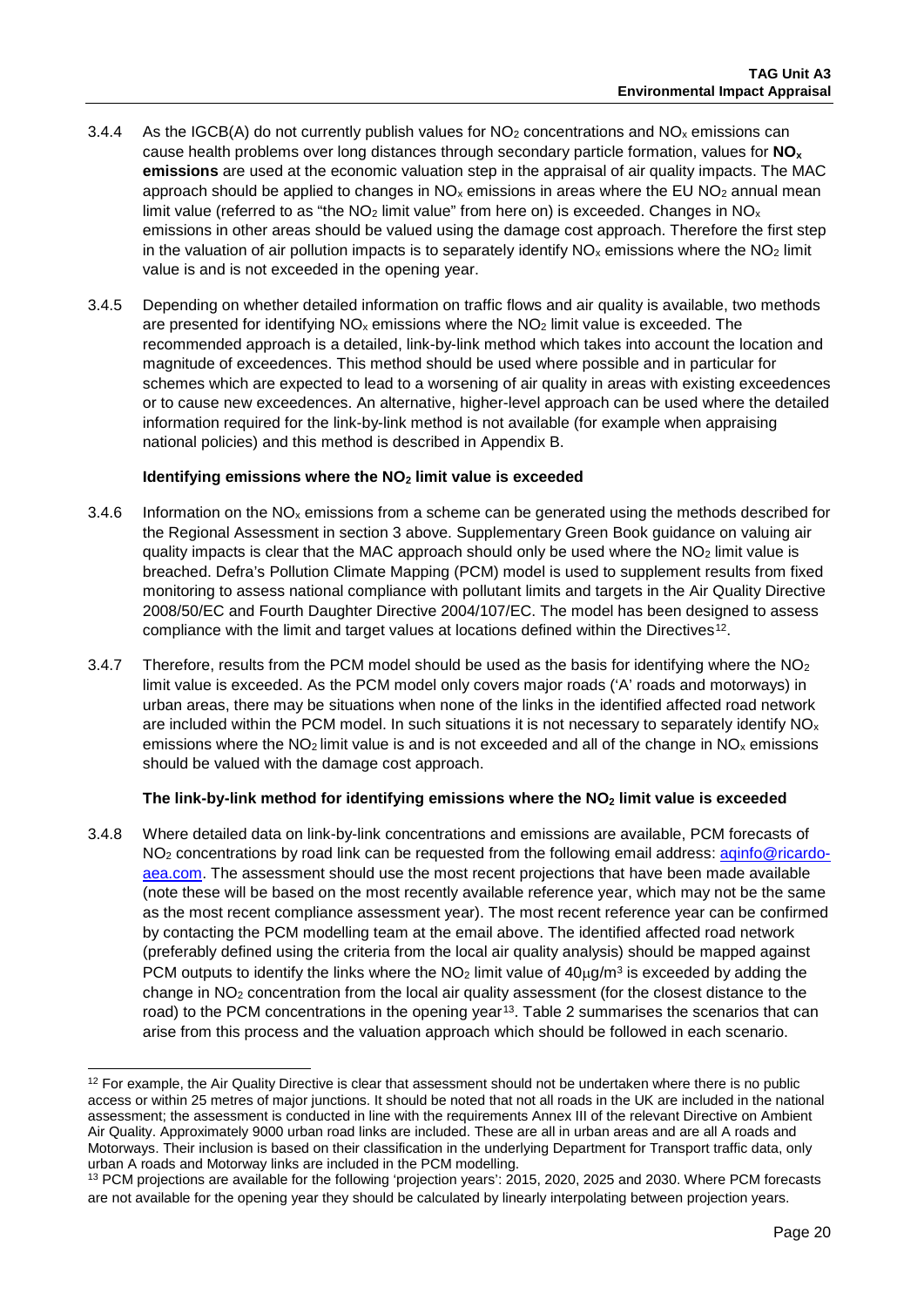<span id="page-20-0"></span>

| Table 2 Scenarios and valuation approaches for the link-by-link assessment of $NO2$ |  |
|-------------------------------------------------------------------------------------|--|
| exceedances                                                                         |  |
|                                                                                     |  |

| <b>Scenario</b>                                                   | <b>Valuation approach</b>          |
|-------------------------------------------------------------------|------------------------------------|
| 1. Scheme links do not map onto any PCM modelled                  | Damage cost approach for           |
| links                                                             | emissions from all links.          |
| 2. Scheme links map onto PCM links which are all                  | Damage cost approach for           |
| compliant with the NO <sub>2</sub> limit value both with and      | emissions from all links.          |
| without scheme                                                    |                                    |
| 3. Scheme links map onto PCM links which are non-                 | MAC approach for emissions from    |
| compliant with the NO <sub>2</sub> limit value both with and      | any non compliant links.           |
| without scheme                                                    |                                    |
| 4. Scheme links map onto PCM links which are                      | Apply both MAC and damage          |
| compliant with the NO <sub>2</sub> limit value and the scheme     | approaches on these links          |
| results in non compliance with the NO <sub>2</sub> limit value on | proportionately based on the       |
| some links (or vice versa if the scheme reduces                   | change in concentrations resulting |
| emissions).                                                       | from the scheme.                   |

- 3.4.9 The next step is to identify the  $NO<sub>x</sub>$  emissions in the without scheme and with scheme cases on those links where the NO2 limit value is exceeded. This information should be available from the regional assessment described in section [3.3.](#page-17-0)
- 3.4.10 For the purposes of economic valuation we are primarily concerned with changes in air pollution as a result of the scheme and the MAC approach should only be applied to changes above legally binding limit values. If the identified affected road network does not contain any links modelled by the PCM model (scenario 1) or this process does not identify any links exceeding the NO<sub>2</sub> limit value (scenario 2), all of the change in  $NO_x$  emissions should be valued with the damage cost approach.
- 3.4.11 In scenario 3 (where PCM opening year concentrations for a link exceed the  $NO<sub>2</sub>$  limit value) all  $NO<sub>x</sub>$ emissions for that link in the without scheme and with scheme cases should be reported as exceeding the limit, meaning that all of the change in  $NO<sub>x</sub>$  emissions on that link will be valued with the MAC approach.
- 3.4.12 In scenario 4 (where the scheme results in concentrations for a link moving above or below the  $NO<sub>2</sub>$ limit value), the higher abatement costs should only be applied to a proportion of the change in  $NO<sub>x</sub>$ emissions. For this purpose it is reasonable to assume that  $NO<sub>2</sub>$  concentrations increase proportionately with  $NO<sub>x</sub>$  emissions so that the proportion of the emissions on an exceeding link should be based on the proportion of the change in concentration above (or below) the  $NO<sub>2</sub>$  limit value. For example, if the scheme results in concentrations increasing from  $38\mu g/m^3$  to  $42\mu g/m^3$  (or reducing from  $42\mu g/m^3$  to  $38\mu g/m^3$ , half of the emissions on that link in the without scheme and with scheme cases should be reported as in exceedance. This will result in half of the change in emissions on that link (above the NO<sub>2</sub> limit value) being valued with the MAC approach and half (below the NO2 limit value) being valued with damage costs.
- 3.4.13 The next part of this step of the analysis is to determine how the profile of emissions where the  $NO<sub>2</sub>$ limit value is exceeded will change over time. Analysts should take a proportionate approach to how this is assessed. PCM modelling outputs contain forecast concentrations for 2015, 2020, 2025 and 2030. Based on the availability of information, detailed link-by-link analysis using these forecasts can be used to determine when compliance with the  $NO<sub>2</sub>$  limit value will be achieved for the links identified as exceeding. This should be repeated for as many forecast years as is required, repeating the analysis above for a further forecast year and interpolating and extrapolating between PCM output years to cover the appraisal period.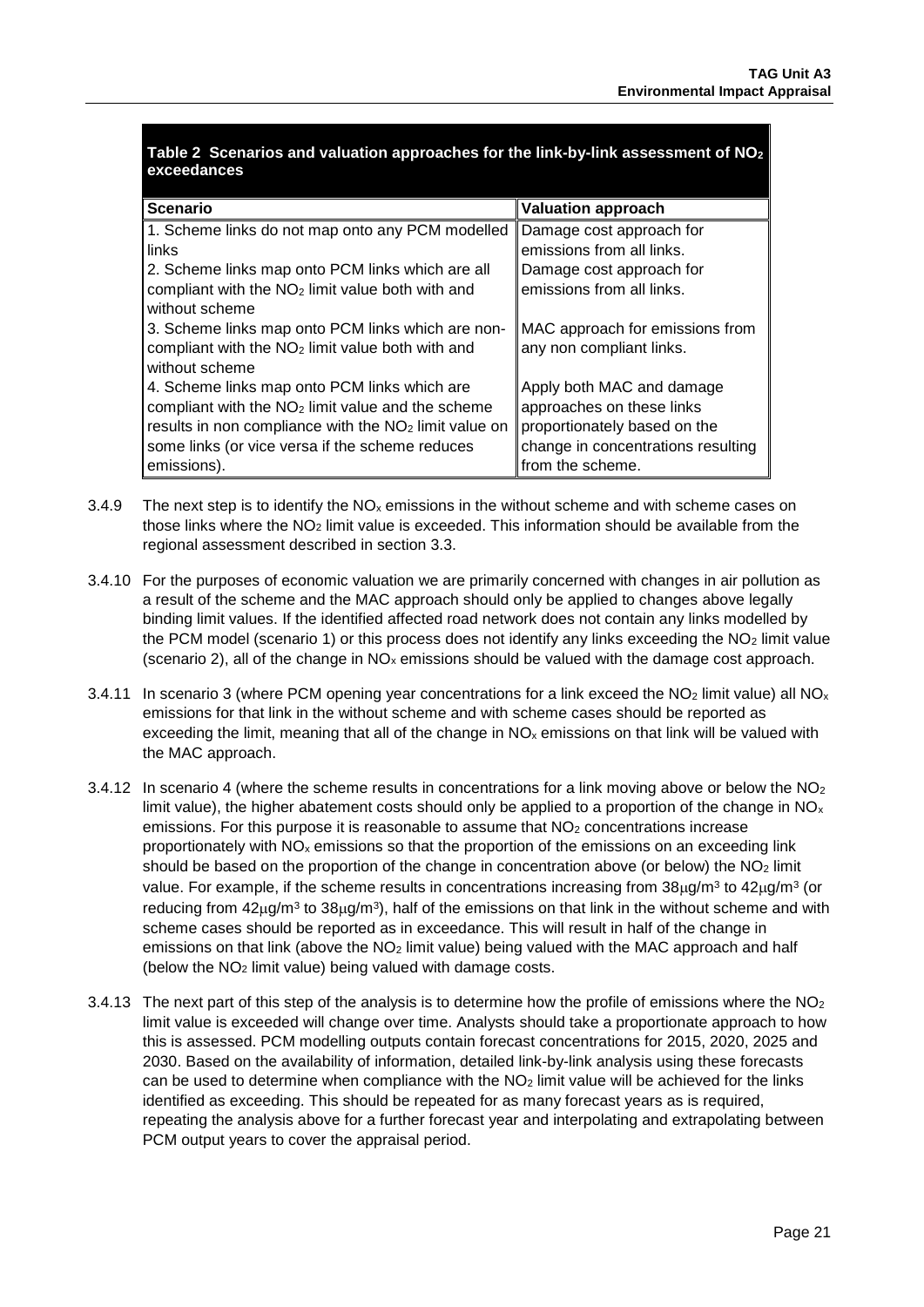#### **Reporting the change in NOx emissions**

3.4.14 This method will provide estimates of  $NO<sub>x</sub>$  emissions on links exceeding the  $NO<sub>2</sub>$  limit value for the without scheme and with scheme cases. The final part of this step of the analysis is to calculate the change in emissions, by subtracting the without scheme  $NO<sub>x</sub>$  emissions from the with scheme emissions, on links where the NO<sub>2</sub> limit value is and is not exceeded. As for local air quality, a positive result reflects a worsening of air quality, while a negative value represents an improvement. The results of the analysis should be summarised in Worksheet 2, below, which is generated by the Air Quality Valuation spreadsheet. Qualitative comments should include a description of how changes in emissions in areas exceeding limit values have been calculated

| <b>Worksheet 2 - Regional Air Quality</b>  |                                        |                |                            |                              |                     |                            |     |  |
|--------------------------------------------|----------------------------------------|----------------|----------------------------|------------------------------|---------------------|----------------------------|-----|--|
| Insert intervention name<br>Option name    |                                        | Opening year 0 |                            | Forecast year 0              |                     |                            |     |  |
| Without intervention                       |                                        |                | With intervention          |                              | Change in emissions |                            |     |  |
|                                            |                                        |                | Opening year Forecast year | Opening year   Forecast year |                     | Opening year Forecast year |     |  |
| NO <sub>x</sub> emissions<br>in tonnes per | Links not<br>exceeding limit<br>values | 0.0            | 0.0                        | 0.0                          | 0.0                 | 0.0                        | 0.0 |  |
| year                                       | Links<br>exceeding limit<br>values     | 0.0            | 0.0                        | 0.0                          | 0.0                 | 0.0                        | 0.0 |  |
| Qualitative comments:                      |                                        |                |                            |                              |                     |                            |     |  |
|                                            | Data Sources:                          |                |                            |                              |                     |                            |     |  |

#### **Worksheet 2 Regional Air Quality**

#### **Valuing changes in air pollution**

- 3.4.15 All of the damage costs and marginal abatement costs required to value air quality impacts are included in the [TAG Data](https://www.gov.uk/transport-analysis-guidance-webtag#webtag-data-book) Book Table [A3.2: Damage cost and marginal abatement cost values.](https://www.gov.uk/transport-analysis-guidance-webtag#webtag-data-book)
- 3.4.16 Values for NO<sub>x</sub> emissions are in £ per tonne, while PM<sub>10</sub> values are £ per household per 1µg/m<sup>3</sup> and should be applied to the overall score for the scheme as reported in the TAG LAQ Workbook.
- 3.4.17 The damage costs are based primarily on the health impacts of air quality pollutants<sup>14</sup>. The damage costs for both  $NO_x$  emissions and  $PM_{10}$  concentrations are derived from analysis by IGCB(A) of the typical health impacts arising from changes in  $NO<sub>x</sub>$  emissions and  $PM<sub>10</sub>$  concentrations, respectively. The high and low values represent uncertainty around the potential time lag between a change in air quality and health impacts, ranging from a zero lag (for the high values) to a 40 year lag (for the low value). Estimates based on this range should be reported in the appraisal.
- 3.4.18 Abatement costs will vary depending on the abatement options available in a particular location. However, for simplicity and proportionality average marginal abatement costs should be used to value changes in  $NO_x$  emissions on links where the  $NO_2$  limit value is breached. Use of these values does not imply that breaches are permissible but represents the indicative change in the cost of abatement effort that would be required to comply with the  $NO<sub>2</sub>$  limit value if the scheme were to go ahead. The values given in the [TAG Data Book Table A3.2](https://www.gov.uk/transport-analysis-guidance-webtag#webtag-data-book) are indicative of the costs of a range of technologies that could form the marginal abatement option. As for the damage costs, estimates based on the range of values should be reported in the appraisal. The MAC approach has been developed by IGCB(A) using a technology Marginal Abatement Cost Curve (MACC), including all current air quality abatement technologies, their costs and abatement potential.
- 3.4.19 More detail on the derivation of the damage costs and the MAC approach is given in [Appendix C.](#page-83-0)

<span id="page-21-0"></span> $14$  The NO<sub>x</sub> values also include impacts on crops and the PM<sub>10</sub> values include building soiling impacts.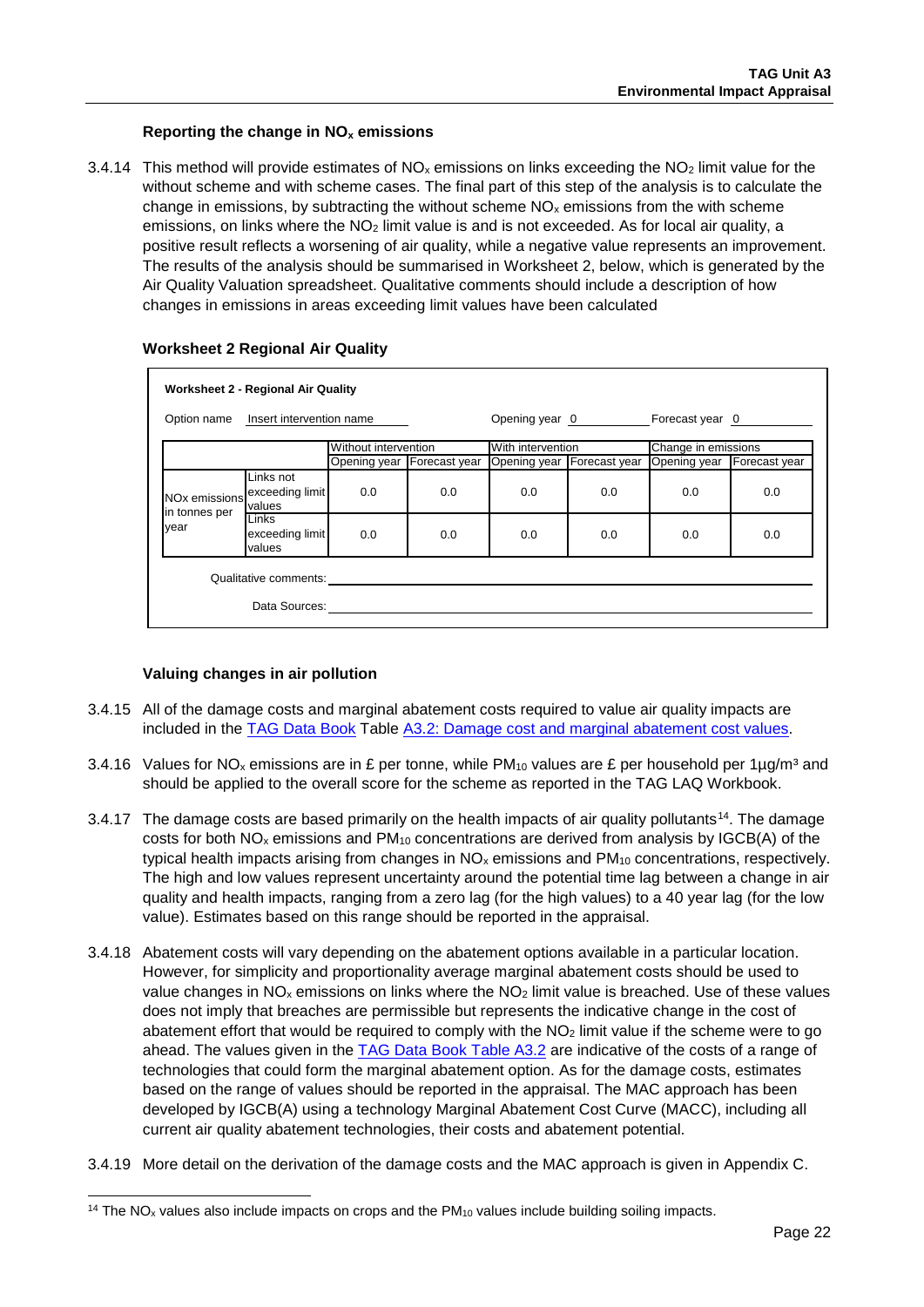#### **[TAG Air Quality Valuation Spreadsheet](https://www.gov.uk/transport-analysis-guidance-webtag#appraisal-worksheets)**

- 3.4.20 A TAG Air Quality Valuation Workbook has been developed alongside this TAG Unit to facilitate the necessary steps for calculating the monetary values for air pollutants.
- 3.4.21 In line with the principles described in TAG Unit A1.1 [Cost Benefit Analysis,](https://www.gov.uk/transport-analysis-guidance-webtag#a1-cost-benefit-analysis) analysts should enter the scheme opening year (to determine the appraisal period), forecast year (for interpolation and extrapolation over the appraisal period) and the current year when the appraisal is being undertaken (to determine the correct profile of discount rates when calculating net present values).
- 3.4.22 For NO<sub>x</sub>, the total emissions in the without scheme and with scheme cases for the opening and forecast years (resulting from the regional assessment) should be entered in the "Emissions and concentrations" sheet.
- 3.4.23 Emissions on links exceeding the NO2 limit value should be entered in the "NOx exceedances and extrapolation" sheet. Where the link-by-link method has been used, the "custom" option should be selected in the drop-down box and the profile of emissions calculated following the process described above should be entered in columns L (for the without scheme case) and M (for the with scheme case). In cases where no exceedances have been identified, "custom" should be selected and columns L and M left blank.
- 3.4.24 For rail schemes, the "rail" option should be selected from the drop-down box. This will automatically calculate the profile of emissions where the  $NO<sub>2</sub>$  limit value is and is not exceeded for the appraisal period, and apply the appropriate abatement or damage costs.
- 3.4.25 For  $PM_{10}$ , the  $PM_{10}$  assessment score for the without scheme and with scheme scenarios should be entered into the "Emissions and concentrations" sheet for the opening and forecast years.
- 3.4.26 The spreadsheet linearly interpolates and extrapolates the changes in emissions and concentrations over the appraisal period and calculates the value of changes in air quality, incorporating real changes in the values over time. Damage cost values in future years increase with the forecasts of real GDP per capita, for NO<sub>x</sub> emissions, or real GDP per household, for PM<sub>10</sub> concentrations. TAG Data Book [Annual Parameters Table](https://www.gov.uk/transport-analysis-guidance-webtag#webtag-data-book) contains the appropriate growth factors. It is uncertain how marginal abatement costs will change over time. Costs could increase as the cheapest abatement options are exhausted or decrease as new, cheaper options become available. Therefore the abatement costs do not increase in real terms over time.
- 3.4.27 The values calculated for each year are then discounted at standard HM Treasury rates to give a present value (PV) in the Department's standard base year for that particular year. This is then summed over the appraisal period, to give the net present value (NPV) of the change in air quality for the scheme in question. In addition to the primary output of the central NPV values, the high and low NPV values are also calculated by this spreadsheet, for the purposes of sensitivity analysis.
- 3.4.28 In exceptional circumstances  $NO_x$  emissions or the overall score for the scheme for PM<sub>10</sub> might only be estimated for one year (the opening year). In such cases the opening year emissions and assessment score should be applied to each year over the appraisal period<sup>[15](#page-22-0)</sup>. However, this will provide an approximate estimate only as it does not take any account of future changes in variables including vehicle emission standards, traffic flows, and the number of households located near links. Analysts will also have to consider how the proportion of  $NO<sub>x</sub>$  emissions in areas exceeding the  $NO<sub>2</sub>$ limit value will change over the appraisal period. Therefore this approach is not recommended.

<span id="page-22-0"></span><sup>&</sup>lt;sup>15</sup> In the spreadsheet this can be done by selecting a nominal forecast year within the appraisal period and entering the opening year emissions and assessment scores against both the opening and forecast years.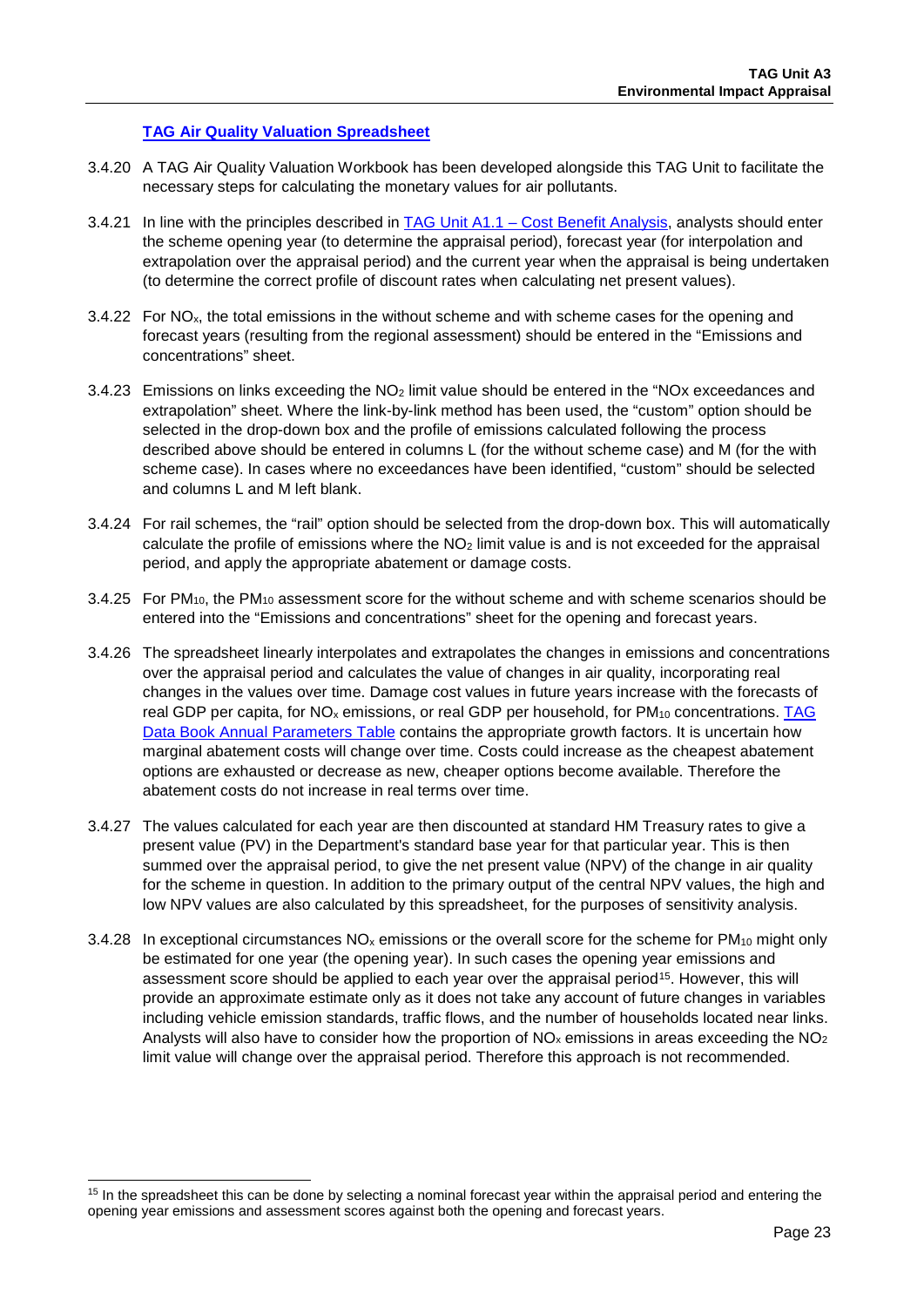## **3.5 Presentation of Results**

- 3.5.1 The analyses of impact on local air quality, regional air quality and the economic valuation of air pollution all result in Summary Worksheets. These worksheets should be included in documentation of the air quality appraisal work.
- 3.5.2 The central monetary estimate for the changes in air quality, estimated using the methodology described in section [3.4](#page-18-0) above, should be recorded in the Monetary column of the Appraisal Summary Table. The monetary valuation should be presented as a Net Present Value (NPV), calculated using the methodology provided above. Net Present Values for change in emissions (for  $NO<sub>x</sub>$ ) and for change in concentrations (for  $PM<sub>10</sub>$ ) should be reported separately and as a total Net Present Value for change in air quality.
- 3.5.3 In addition to the monetary valuation of air quality impacts, the quantitative assessments of air quality impacts in the opening year, estimated using the methods outlined in sections [3.2](#page-13-0) and [3.3](#page-17-0) above, should be reported in the Quantitative Assessment column of the Appraisal Summary Table.
- 3.5.4 Finally, a comment should be provided in the Summary of key impacts column of the Appraisal Summary Table to support the assessments. If any properties are demolished or constructed as part of the scheme, then this should be noted here. If any of the Air Quality Strategy objectives are predicted to be exceeded or an exceedance is removed due to the scheme, then this should be noted here also. In particular, a comment must be provided if the scheme affects air quality within an Air Quality Management Area and state what the effect is.

| Table 3 Example of presentation of results in the appraisal summary table |                                                                                                                                                                                                                 |                                                                                                             |             |                                                                                                                                                                                  |                                                            |  |  |  |  |
|---------------------------------------------------------------------------|-----------------------------------------------------------------------------------------------------------------------------------------------------------------------------------------------------------------|-------------------------------------------------------------------------------------------------------------|-------------|----------------------------------------------------------------------------------------------------------------------------------------------------------------------------------|------------------------------------------------------------|--|--|--|--|
| <b>Impacts</b>                                                            | Summary of key<br>impacts                                                                                                                                                                                       | Quantitative                                                                                                | Qualitative | <b>Monetary</b>                                                                                                                                                                  | <b>Distributional</b>                                      |  |  |  |  |
| Air<br>Quality                                                            | Overall there is a net<br>improvement in local<br>air quality with the<br>scheme, but there is<br>a negative impact on<br>regional emissions<br>for NOx. The<br>scheme does not<br>result in any<br>exceedances | <b>Assessment</b><br>Score<br>$PM_{10}$ : -210<br>$NO2: -459$<br><b>Emissions</b><br>$NOx: +10.5$<br>tonnes | N/A         | Value of change in<br>PM <sub>10</sub> concentration:<br>NPV: fXm<br>Value of change in<br>NO <sub>x</sub> emissions:NPV:<br>£Xm<br>Total value of change<br>in air quality: £Xm | Moderate<br>beneficial for<br>most<br>vulnerable<br>groups |  |  |  |  |

3.5.5 Note that the Qualitative column should not be used**.**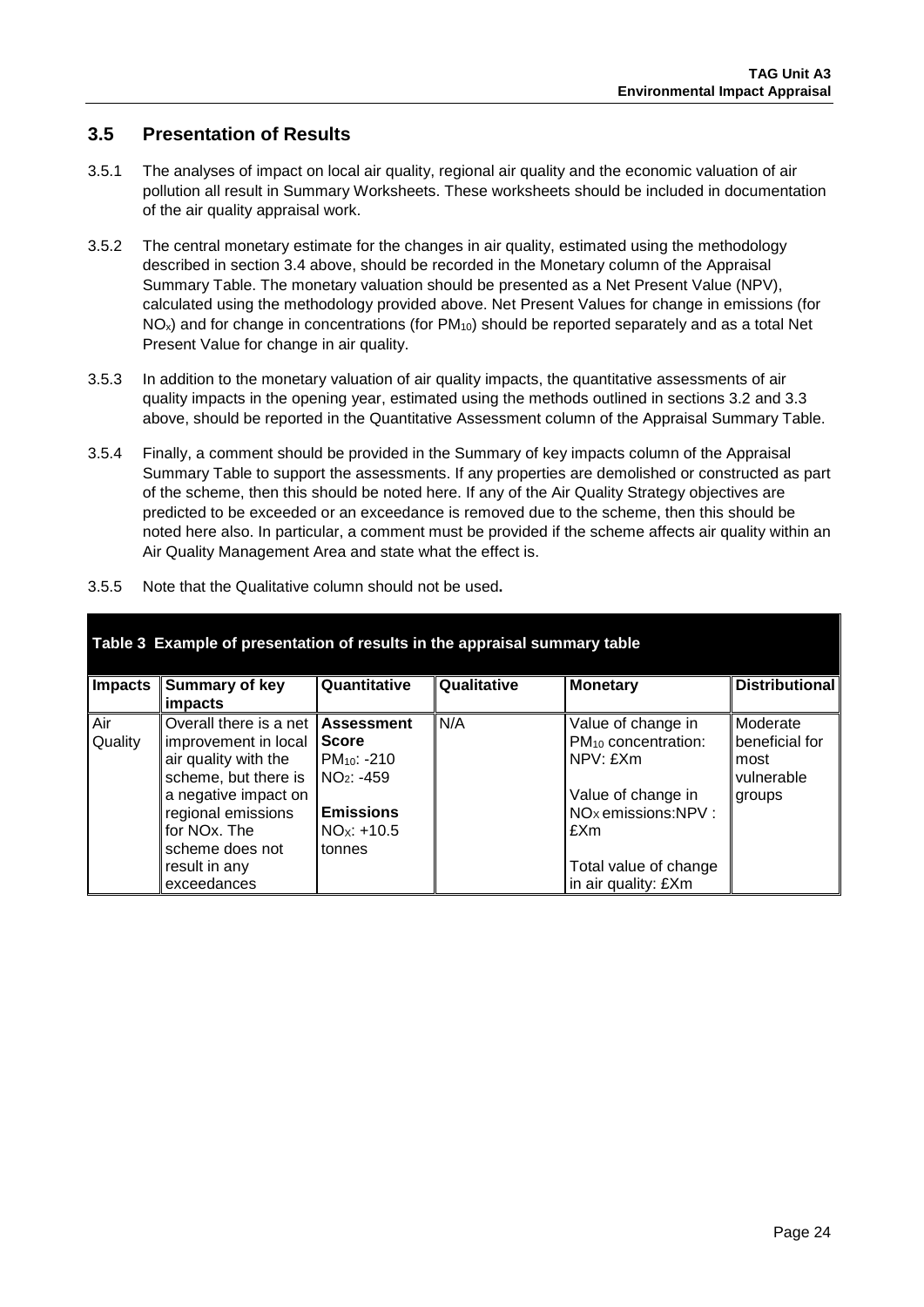## <span id="page-24-0"></span>**4 Greenhouse Gases**

## **4.1 Introduction**

- 4.1.1 The Climate Change Act 2008 creates a new approach to managing and responding to climate change in the UK. At the heart of the Act is a legally binding target to reduce the UK's greenhouse gas emissions to at least 80 per cent below base year levels by 2050<sup>[16](#page-24-1)</sup>, to be achieved through action at home and abroad. To drive progress towards this target, the Act introduces five year "carbon budgets", which define the emissions pathway to the 2050 target by limiting the total greenhouse gas emissions allowed in each five year period, beginning in 2008.
- 4.1.2 The first three carbon budgets were announced in April 2009, covering the periods 2008–2012, 2013–2017 and 2018–2022. They require emissions reductions of 23%, 29% and 35% respectively below 1990 levels, in line with the recommendations of the Committee on Climate Change. In June 2011, the fourth Carbon Budget was announced, amounting to an emissions cut of 50% on 1990 levels over the years 2023-2027. Further carbon budget periods may be announced in the future. Each sector must play its part in taking action to achieve these budgets.
- 4.1.3 It is therefore important that the impacts of proposed transport schemes on greenhouse gas emissions - whether they are increased or decreased – are incorporated within the appraisal in a consistent and transparent way.
- 4.1.4 The monetary value of the impacts of proposed transport schemes on greenhouse gas emissions should also be calculated. When carrying out monetary valuation, it is important to distinguish between the emissions from those sectors that are included within the EU Emissions Trading System (EU ETS) – the 'traded sector' - and those that are not – the 'non-traded sector'. The traded sector covers emissions from power and heat generation; energy-intensive industry and, since 2012, aviation. Emissions arising from electricity consumption in transport are in the traded sector. The non-traded sector covers all other greenhouse gas emissions. Emissions from other types of transport fuel, including petrol, diesel and gas oil, are in the non-traded sector.
- 4.1.5 Inclusion in the traded sector caps relevant emissions and creates a market for them. In this way, they are 'internalised' through the requirement for the relevant sectors to purchase EU allowances (EUAs) to cover relevant emissions. The cost of any EUAs to cover traded emissions will be reflected in the purchase price of traded sector goods. Since the purchase price is used in transport appraisal, the cost of the relevant EUAs will be included in the cost benefit analysis.
- 4.1.6 In principle, appraisal should consider all greenhouse gas emissions, including those resulting from the production of materials used in any infrastructure, for example cement, steel etc. (otherwise known as embedded carbon), as well as those resulting from changes to the use of transport fuels. The majority of such embedded emissions are likely to be covered by the EU ETS and will therefore already be "internalised" (see above).
- 4.1.7 Where a large volume of embedded emissions are not covered by the EU ETS, e.g. imported materials from countries with no carbon pricing, they should be taken into account within the appraisal in line with DECC guidance. For the majority of major transport schemes, however, such additional analysis is likely to be disproportionate, and the analysis may be limited to emissions from fuel consumption and electricity generation.
- 4.1.8 Although carbon dioxide has a relatively low global warming potential compared to other greenhouse gases, it is by far the most abundant. Therefore for convenience, the global warming potential of greenhouse gas emissions is measured in terms of the equivalent amount of CO2 that would give this warming. The standard unit of account is tonnes of carbon dioxide equivalent (tCO2e), and this is how estimates of greenhouse gas emissions should be presented.

<span id="page-24-1"></span><sup>&</sup>lt;sup>16</sup> The base year is 1990 for carbon dioxide, nitrous oxide and methane, and 1995 for hydrofluorocarbons, perfluorocarbons and sulphur hexafluoride.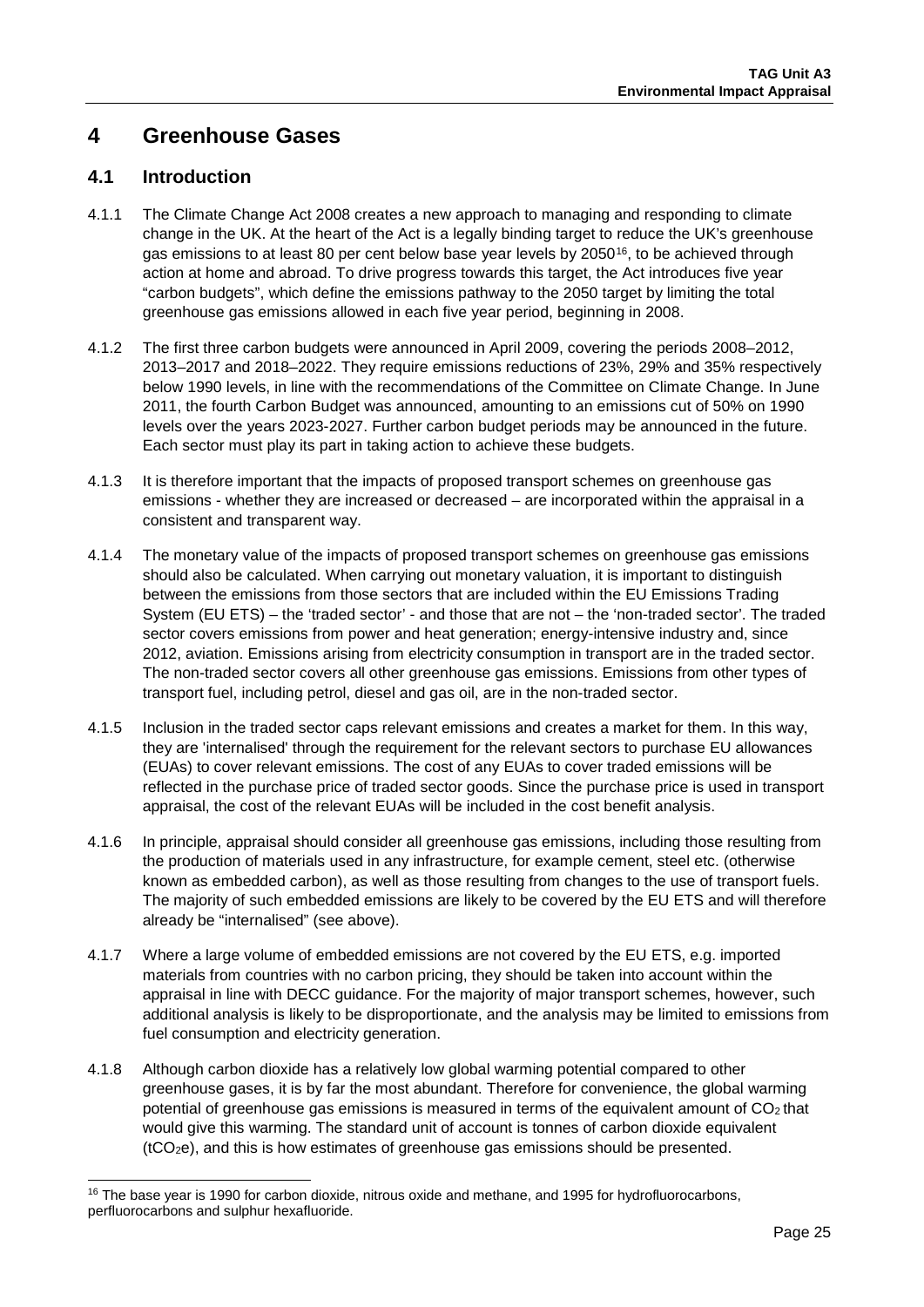4.1.9 The guidance below assumes that greenhouse gas impacts are measured in tonnes of carbon dioxide equivalent (tCO2e). **Note that, before November 2011, WebTAG guidance assumed greenhouse gas impacts were measured in tonnes of carbon equivalents.** Carbon equivalent emissions can be converted to carbon dioxide equivalent emissions by multiplying by the conversion factor of 44/12 based on the relative molecular mass of carbon dioxide relative to carbon. This means 1 tonne of carbon emissions is equivalent to approximately 3.67 tonnes of carbon dioxide emissions.

## **4.2 Methodology**

- 4.2.1 A four step process is needed to carry out the appraisal of the impacts of a scheme on greenhouse gases:
	- Scoping;
	- Estimation of changes in energy consumption;
	- Estimation of changes in emissions of greenhouse gases; and
	- Monetary valuation of changes in greenhouse gases.
- 4.2.2 The energy consumption and emissions calculations should be done for the project opening year and at least one other forecast year. The choice of forecast years (other than the opening year) should be consistent with forecast years adopted for modelling and/or environmental assessment. Interpolation and extrapolation techniques should be used to extend estimates of the change in carbon dioxide equivalent ( $CO<sub>2</sub>e$ ) emissions across the whole appraisal period. [TAG Unit A1.1](https://www.gov.uk/transport-analysis-guidance-webtag#a1-cost-benefit-analysis) -[Cost Benefit Analysis](https://www.gov.uk/transport-analysis-guidance-webtag#a1-cost-benefit-analysis) describes the factors that should be considered when interpolating between modelled years and extrapolating beyond the last modelled year. It is important that the assumptions used to extrapolate and interpolate modelled estimates of the change in emissions across the whole appraisal period are consistent with those used for other economic benefits (e.g. changes in vehicle operating costs).

#### **Scoping**

- 4.2.3 The **first** step, scoping, should be carried out consistent with the scoping of the environmental assessment. The greenhouse gas appraisal should be proportional to the scheme and its proposed impact. Analysis should be no more detailed than is required to support robust decision making. Where greenhouse gas impacts are deemed to be minimal, the analysis of greenhouse gas impacts may be scoped out. The scope of the appraisal should be agreed with the Department before full appraisal is undertaken.
- 4.2.4 For road-based schemes, guidance on scoping the greenhouse gas environmental assessment is provided in Volume 11 of the Design Manual for Roads and Bridges, Section 3, Part 1, Air Quality (DMRB 11.3.1). For other modes, the guidance in DMRB may provide a useful starting point.

#### **Estimating the impact of the transport scheme on energy consumption**

- 4.2.5 The **second** step of the process is to assess the impact of the proposed scheme on energy consumption. Greenhouse gas emissions are assumed to be proportionate to the number of litres of fuel burnt or the number of kilowatt-hours (kWh) of electricity used, with different rates for different fuels and vehicle types. This means that, for both the 'with scheme' and 'without scheme' cases in each year, the analyst first needs to estimate fuel and electricity consumption, distinguishing between petrol, diesel, road electricity, gas oil (for rail use), and rail electricity.
- 4.2.6 The amount of fuel consumed, and therefore the amount of greenhouse gas emissions per vehicle kilometre varies considerably by vehicle type. Therefore, for both road and rail schemes, predictions of emissions will be more accurate the more disaggregated is the data on traffic flow by vehicle type. For example, for rail, data disaggregated by individual train types will lead to more accurate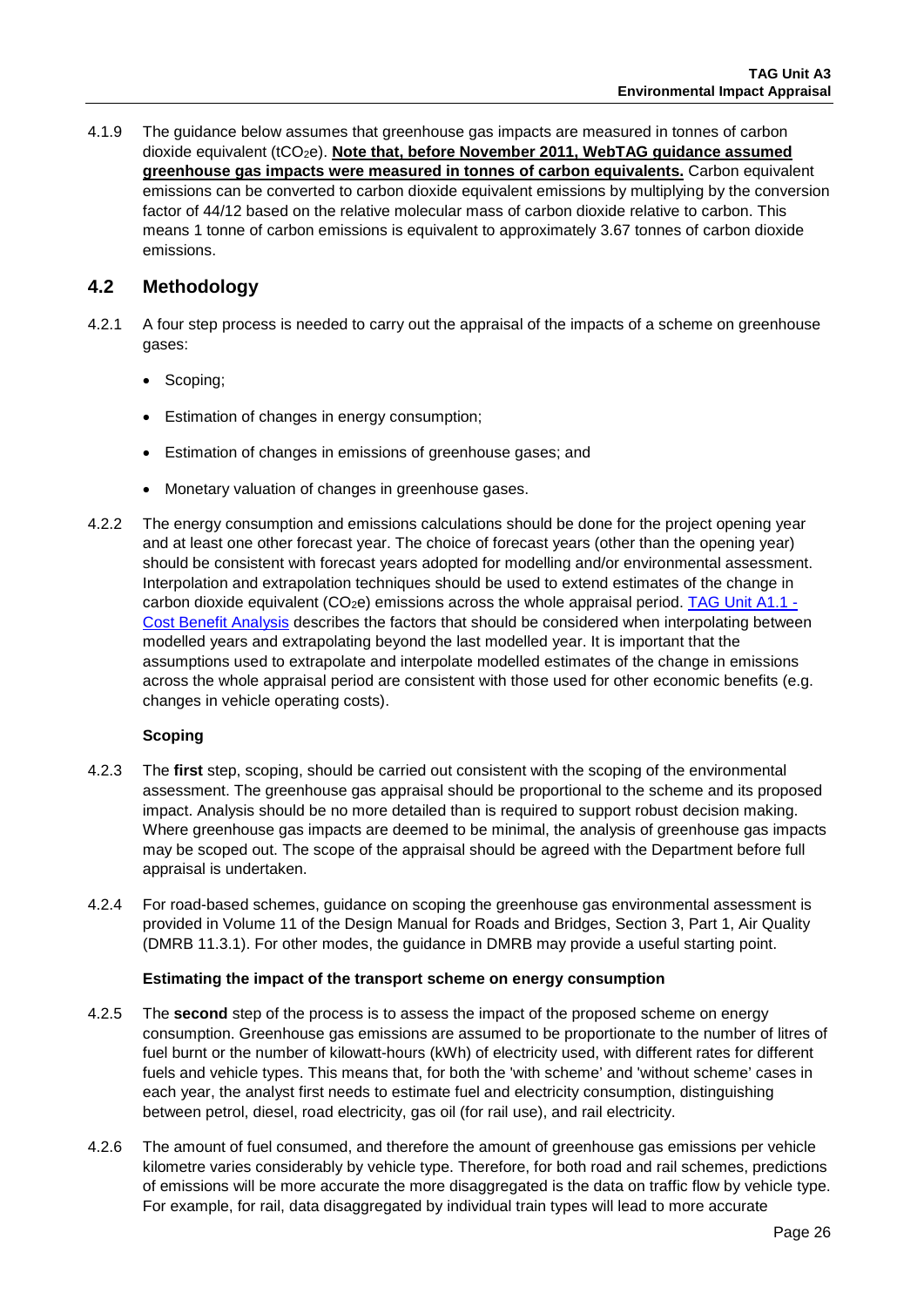estimates of emissions. Similarly for roads, more disaggregated data on traffic flow by vehicle type (e.g. car, light goods vehicle, rigid HGV, articulated HGV and coaches/buses) will lead to more accurate estimates. Grossly aggregated data can lead to significant errors and expert opinion may be required in order to determine the validity of any conclusions drawn from numerical differences in calculated emissions.

- 4.2.7 **For road transport**, fuel and electricity consumption is estimated using the formula and parameters given in TAG Data Book [Tables A1.3.8 and](https://www.gov.uk/transport-analysis-guidance-webtag#webtag-data-book) A1.3.9. The amount of fuel consumed by different vehicle types - expressed in litres (or kilowatt-hours) per kilometre travelled - is approximated as a function of average speed in kilometres per hour (km/h).
- 4.2.8 DfT has developed recommended energy consumption rates (by stock type) for use in appraisal of **rail schemes**. These can be accessed by contacting the Department. Diesel consumption rates should be uplifted over time to account for the expected increase in use of biofuel, using the rates provided in [TAG Data Book Table A1.3.10.](https://www.gov.uk/transport-analysis-guidance-webtag#webtag-data-book) Should practitioners decide to use alternative assumptions, the supporting written documentation should report the rates adopted and make clear the business case impact of not using DfT's recommended values.

#### **Estimating the impact of the transport scheme on greenhouse gas emissions**

- 4.2.9 The **third** step of the process is to assess the impact of the proposed scheme on greenhouse gas emissions. Once fuel/electricity consumption has been estimated, this can be converted into carbon dioxide equivalent (CO2e) emissions by multiplying by the quantity of carbon dioxide equivalent (CO2e) estimated to be released from the consumption of one unit of fuel/energy using the relevant marginal emissions factor given in **TAG Data Book Table A3.3, [Carbon dioxide equivalent](https://www.gov.uk/transport-analysis-guidance-webtag#webtag-data-book)  [emissions per litre of fuel burnt/kWh used](https://www.gov.uk/transport-analysis-guidance-webtag#webtag-data-book)**. This table provides marginal emissions factors for petrol, diesel and electricity for road use and gas oil and electricity for rail use. The emissions factors include nitrous oxide  $(N_2O)$  and methane  $(CH_4)$  emitted as well as carbon dioxide  $(CO_2)$ .
- 4.2.10 Marginal emissions factors for petrol, diesel and gas oil reflect the blending of biofuels into transport fuel. The Renewable Transport Fuel Obligations order 2007 (RTFO) came into effect in April 2008 and requires fuel suppliers to ensure that by 2014, 4.74% of their total aggregate fuel sales for UK road transport is made up of renewable fuels (blended into road transport fuel and gas oil). Therefore, it is estimated that the introduction of biofuels will result in a reduction in the grams of CO2e released per litre of fuel burnt.
- 4.2.11 The emissions factors provided in [TAG Data Book](https://www.gov.uk/transport-analysis-guidance-webtag#webtag-data-book) Table A3.3 are on a consumption basis, not a lifecycle basis. In other words, they do not currently include emissions from the production or processing of biofuels. Biofuels are considered to produce zero emissions when combusted, as the carbon released in combustion is offset by the carbon absorbed as the biofuel feedstock was grown. Emissions relating to the production and processing of biofuels are usually attributed to the agricultural and industrial sectors and vary widely from fuel to fuel. For this reason, the emissions factors currently only cover the combustion stage of the biofuel lifecycle, where emissions are zero.
- 4.2.12 The energy content of biofuels is lower than for conventional fuels, so a greater volume of fuel will be needed to travel the same distance as the blend of biofuel increases. This effect is taken into account in the assumed vehicle fuel efficiency values given in [TAG Data Book](https://www.gov.uk/transport-analysis-guidance-webtag#webtag-data-book) Table A1.3.11.
- 4.2.13 The electricity emissions factors are based on the most recent release of DECC guidance available at the time of the definitive release of this unit). For electricity used as road transport fuel, in electric cars, for example, the relevant emissions factor is the long run marginal emissions factor for domestic consumption. For electricity used in rail, the generation based marginal emissions factor uplifted by 1.5% is used. The 1.5% uplift is the estimate of the distribution and transmission losses in the supply of electricity to the rail network (AEA, 2007).
- 4.2.14 Having calculated the carbon dioxide equivalent  $(CO<sub>2</sub>e)$  emission levels for each year, the change between the 'with scheme' and 'without scheme' cases for each year can be calculated. Carbon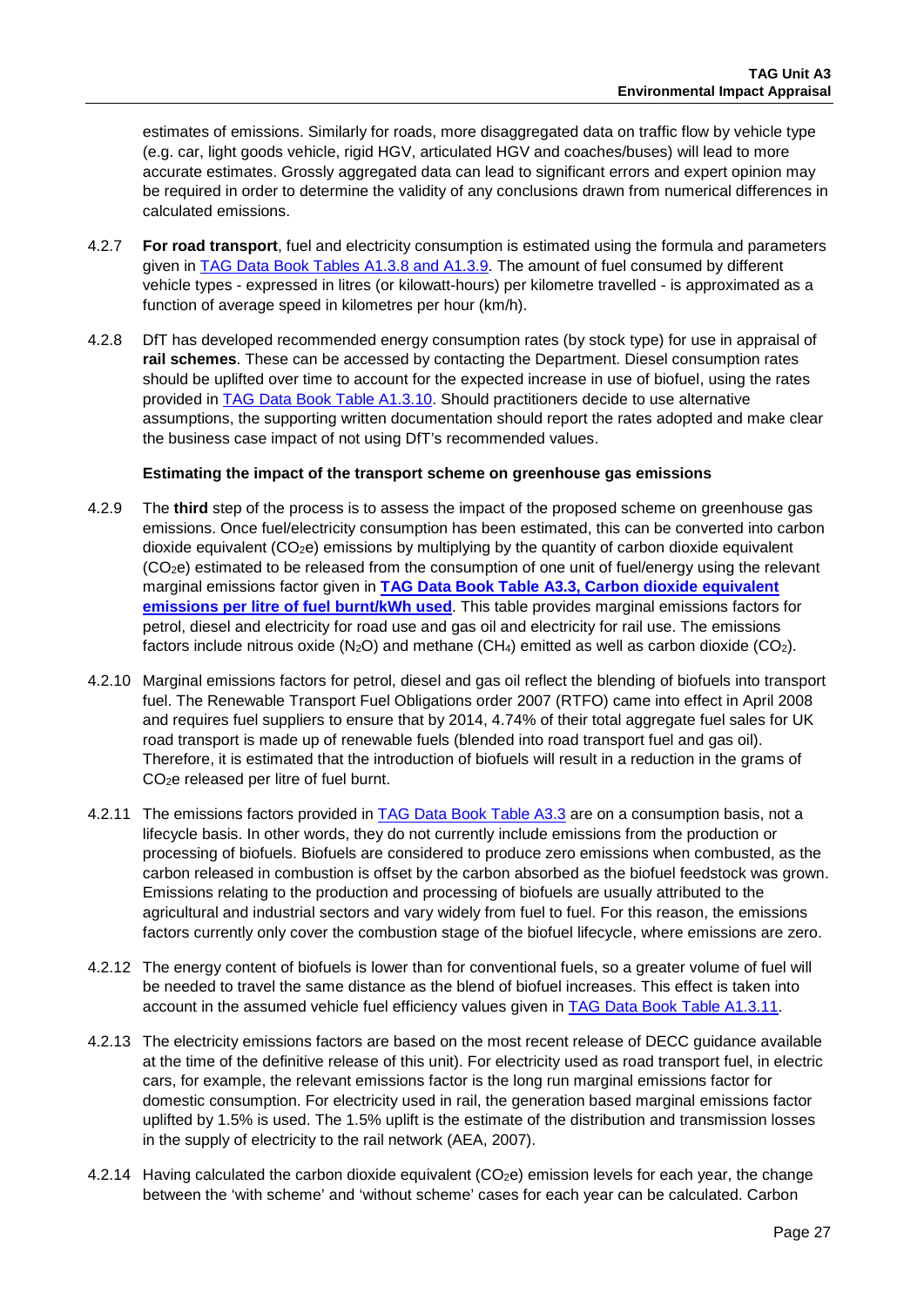dioxide equivalent emissions from the traded sector will need to be calculated separately from carbon dioxide equivalent emissions in the non-traded sector. For example, CO2e emissions for electric vehicles need to be reported separately from petrol and diesel vehicles, as electricity emissions are in the traded sector. (Note that, although emissions from the traded sector are not needed for monetisation, they must be reported – see section 4.4 below.)

4.2.15 Where a scheme impacts upon emissions from more than one transport mode, the net change in carbon dioxide equivalent (CO<sub>2</sub>e) emissions for impacts on each mode should be estimated. That is, the difference between the sum of emissions from each mode in the 'with scheme' case and the sum of emissions from each mode in the 'without scheme' case should be estimated for each year.

#### **Monetary valuation of greenhouse gas impacts**

- 4.2.16 The **fourth** step is to apply monetary values to the estimates of changes in greenhouse gas emissions. The Department for Energy and Climate Change (DECC) publish guidance on valuing energy and climate change impacts. This sets out the methodology for carbon valuation in UK policy appraisal based on the estimated abatement costs per tonne of carbon dioxide equivalent to achieve the government's emissions targets. The method to be used for transport appraisal is consistent with DECC's guidance. The methodology depends on whether emissions are within the traded or the non-traded sectors (see Introduction above).
- 4.2.17 Where impacts are in the **non-traded** sector (petrol, diesel and gas oil emissions), they are to be valued using the non-traded values given in **TAG Data Book [Table A3.4, Non Traded Values, £](https://www.gov.uk/transport-analysis-guidance-webtag#webtag-data-book)  per Tonne of CO<sub>2</sub>e**. The values in the table are based on those referred to in the DECC guidance. These values are estimated by the target-consistent marginal abatement costs consistent with the Government's commitments on greenhouse gas emissions. The values will be updated periodically to reflect updates published by DECC. Higher and lower estimated values are provided for sensitivity analysis.
- 4.2.18 The value per tonne of CO<sub>2</sub>e emissions, which varies for each year, should be applied to the difference in emissions in each year. This should then be discounted at standard HM Treasury rates (see [TAG Data Book](https://www.gov.uk/transport-analysis-guidance-webtag#webtag-data-book) Table A1.1.1) and summated to give the NPV of the change in non-traded sector fuel consumption related CO<sub>2</sub>e emissions over the appraisal period. A positive number would suggest there has been an overall reduction in CO<sub>2</sub>e emissions and conversely a negative number would suggest that there has been an overall increase in  $CO<sub>2</sub>e$  emissions.
- 4.2.19 Where there are changes to the use of transport fuel that is in the **traded** sector, for example electricity, there is no need to value the emissions separately. The requirement for relevant sectors to purchase allowances (EUAs) from the EU ETS to cover traded emissions will be reflected in the purchase price. The projections of the purchase price of traded sector transport fuel such as electricity therefore include the future allowance purchase price.
- 4.2.20 To be consistent with the accounting of traded sector emissions across Government, the following approach should be used (again using electricity for illustration) $17$ :
	- estimate the electricity consumption in the 'with scheme' and 'without scheme' cases as discussed in step two above;
	- use electricity prices which include the EU ETS allowance price (see [TAG Data Book](https://www.gov.uk/transport-analysis-guidance-webtag#webtag-data-book) Table [A1.3.7\)](https://www.gov.uk/transport-analysis-guidance-webtag#webtag-data-book);
	- account for electricity costs in the 'with scheme' and 'without scheme' cases in line with standard guidance, which sets out where such transport fuel costs should feature in the appraisal. See [TAG Unit A1.2 –](https://www.gov.uk/transport-analysis-guidance-webtag#a1-cost-benefit-analysis) Scheme Costs.

<span id="page-27-0"></span><sup>&</sup>lt;sup>17</sup> In the appraisal of aviation schemes and policies, the ETS allowance price should be accounted for in the price of air travel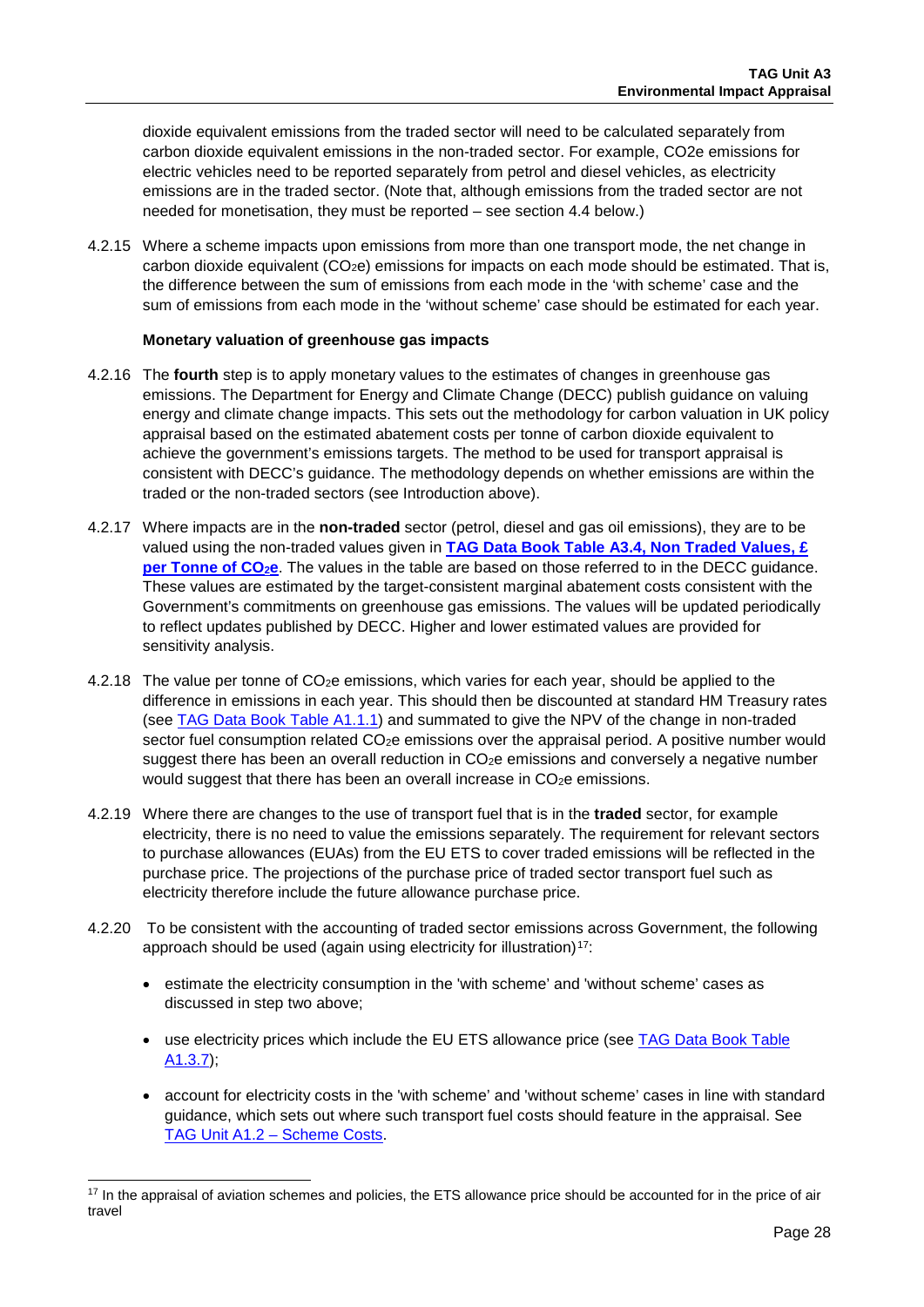4.2.21 The Department for Transport should be contacted with any queries regarding this approach.

#### **4.3 Software**

- 4.3.1 For road and multi-modal schemes using the TUBA program, the net present value of the change in carbon dioxide equivalent  $(CO<sub>2</sub>e)$  emissions from road-based fuel consumption that is in the nontraded sector will be presented as an automatic output of the program in the Department's standard base year prices and values for the whole appraisal period. Please note that **if TUBA is being used to estimate the change in carbon dioxide emissions it is essential that all 8760 hours of the year are represented in the analysis**. Note also that TUBA estimates fuel consumption based on the average speed for an entire journey. In some circumstances, this may result in biases. For more details on TUBA, see the TUBA Manual (Mott MacDonald, 2006). The non-traded carbon dioxide values for the Department's standard base year and the annual growth rate are programmed as default into the TUBA software. The TUBA program also outputs the NPV based on the upper and lower estimates of the carbon dioxide values.
- 4.3.2 Alternatively, road-based fuel consumption related carbon dioxide equivalent emissions for the 'with scheme' and 'without scheme' cases can be estimated using the DMRB 11.3.1 air quality screening spreadsheet. Note, however, that the screening method requires adjustment to correct for biases. If these adjustments are not made, a comment should be provided in the 'Key Impacts' column of the Appraisal Summary Table (AST). **At the time of writing (June, 2013), DMRB guidance on greenhouse gases is presented in units of carbon equivalent. These must be converted to units of carbon dioxide equivalent by multiplying by a factor of 44/12.**
- 4.3.3 Where TUBA is not used and for rail schemes, the **[TAG Greenhouse Gases Workbook](https://www.gov.uk/transport-analysis-guidance-webtag#appraisal-worksheets)** which accompanies this unit can be used to carry out the monetisation, generating the same outputs as TUBA. **Users of the DMRB spreadsheet can also use the TAG Greenhouse Gases excel spreadsheet to calculate the valuation of the emissions, but it is essential that they check which units are being used (whether carbon equivalent emissions or carbon dioxide equivalent emissions). If the units are carbon equivalent emissions, these must be converted to carbon dioxide equivalent units using the standard conversion factor (44/12).**
- 4.3.4 Carbon dioxide equivalent emissions in tonnes, split by traded and non-traded sectors, for the 'with scheme' and 'without scheme' cases for each year of the appraisal period should be entered into the [TAG Greenhouse Gases Workbook.](https://www.gov.uk/transport-analysis-guidance-webtag#appraisal-worksheets) The opening year of the scheme and the current year of appraisal must also be entered into the spreadsheet.
- 4.3.5 Internally the spreadsheet then calculates the change between the 'with scheme' and 'without scheme' cases for each year, split by traded and non-traded sectors. These results are then summed over the appraisal period to provide information for reporting purposes.
- 4.3.6 The spreadsheet then multiplies the change in non-traded sector carbon dioxide equivalent (CO2e) emissions by the value per tonne of non-traded sector carbon dioxide equivalent emissions for the year in which it is emitted. The value of the change in emissions in each year is then discounted at standard HM Treasury rates (see [TAG Data Book](https://www.gov.uk/transport-analysis-guidance-webtag#webtag-data-book) Table A1.1.1) to give a net present value in the Department's standard base year of carbon dioxide equivalent emissions for that particular year. This is then summated over the appraisal period, to give the NPV of the change in carbon dioxide equivalent emissions for the scheme in question.
- 4.3.7 In addition to the primary output of the central NPV value, and in order to inform sensitivity analysis, the upper and lower NPV estimates will also be output from the spreadsheet.

### **4.4 Reporting Requirements**

4.4.1 All greenhouse gas emissions should be presented in tonnes of carbon dioxide equivalent (tCO<sub>2</sub>e), split by traded sector and non-traded sector. **Note that, before November 2011, WebTAG guidance required greenhouse gas emissions changes to be presented in tonnes of carbon**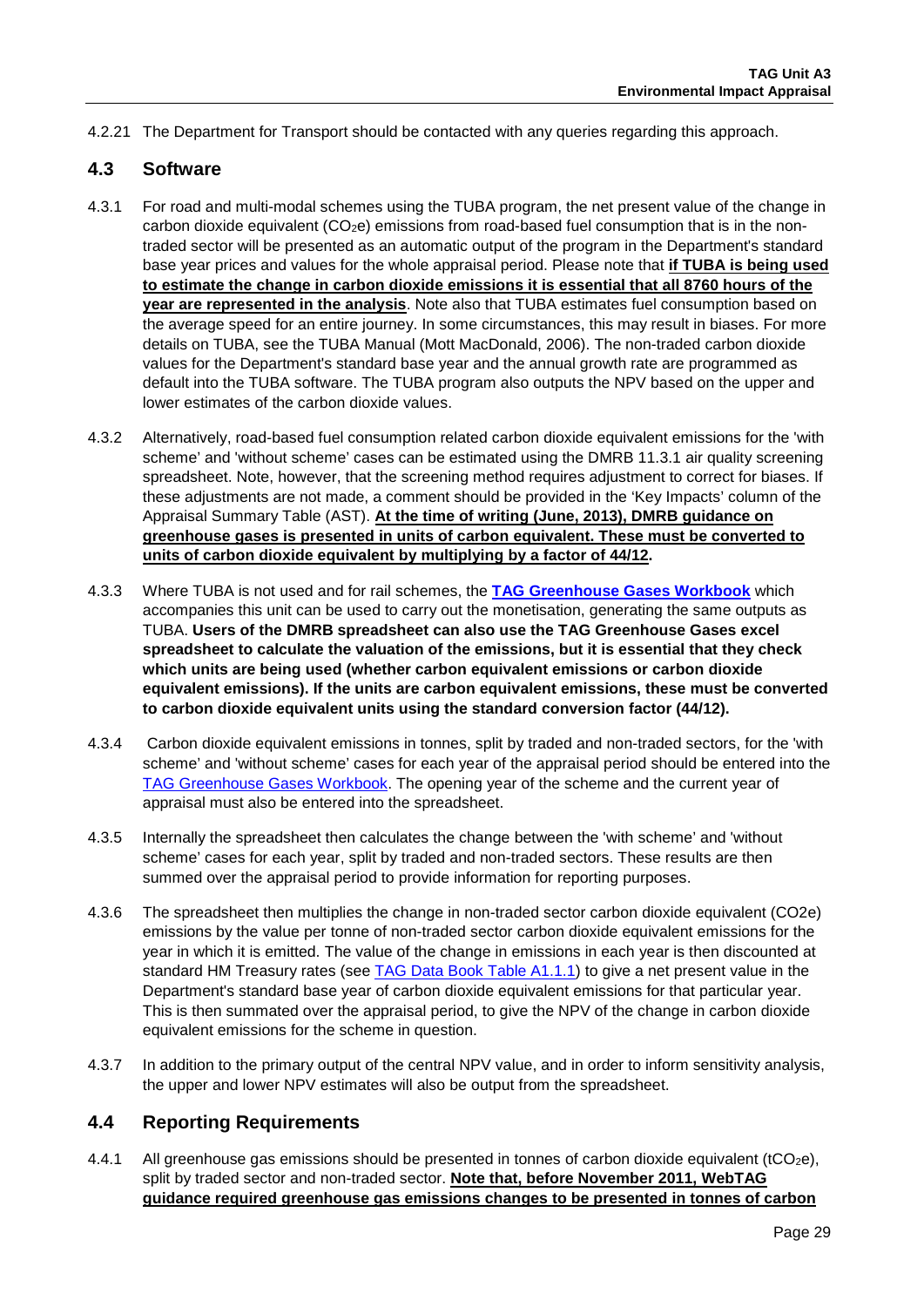**equivalent emissions.** Carbon equivalent emissions can be converted to carbon dioxide equivalent emissions by multiplying by the conversion factor of 44/12 based on the relative molecular mass of carbon dioxide relative to carbon. This means 1 tonne of carbon equivalent emissions is equivalent to approximately 3.67 tonnes of  $CO<sub>2</sub>e$ .

#### **The Greenhouse Gases Worksheet**

- 4.4.2 The 'Greenhouse Gases Worksheet 1' that heads the [TAG Greenhouse Gases Workbook](https://www.gov.uk/transport-analysis-guidance-webtag#appraisal-worksheets) summarises the analyses outlined above, and the information set out there should be provided for all appraisals, including those not using the [TAG Greenhouse Gases Workbook.](https://www.gov.uk/transport-analysis-guidance-webtag#appraisal-worksheets) Promoters who are using the TUBA program should extract suitable information from program outputs in completing the worksheet.
- 4.4.3 As well as the standard outputs described below, the worksheet enables more detailed information to be documented on assumptions made, sensitivity analysis, and data sources. The worksheet should record the assessment method used, e.g. TUBA, DMRB or other, and whether rail emissions have been taken into account and, where they have, the basis of the calculations. Any uncertainties involved in the calculation of emissions should also be recorded. This worksheet will provide a basis for the required input into the Appraisal Summary Table (AST).

#### **The Appraisal Summary Table (AST)**

- 4.4.4 The following describes the information that should be recorded and presented in the AST.
- 4.4.5 The entry in the "**Monetary**" column of the AST should give the net present value of the monetary value of the total change in the non-traded fuel consumption related carbon dioxide equivalent (CO2e) emissions between the 'with scheme' and 'without scheme' cases over the whole appraisal period. A positive value will reflect a net benefit, i.e. there would be a reduction in the non-traded fuel consumption related carbon dioxide equivalent  $(CO<sub>2</sub>e)$  emissions over the whole appraisal period in comparison to the 'without scheme' case.
- 4.4.6 Traded carbon dioxide emissions should not be included in this net present value, as their emissions-related cost is included in the purchase price paid by the transport user or transport provider.
- 4.4.7 The entries in the '**Quantative'** column of the AST should present the total impact on non-traded carbon dioxide equivalent (CO2e) emissions and (separately) the total impact on traded carbon dioxide equivalent (CO2e) emissions between the 'with scheme' and 'without scheme' cases for the whole appraisal period (which is the sum of the changes in each year) expressed in units of tonnes of carbon dioxide equivalent ( $tCO<sub>2</sub>e$ ). In this instance, a positive number will suggest an increase in fuel/energy consumption related carbon dioxide equivalent (CO<sub>2</sub>e) emissions (relative to the withoutscheme case), i.e. the scheme has an adverse impact on greenhouse gases. Alternatively a negative number will suggest that the scheme tends to reduce fuel/energy consumption related nontraded carbon dioxide equivalent  $(CO<sub>2</sub>e)$  emissions from the 'without scheme' case and hence there is a relative improvement in greenhouse gases.
- 4.4.8 The '**Summary of Key Impacts**' column of the AST should be used to indicate any special features of the appraisal, along with an indication of the key drivers which are responsible for any change in conditions. Any uncertainties involved in the calculation of emissions should also be identified in this column.
- 4.4.9 Note that the '**Qualitative'** column should not be used.

#### **Other Reporting**

4.4.10 In addition, given the legally binding carbon budgets to which the Government has committed under the Climate Change Act 2008, it is important that appraisals are consistent with cross Whitehall guidance and therefore produce emission figures (expressed in millions of tonnes of carbon dioxide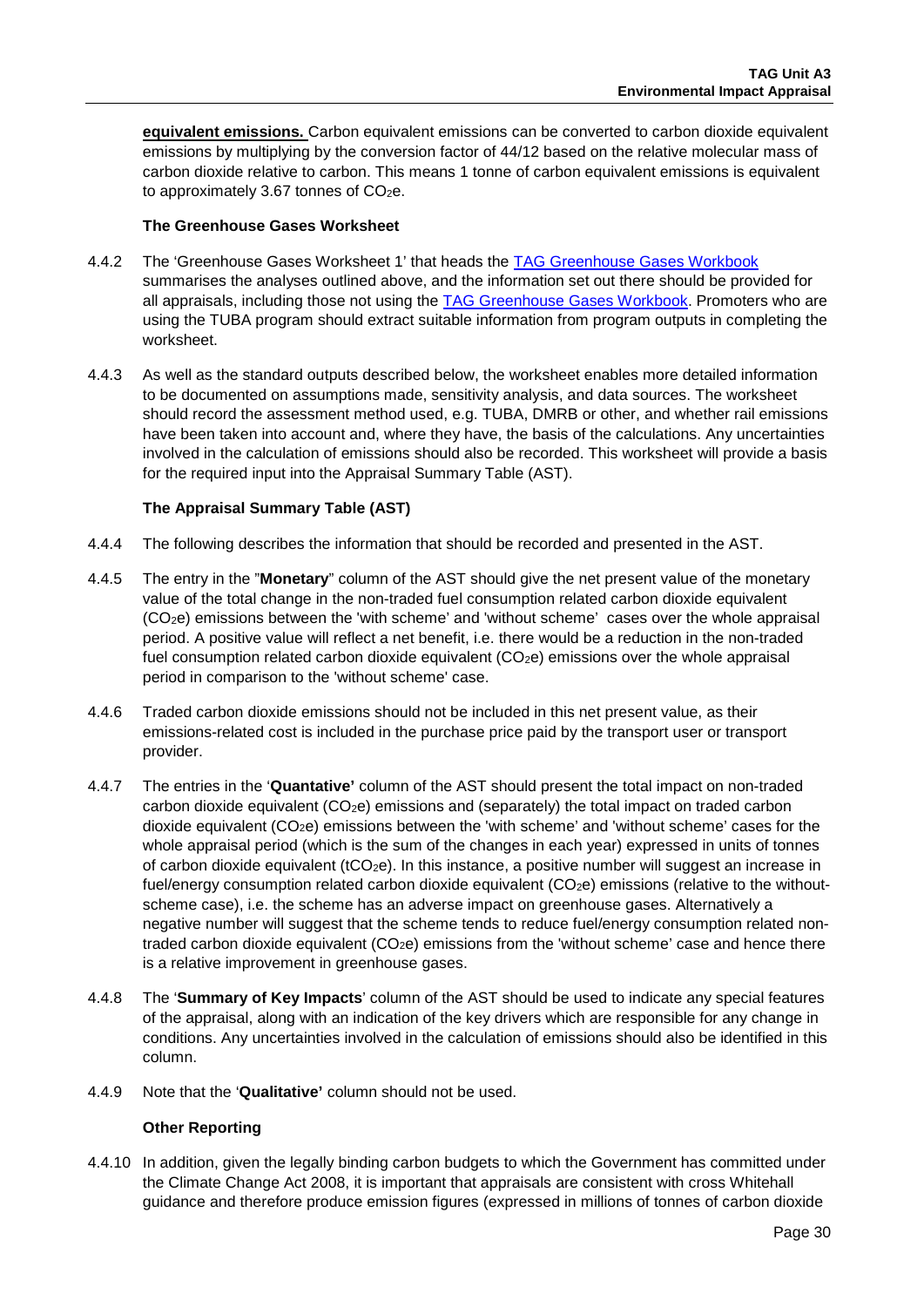equivalent, MtCO<sub>2</sub>e) needed for carbon budget accounting and reporting requirements. Therefore the appraisal should also present:

- i) The impact on carbon dioxide equivalent emissions relative to the 'without scheme' case in the scheme opening year, reported as a breakdown between the traded and non-traded emissions
- ii) The impact on carbon dioxide equivalent emissions relative to the 'without scheme' case in each of the five-year carbon budget periods (2008-2012; 2013-2017; 2018-2022, 2023-2027 and any addition periods announced in the future), reported as a breakdown between the traded and non-traded emissions
- 4.4.11 This information may be obtained from the [TAG Greenhouse Gases Workbook.](https://www.gov.uk/transport-analysis-guidance-webtag#appraisal-worksheets)
- 4.4.12 It should be noted that because most transport energy sources except electricity generate carbon dioxide emissions in the non-traded sector, the carbon dioxide equivalent emissions impacts would therefore affect the UK's net carbon account, and hence the need for it to be reported. Where a scheme leads to a change in for example electricity use, then because this is in the traded sector it would not have an impact on the UK net carbon account. Such impacts should however also be reported because it illustrates the implications for the purchase of EU ETS allowances to cover those emissions. However, as discussed above, traded sector emissions should not be valued and included in the Net Present Value.
- 4.4.13 For those schemes that reduce emissions, a cost-effectiveness indicator may be required. This is the case if the reduction exceeds a given threshold. There are two separate thresholds to be considered:
	- $\bullet$  if the stream of CO<sub>2</sub>e savings (scheme lifetime less than 20 years) exceeds 0.1MtCO2e average per year, or
	- if the stream of  $CO<sub>2</sub>e$  savings (scheme lifetime more than 20 years) exceeds 2.0MtCO<sub>2</sub>e over the lifetime and exceed an average per year of 0.05 MtCO<sub>2</sub>e.
- 4.4.14 Cost effectiveness analysis provides an estimate of the net social cost per tonne of CO<sub>2</sub>e reduction in the traded and/or in the non traded sectors. Where this is required, detailed guidance is provided in DECC guidance).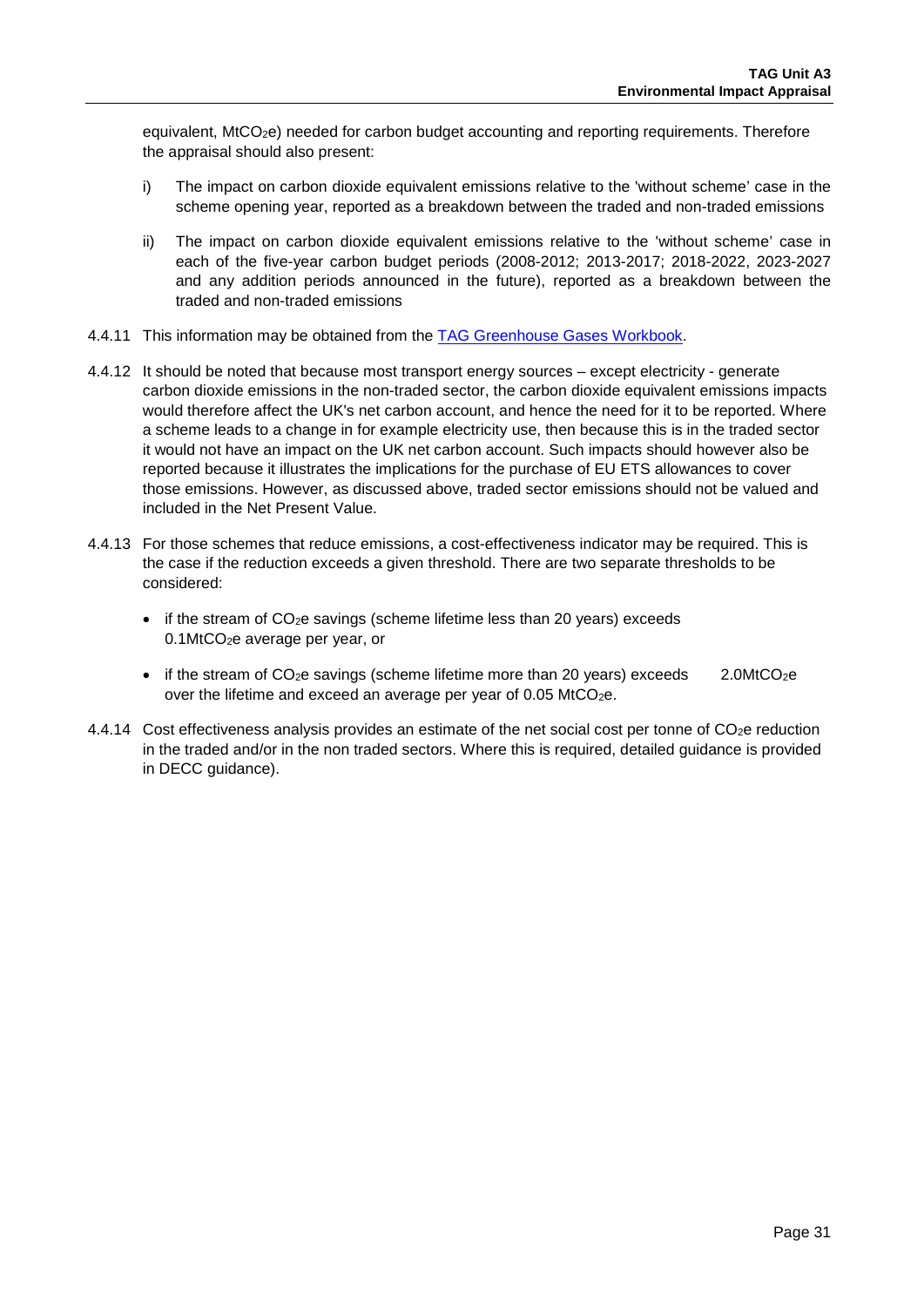# **5 The Environmental Capital Approach**

## **5.1 Introduction**

- 5.1.1 The methodology to be used for appraising the environmental topics Landscape, Townscape, Historic Environment, Biodiversity and Water Environment is based on a qualitative 'environmental capital' style approach. This approach was developed by the statutory environmental bodies Natural England (formerly the Countryside Agency and English Nature), English Heritage and the Environment Agency in co-operation with DfT.
- 5.1.2 More recently, Defra have led in developing an ecosystem services approach to assessing impacts on the natural environment. [Box 1](#page-31-0) summarises how this compares with the environmental capital approach and some of the challenges in incorporating ecosystem services methods in TAG guidance in the future.

#### **Box 1 The Environmental Capital Approach and Ecosystem Services**

<span id="page-31-0"></span>Supplementary Green Book guidance (HMT and Defra, 2012) recommends the use of an ecosystem services framework to assess environmental impacts "where there are multiple environmental effects". This approach focuses on the essential services provided by the environment that underpin people's economic, social and personal well-being. Ecosystem services are generally classified as provisioning, cultural, regulating or supporting services.

Under the environmental capital approach, capital comprises a set of resources (grouped into the topics Landscape, Townscape, Historic Environment, Biodiversity and Water Environment) which are qualitatively assessed with no explicit distinction between capital stocks and flows of goods or services. Although the classifications and terminology vary, this approach considers many of the same impacts as an ecosystem services approach. The key distinction is that an ecosystem services approach focuses on the services provided by the environment, resulting in a more comprehensive framework and allowing for the possibility of a wider range of impacts being monetised in cost-benefit analysis. Where ecosystem services are widely traded, their monetary values are likely to already be included in cost-benefit analysis. For example, the value of food provisioning services is included in the cost of purchasing agricultural land.

The links between topics in the environmental capital approach and ecosystem services are complex. Some ecosystem services fall across a number of topics and some topics include consideration of a number of ecosystem services. For example, recreational and aesthetic value services could be considered under the Landscape, Townscape, Biodiversity and Water Environment topics and the Biodiversity topic includes consideration of wild species diversity, recreational and water, soil, disease and pest regulation services.

Therefore the environmental capital approach covers many of the impacts that would be analysed using an ecosystem services approach. However, significant further work would be required to fully convert the assessment of these topics to an ecosystem services approach. Scoping work for the Department has highlighted some gaps that could be filled using an ecosystem services approach with further research. Therefore, in the future and with further research, there is potential to incorporate ecosystem service-based methods in to the environmental capital framework where they would be proportionate and improve the information provided to decision makers.

- 5.1.3 The appraisal methodologies for each topic are set out in the following Chapters with accompanying [Worksheets w](https://www.gov.uk/government/publications/webtag-environmental-impacts-worksheets)hich should be used to record the appraisal results. This Chapter discusses some of the common issues that arise for these topics.
- 5.1.4 Note that this and the following five chapters adopt the following terminology:
	- The term 'key environmental resources' is used to describe site or location specific resources under each topic that are considered to be of particular value; and
	- Each topic is characterised by a number of 'features';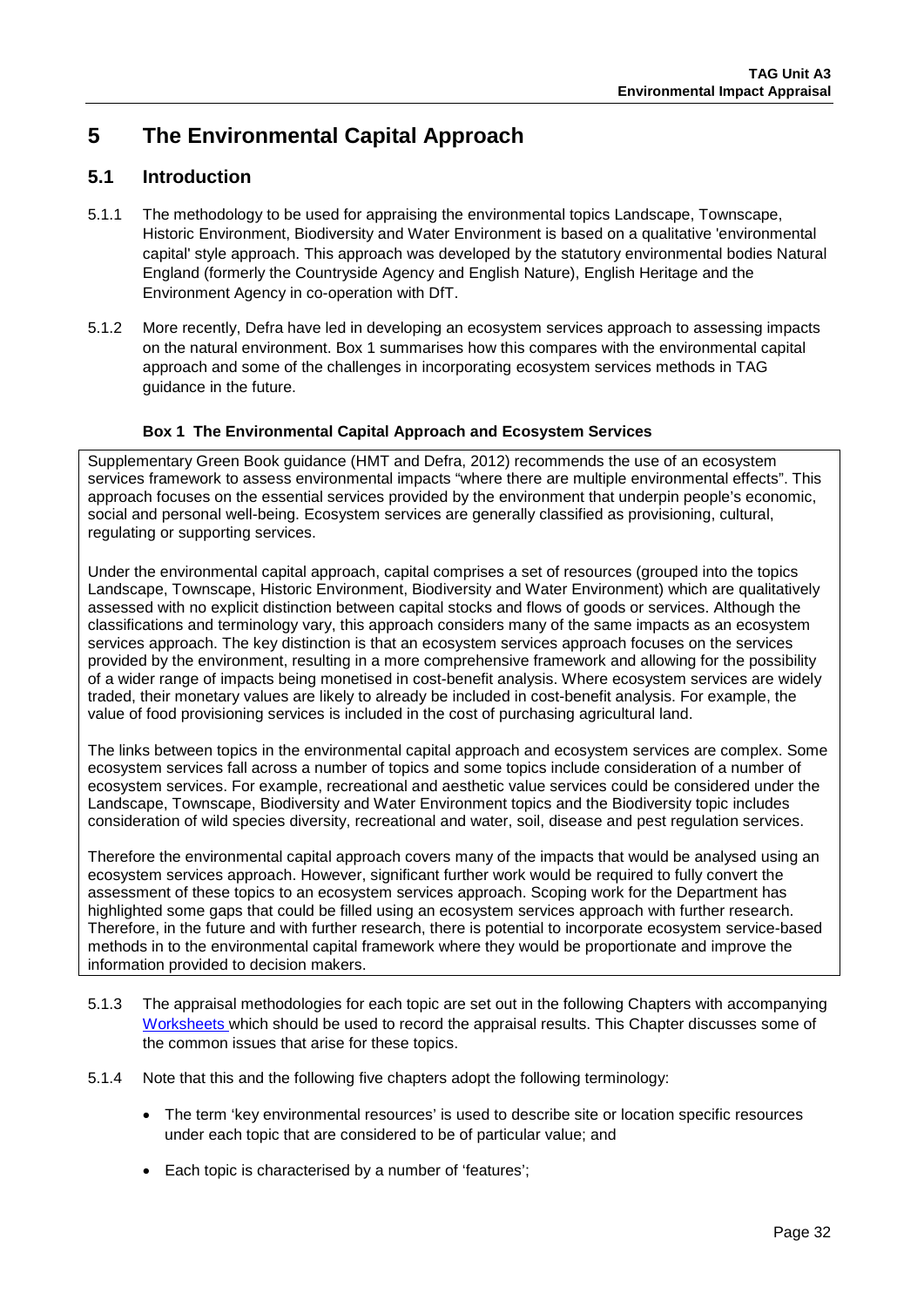## **5.2 Scope of the Appraisal**

- 5.2.1 Appraisal, using this approach, should be possible at any stage in the development of schemes from option development to detailed appraisal. At all stages, a proportionate approach should be adopted. Excessive detail should be avoided - the level of detail should be no more than is needed for robust decisions to be taken. As a scheme develops, where a statutory environmental impact assessment is being undertaken, a more comprehensive level of information should become available and a detailed appraisal of the environmental capital and effects on it can be made. However, the approach can be applied using what data is available at any stage; where this is less than fully detailed then the limitations of the data should be identified as part of the appraisal process. Sensitivity testing<sup>[18](#page-32-0)</sup> is encouraged, with any assumptions clearly stated and, where appropriate, the 'precautionary principle' should be applied. Increasing confidence can be placed in the results of appraisal as the level of data improves through the development of proposals.
- 5.2.2 The process of characterising and appraising environmental topics is important in its own right, and not just as a means to produce the final score which will feature on an Appraisal Summary Table (AST). The methodology and detail provides further information to decision makers, who will often have to look further than the AST and its score in considering the effects of schemes. This work will also provide a clear audit trail setting out the basis for these decisions.

## **5.3 General Methodology**

- 5.3.1 The methodology for appraising the impact of a scheme on the environmental topics landscape, townscape, the historic environment, biodiversity and the water environment follows a common general approach. Specific considerations for each environmental topic at each stage are described in subsequent Chapters. The generic steps are as follows:
	- **Step 1**: Scoping and identification of study area
	- **Step 2**: Identifying key environmental resources and describing their features
	- **Step 3: Appraise environmental capital**
	- **Step 4:** Appraise the proposal's impact
	- **Step 5**: Determine the overall assessment score
- 5.3.2 For road-based schemes, guidance on the environmental impact assessment of each main environmental topic is provided in Volume 11 of the Design Manual for Roads and Bridges, Section 3 (DMRB). For other modes, the guidance in DMRB may provide a useful starting point.

#### **Step 1: Scoping and identification of study area**

- 5.3.3 The **first** step, scoping, should be carried out consistent with the environmental impact assessment scoping methodology. Each environmental topic should be scoped separately. The appraisal should be proportional to the scheme and its proposed impact. Appraisal should be no more detailed than is required to support robust decision making. Where impacts are deemed to be minimal, further analysis may be scoped out. The scope of the appraisal should be agreed with the Department before full appraisal is undertaken.
- 5.3.4 During the scoping step, information should be obtained relating to the potential impacts of the scheme and the area over which they have the potential to be significant. This enables the size of

<span id="page-32-0"></span><sup>&</sup>lt;sup>18</sup> The appraisal process is based on a number of judgemental decisions. In some cases, these decisions will be uncertain. Sensitivity testing should explore the implications of these uncertainties. For example, if there is uncertainty about the severity of an impact on a key environmental resource, sensitivity tests based on alternative levels of severity should be considered. It is important to adopt a proportionate approach to sensitivity testing. Sensitivity testing should focus on those uncertainties that are likely to have a significant effect on the overall assessment score for a topic.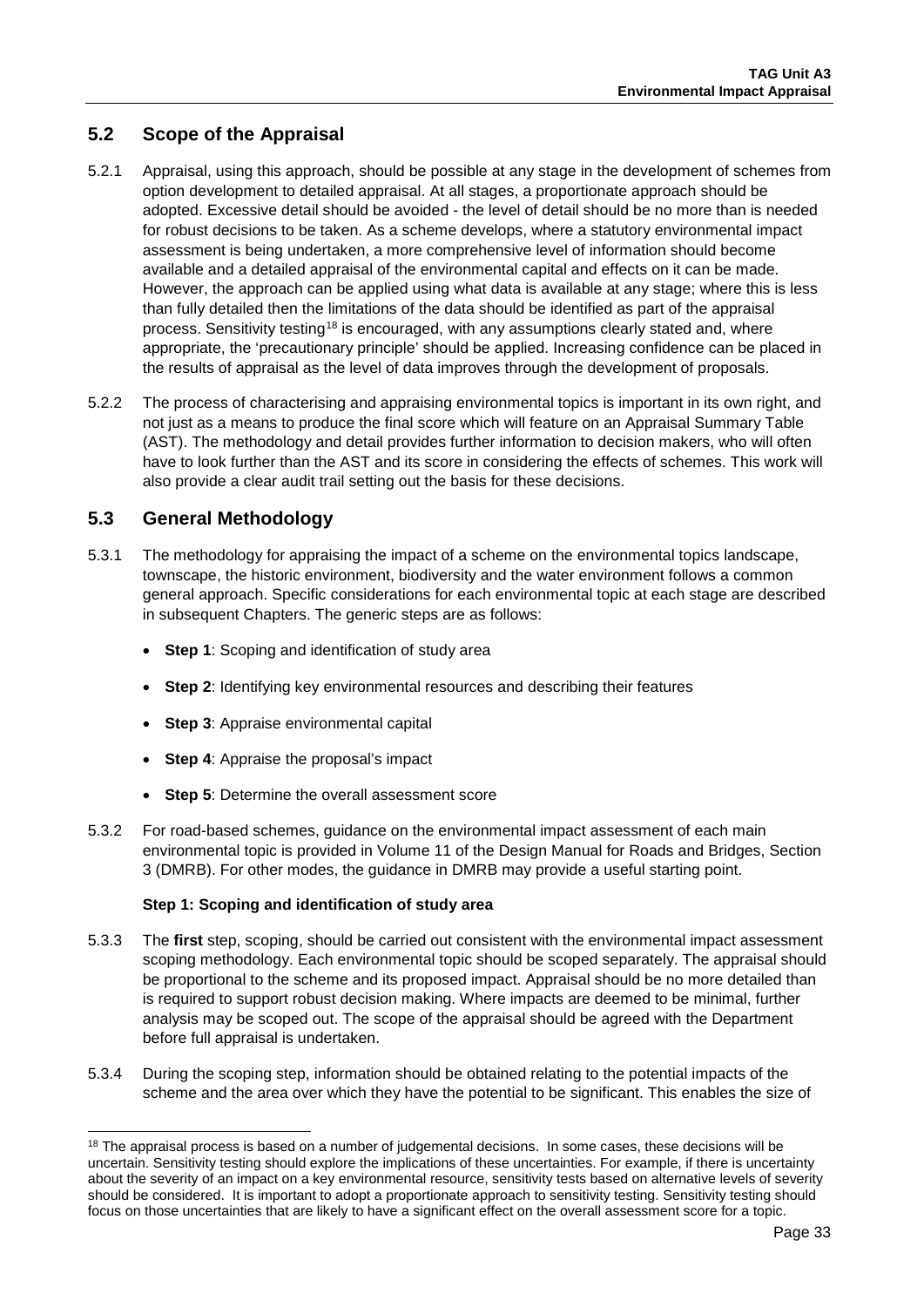the study area, and the key environmental resources in this area that may be affected, to be determined. This information may be identified during the environmental assessment process. Note that the potential impacts of the scheme and its zone of influence are likely to vary from one environmental topic to another.

#### **Step 2: Identifying key environmental resources and describing their features**

- 5.3.5 'Key environmental resources' is the term used to describe site or location specific elements of the environment that provide qualities and functions which are considered by the community (local, regional, national or international) to be of particular value. Many studies will affect quite large geographical areas. Inevitably, key environmental resources will vary across these large study areas. For example:
	- there may be areas of archaeological importance in one part of the study area, and historic buildings in another;
	- woodland may be a key biodiversity feature in one location, with wetland being key elsewhere;
	- there may be several towns or cities in a study area, each with different townscape character
	- there may be several distinct landscape character areas within the study area.
- 5.3.6 Further variation is likely to arise because the nature of proposals (and hence their impact) may vary across the study area. For example, one part of the study area may be affected by proposals for a guided busway, while a road scheme may be proposed elsewhere.
- 5.3.7 These variations may be addressed by treating each key environmental resource separately. However, excessive detail should be avoided – the number of key environmental resources identified should be kept to the minimum necessary. The level of detail should be no more than is needed for robust decisions to be taken.
- 5.3.8 Key environmental resources should be identified on the basis of the coherence of character within each resource and the distinctiveness of character between resources. It is likely that the geographical scale of the resources will vary between environmental topics. For example, key landscape resources will often be large geographic areas, while key biodiversity resources may be quite small. Key environmental resources should not be automatically equated to designated sites.
- 5.3.9 Identifying key environmental resources in this way enables the analysis (steps 3 and 4 below) for each resource to be carried out relatively easily. These separate assessments must be combined to provide an overall assessment for the option as a whole, suitable for use in the Appraisal Summary Table (AST) –this is discussed in step 5 below.
- 5.3.10 Once the key environmental resources have been established, the characteristic and locally distinctive features of each resource must be identified and recorded. In addition, any discernible trends which would lead to degradation or loss of those characteristic features in the absence of the proposals should also be identified and recorded. This information provides a baseline description against which the incremental impact of proposals on the key environmental resource can be appraised.
- 5.3.11 The process of description does not itself make a quality judgement. Quality judgements (that is, appraising the importance of features contributing to the character of the key environmental resource) are made in the subsequent 'capital' step of the appraisal.

#### **Step 3: Appraise environmental capital**

5.3.12 The third step uses the concept of environmental capital, to assess what matters and why it is important. Note that it is important to assess what matters and why at present and how that may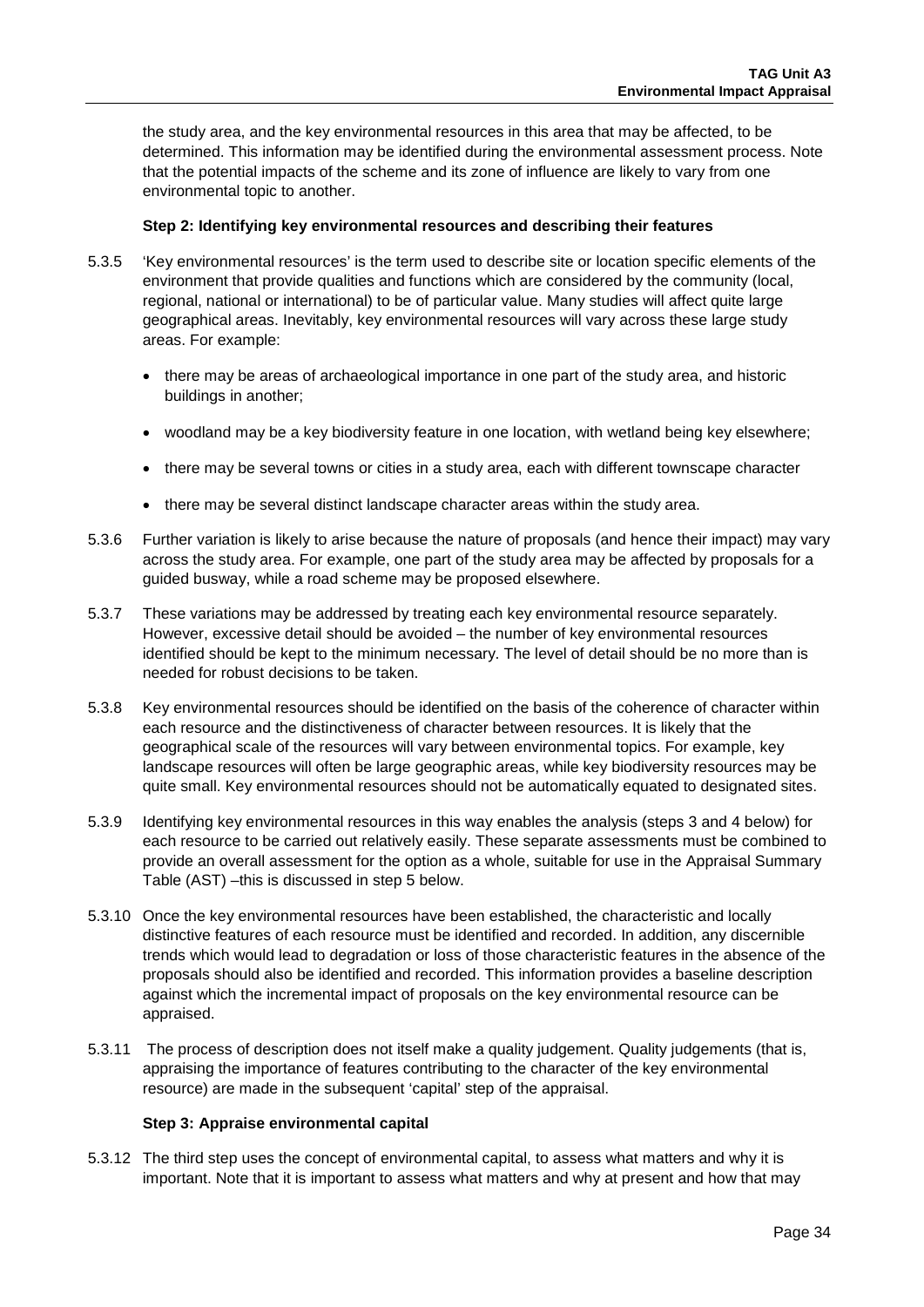change over time in the absence of the proposal. This provides the baseline level of environmental capital against which the impact of the proposal can be appraised.

5.3.13 The environmental capital methodology builds on information about environmental character by using a set of common indicators and definitions to add cultural and subjective values and assess impacts, in order to produce an overall qualitative summary of baseline environmental capital.

#### **Step 4: Appraise the proposal's impact**

5.3.14 This step in the approach involves describing and scoring the impact of the scheme on the baseline environmental capital established in the preceding step. The descriptions and scores produced in this step will inform judgement about the overall assessment score. Where a scheme affects a number of key environmental resources within a topic, it's impact on each resource should be assessed separately.

#### **Step 5: Overall assessment score**

- 5.3.15 This step consists of deriving an overall assessment score on the standard seven point textual scale: large/moderate/slight beneficial and adverse, neutral. It will be informed by the baseline environmental capital established at Step 3 and the appraisal of impact carried out at Step 4. The precise approach varies from one environmental topic to the next. In some cases, a systematic approach is recommended, in others the process is more judgemental. Further guidance is provided for each environmental topic in subsequent Chapters.
- 5.3.16 Where a scheme is under continuing development and refinement, it is possible (or even probable) that the assessment score will change. This may be a result of changes in the scheme, or the agreement of certain mitigation options to moderate any impacts identified at an earlier stage in the development of the scheme.
- 5.3.17 The scoring categories described for each environmental topic should not be considered as comparable with those determined for other environmental topics, due to qualitative differences between them. It should also be recognised that the definitions are not fixed and finite. Analysts should recognise that the local processes of character description and capital evaluation may switch schemes either way between points on the scale. This open flexibility is necessary to accommodate the complexity of environmental appraisal in general.
- 5.3.18 Where a scheme affects a number of key environmental resources within a topic, each resource should be assigned an assessment score, based on the baseline environmental capital established at step 3 and the appraisal of impact carried out at step 4 for the resource being considered.
- 5.3.19 The following guidelines should be used to derive the overall assessment score for a topic from assessments on a number of separate key environmental resources. The advice here on the accumulation of environmental assessments is intended to provide a transparent and systematic basis for accumulating site or location specific results, while also allowing for the exercise of expert judgement.
	- **Most adverse category**. The principle here is that a scheme as a whole should be assessed according to the most adverse assessment of the key environmental resources affected. For example, if a scheme affects, say, five key environmental resources, of which one is in the 'large adverse' category and the remaining four are 'slight adverse', then the overall assessment score should be 'large adverse'. The rationale for this approach is that highly adverse impacts should not be diluted or masked by less adverse impacts. It also encourages the development of alternative schemes which avoid such adverse outcomes.
	- **Cumulative adverse effects**. The principle here is that, where it is clear that there is a cumulative effect across a range of key environmental resources, then the scheme as a whole should be scored in a higher category than the key environmental resources in isolation. For example, a scheme may affect a number of key environmental resources, each of which is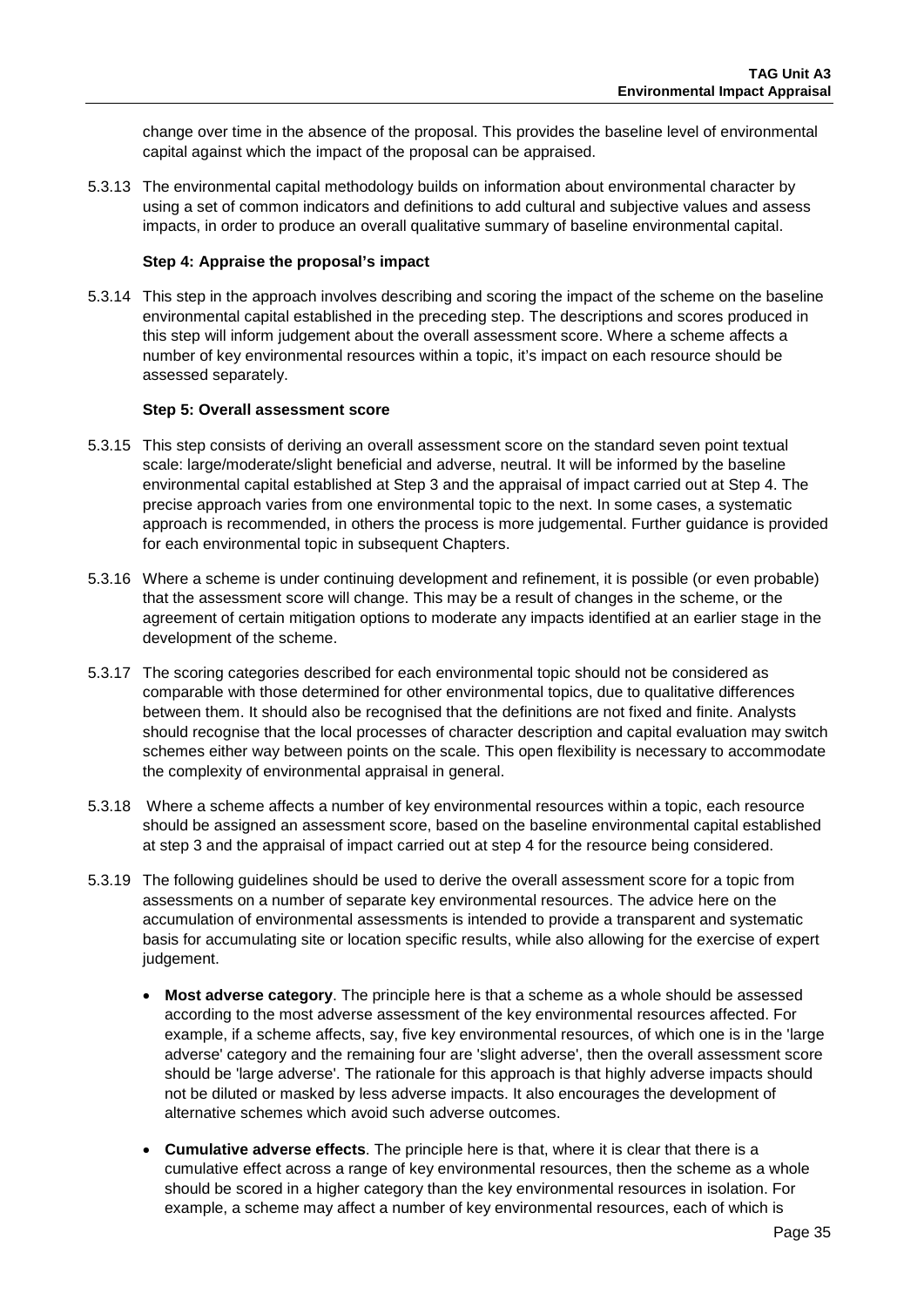assessed 'slight adverse'. Where it is clear that there is a cumulative effect across the key environmental resources, the scheme as a whole would be assessed as 'moderate adverse'. The existence of cumulative effects will usually depend on there being some similarity in the characteristic features or attributes of the affected key environmental resources. For example, a group of biodiversity sites might all be habitats for the same species of plant or animal.

- **Balancing adverse and beneficial effects**. The principle here is that, where there is a genuine compensatory effect, adverse assessments on some key environmental resources may be balanced by beneficial assessments on others. However, the precautionary principle is especially relevant here. The key issue is whether there are genuine compensatory effects. In most cases, it will be necessary to consider the impacts on each key environmental resource at a detailed level, to ensure that the features lost from one key environmental resource are provided at another. For example, adverse assessments on groundwater supply at one location would probably need to be offset by beneficial assessments on groundwater supply at another location - beneficial assessments on floodplain would probably not provide genuine compensation. The scope for genuine compensatory effects will often be determined by the substitutability of attributes. In most cases, there is great uncertainty about the scope for substitutability, thus balancing should err on the side of caution. In particular, balancing should be restricted to 'slight' or, exceptionally, 'moderate' assessments. It is very unlikely that adequate compensatory effects can be identified to justify any balancing of 'large adverse' or 'very large adverse' assessments.
- 5.3.20 Clearly, these guidelines require an understanding of the key environmental resources and the impacts of the scheme on them. In addition, judgement and expertise are required to apply them satisfactorily.

## **5.4 Reporting**

- 5.4.1 Good reporting is a key factor in ensuring that appraisals are transparent and acceptable to steering groups and stakeholders. Reporting should include the following:
	- the assessment of impact for each key environmental resource should be clearly summarised, using the appropriate [Worksheet a](https://www.gov.uk/government/publications/webtag-environmental-impacts-worksheets)nd hence the assessment score on a 7-point scale for each key environmental resource;
	- For some schemes, the appraisal may involve a large number of affected key environmental resources. It may, therefore, be helpful to summarise the individual resource appraisals into meaningful groups before determining the overall assessment score.
	- a summary list of key environmental resources and their assessment scores should be provided;
	- a statement should be provided, explaining how the overall assessment has been derived from the key environmental resource specific assessments and giving particular emphasis to the reasons for any cumulative adverse and balancing effects adopted; and
	- in addition to the overall assessment and a qualitative comment, the AST should provide (in the 'Summary of Key Impacts' column) a summary of the numbers of key environmental resources in each scoring category.
- 5.4.2 Reporting should also state whether features present in the environment are typical of the locality. This provides decision makers with the first step back on the audit trail from the assessment score into the information on which it has been based. It will be informed by the appraisal of impact carried out in step 4 of the process, and by the descriptions given to illustrate and define scores as set out in the 'Definitions of Overall Assessment Scores' tables in each Chapter; however, it should not be a simple and repetitive restatement of that and should also draw on the specific features and their values set out in steps 2 and 3 of the process in order to inform decision makers and any subsequent review of the reasons for arriving at the assessment score. This opportunity to comment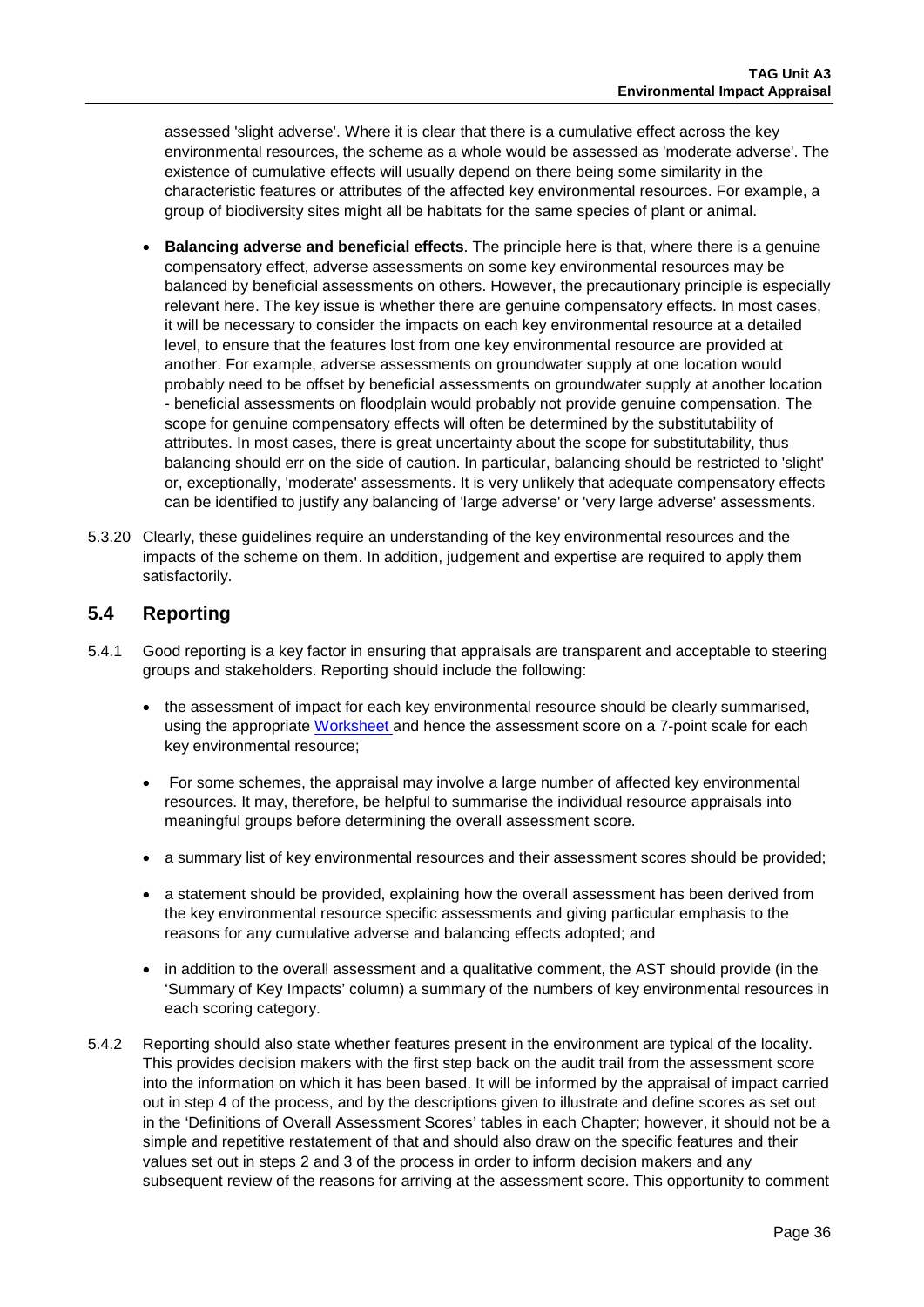will be especially useful in setting out how contrasting impacts on aspects of the environment have been balanced to reach the assessment score derived from the process.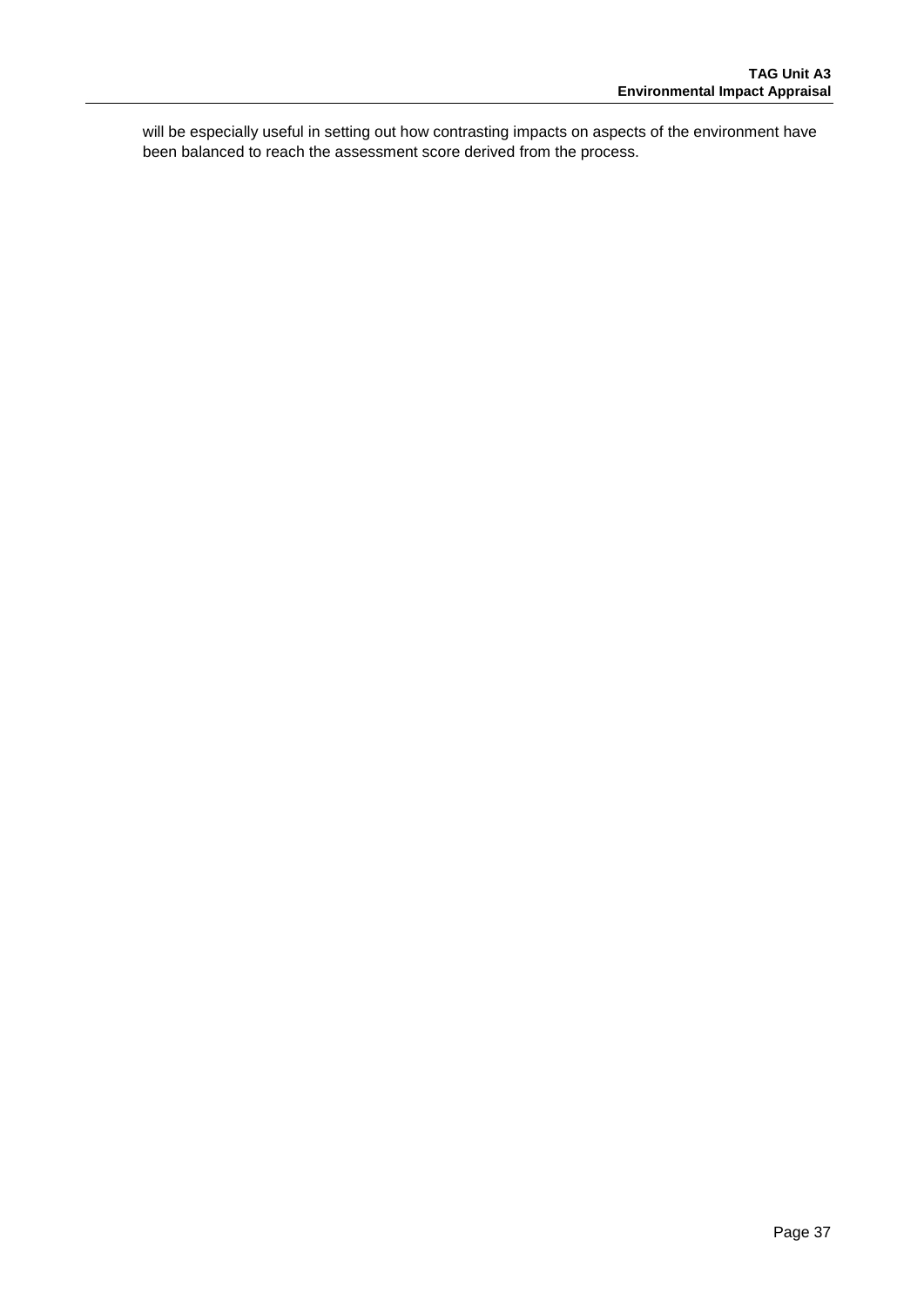## **6 Impacts on Landscape**

### **6.1 Introduction**

- 6.1.1 Landscape means more than just 'the view'. It is both the physical and cultural characteristics of the land itself (i.e. its use and management) and the way in which we perceive those characteristics. It is this mix of characteristics and perceptions that make up and contribute to landscape character and give a "sense of place".
- 6.1.2 Characteristics may be commonplace and make a significant contribution to local distinctiveness and community perception of value, for example the particular form of construction of dry-stone walls in the Cotswolds. They may also be individual, eye-catching and prominent, such as a church spire, or have strong local cultural associations.
- 6.1.3 It is important to recognise that both the characteristics of the landscape themselves and the way in which we perceive these characteristics may well change over time in the absence of a scheme. As far as possible, any significant changes should be taken into account during the formulation of the baseline against which the impact of a scheme on the landscape is to be appraised.
- 6.1.4 Note that some schemes, such as a road or rail scheme, will normally be prepared with the concept of 'landscaping' (that is, improving the aesthetic appearance of the scheme by modifying the visible features of the surrounding land) built in as part of aesthetic design and mitigation. It is the schemes thus produced (at successive design stages) which are subject to appraisal of landscape impact.

### **6.2 Methodology**

- 6.2.1 The methodology for appraising the impact of schemes on landscape follows the five step general approach to appraising 'environmental capital' described in Chapter 5 above. This Chapter provides additional, landscape specific information to be used in steps 2 to 5 of the guidance given in Chapter [5](#page-31-0) (there is no landscape specific information for step 1). It refers to **[The Landscape Appraisal](https://www.gov.uk/transport-analysis-guidance-webtag#appraisal-worksheets)  [Worksheet](https://www.gov.uk/transport-analysis-guidance-webtag#appraisal-worksheets)**, which should be completed unless landscape impacts have been scoped out in step 1.
- 6.2.2 For each key environmental resource (character area see below), [The Landscape Appraisal](https://www.gov.uk/transport-analysis-guidance-webtag#appraisal-worksheets)  [Worksheet](https://www.gov.uk/transport-analysis-guidance-webtag#appraisal-worksheets) identifies the features Pattern, Tranquillity, Cultural, and Land Cover each of which is described and assessed against the following indicators: Scale it Matters, Rarity, Importance and Substitutability. The impact is recorded in the final column. The assessment score is derived from [Table 4](#page-42-0) which gives a seven point scale based on the scheme's fit with the landscape or landform, visual amenity, loss of character, degree of mitigation and effect on policies.
- 6.2.3 A similar approach to the analysis of landscape impacts is adopted in the Highways Agency's Interim Advice Note (IAN) 135/10. While IAN 135/10 is designed for use on major highway projects, it is likely to be useful for the appraisal of other modes, too.
- 6.2.4 **Step 2**, Identifying key landscape environmental resources and describing their features, starts from the process for describing 'countryside character'. This is detailed in 'Landscape Character Assessment Guidance for England and Scotland' (LCA), published in 2002 by the former Countryside Agency and Scottish Natural Heritage (SNH). This is a means of systematically recording and expressing the characteristic and locally distinctive features of an area and provides the basis for identifying key landscape environmental resources. The process identifies and describes what currently exists in the landscape and any discernible trends which would lead to degradation or loss of those characteristic features in the absence of the scheme. Other assessment material, such as Area of Outstanding Natural Beauty and county level landscape assessments, should also be used where appropriate. Further guidance on landscape character assessment may be found on Natural England's website, [www.naturalengland.org,uk.](http://www.naturalengland.org,uk/)
- 6.2.5 Given that 'landscape' is a complex mix of physical features and patterns, and cultural associations, the level of detail to which landscape character assessment and appraisal is undertaken depends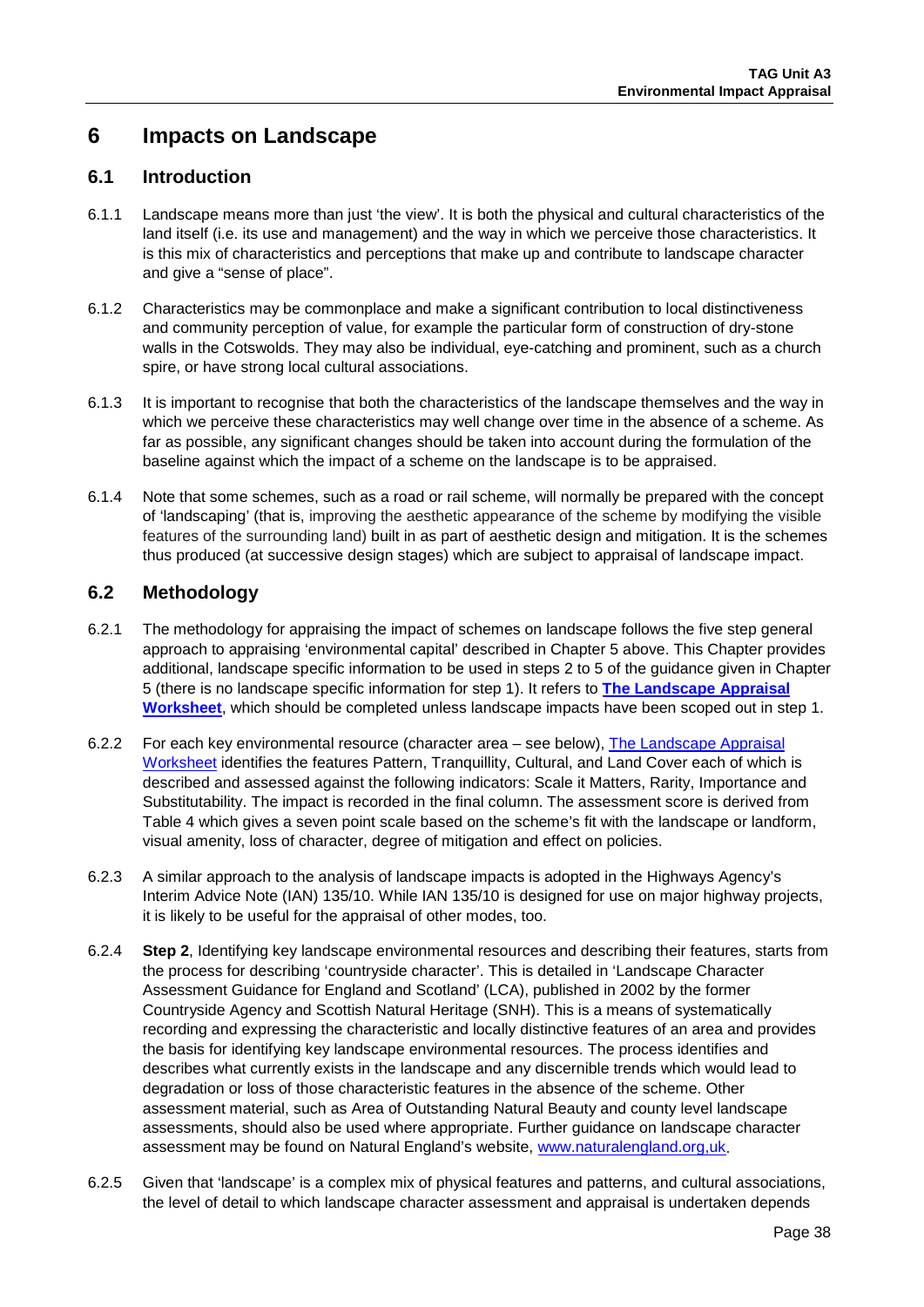very much on the purpose of the exercise and the scale of the landscape in question. Landscape can be systematically classified into a hierarchy of 'types' or 'units', each with a recognisable character. A cascade of sub-divisions down to the local site level can be prepared by this classification. For example, a detailed landscape statement for a proposal would be at a fine local level of detail, having been set within the broad landscape context provided by Natural England's Character Area Framework and then described at subsequent sub-regional, county and local scales. Key landscape environmental resources should be identified using this classification, bearing in mind the need for coherence of character within each resource and distinctiveness of character between resources.

- 6.2.6 In order to accurately assess the character of a key landscape environmental resource, it is necessary to identify and describe the features of the landscape in the first column (headed **Description**) in [the Landscape Appraisal Worksheet.](https://www.gov.uk/transport-analysis-guidance-webtag#appraisal-worksheets) **Features,** for the purposes of this guidance, are the summation of those attributes which most strongly define a key landscape environmental resource and which are directly or indirectly affected by a scheme. Definitions of the features which combine to define landscape are given below.
	- **Pattern** this is the expression of the relationship between topography and form, elevation and the degree of enclosure and scale. For example: "this landscape is characterised by a small scale pattern of fields within an enclosed, narrow upland valley".
	- **Tranquillity** this term means the remoteness and sense of isolation, or lack of it, within the landscape. This can be affected and often determined by noise levels and visual amenity resulting from the absence of built development and intrusion from traffic.
	- **Cultural** this term should cover descriptions of how landscape elements of an historic or traditional nature contribute to landscape character. These include, for example, built forms and architectural styles, settlement patterns, commons, field patterns, archaeological remains, notable and cherished views and those with strong local, cultural, associations. Description of such characteristics should cross refer to, and help provide the landscape setting for elements of, the historic environment, which will be separately appraised in more detail (see Chapter 8, Impacts on the Historic Environment).
	- **Landcover** it is essential to describe how the way in which the land is farmed or managed contributes to the character of the landscape. The pattern and texture of any landscape will vary greatly depending on whether, for example, arable farming dominates over pastoral or vice versa. The presence of semi-natural habitats and their associated landscape elements should be briefly described here so that cross references can be made to the separate and more detailed appraisal of impacts on biodiversity. If field size was not a relevant characteristic under "cultural features", it will definitely need to be recorded here. For example: 'intensively farmed arable landscape of large fields with few hedgerows, most of which are redundant and poorly maintained'. The structural diversity provided by the presence of trees and woods should also be recorded here. For example: 'woodland is a scarce but prominent element as the woodland blocks are large and regular in shape, whilst most minor roads in the south of the area are characteristically tree-lined'.
	- **Summary of character** this should summarise and pull together the relationship between the primary features of the key landscape environmental resource being appraised. More general observations on the texture and diversity of the landscape, its scenic qualities, degree of development and visual unity or disharmony should be made here. An overview of the visual amenity of the landscape should also be provided here.
- 6.2.7 **Step 3**, the appraisal of landscape environmental capital, is addressed by four **Landscape indicator** columns in [The Landscape Appraisal Worksheet.](https://www.gov.uk/transport-analysis-guidance-webtag#appraisal-worksheets) They should read in sequence, from left to right, to make impact appraisal on each feature straightforward. Each feature should be assessed using the full sequence of indicators to enable a meaningful and accurate impact appraisal to be made. In making these assessments, account will need to be taken of how features may change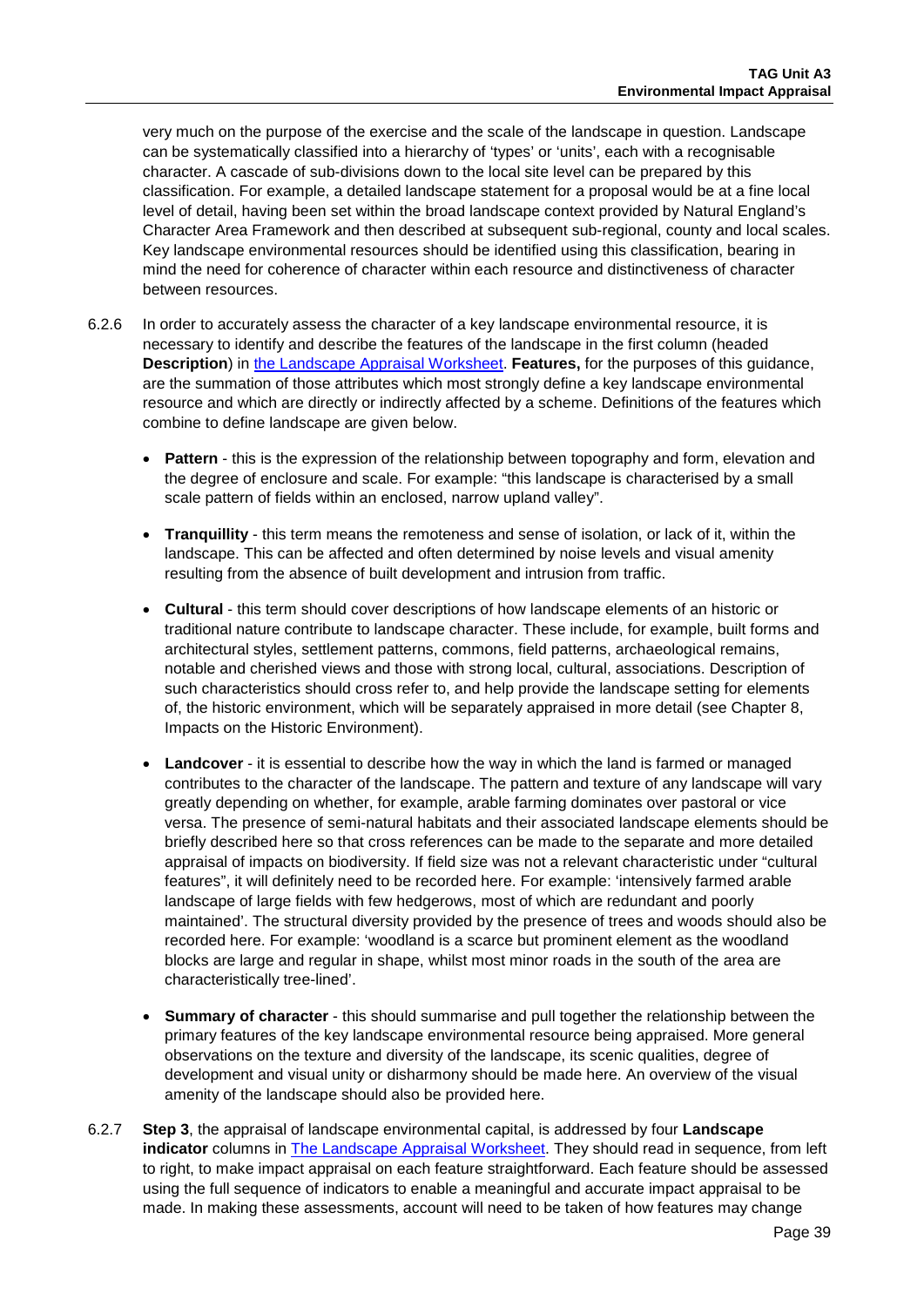over time in the absence of the scheme. Definitions for each of the landscape indicators are given below.

- **Scale it matters** This is about the geographical scale at which the feature matters to both policy makers at all levels and to the local stakeholders (businesses, interest groups, residents, and so on). The scale at which features matter will not necessarily be on the same scale as the feature itself. For example, views across a large scale continuous landscape may matter only for local aesthetic and recreational reasons, albeit to a large number of local communities. Conversely a single, prominent element in the landscape, Glastonbury Tor, for example, will matter at a national scale for a number of reasons.
- **Rarity** should be interpreted as to whether the landscape features being evaluated prior to impact appraisal are commonplace to the locality or scarce. Rarity often relates directly to importance. For example, lowland heathland may be a commonplace landcover feature of the local landscape at the scheme level but it has high importance and matters at a national scale. Conversely, a small-scale pattern of fields bounded by hedgerows could make an important contribution to landscape character locally, and thus be relatively rare within the landscape at the scheme level, but will be of less than regional importance. Maintaining landscape environmental capital can be as much about safeguarding and keeping the commonplace common as conserving and protecting the rare.
- **Importance**  meaning, how important is this feature and at what level, for example, high, medium, or low and at national/regional/local level and to whom. For example, an individual tree or group of trees may be of very high importance at the local level, both in folklore and as a landscape element framing views of the skyline, but do not figure at a regional or national level. Assessing importance is straightforward where recognised policy judgements about the importance of features (and their associated elements) have been made, for example, it is a recognised feature of Area Of Outstanding Natural Beauty or National Park designation. These are landscapes with a full range of particular qualities and characteristics which make them worthy of national designation. National Parks and Areas of Outstanding Natural Beauty are statutory designations, whereas Heritage Coasts are a national planning designation. There is usually considerable diversity within these landscapes and there may be discordant features which can be identified and raised as objectives for improvements. They are all equal, however, in terms of their very high quality of landscape. However, it must be recognised that the majority of the country comprises undesignated landscapes, which can also be of high quality and of great importance. Assessing importance in these cases will, out of necessity, be both a matter for professional judgement and public perception. The subjectivity of assessing importance is an integral part of environmental management and should not be regarded as a weakness of it. This approach also enables policies with environmental objectives based on quality to be set within the context of character assessment and appraisal.
- **Substitutability** addresses whether landscape features and their constituent elements are replaceable or not within a given time frame, normally a nominal 100 years. Some elements, however, such as mature trees, would take considerably longer to replace. It may be impossible to replace a rare feature or element within the locality within any conceivable time frame - no other suitable site for lowland heath, for example. Conversely, landscape pattern might be replicated locally through the creation of new hedgerows within 10 to 15 years. Cultural landscapes are intrinsically irreplaceable, although some features of these landscapes are more significant than others and some attributes may be replaceable. The period required for substitution must be considered in relation to the time required for the construction and operational phases of any scheme and the maturation of landscape mitigation measures. Substitution should be interpreted as the replacement of features lost with an acceptable and appropriate substitute, that is, something that provides the same benefits. In the case of landscape the feasibility of substitution of features should be considered on a site-specific basis, that is, is there suitable land available locally to recreate the features being lost or affected.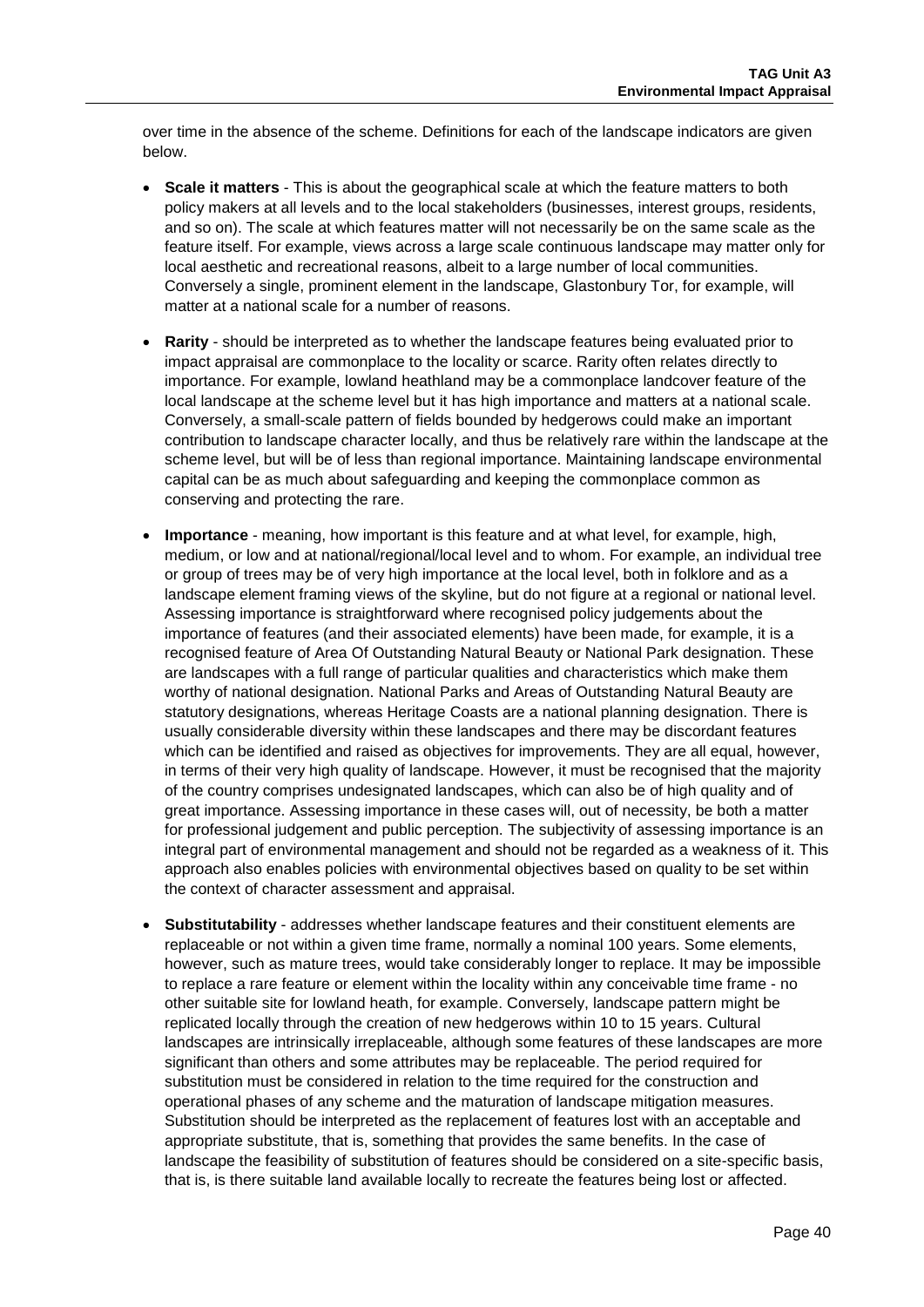- 6.2.8 **Step 4**, appraising the scheme's impact on the landscape, should be summarised in the column headed **Impact.** This column should be used to systematically **describe** and **score** the potential impacts of the scheme on the landscape features. These should have been succinctly described and categorised against the indicators set out above. In assessing impact, the information on **Importance** and **Substitutability** will be particularly relevant. All impacts on the landscape, both adverse (damaging) and beneficial (enhancing) must be identified along with their predicted magnitude. In making these assessments, account will need to be taken of how features may change over time in the absence of the scheme. The significance of each separate impact can then be appraised and scored. Any uncertainties over any of these aspects should be explained. The views of all the relevant authorities, statutory bodies, organisations and local residents should be brought to bear in making a decision as to the extent and significance of the impacts on the character and quality of each landscape feature and its constituent elements. This will be easier where an environmental impact assessment has been carried out. Where such information does not exist it should still be possible, however, to make a preliminary judgement of impacts. It will be critical to the appraisal process to address how the scheme could impact on and change:
	- the character of the landscape effects on the locally distinctive pattern of landscape elements;
	- how visually intrusive the scheme could be potential for effects upon visual amenity within the study area, including effects on key views if appropriate; and
	- the tolerance of the landscape being able to accommodate further change.
- 6.2.9 It is accepted that any scheme will include appropriate environmental design measures proposed as part of the scheme design to achieve best fit within the landscape. The impact of a scheme on the landscape should be judged on this basis. Although inherent environmental design measures within the design of the scheme will ameliorate the impacts on specific landscape features and elements, it may be questionable as to how far such measures can be successfully implemented. For example, off-site tree planting and field wall construction may be largely dependent on agreements with local landowners. Where there is any doubt as to how far such measures can be implemented, this must be made clear in the worksheet, in the Qualitative statement section.
- 6.2.10 It may also be appropriate to consider whether further, additional mitigation measures should be considered over and above that included in the design of the scheme. This will enable new ideas for mitigation not expressed in environmental assessments to be considered to determine whether all mitigation measures proposed will be:
	- beneficial and cause the scheme to enrich and enhance the character of the landscape, or;
	- essential to neutralise the impact of the scheme proposed on the character of the landscape, or
	- ineffective in reducing/minimising the impact of the scheme.
- 6.2.11 Where additional mitigation is considered, it should not be considered in determining the overall assessment score as no commitment can be made to its implementation. However, its effect on the impacts of the scheme should be noted in the qualitative statement part of the worksheet.
- 6.2.12 **Step 5**, determining the overall assessment score, builds on all the information recorded in [The](https://www.gov.uk/transport-analysis-guidance-webtag#appraisal-worksheets)  [Landscape Appraisal Worksheet,](https://www.gov.uk/transport-analysis-guidance-webtag#appraisal-worksheets) using the definitions for overall impact scoring shown in [Table 3.](#page-42-0)  To arrive at an assessment score for each key environmental resource (character area) it will be necessary to appraise the significance of each of the individual impact assessments for each landscape feature. An important pointer will be the impact assessment for "summary of landscape character" as this should best indicate how well the scheme would fit with the landscape. However, even when a scheme would fit well with the grain of the landscape, there may be an impact on particular landscape features and elements that could dominate the initial fit. For example, a welldesigned scheme that includes environmental design measures could nevertheless, because of the chosen alignment, bisect and fragment the integrity and visual amenity (either close up or far away)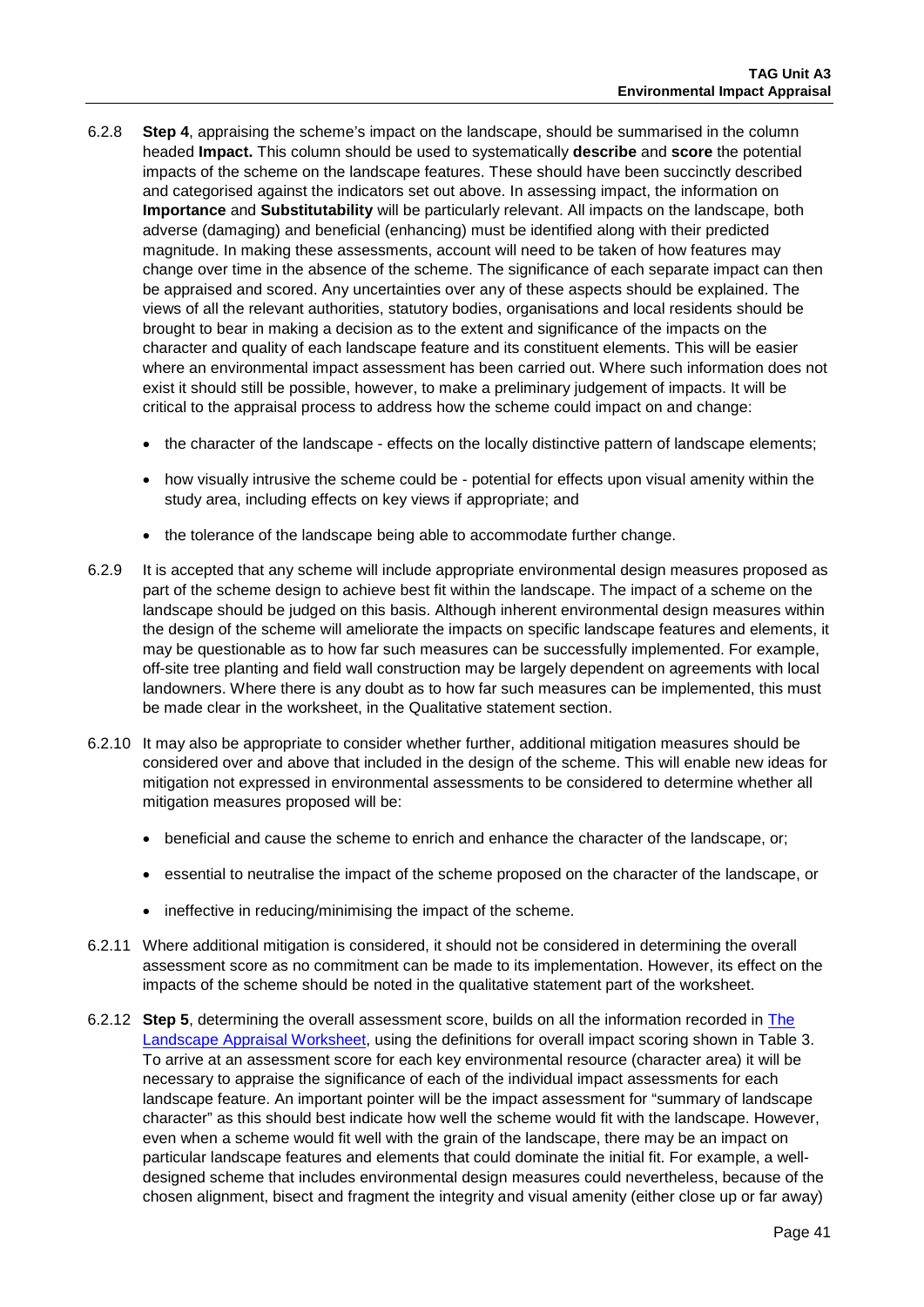of an important and nationally significant landscape element, for example, a listed historic parkland with a distinctive design of woodland planting, or a river corridor as a unique linear feature. This should also cross refer to the impact scores for historic environment and biodiversity appraisal.

- 6.2.13 The impact on the landscape is summarised using the AST standard seven point scale. In addition, a means of identifying exceptionally severe adverse impacts is provided for by the rating 'Very Large Adverse'. This might be applicable where a scheme impacts adversely on a very high quality landscape (Area of Outstanding Natural Beauty or National Park) or has a very damaging impact on highly important or rare combinations of landscape features and their elements. This rating is not part of the seven point scale - it is intended to highlight impacts which are clear outliers in comparison to those covered by the standard scale.
- 6.2.14 The nature of the impact (after construction of the proposal and maturation of environmental design measures) for each point on the scale (and for Very Large Adverse) is set out in [Table 4](#page-42-0) with statements reflecting the appraisal process described in this guidance. These statements are for guidance in determining impacts. For a scheme to qualify for a particular score, most of the statements relating to that score must apply.
- 6.2.15 Where more than one key environmental resource (character area) has been identified, the guidelines for step 5 given in chapter [5](#page-31-0) should be used to derive an overall assessment score to be reported in the Appraisal Summary Table.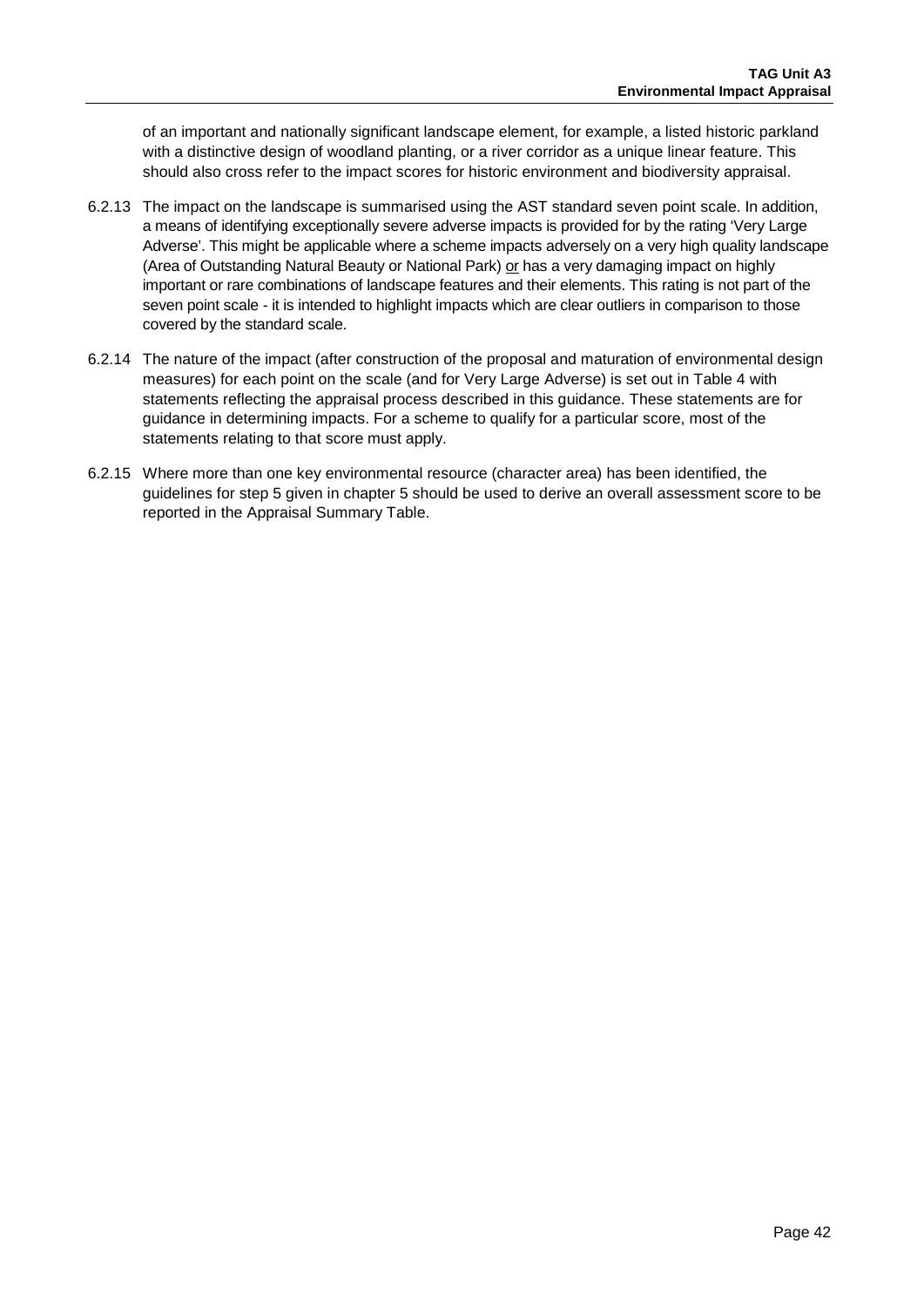<span id="page-42-0"></span>

| Table 4 Landscape: Definitions of Overall Assessment Scores |                                                                                                                                                                                                                                              |  |  |  |
|-------------------------------------------------------------|----------------------------------------------------------------------------------------------------------------------------------------------------------------------------------------------------------------------------------------------|--|--|--|
| <b>Score</b>                                                | <b>Comment</b>                                                                                                                                                                                                                               |  |  |  |
| Large beneficial                                            | The scheme provides an opportunity to greatly enhance the landscape because                                                                                                                                                                  |  |  |  |
| (positive) effect                                           | It greatly enhances the character (including quality and value) of the landscape<br>$\bullet$                                                                                                                                                |  |  |  |
|                                                             | It creates an iconic high quality feature and/or series of elements                                                                                                                                                                          |  |  |  |
|                                                             | It enables a sense of place, scale and quality to be restored in an area formerly of high landscape quality                                                                                                                                  |  |  |  |
|                                                             | Note that very few, if any, schemes are likely to merit this score.                                                                                                                                                                          |  |  |  |
| Moderate                                                    | The scheme provides an opportunity to enhance the landscape because:                                                                                                                                                                         |  |  |  |
| beneficial                                                  | It fits very well with the scale, landform and pattern of the landscape<br>$\bullet$                                                                                                                                                         |  |  |  |
| (positive) effect                                           | There is potential, through environmental design measures, to enable the restoration of characteristics, partially lost or diminished<br>$\bullet$<br>as the result of changes resulting from intensive farming or inappropriate development |  |  |  |
|                                                             | It will enable a sense of place and scale to be restored through well-designed planting and environmental design measures, that is,<br>$\bullet$                                                                                             |  |  |  |
|                                                             | characteristics are enhanced through the use of local materials and species used to fit the scheme into the landscape                                                                                                                        |  |  |  |
|                                                             | It enables some sense of quality to be restored or enhanced through beneficial landscaping and sensitive design in a landscape                                                                                                               |  |  |  |
|                                                             | which is not of any formally recognised quality                                                                                                                                                                                              |  |  |  |
|                                                             | It furthers government objectives to regenerate degraded countryside<br>$\bullet$                                                                                                                                                            |  |  |  |
| Slight beneficial                                           | The scheme:                                                                                                                                                                                                                                  |  |  |  |
| (positive) effect                                           | • fits well with the scale, landform and pattern of the landscape                                                                                                                                                                            |  |  |  |
|                                                             | incorporates environmental design measures to ensure they will blend in well with surrounding landscape<br>$\bullet$                                                                                                                         |  |  |  |
|                                                             | will enable some sense of place and scale to be restored through well-designed planting and environmental design measures                                                                                                                    |  |  |  |
|                                                             | maintains or enhances existing landscape character in an area which is not a designated landscape, nor vulnerable to change<br>$\bullet$                                                                                                     |  |  |  |
|                                                             | avoids conflict with government policy towards protection of the countryside                                                                                                                                                                 |  |  |  |
| Neutral effect                                              | The scheme is well designed to:                                                                                                                                                                                                              |  |  |  |
|                                                             | complement the scale, landform and pattern of the landscape                                                                                                                                                                                  |  |  |  |
|                                                             | incorporate environmental design measures to ensure that the scheme will blend in well with surrounding landscape characteristics                                                                                                            |  |  |  |
|                                                             | and landscape elements                                                                                                                                                                                                                       |  |  |  |
|                                                             | avoid being visually intrusive nor have an adverse effect on the current level of tranquillity of the landscape through which the                                                                                                            |  |  |  |
|                                                             | scheme passes<br>maintain existing landscape character in an area which is not a designated landscape, that is, neither national or local high quality,                                                                                      |  |  |  |
|                                                             | nor is it vulnerable to change                                                                                                                                                                                                               |  |  |  |
|                                                             |                                                                                                                                                                                                                                              |  |  |  |

Е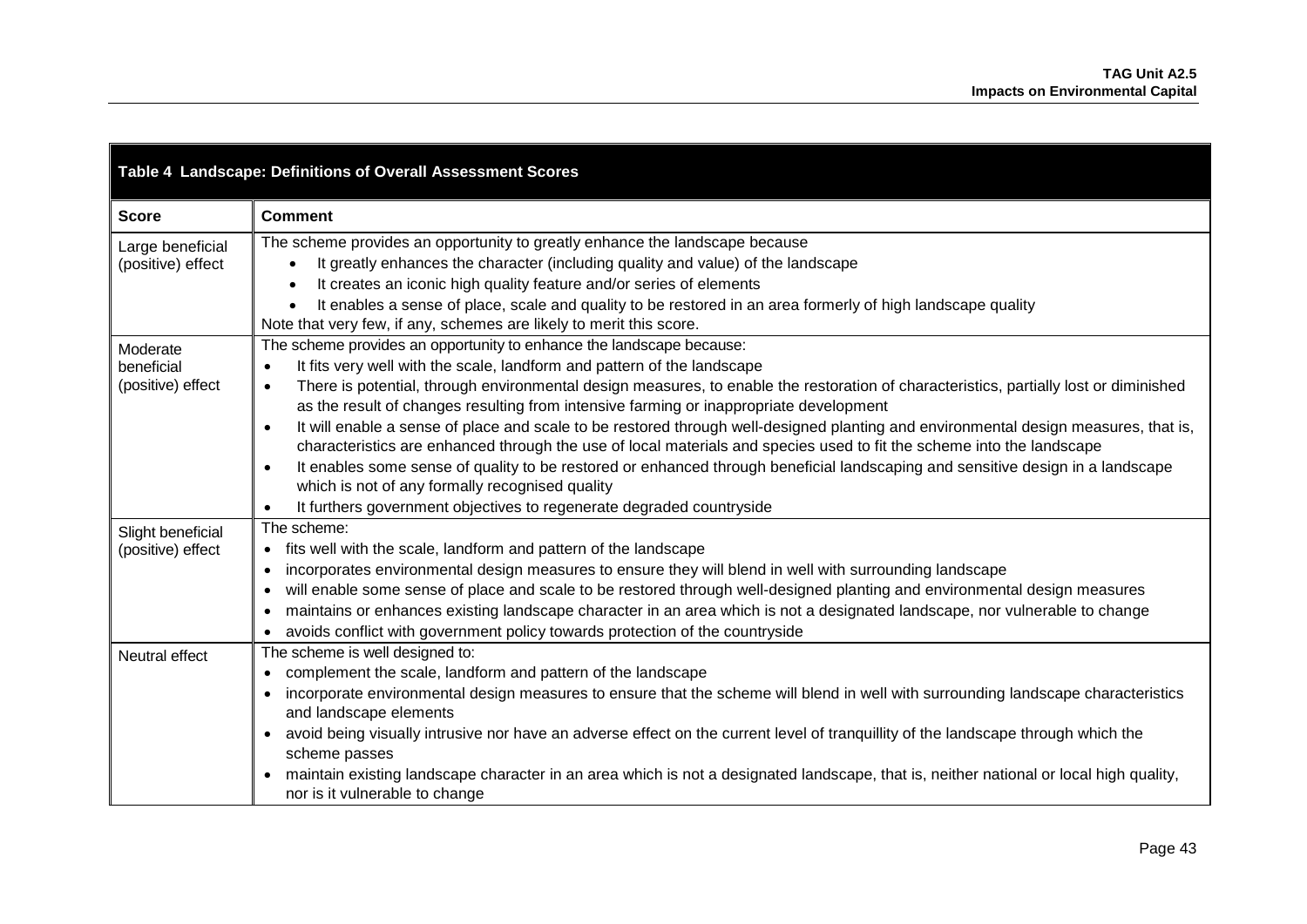|                    | • avoid conflict with government policy towards protection of the countryside                                                            |  |  |  |  |
|--------------------|------------------------------------------------------------------------------------------------------------------------------------------|--|--|--|--|
| Slight adverse     | The scheme:                                                                                                                              |  |  |  |  |
| (negative) effect  | • does not quite fit the landform and scale of the landscape                                                                             |  |  |  |  |
|                    | although not very visually intrusive, will impact on certain views into and across the area                                              |  |  |  |  |
|                    | cannot be completely integrated because of the nature of the scheme itself or the character of the landscape through which it passes     |  |  |  |  |
|                    | affects an area of recognised landscape quality                                                                                          |  |  |  |  |
|                    | conflicts with local authority policies for protecting the local character of the countryside                                            |  |  |  |  |
| Moderate adverse   | The scheme is:                                                                                                                           |  |  |  |  |
| (negative) effect  | • out of scale with the landscape, or at odds with the local pattern and landform                                                        |  |  |  |  |
|                    | visually intrusive and will adversely impact on the landscape                                                                            |  |  |  |  |
|                    | not possible to fully integrate, that is, environmental design measures will not prevent the scheme from scarring the landscape in the   |  |  |  |  |
|                    | longer term as some features of interest will be partly destroyed or their setting reduced or removed                                    |  |  |  |  |
|                    | will have an adverse impact on a landscape of recognised quality or on vulnerable and important characteristics or elements<br>$\bullet$ |  |  |  |  |
|                    | in conflict with local and national policies to protect open land and nationally recognised countryside                                  |  |  |  |  |
| Large adverse      | The scheme is very damaging to the landscape in that it:                                                                                 |  |  |  |  |
| (negative) effect  | • is at considerable variance with the landform, scale and pattern of the landscape                                                      |  |  |  |  |
|                    | is visually intrusive and would disrupt fine and valued views of the area                                                                |  |  |  |  |
|                    | is likely to degrade, diminish or even destroy the integrity of a range of characteristics and elements and their setting                |  |  |  |  |
|                    | will be substantially damaging to a high quality or highly vulnerable landscape, causing it to change and be considerably diminished     |  |  |  |  |
|                    | in quality                                                                                                                               |  |  |  |  |
|                    | cannot be adequately integrated                                                                                                          |  |  |  |  |
|                    | is in serious conflict with government policy for the protection of nationally recognised countryside                                    |  |  |  |  |
| Very large adverse | The scheme would result in exceptionally severe adverse impacts on the landscape because it:                                             |  |  |  |  |
| (negative) effect  | • is at complete variance with the landform, scale and pattern of the landscape                                                          |  |  |  |  |
|                    | is highly visual and extremely intrusive, destroying fine and valued views both into and across the area                                 |  |  |  |  |
|                    | would irrevocably damage or degrade, badly diminish or even destroy the integrity of characteristics and elements and their setting      |  |  |  |  |
|                    | would cause a very high quality or highly vulnerable landscape to be irrevocably changed and its quality very considerably diminished    |  |  |  |  |
|                    | could not be integrated: there are no environmental design measures that would protect or replace the loss of a nationally important     |  |  |  |  |
|                    | landscape                                                                                                                                |  |  |  |  |
|                    | • cannot be reconciled with government policy for the protection of nationally recognised countryside                                    |  |  |  |  |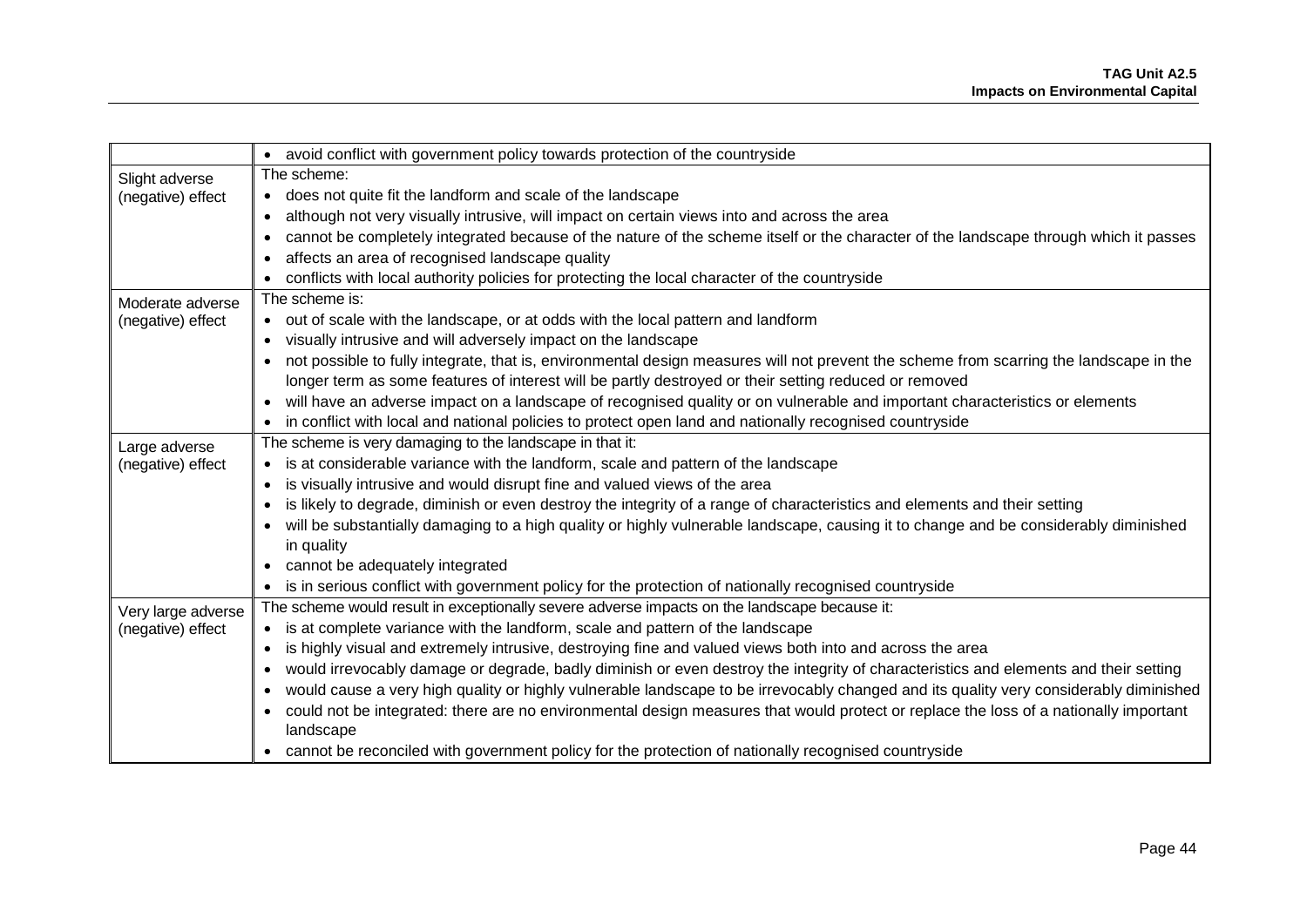# **7 Impacts on Townscape**

## **7.1 Introduction**

- 7.1.1 Townscape is the physical and social characteristics of the built and non-built urban environment and the way in which we perceive those characteristics. It is this mix of characteristics and perceptions that make up and contribute to townscape character and give a 'sense of place' or identity.
- 7.1.2 The physical characteristics of a townscape are expressed by the development form of buildings, structures and spaces. The development form influences the pattern of uses, activity and movement in a place and the experience of those who visit, work and live there.
- 7.1.3 The social characteristics of a townscape are determined by how the physical characteristics (i.e. buildings, structures and open spaces) are used and managed. For example, the character and value of a pedestrianised square in a town or city centre is very different to a square that has not been pedestrianised.
- 7.1.4 It is sometimes difficult to distinguish the boundaries between townscape and landscape and between townscape and historic environment. It is often the success of the interaction between all three that determines how well a place works. The impacts of a transport proposal on all three (landscape, townscape and historic environment) should therefore be appraised, recognising the interplay where appropriate.
- 7.1.5 On the issue of the boundaries between townscape and landscape, the extent to which impacts are appraised under any one of these topics will depend on the context of the scheme. The approach for townscape does not specify a minimum settlement size to which it should be applied and will depend on the nature of the scheme in question. For example, a junction improvement in a village may well result in townscape impacts.
- 7.1.6 Townscape differs from historic environment, in that it encapsulates all aspects of the urban form and not just those of an historic nature. Undistinguished modern buildings, for example, with arguably little in the way of current architectural or historic character and value, may still be important in contributing to the distinctive nature of an urban area. For example, the high rise office blocks and modern apartments in London's Docklands give that area a distinctive character and value. However the underlying archaeological and historic framework may partly define and be reflected in the grain of a townscape.
- 7.1.7 This approach for appraising townscape is analogous to the methodology used for landscape. It incorporates the principles of good practice urban design.

## **7.2 Methodology**

- 7.2.1 The methodology for appraising the impact of proposals on townscape follows the five step general approach to appraising 'environmental capital' described in Chapter 5 above. This Chapter provides additional, townscape specific information to be used in steps 2 to 5 of the guidance given in Chapter [5](#page-31-1) (there is no townscape specific information for step 1). It refers to the [Townscape Appraisal Worksheet,](https://www.gov.uk/transport-analysis-guidance-webtag#appraisal-worksheets) which should be completed unless townscape impacts have been scoped out in step 1.
- 7.2.2 For each key environmental resource (townscape character area see below), the [Townscape Appraisal Worksheet](https://www.gov.uk/transport-analysis-guidance-webtag#appraisal-worksheets) identifies the features Layout, Density and mix, Scale, Appearance, Human interaction, Cultural and Land use, each of which is described and assessed against the following indicators: Scale it Matters, Rarity, Importance, Substitutability and Baseline changes. The impact is recorded in the seventh column. The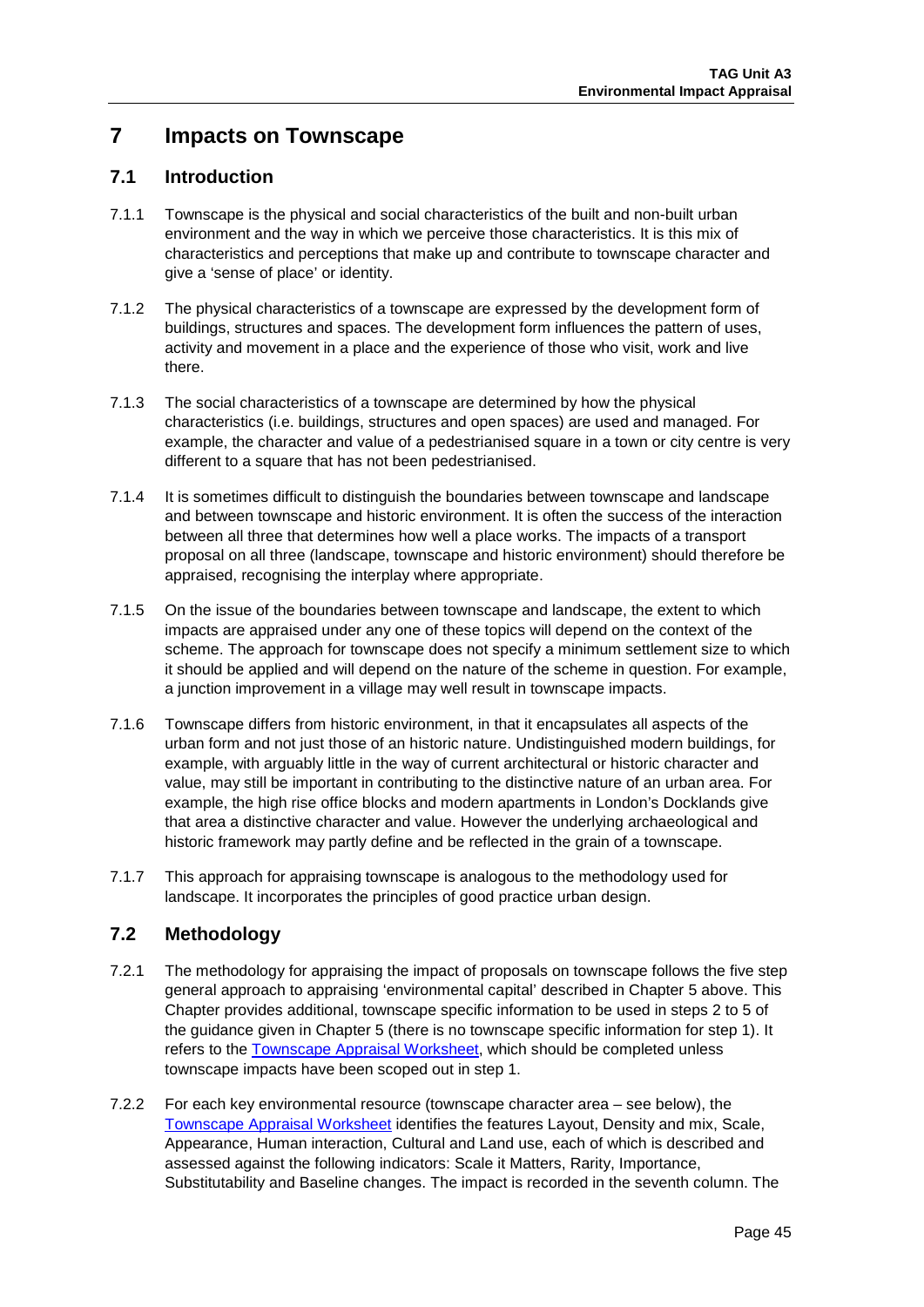assessment score is derived from [Table 4](#page-50-0) which gives a seven point scale based on the proposal's fit with the features of the townscape, visual impact, loss of character, degree of mitigation and effect on policies.

- 7.2.3 **Step 2** identifying key townscape environmental resources and describing their features, starts by describing the urban character. This process is a means of systematically recording and expressing the characteristic and locally distinctive features of an area. Use can be made of documents which describe an area, such as townscape appraisals, Conservation Area character appraisals, descriptions of listed buildings and Local Plan policies. This will provide the baseline character against which the incremental impact of proposals on that character can be appraised.
- 7.2.4 Given that 'townscape' is a complex mix of physical features and patterns, and cultural understandings, the level of detail to which townscape character assessment and appraisal is undertaken depends very much on the purpose of the exercise and the type of townscape in question. Key townscape environmental resources should be identified, bearing in mind the need for coherence of character within each resource and distinctiveness of character between resources.
- 7.2.5 In order to accurately assess the character of a key townscape environmental resource, it is necessary to identify and describe the features of the townscape in the first column (headed **Description)** in the [Townscape Appraisal Worksheet.](https://www.gov.uk/transport-analysis-guidance-webtag#appraisal-worksheets) **Features** are the summation of those attributes which most strongly define a key townscape environmental resource and which exhibit the impacts of a scheme. They are a mixture of physical (development form) and cultural characteristics and the way in which people perceive these characteristics. Definitions of the features which combine to define townscape are given below.
	- **Layout** is the way that buildings, routes and open spaces are placed in relation to each other. It provides the (usually) two dimensional arrangement on which all other aspects of the form and uses of a townscape depend. Note that, in some locations, if the underlying topography is hilly, layout must be considered in three dimensions, It is influenced by the structure of the townscape (the connecting framework and hierarchy of routes and spaces) and by the urban grain. This is the pattern of the arrangement and area of buildings and their plots in a settlement and the degree to which an area's pattern of streets and junctions are small and frequent (fine grain) or large and infrequent (coarse grain). For example: "this townscape is characterised by residential streets interspersed with small urban parks".
	- **Density and mix** refers to the amount of floorspace of buildings relative to an area and the range of uses. Density determines the intensity of development and with mix contributes to the vitality and viability of a townscape. For example, a transport scheme may encourage the preponderance of certain building uses within an area.
	- **Scale** is the size of buildings and structures in the townscape in relation to their surroundings. It can be understood in terms of the height and mass of buildings and structures. Height determines the relationship between buildings, structures and spaces and the visual impact on views, vistas and skylines. Note that the impact of height can be more complex where the underlying topography is hilly. For example, the construction of a road flyover or rail viaduct may have a major impact upon the sense of enclosure, and on views and vistas and skylines.
	- **Appearance** and local distinctiveness of buildings and structures within a townscape are influenced by their detail and materials. Detail refers to the craftsmanship, building techniques, facade treatment, styles and lighting. Materials refers to the texture, colour,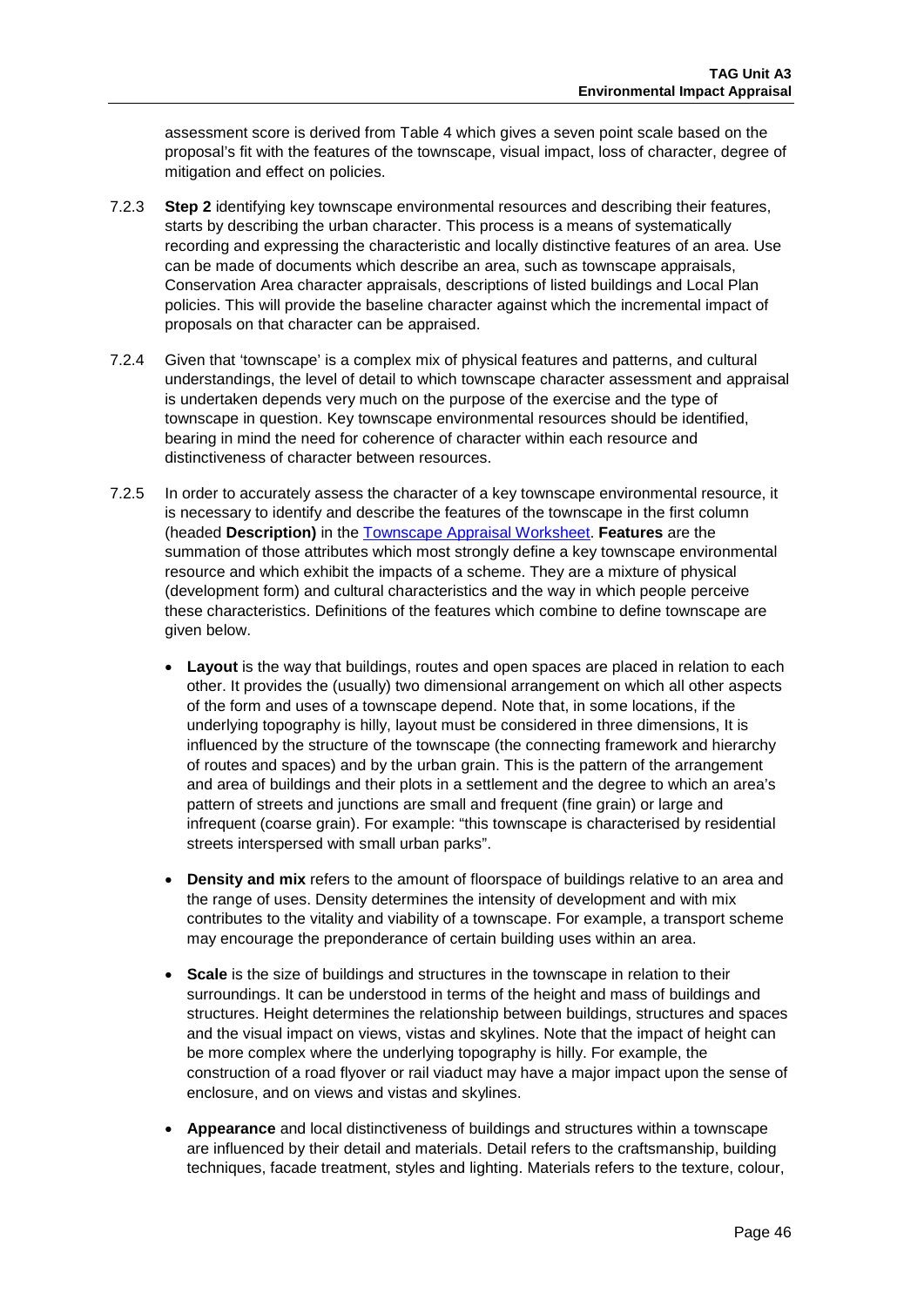pattern and durability and how they are used. It is important to appraise how well, or poorly, transport plans fit in with the appearance of buildings and structures.

- **Human interaction** this term relates to the way people rather than vehicles interact with the urban environment. A major element in this relationship is how the community works in terms of interactions in those places that together contribute to townscape. It is important to appraise how social interactions and their relationship with townscape may be changed by the implementation of a transport scheme. In an urban environment communities are omnipresent. However the centres of those communities (e.g. main shopping areas) may be more highly valued. One indicator of whether a strong community exists will often be the presence and scale of pedestrian activity (particularly in the centres of communities), together with the quality of the pedestrian environment (excluding any noise or air quality factors, covered elsewhere). One can imagine an environment where, for example, high levels of pedestrian activity on narrow pavements are in close proximity to heavy vehicle flows. This attribute should also take account of more static interactions between townscape and people, such as the presence of shops, pavement cafes, and seating.
- **Cultural** this term should cover descriptions of how townscape elements of a traditional or historic nature contribute to townscape character. For example, built forms and architectural styles, the presence of coherent groups of buildings or distinctive street patterns, and notable and cherished buildings and other cherished features. Description of such townscape features must be viewed in terms of their contribution to the overall townscape character, rather than in terms of their historic environment value, which will be separately appraised in more detail under the Historic Environment topic.
- **Summary of character** this should summarise and pull together the relationship between the primary characteristics and features or attributes of the key townscape environmental resource being appraised. More general observations on the texture and diversity of the townscape, its scenic qualities, type and degree of development and visual unity or disharmony should be made here.
- 7.2.6 **Step 3**, the appraisal of townscape environmental capital, appraises what matters in the townscape and why it is important. This provides a base level of environmental capital against which the impact of the proposal on that level of capital can be appraised. Townscape indicator columns in the [Townscape Appraisal Worksheet](https://www.gov.uk/transport-analysis-guidance-webtag#appraisal-worksheets) are defined below.
	- **Geographical scale** This is about the geographical scale at which the feature matters to both policy makers at all levels and to the local stakeholders (businesses, interest groups, residents, and so on). The scale at which features matter will not necessarily be on the same scale as the feature itself. For example, a large urban park may only matter to local people, while conversely a small single element in the townscape, for example, the Sainsbury Wing of the National Gallery, will matter at a national scale for a number of reasons.
	- **Rarity**  should be interpreted as to whether the townscape features being evaluated prior to impact appraisal are commonplace to the locality or scarce. Rarity often relates directly to importance. For example, the inter-relationship between buildings and open spaces may be a commonplace feature of the local townscape at the scheme level, but it has high importance and matters at a national scale. Conversely, the use of certain building materials or architectural styles could make an important contribution to townscape character locally, and thus be relatively rare within the townscape at the scheme level, but will be of less than regional importance. Retention of townscape character is as much about safeguarding and keeping the commonplace common as conserving and protecting the rare.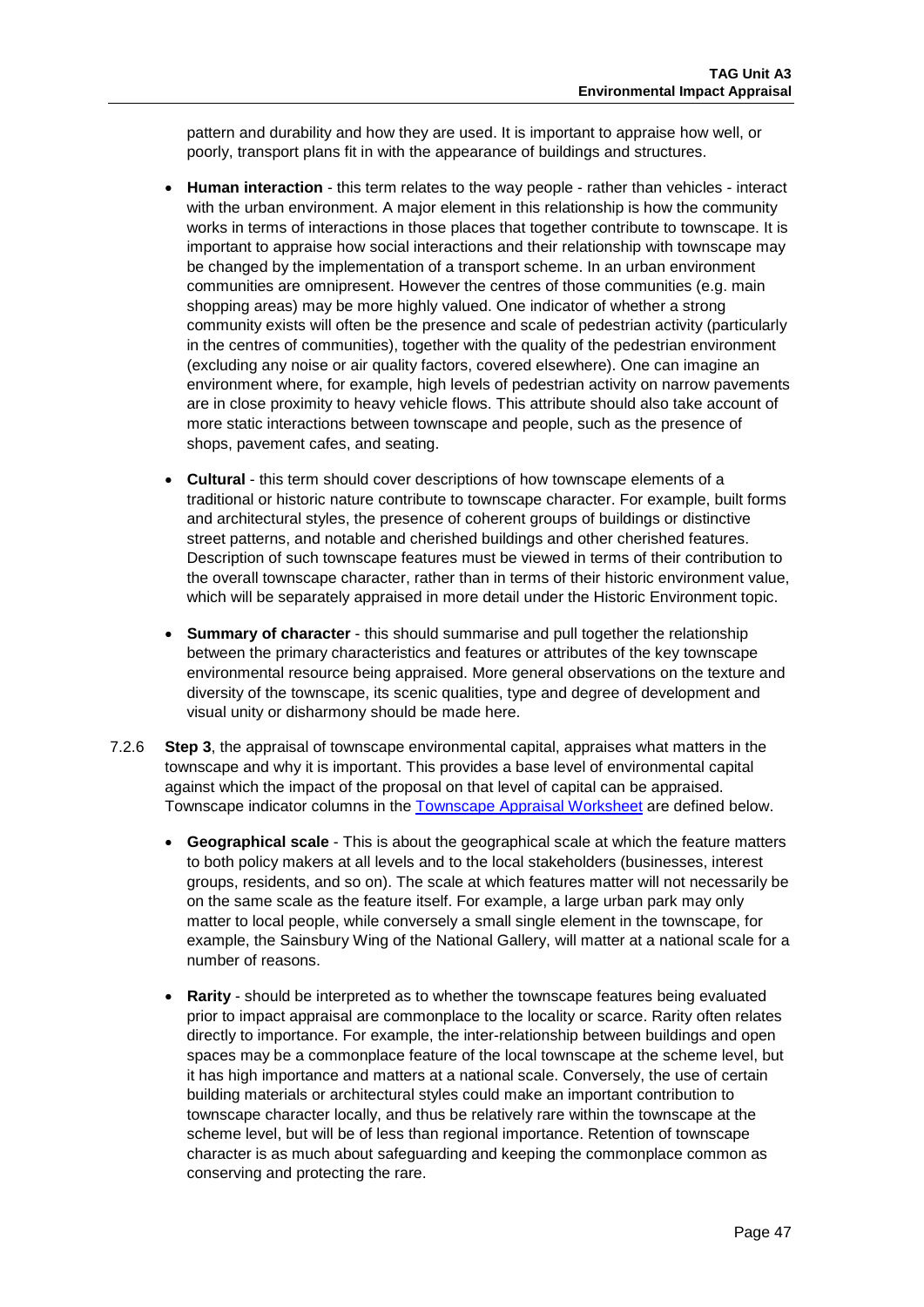- **Importance** meaning how important is this feature; at what level is it important, for example, high, medium, or low and at national/regional/local level; and to whom is it important. For example, an individual building or group of buildings e.g. local authority offices, may be of very high importance at the local level, both in symbolic significance and as a townscape element framing views of the skyline, but do not figure at a regional or national level. In answering this question, qualitative judgments must be made, but not just about townscape quality in isolation. Assessing importance is straightforward where recognised policy judgments about the importance of features (and their associated elements) have been made, for example, through the planning process. Designated structures and areas, such as listed buildings, registered parks and gardens and conservation areas will guide assessments of importance, but do not provide a simple definition of importance. For example, Conservation Areas should not be seen as of only local importance, as local authorities are responsible for making these designations. However it must be recognised that the majority of the urban environment comprises undesignated townscapes, which can also be of high quality and of great importance. This will, out of necessity, be both a matter for professional judgment (for example quality, survival, diversity) and public perception (for example, local views and walks with cultural connotations and associations). The subjectivity of assessing importance is an integral part of townscape appraisal and should not be regarded as a weakness of it. This approach also enables policies with environmental objectives based on quality to be set within the context of character assessment and appraisal.
- **Substitutability** This column identifies whether townscape features and their constituent elements are substitutable or not within a given time frame. A key difference between landscape and townscape appraisal in terms of Substitutability is that most townscape functions can be replaced to some extent, which is often not the case for landscape.
- **Baseline Changes** (or, changes in the "without scheme" case) Change is a constant feature of the urban environment and reflects the dynamic nature of humans and their activities. The characteristics of the urban environment and our perceptions of them are constantly changing. Physical and social characteristics change as buildings, structures, routes and squares are added, removed, modified or their use altered. People's perceptions also change as, over time, their values change. In addition, as people move in and away from an urban area, society's collective perceptions about the urban environment will alter. Change in the urban environment may arise as a result of specific projects (e.g. a new building), changes in transport and non-transport policies (e.g. the introduction of traffic calming measures, or new housing policies) or as a result of other influences (e.g. changes in cultural preferences). Due to its changing nature, the urban environment has great potential to be enhanced by change. Equally, the potential for an urban area to change for the better, either through positive intervention or in a more evolutionary manner, can be stymied by unsympathetic proposals. It is therefore important that impacts are appraised with a good understanding of the dynamics of an urban area, including its potential. These changes, which will or could occur in the absence of specific transport schemes - the 'without scheme case - need to be taken into account in appraising specific transport schemes. This column in the worksheet should be used to identify the key changes that will occur in the absence of the transport scheme.
- 7.2.7 **Step 4,** appraising the scheme's impact on townscape, should be summarised in the column headed **Impact.** This column should be used to systematically **describe** and **score**  the potential impacts of the scheme on the townscape features. These should have been succinctly described and categorised against the indicators set out above. In assessing impact, the information on **Importance** and **Substitutability** will be particularly relevant. All impacts on the townscape, both adverse (damaging) and beneficial (enhancing) must be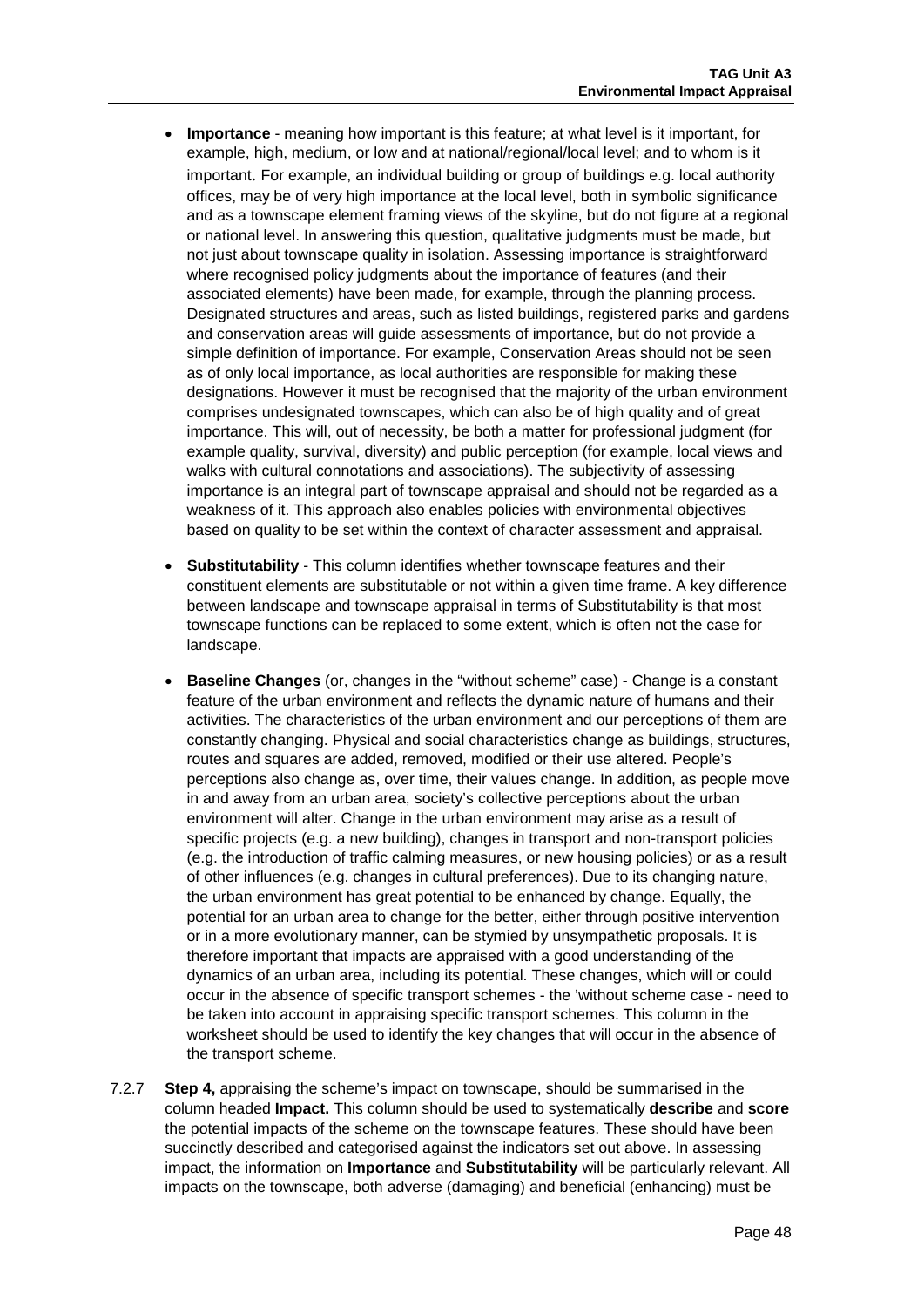identified along with their predicted magnitude. In making these assessments, account will need to be taken of baseline changes. The significance of each separate impact can then be appraised and scored. Any uncertainties over any of these aspects should be explained. The views of all the relevant authorities, statutory bodies, organisations and local residents should be brought to bear in making a decision as to the extent and significance of the impacts on the character and quality of each townscape feature and its constituent elements. This will be easier where an environmental impact assessment has been carried out. Where such information does not exist it should still be possible, however, to make a preliminary judgement of impacts. It will be critical to the appraisal process to address how the scheme could impact on and change:

- the character of key townscape environmental resources, such as effects on the locally distinctive pattern of townscape features;
- the ambience of an urban area and the way people interact with the key townscape environmental resource; and
- the tolerance of the key townscape environmental resource to accommodate further change.
- 7.2.8 It is accepted that any scheme will include appropriate environmental design measures as part of its design to achieve best fit within the townscape. The impact of each scheme on the townscape should be judged on this basis.
- 7.2.9 It may also be appropriate to consider whether further, additional mitigation measures should be considered over and above that included in the design of the scheme. This will enable new ideas for mitigation not expressed in environmental assessments to be considered to determine whether all mitigation measures proposed will be:
	- beneficial and cause the scheme to enrich and enhance the character of the townscape, or;
	- essential to neutralise the impact of the scheme on the character of the townscape, or
	- ineffective in reducing/minimising the impact of the scheme.
- 7.2.10 Where additional mitigation is considered, it should not be considered in determining the overall assessment score, as no commitment can be made to its implementation. However, its effect on the impacts of the scheme should be noted in the qualitative statement part of the worksheet.
- 7.2.11 In **step 5**, determining the overall assessment score for townscape, it will be necessary to evaluate the significance of each of the individual impact scores for each townscape feature. An important pointer will be the impact score for "summary of townscape character" as this should best indicate how well the proposal would fit with the townscape. However, even when a scheme would fit well with urban environment, there may be an impact on particular townscape features that could dominate the initial fit. For example, a well-designed scheme that includes environmental design measures could nevertheless, because of the chosen alignment, bisect and fragment the form and social character of an important and nationally significant key townscape environmental resource.
- 7.2.12 The overall impact on the townscape is summarised using the Appraisal Summary Table's standard seven point scale (Slight, Moderate or Large Beneficial or Adverse, plus Neutral) See [Table 5](#page-50-0) for guidance on allocating an assessment score on the seven-point scale.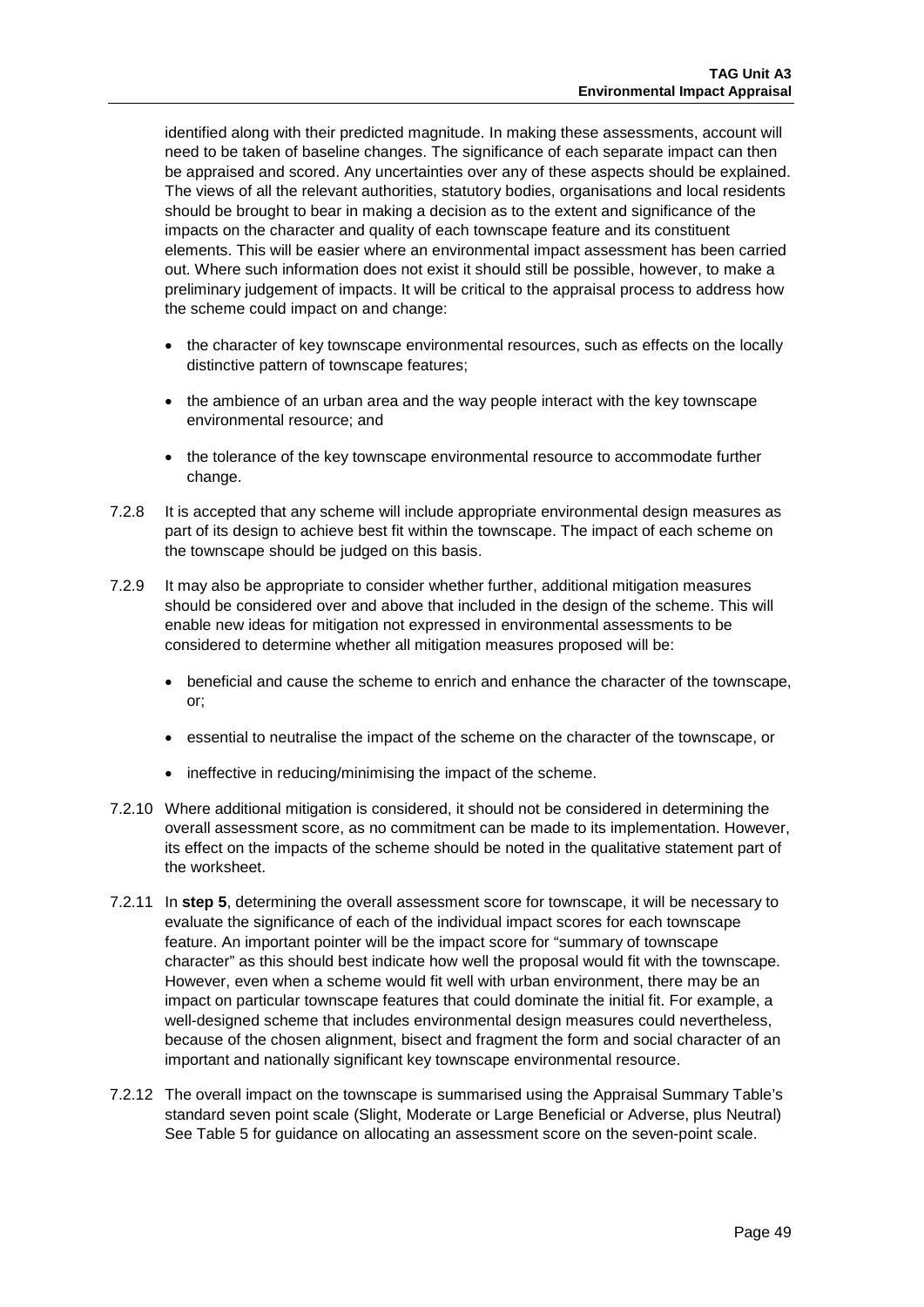7.2.13 Where more than one key townscape environmental resource (character area) has been identified, the guidelines for step 5 given in chapter [5](#page-31-1) should be used to derive an overall assessment score to be reported in the Appraisal Summary Table.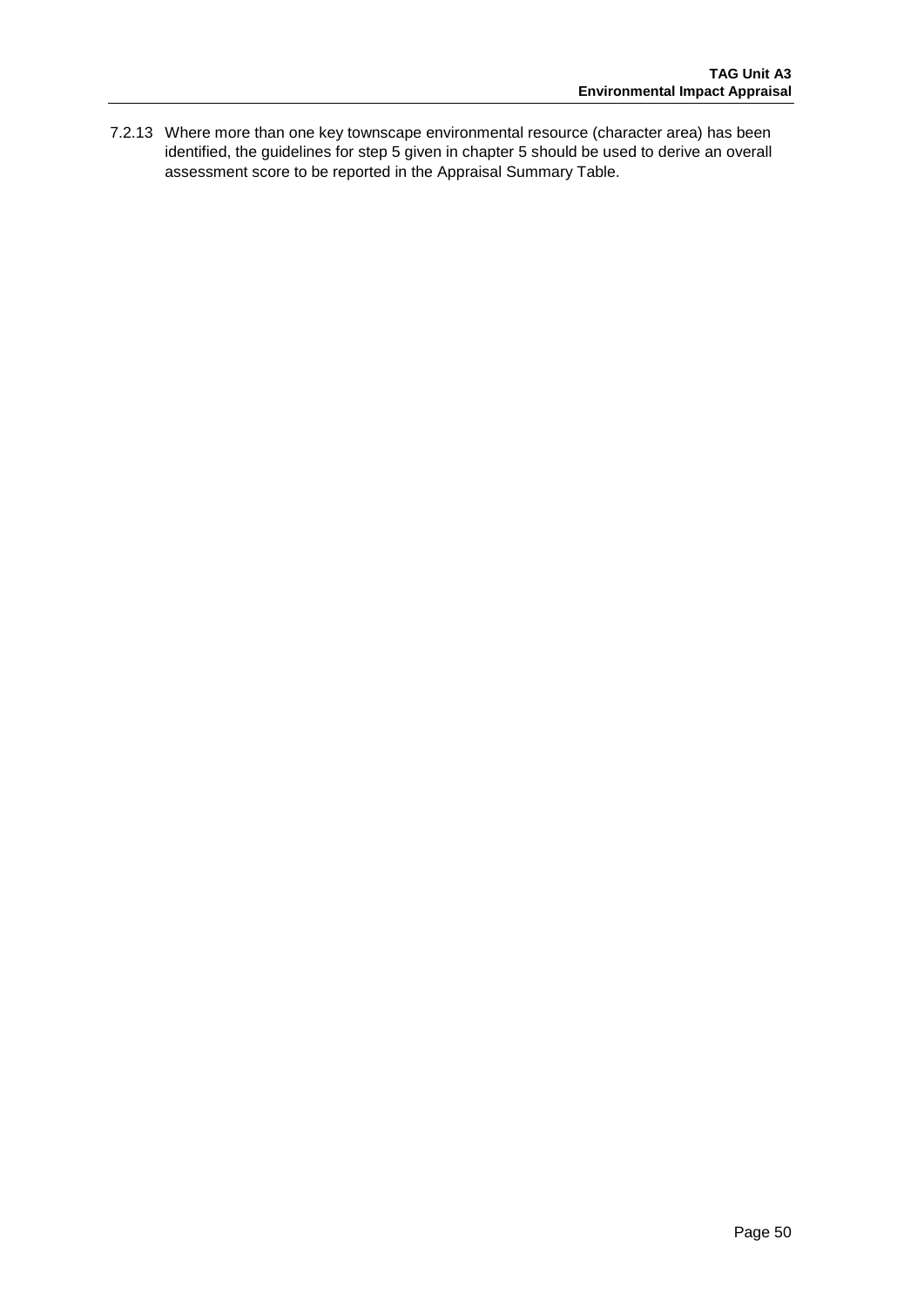<span id="page-50-0"></span>

| Table 5 Townscape- Definitions of Overall Assessment Scores |                                                                                                                                                                                                                                                                                                                                                                                                                                                                                                                                                                                                                                                                                                                                                                                                                                                                                                                      |  |  |  |
|-------------------------------------------------------------|----------------------------------------------------------------------------------------------------------------------------------------------------------------------------------------------------------------------------------------------------------------------------------------------------------------------------------------------------------------------------------------------------------------------------------------------------------------------------------------------------------------------------------------------------------------------------------------------------------------------------------------------------------------------------------------------------------------------------------------------------------------------------------------------------------------------------------------------------------------------------------------------------------------------|--|--|--|
| <b>Score</b>                                                | <b>Comment</b>                                                                                                                                                                                                                                                                                                                                                                                                                                                                                                                                                                                                                                                                                                                                                                                                                                                                                                       |  |  |  |
| Large<br>beneficial<br>(positive)<br>effect                 | The scheme provides an opportunity to enhance the townscape because:<br>• it enhances the layout, mix, scale, appearance, human interaction and cultural aspects of the townscape;<br>it enables the restoration of the characteristic features of the townscape, partially lost or diminished as the result of changes resulting from<br>inappropriate development<br>it enables a sense of place and scale to be restored through well-designed mitigation measures, that is, characteristic features are enhanced<br>through the use of local materials to fit the proposal into the townscape<br>• it enhances the character of the townscape through beneficial and sensitive design in a townscape which is not of any formally recognised<br>quality<br>• it facilitates government objectives to regenerate degraded urban areas                                                                             |  |  |  |
| Moderate<br>beneficial<br>(positive)<br>effect              | The scheme provides an opportunity to enhance the townscape because:<br>• it fits very well with the layout, mix, scale, appearance, human interaction and cultural aspects of the townscape;<br>there is potential, through environmental design measures, to enable the restoration of characteristic features, partially lost or diminished as<br>the result of changes resulting from inappropriate development<br>it will enable a sense of place and scale to be restored through well-designed environmental design measures, that is, characteristic features<br>are enhanced through the use of local materials to fit the proposal into the townscape<br>• it enables some sense of quality to be restored or enhanced through beneficial and sensitive design in a townscape which is not of any<br>formally recognised quality<br>• it furthers government objectives to regenerate degraded urban areas |  |  |  |
| Slight<br>beneficial<br>(positive)<br>effect                | The scheme:<br>• fits well with the layout, mix, scale, appearance, human interaction and cultural aspects of the townscape;<br>incorporates environmental design measures for mitigation to ensure they will blend in well with surrounding townscape.<br>$\bullet$<br>will enable some sense of place and scale to be restored through well-designed environmental design measures.<br>maintains or enhances existing townscape character in an area which is not designated for the quality of its townscape, nor vulnerable to<br>change.<br>• avoids conflict with government policy of enhancing urban environments                                                                                                                                                                                                                                                                                            |  |  |  |
| Neutral effect                                              | The scheme are well designed to:<br>• complement the layout, mix, scale, appearance, human interaction and cultural aspects of the townscape;<br>incorporate environmental design measures to ensure that the scheme will blend in well with surrounding townscape characteristics and<br>elements                                                                                                                                                                                                                                                                                                                                                                                                                                                                                                                                                                                                                   |  |  |  |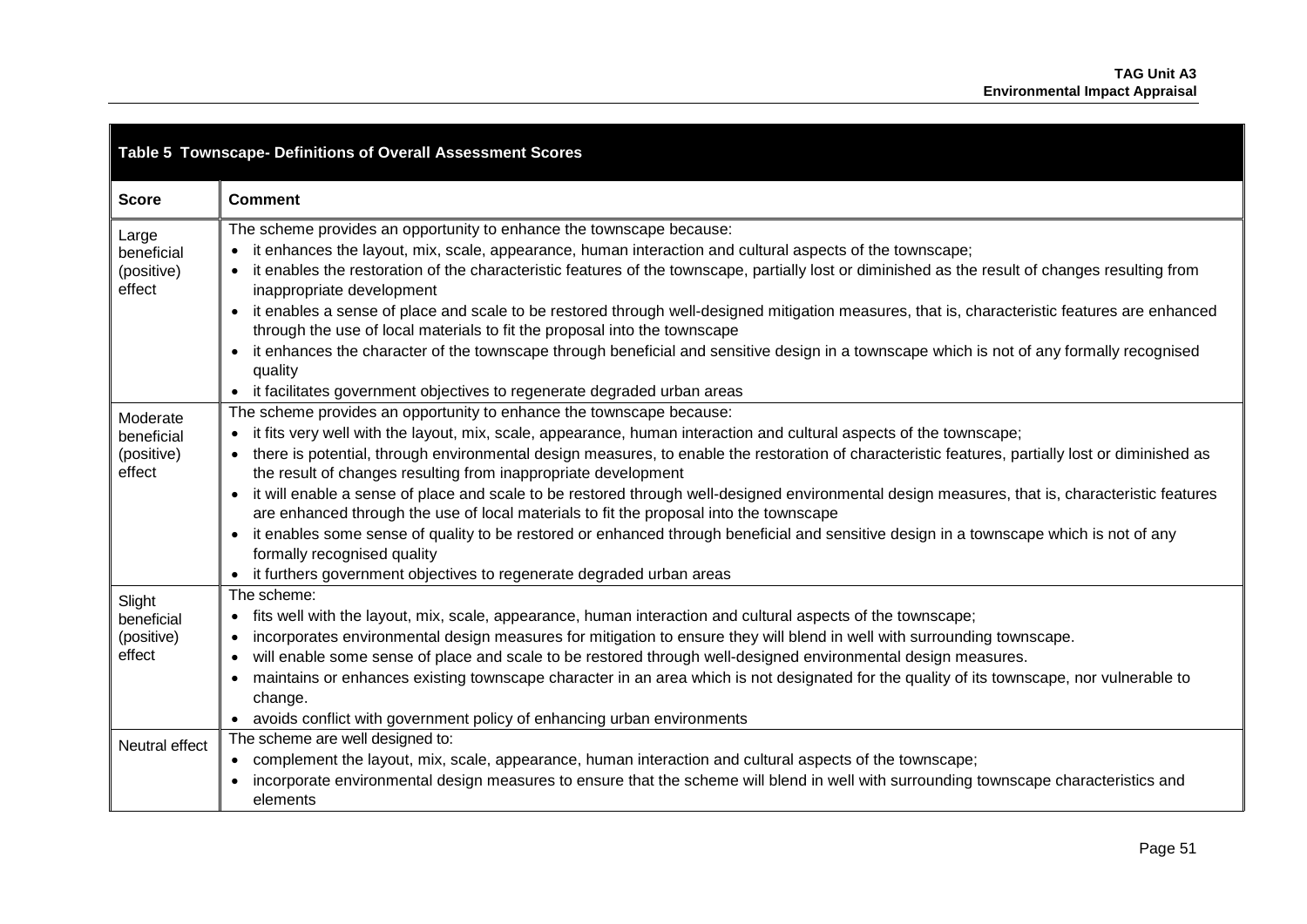|            | avoids being visually intrusive nor have an adverse effect on the current level of tranquillity (where these exist) of the townscape through which<br>$\bullet$ |  |  |  |
|------------|-----------------------------------------------------------------------------------------------------------------------------------------------------------------|--|--|--|
|            | the scheme passes.                                                                                                                                              |  |  |  |
|            | maintains existing townscape character in an area which is not a designated townscape, that is, neither national or local high quality, nor is it               |  |  |  |
|            | vulnerable to change.                                                                                                                                           |  |  |  |
|            | • avoids conflict with government policy towards enhancing urban environments                                                                                   |  |  |  |
| Slight     | The scheme:                                                                                                                                                     |  |  |  |
| adverse    | • does not quite fit the layout, mix, scale, appearance, human interaction and cultural aspects of the townscape                                                |  |  |  |
| (negative) | although not very visually intrusive, will impact on certain views into and across the area.<br>$\bullet$                                                       |  |  |  |
| effect     | cannot be completely integrated because of the nature of the scheme itself or the character of the townscape through which it passes.                           |  |  |  |
|            | affects an area of recognised townscape quality.                                                                                                                |  |  |  |
|            | conflicts with local authority policies for enhancing urban environments                                                                                        |  |  |  |
| Moderate   | The scheme is:                                                                                                                                                  |  |  |  |
| adverse    | • out of scale or at odds with the layout, mix, scale, appearance, human interaction and cultural aspects of the townscape                                      |  |  |  |
| (negative) | is visually intrusive and will adversely impact on the townscape<br>$\bullet$                                                                                   |  |  |  |
| effect     | not possible to fully integrate, that is, environmental design measures will not prevent the scheme from scarring the townscape in the longer                   |  |  |  |
|            | term, as some features of interest will be partly destroyed or their setting reduced or removed.                                                                |  |  |  |
|            | will have an adverse impact on a townscape of recognised quality or on vulnerable and important characteristics or elements.                                    |  |  |  |
|            | • in conflict with local and national policies to enhance the urban environment                                                                                 |  |  |  |
| Large      | The scheme is very damaging to the townscape in that it:                                                                                                        |  |  |  |
| adverse    | is at considerable variance with the layout, mix, scale, appearance, human interaction and cultural aspects of the townscape.                                   |  |  |  |
| (negative) | is visually intrusive and would disrupt fine and valued views of the area.<br>$\bullet$                                                                         |  |  |  |
| effect     | is likely to degrade, diminish or even destroy the integrity of a range of characteristic features and elements and their setting.<br>$\bullet$                 |  |  |  |
|            | will be substantially damaging to a high quality or highly vulnerable townscape, causing it to change and be considerably diminished in quality.                |  |  |  |
|            | cannot be adequately integrated                                                                                                                                 |  |  |  |
|            | is in serious conflict with government policy for the enhancement of the urban environment                                                                      |  |  |  |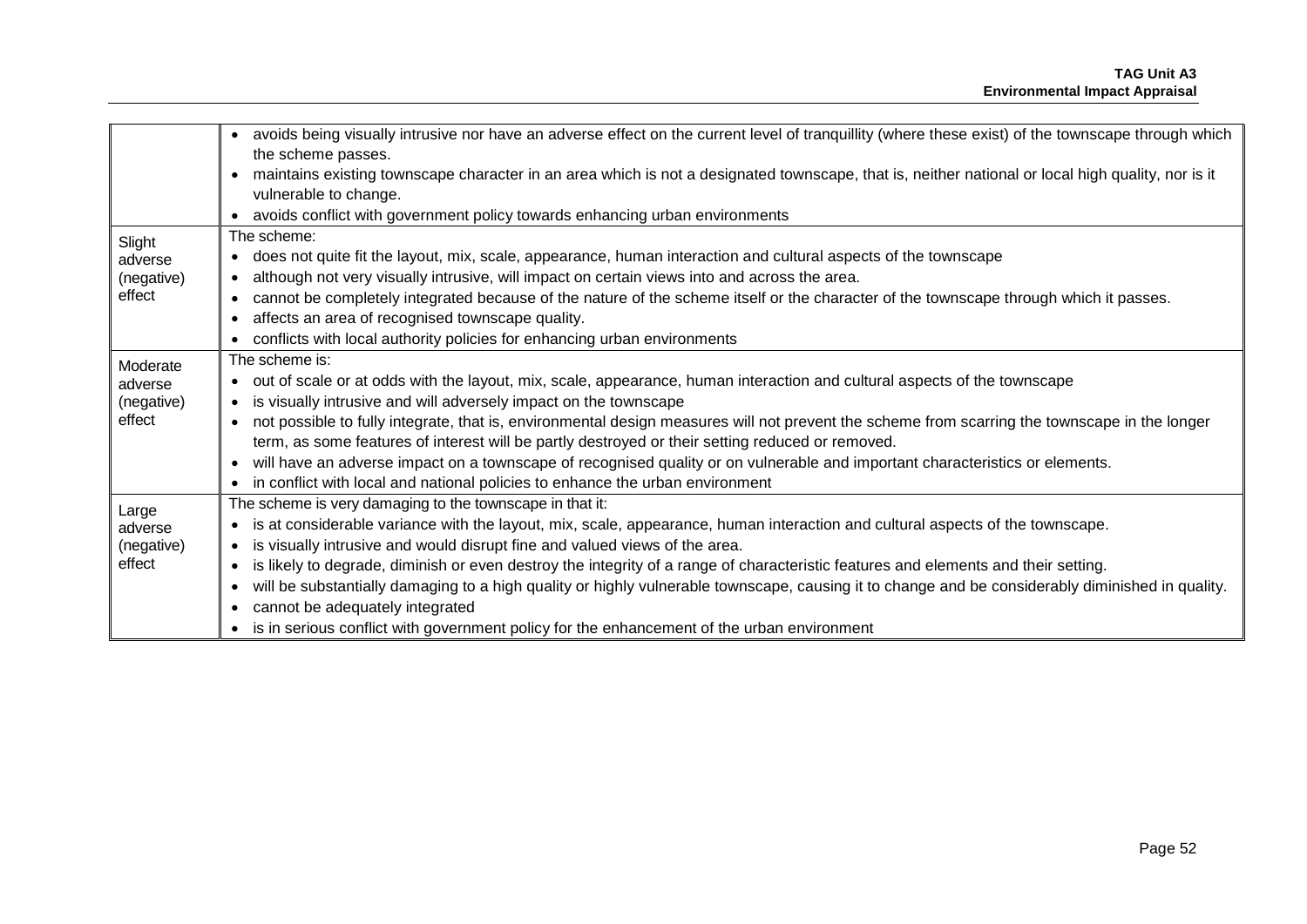# **8 Impacts on the Historic Environment**

## **8.1 Introduction**

- 8.1.1 The man-made historic environment ('heritage', or heritage resource, heritage assets) comprises:
	- buildings (individually or in association) of architectural or historic significance;
	- areas, such as parks, gardens, other designed landscapes or public spaces, remnant historic landscapes and archaeological complexes; and
	- sites (e.g. ancient monuments, places with historical associations such as battlefields, preserved evidence of human effects on the landscape, archaeological sites and so on).

The historic environment also includes the sense of identity and place which the combination of these features provides.

8.1.2 The characteristics of the historic environment may be commonplace and contribute to local identity, being representative of the distinctiveness of an area. They may also be significant due to their rarity, exemplary form or style, or historical associations. Appreciation of characteristics can change with time (e.g. recent listing of post-war buildings), and trends in character and identity of the historic environment should be taken into account during its appraisal.

## **8.2 Methodology**

- 8.2.1 The methodology for appraising the impact of schemes on the historic environment follows the five step general approach to appraising 'environmental capital' described in Chapter 5 above. This Chapter provides additional, historic environment specific information to be used in step 2 to 5 of the guidance given in Chapter [5.](#page-31-1) It refers to the **[Historic](https://www.gov.uk/transport-analysis-guidance-webtag#appraisal-worksheets)  [Environment Appraisal Worksheet](https://www.gov.uk/transport-analysis-guidance-webtag#appraisal-worksheets)**, which should be completed unless historic environment impacts have been scoped out in step 1.
- 8.2.2 A similar approach to the analysis of impacts on the historic environment is adopted in the Highways Agency's Design Manual for Roads and Bridges, DMRB 11.3.2, Cultural Heritage. While DMRB 11.3.2 is designed for use on major highway projects, it is likely to be useful for the appraisal of other modes, too.
- 8.2.3 **Step 2** identifying key historic environmental resources and describing their features, involves describing the character of the historic environment in question. Key historic environmental resources should be identified. Note that key historic environmental resources should not automatically be equated with individual heritage assets. Wherever possible, key historic environmental resources should represent groups of heritage assets, bearing in mind the need for coherence of character within each resource and distinctiveness of character between resources.
- 8.2.4 For each key environmental resource, character is described using a series of **Features**, against each of which brief descriptive text characterises the resource. Features are the attributes which most strongly define the key historic environmental resource. The Features are listed on the left of the **Historic Environment Appraisal Worksheet**, and the Description column provides the space to describe the resource in appropriate terms. These features are designed to be applicable to the historic built environment as well as archaeological sites and monuments. There is likely to be reasonable consistency through use of standard descriptive approaches, such as Scheduled Monument classifications, Listed Building descriptions, Conservation Area character appraisals and other sources. This should make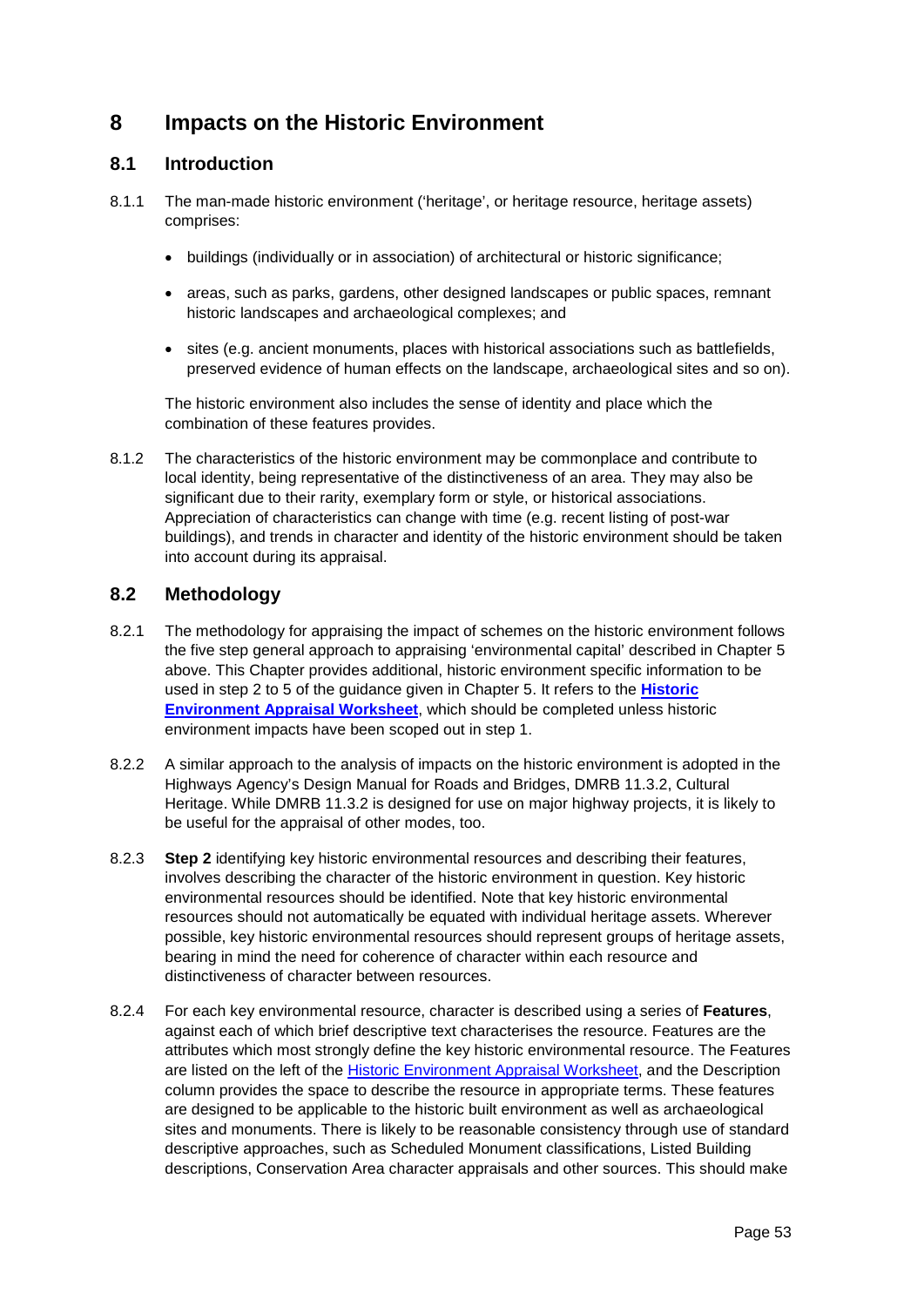appraisal of specific schemes, and comparisons between them, as straightforward and consistent as possible. This descriptive process does not involve qualitative judgements; the significance of the characteristics described forms the subsequent step. The definition of each feature is given below.

• **Form** - This is the physical form of the site, building(s), historic land/townscapes or other heritage assets being described and appraised. It should consist of a factual description setting out their structure, scale, extent, materials, style and format. It should focus on the characteristic features of the historic environment in question. It might usefully be phrased in hierarchical terms, starting with main structures/features, and moving on to their scale, extent, construction and materials. (e.g. Farm, main house and outbuildings, house in brick, 2 storey, slate roof, cobbled yard surfaces, brick and timber barn, enclosed by moat, wet, on 3 sides, north arm infilled). This is not restricted to a site by site description of individual buildings or other components, but can also encompass area descriptions such as the form, scale, layout and pattern of a historic landscape or townscape. [Table 6,](#page-53-0) below, presents a set of illustrative terminologies that can be used to identify historic environment form.

### <span id="page-53-0"></span>**Table 6 Historic Environment - Form Terminology (Illustrative, not comprehensive)**

Building (inhabited - roofed)

Building (uninhabited - would generally be roofed)

Ruined Building (generally once roofed)

Standing Structure (bonded, such as a free-standing wall)

Ruined standing structure

Standing Structure (unbonded, such as drystone work)

Earthwork (positive upstanding feature, including those with substantial stone component such as hedge banks)

Negative earthwork (ditch)

Accumulated deposits (urban archaeological deposits of stratified material)

Flat/non-accumulated deposits (cropmarks, soilmarks and so on)

Conservation Area

Park or Garden (registered)

Battlefield

Historic urban core zone

Historic building complex (e.g. terrace, house with outbuildings)

• **Survival** - The historic environment survives in many different states of completeness. The area of a monument or landscape may have been reduced by some forms of land use, such as ploughing or quarrying, or elements of a building or area lost through occasional or progressive alteration so that original or important fabric has been removed or damaged. Many parts of the historic environment, especially buildings and urban areas, are products of multiple phases of development and use. Judgement must be applied to determine which are the most characteristic elements in question, and it is their survival which should be indicated here. The relationship between multiple characteristics is covered below under complexity. A text description of the extent of survival of the likely original or characteristic element should be given, along with a more general estimate based on a 3 point scale: Poor, where less than 40% remains;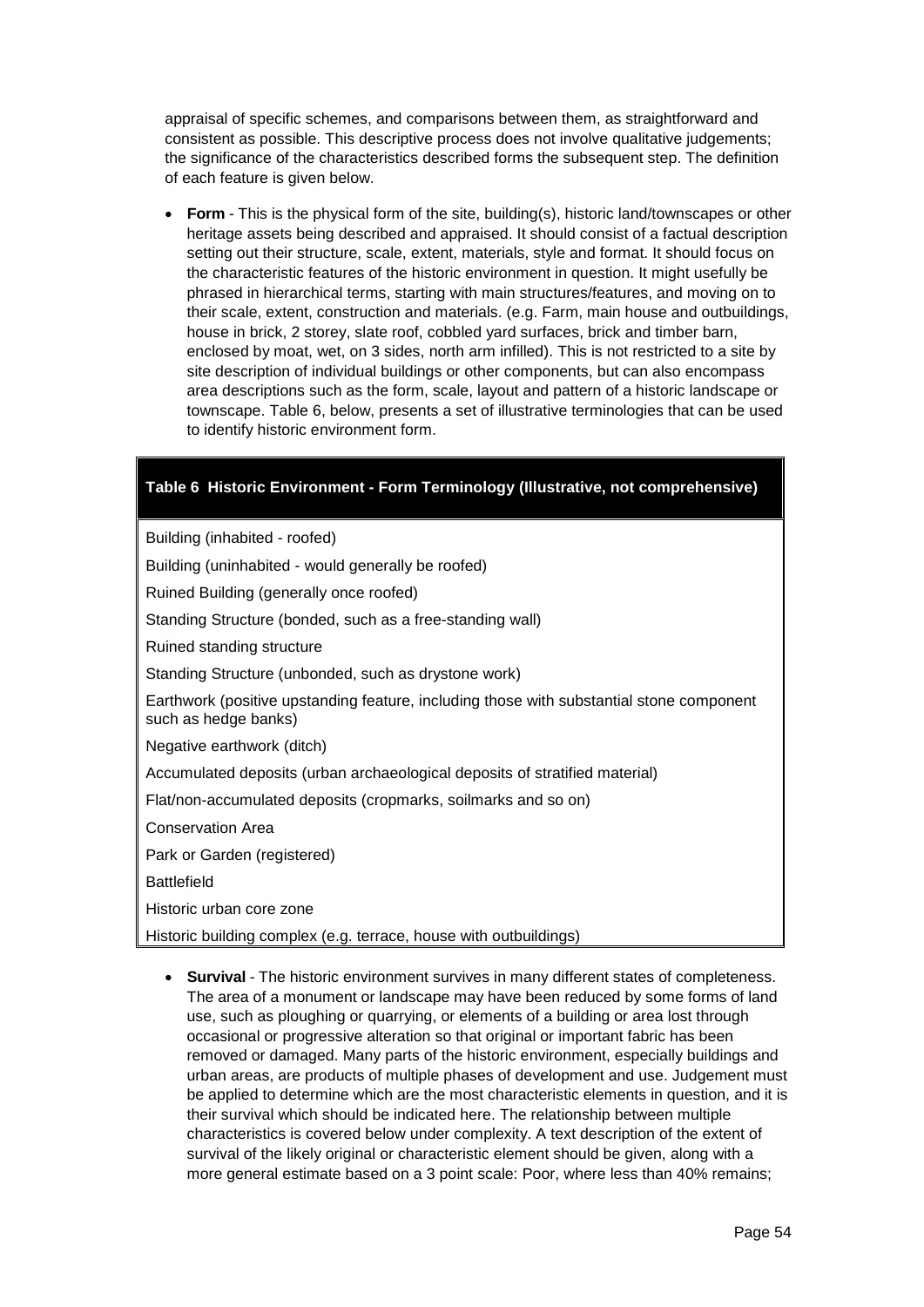Moderate, where 40-70% remains; Good, where over 70% remains intact. Note that survival may be unknown for some key historic environmental resources (for example, an archaeological site may have been identified by aerial photography but not examined any further).

- **Condition** This represents the appearance and present management of the key historic environmental resource, along with its stability and likely rate of change from existing condition. It is quite distinct from survival, in that a roofless ruin might be very incomplete as a result of historic damage or decay but currently be very well managed and maintained as a historic monument, and therefore what remains would be in good condition. This description should refer to any erosion or other factors which might cause decay, any current management and maintenance regimes and any problems with them, and any inherent instabilities.
- **Complexity**  This represents both the diversity of elements and their relationships within a part of the key historic environmental resource and the wider complexity of its relationships beyond its immediate limits. Within a location, this could include a complex sequence of additions to a building over a lengthy period of development, such that it is composed of and representational of a multi-period and stylistically diverse development. These could be of historical or architectural significance. Alternatively, an individual structure might be relatively uncomplicated in period and style, but represent one type among a wide variety within a class of sites and be illustrative of that diversity. Beyond a single location, this could include the relationships among a group of sites or structures in an area, either where the sites (structures) are related (in form, scale, pattern, date or use) as a group, or contribute to a wider historic landscape or townscape which is significant through its diversity of elements illustrative of its historic development. Note that these considerations apply to archaeological sites as well as to buildings.
- **Context**  This represents the immediate setting of a site, building or area, and its intelligibility within its surroundings. It covers the quality and detail of its immediate visual context, and the value of any associations within that context with other elements either of related period and class or as part of the continuing evolving development of its setting. The quality of the setting should be described, along with the intelligibility of the heritage assets and the integrity of their multiple elements (where appropriate) in that setting. This should include the more intangible characteristics, such as tranquillity and other attributes which give a sense of place to the historic environment and help to determine appreciation of it. It should be borne in mind that not all elements of the historic environment are aesthetically pleasing; these can still be important characteristics and contribute to appreciation and understanding of the resource.
- **Period**  This should be a representation of the date of origin and duration of use of the key historic environmental resource described. For some archaeological sites, a period description will be based on the illustrative list given in [Table 7](#page-55-0) (Medieval, for example); for some buildings this will also be the case. However, many archaeological sites and most buildings and other types of structure will be capable of description in more specific and useful terms, which should be used to provide as clear a description of the feature as possible (such as Victorian, C19, 1865 or Hadrianic, second century). It would also be appropriate to include special historic or architectural associations and interest which contribute to the character of the heritage assets, such as the architect responsible, historic events taking place or notable figures linked to the place.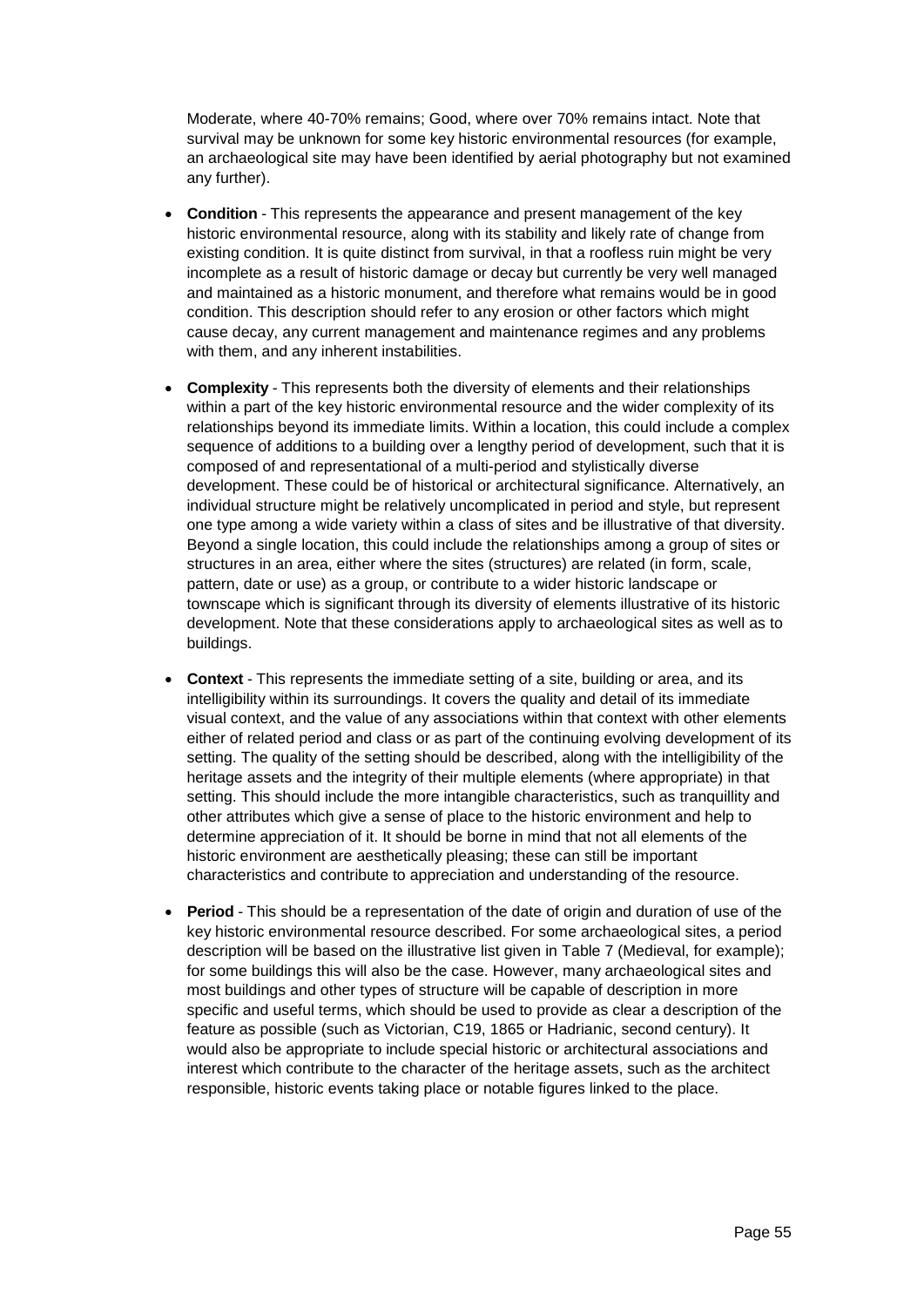### <span id="page-55-0"></span>**Table 7 Historic Environment - Period Terminology (mainly archaeological sites; not comprehensive for later or more specific dates)**

| Lower Palaeolithic |                           | (pre 30,000 BC)      |
|--------------------|---------------------------|----------------------|
|                    | <b>Upper Palaeolithic</b> | (30,000 - 10,000BC)  |
|                    | Mesolithic                | $(10,000 - 3,500BC)$ |
|                    | <b>Neolithic</b>          | $(3,500 - 2,000BC)$  |
|                    | Bronze Age                | $(2,000 - 700BC)$    |
|                    | Iron Age                  | (700BC - AD43)       |
|                    | Roman                     | (AD43 - AD450)       |
|                    | <b>Early Medieval</b>     | (AD450 - AD1066)     |
|                    | Medieval                  | $(AD1066 - AD1540)$  |
|                    | Post Medieval             | (AD1540 onwards)     |
|                    |                           |                      |

- 8.2.5 **Step 3** the appraisal of historic environmental capital, involves appraisal against a set of judgemental **indicators** to establish the significance of each key historic environmental resource in question. These indicators should be applied to all of the features described under step 2 of the process above. These are an attempt to move away from a simple designation led approach, since the varying sets of legislation and levels of designation for the historic environment do not lend themselves readily to such a hierarchical system. Rather than apply notional absolute values to qualities of the historic environment, this step seeks to establish the significance of features within their context and work towards relative values. For example, medieval moated sites are quite common in low-lying parts of southern England, and are nationally well-represented in the archaeological resource. They are rare in upland areas, especially in the north, and so a typical example (in terms of its form) in Cumbria would be potentially much more significant in its region and nationally than an equivalent site in the south of the country. This appraisal of the significance of the key historic environmental resources is represented on the [Historic Environment Appraisal](https://www.gov.uk/transport-analysis-guidance-webtag#appraisal-worksheets)  [Worksheet](https://www.gov.uk/transport-analysis-guidance-webtag#appraisal-worksheets) by the three indicators listed below.
	- The **Scale it Matters** is about the geographical scale at which the features matter to both policy makers at all levels and to local stakeholders (residents, interest groups, businesses, etc.). Do they contribute to fulfilment of policy commitments at a national level (e.g. government obligations under the UNESCO World Heritage Convention; heritage policies in the National Planning Policy Framework (CLG, 2012)), or regional or local objectives (such as those set out in Local Plans)? Some regional and local objectives might also represent national policy aims, simply expressing local contributions to larger targets. Where this is the case the higher policy levels addressed should be flagged up in the Worksheet. The scale at which characteristics, described against each feature, matter will not necessarily be on the same scale as the attribute itself. An extensive historic land/townscape, such as parks and gardens, or Conservation Areas, may primarily matter to local communities and users, while another similar (in geographic extent) area may relate to events of national significance, such as historic battlefields (e.g. Hastings).
	- **Significance** is the value of a heritage asset to this and future generations because of its heritage interest. That interest may be archaeological, architectural, artistic or historic. Significance derives not only from a heritage asset's physical presence, but also from its setting. The **Significance** column should contain information on designations, which are indicative of significance. However, significance is not wholly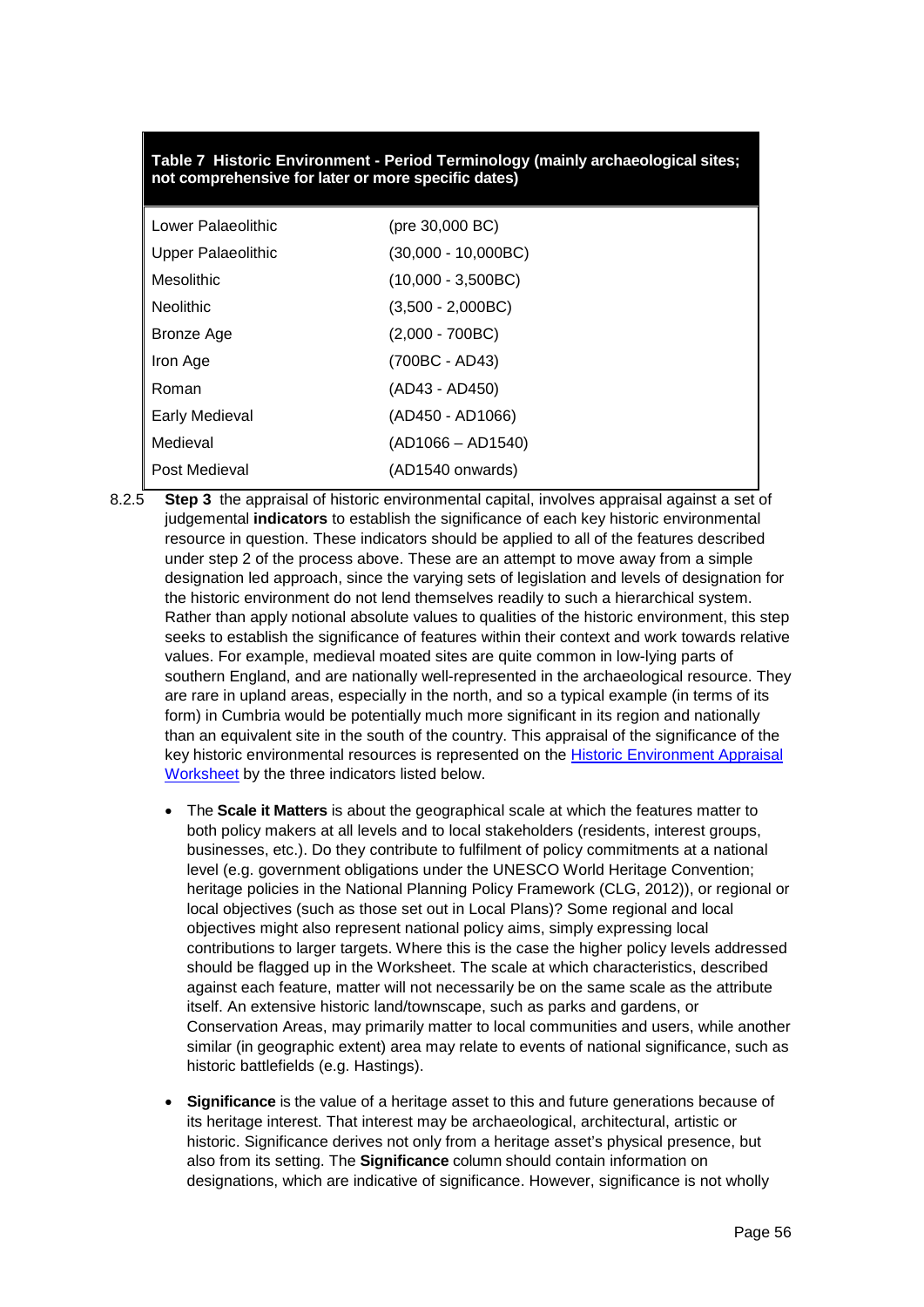based on designations, statutory or otherwise, and additional information should be incorporated to appraise significance within its context. This should allow for a greater degree of differentiation between individual features, which might all have the same level of designation or none, but which are not all of equal significance within their context. It may also allow for discrimination within designated areas, since not all parts of an area are necessarily of equal significance. Non-designated elements of the historic environment may also be of great significance, either through recognition in other, non-designation formats or as major contributors within a locality to identity or character. They may simply not be designated, but be of equivalent importance to those which are, as a result of the technicalities of legislative frameworks. The great majority of buildings and structures, areas, and monuments in the country will remain undesignated and have no statutory protection; they may still be significant, and this will be a matter for professional judgement based on available data, or dependent on the perceptions of other stakeholders. It is important to identify characteristics which are of special significance at local, regional or national scale. Although, under Scale it Matters, some features may be most important at a local level (and not matter significantly at regional or national level) they could be among the most valuable and characteristic elements within a local context and have particular value to local stakeholders. This will be an important factor in determining the level of impact in the subsequent sections. (This also applies at regional and national levels).

- The **Rarity** column should contain information on the historic environment and its features in terms of its representational value (some features are very rare either nationally or within their locality, others are relatively common and typical and so important characteristics of a period or region, etc.), the diversity of the class into which it falls (some classes are represented by numerous regional or typologically distinct types, others are relatively simple and exhibit little variation), and potential (some heritage assets provide opportunities for research, understanding, interpretation and presentation which may not be available at other examples due to prevailing circumstances). The fragility and vulnerability of the historic environment should also be considered, since while there may be numerous surviving examples of a site or attribute they might all be so fragile or under such threat that widespread losses could entirely change the level of survival of the whole class (e.g. non-designated urban features subject to development pressures; coastal archaeology threatened by patterns of erosion). It has to be borne in mind that the historic environment is not a replaceable or substitutable resource.
- 8.2.6 **Step 4** involves describing the impact of the scheme. The **Impact** column should contain an assessment of the impact of the scheme on the significance of the features identified and described in steps 2 and 3 of the framework for each key environmental resource. It should provide an assessment of the scale and seriousness of the impact in specific terms. This should encompass incremental or secondary impacts, such as gradual degradation of context through noise or other pollution, and so on. The extent to which the identified significance will be either compromised or enhanced should be made clear, including the mitigating effects of any amelioration incorporated formally into the scheme or allowed for as standard good practice. All impacts on the key historic environmental resources, either adverse or beneficial, should be identified, along with their magnitude. The time period for consideration of impacts should include the worst-case case, whenever this would arise, and the situation in the final forecast year.

#### **Overall Assessment Score**

8.2.7 **Step 5**, determining the overall assessment score, builds on all the information recorded in the [Historic Environment Appraisal Worksheet,](https://www.gov.uk/transport-analysis-guidance-webtag#appraisal-worksheets) using the definitions for overall impact scoring shown in [Table 8.](#page-58-0) The definitions shown in [Table 8](#page-58-0) are based on the seven point scale for scoring of impact. In addition, a means of identifying exceptionally severe adverse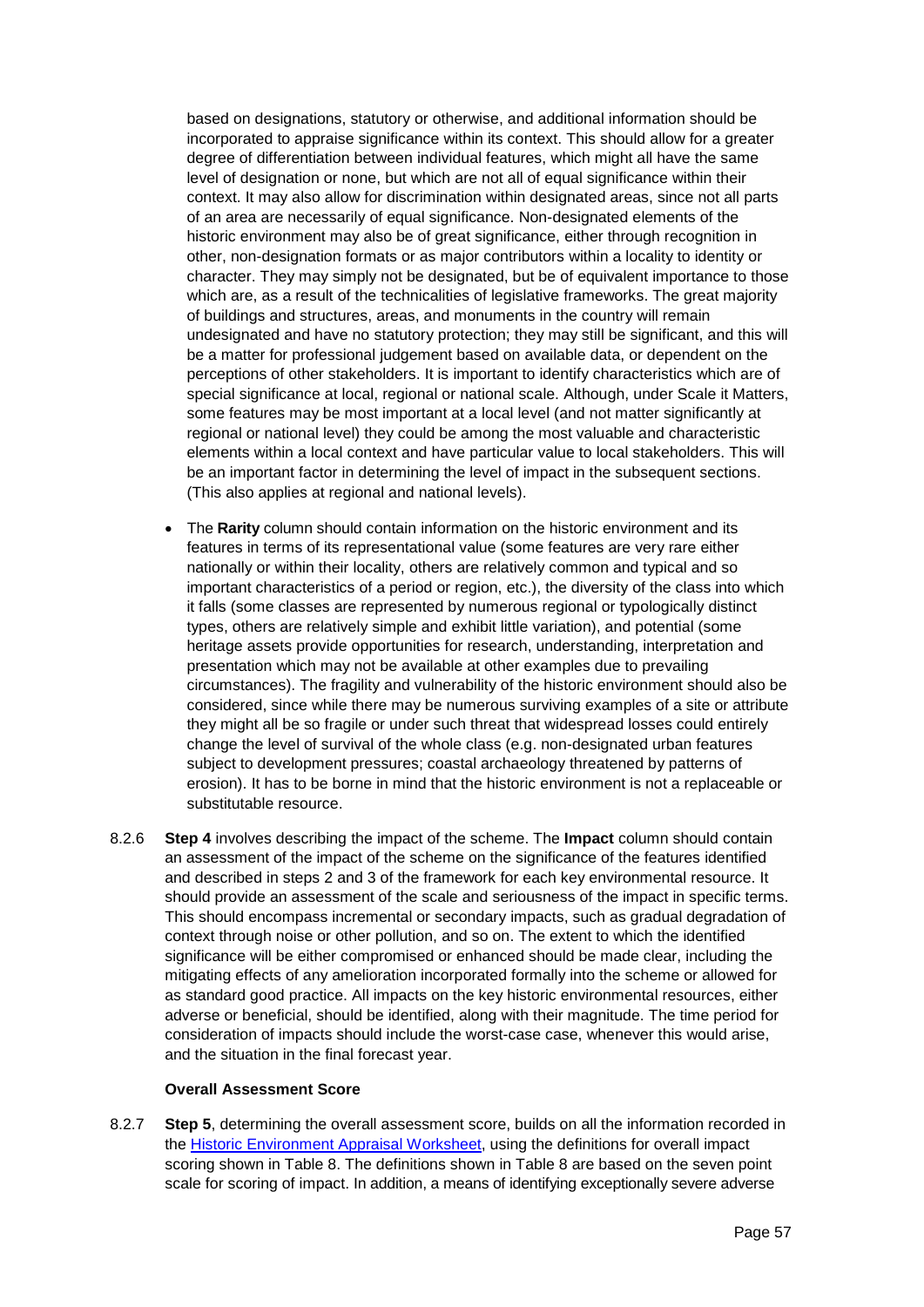impacts is provided for by the rating 'Very Large Adverse'. Note that any use of the term 'Site' is as a shorthand for monuments, buildings, areas, land/townscapes and so on; it is not restricted to statutory designated or spatially restricted locations, or archaeological features.

8.2.8 Following the appraisal methodology set out above, and summarised in the [Historic](https://www.gov.uk/transport-analysis-guidance-webtag#appraisal-worksheets)  [Environment Appraisal Worksheet,](https://www.gov.uk/transport-analysis-guidance-webtag#appraisal-worksheets) each key historic environmental resource should be given an assessment score, based on the definitions shown in [Table 8.](#page-58-0) Where more than one key historic environmental resource has been identified, the guidelines for step 5 given in Chapter 5 should be used to derive an overall assessment score to be reported in the Appraisal Summary Table. At Stage 2 in the Transport Appraisal Process, good design should already have removed or mitigated the worst avoidable impacts, and so those which remain in the Large (or Very Large) category should have this clearly set out in the final assessment score for appraisals at this Stage.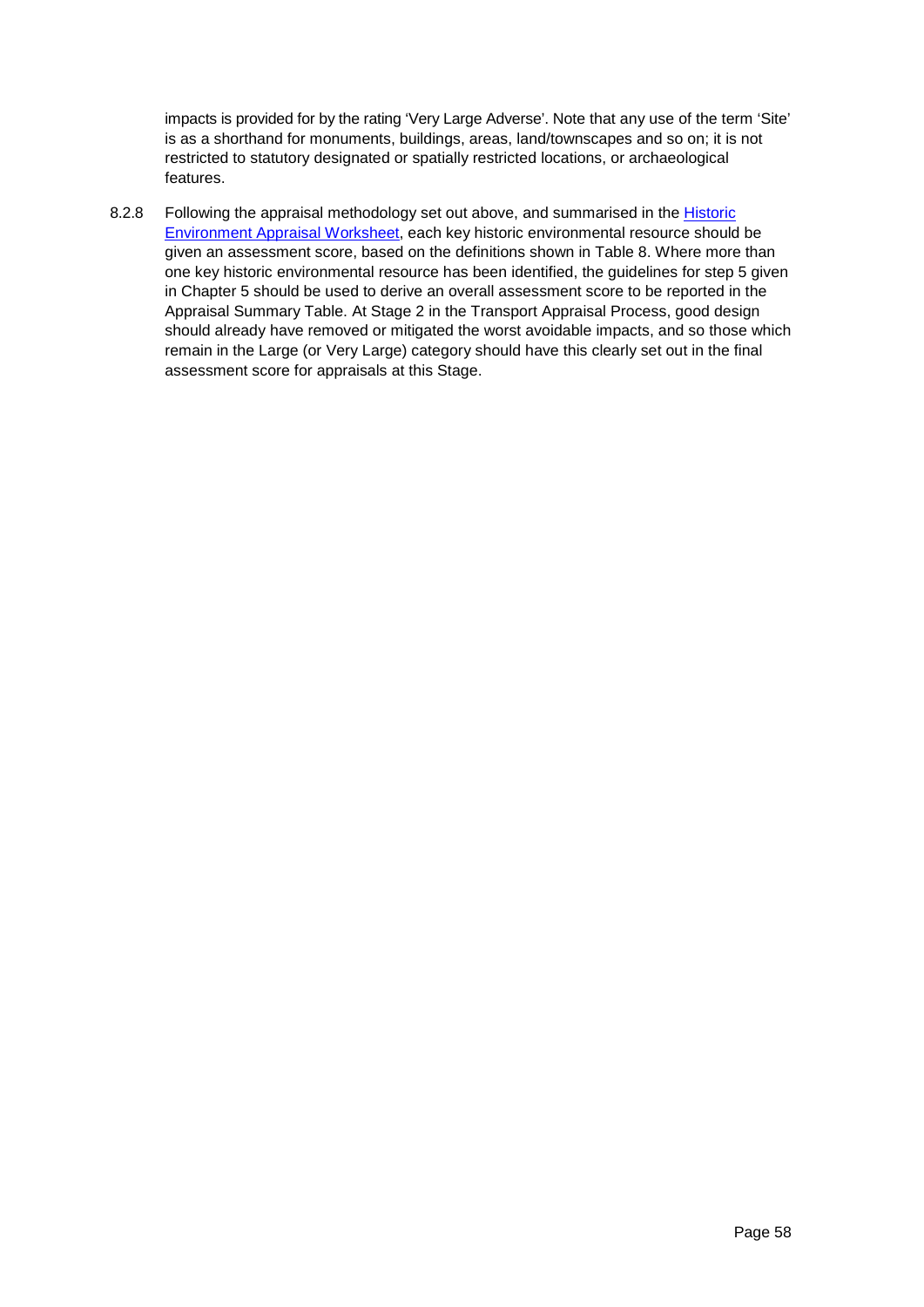<span id="page-58-0"></span>

| Table 8 Historic Environment - Definitions of Assessment Scores |                                                                                                                                                                                                                                                                                                                                                                                                                                                                                                                                                                                                                                                                                       |  |  |  |  |
|-----------------------------------------------------------------|---------------------------------------------------------------------------------------------------------------------------------------------------------------------------------------------------------------------------------------------------------------------------------------------------------------------------------------------------------------------------------------------------------------------------------------------------------------------------------------------------------------------------------------------------------------------------------------------------------------------------------------------------------------------------------------|--|--|--|--|
| <b>Score</b>                                                    | <b>Comment</b>                                                                                                                                                                                                                                                                                                                                                                                                                                                                                                                                                                                                                                                                        |  |  |  |  |
| Large beneficial<br>(positive) effect                           | The scheme would:<br>provide potential, through removal, relocation or substantial mitigation of very damaging or discordant existing impacts (direct or<br>indirect) on the historic environment, for very significant or extensive restoration or enhancement of characteristic features or their<br>setting<br>make a major contribution to government policies for the protection or enhancement of the historic environment<br>$\bullet$<br>remove or successfully mitigate existing visual intrusion, such that the integrity, understanding and sense of place of a highly valued<br>area, a group of sites or features of national or regional significance is re-established |  |  |  |  |
| Moderate<br>beneficial (positive)<br>effect                     | The scheme would:<br>provide potential, through removal, relocation or mitigation of damaging or discordant existing impacts on the historic environment,<br>$\bullet$<br>for significant restoration of characteristic features or their setting<br>contribute to Regional or Local policies for the protection or enhancement of the historic environment<br>enhance existing historic landscape/townscape character through beneficial landscaping/mitigation and good design                                                                                                                                                                                                      |  |  |  |  |
| Slight beneficial<br>(positive) effect                          | The scheme:<br>is not in conflict with national, regional or local policies for the protection of the historic environment.<br>restores or enhances the form, scale, pattern or sense of place of the historic environmental resource through good design and<br>mitigation<br>removes or mitigates visual intrusion (or other indirect impacts) into the context of locally or regionally significant historic<br>environmental features, such that appreciation and understanding of them is improved                                                                                                                                                                               |  |  |  |  |
| Neutral effect                                                  | The scheme:<br>is not in conflict with, and does not contribute to policies for the protection or enhancement of the historic environment<br>maintains existing historic character in a landscape/townscape<br>has no appreciable impacts, either positive or negative, on any known or potential historic environmental assets<br>$\bullet$<br>is a combination of slight positive and negative impacts, on locally significant aspects of the historic environment<br>does not result in severance or loss of integrity, context or understanding within a historic landscape                                                                                                       |  |  |  |  |
| Slight adverse<br>(negative) effect                             | The scheme would:<br>be in conflict with local policies for the protection of the local character of the historic environment<br>have a detrimental impact on the context of regionally or locally significant assets, such that their integrity is compromised and<br>$\bullet$<br>appreciation and understanding of them is diminished<br>• damage locally significant historic environmental features for which adequate mitigation can be specified                                                                                                                                                                                                                               |  |  |  |  |

Г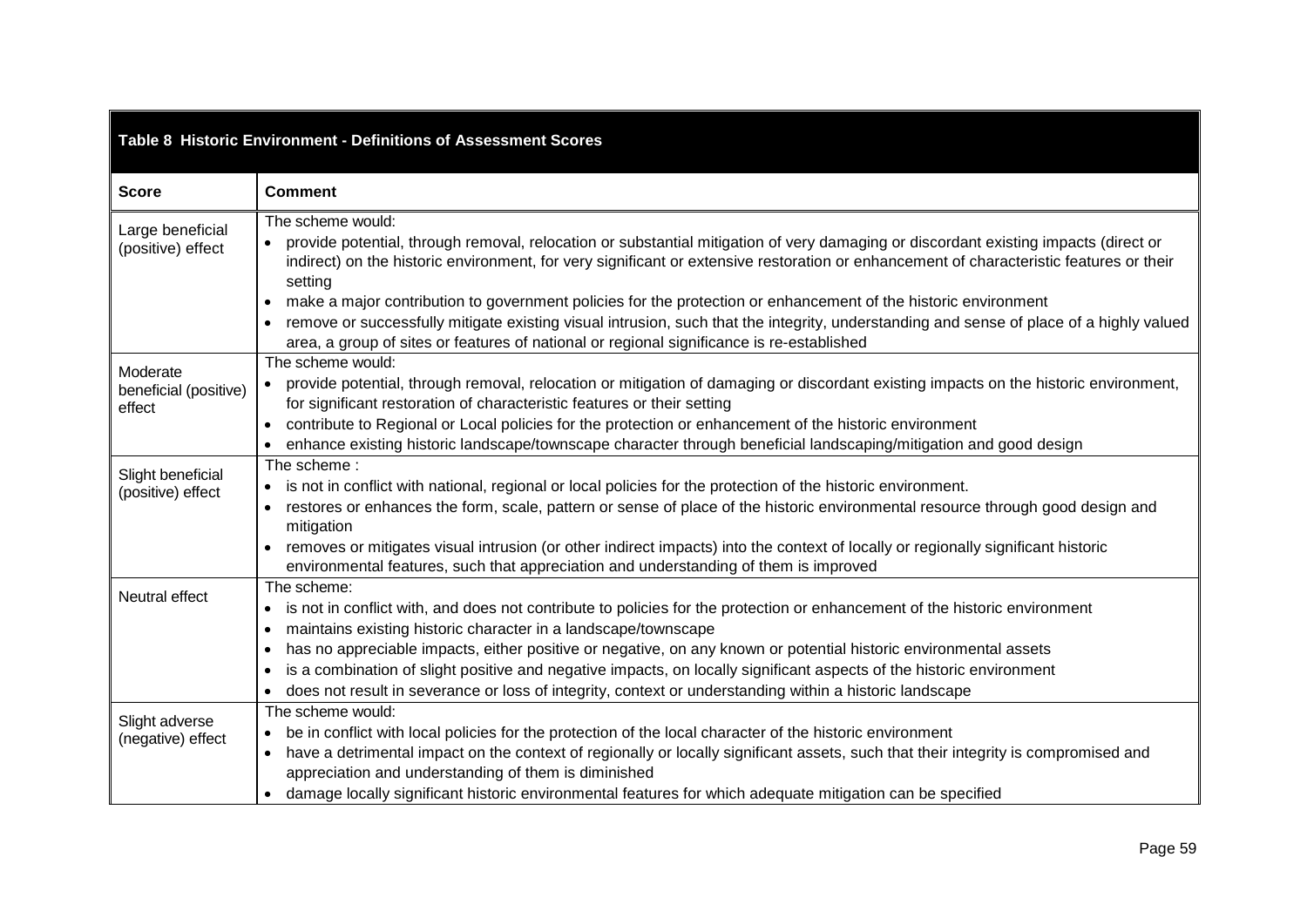|                   | • not fit well with the form, scale, pattern and character of a historic landscape/townscape/area                                                                                                                                                                                  |  |  |  |  |
|-------------------|------------------------------------------------------------------------------------------------------------------------------------------------------------------------------------------------------------------------------------------------------------------------------------|--|--|--|--|
| Moderate adverse  | The scheme would:                                                                                                                                                                                                                                                                  |  |  |  |  |
| (negative) effect | • be out of scale with, or at odds with the scale, pattern or form of the historic environmental resource                                                                                                                                                                          |  |  |  |  |
|                   | be intrusive in the setting (context), and will adversely affect the appreciation and understanding of the characteristic historic<br>environmental resource                                                                                                                       |  |  |  |  |
|                   | be in conflict with local or regional policies for the protection of the historic environment                                                                                                                                                                                      |  |  |  |  |
|                   | be damaging to nationally significant historic environmental assets, resulting in loss of features such that their integrity is<br>compromised, but not destroyed, and adequate mitigation has been specified                                                                      |  |  |  |  |
|                   | be a major direct impact on regionally or locally significant historic environment, resulting in loss of features such that their integrity<br>is substantially compromised, but adequate mitigation can be specified                                                              |  |  |  |  |
| Large adverse     | The scheme would:                                                                                                                                                                                                                                                                  |  |  |  |  |
| (negative) effect | • have a major direct impact on nationally significant historic environmental assets such that they are lost or their integrity is severely<br>damaged                                                                                                                             |  |  |  |  |
|                   | have a moderate direct impact on or compromise the wider setting of multiple nationally or regionally significant historic<br>environmental assets, such that the cumulative impact would seriously compromise the integrity of a related group or historic<br>landscape/townscape |  |  |  |  |
|                   | have a major direct impact on regional historic environmental assets, such that their integrity is lost and no adequate mitigation can<br>be specified                                                                                                                             |  |  |  |  |
|                   | be highly intrusive and would seriously damage the setting of the historic environment, such that its context is seriously<br>compromised and can no longer be appreciated or understood                                                                                           |  |  |  |  |
|                   | be in serious conflict with government policy for the protection of the historic environment, as set out in PPG 15 and PPG 16<br>$\bullet$                                                                                                                                         |  |  |  |  |
|                   | • be strongly at variance with the form, scale and pattern of a historic landscape/townscape                                                                                                                                                                                       |  |  |  |  |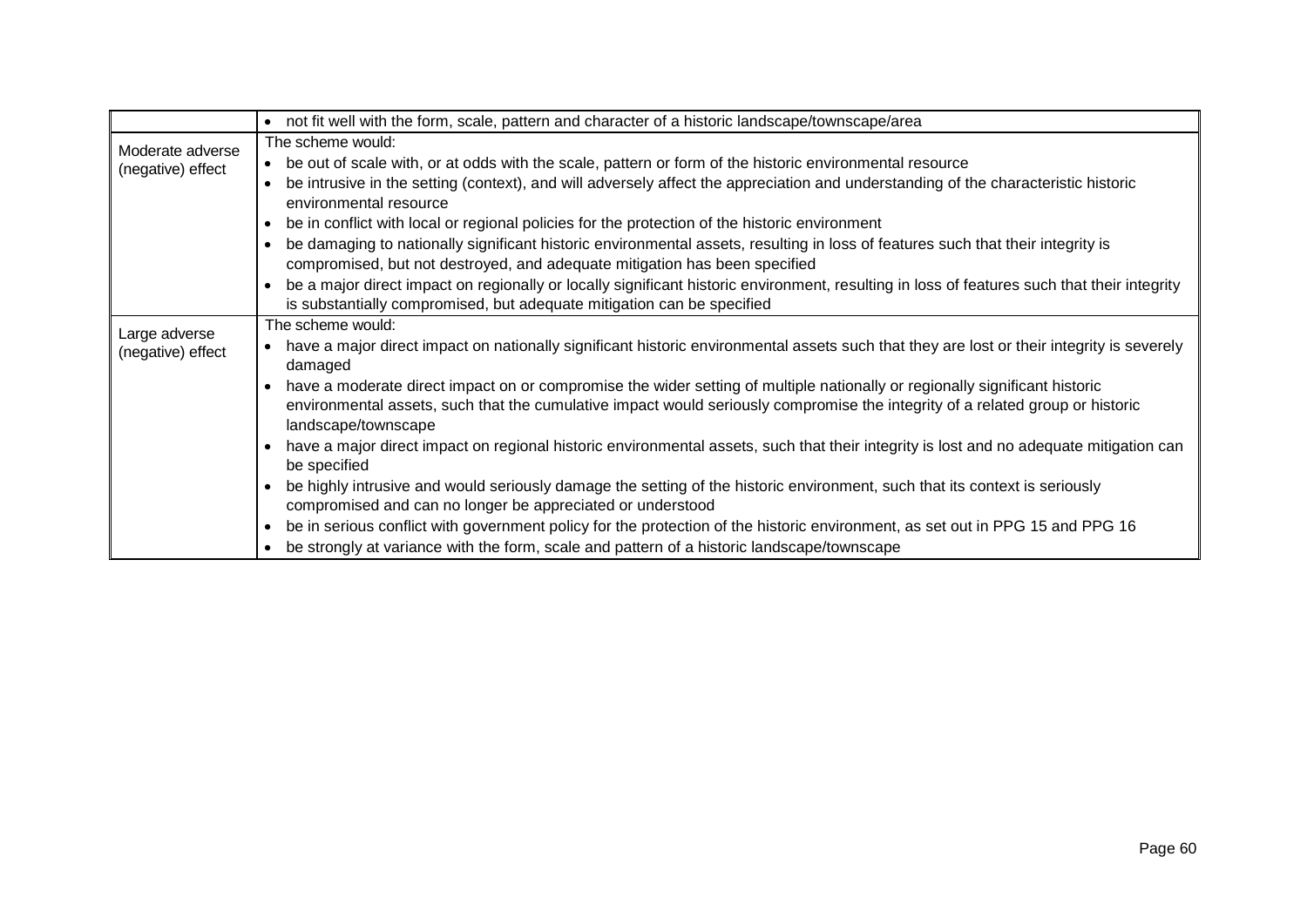# **9 Impacts on Biodiversity**

### **9.1 Introduction**

- 9.1.1 The guidance in this Chapter is based on advice from Natural England. Its purpose is to advise on how to appraise the costs and benefits of transport schemes in terms of their effects on both biodiversity and earth heritage (geological) interests.
- 9.1.2 For road-based schemes, guidance on the assessment of biodiversity and earth heritage is provided in DMRB 11.3.4 and in Interim Advice Note (IAN) 130/10. For other modes, the guidance in DMRB and the IAN may provide a useful starting point. 'Guidelines for Ecological Impact Assessment in the UK' (CIEEM,2006), developed by the Chartered Institute of Ecology and Environmental Management to promote good practice in Ecological Impact Assessment in the UK, may provide valuable background information.

## **9.2 Methodology**

- 9.2.1 The methodology for appraising the impact of proposals on biodiversity follows the five step general approach to appraising 'environmental capital' described in Chapter [5](#page-31-0) above. This Chapter provides additional, biodiversity specific information to be used in steps 2 to 5 of the guidance given in Chapter [5.](#page-31-0) It refers to the **[Biodiversity Appraisal Worksheet](https://www.gov.uk/transport-analysis-guidance-webtag#appraisal-worksheets)**, which should be completed unless biodiversity impacts have been scoped out in Step 1.
- 9.2.2 **Step 2**, identifying key biodiversity environmental resources and describing their features, identifies and describes what biodiversity currently exists and any discernible trends which would lead to degradation or loss of those characteristic features in the absence of the proposals. In line with the environmental assessment, only those key environmental resources where the project has the potential for significant effect should be included.
- 9.2.3 Character is described using two **Features**, against each of which brief descriptive text characterises the key biodiversity environmental resource. This descriptive process does not involve qualitative judgements; the significance of the characteristics described forms the subsequent step. The definition of each feature is given below.
	- **Area**  All key biodiversity and earth heritage environmental resources affected, or potentially affected, by each option should be listed in the [Biodiversity Appraisal Worksheet.](https://www.gov.uk/transport-analysis-guidance-webtag#appraisal-worksheets) It is important that a broad approach is taken which covers all relevant resources, including both designated and non-designated sites and protected species. In determining this list, reference to Natural England's Natural Area profiles is recommended in order that the appraisal can be set in the context of the biodiversity and earth heritage objectives of the area as a whole. Local Biodiversity Action Plans should also be taken into account. Thus the 'area' listed could relate to a specific site, or to a more general area relating to a habitat of importance in the context of the Natural Area's objectives.
	- **Feature** Strictly speaking, the Environmental Capital approach suggests that all the different features of a key environmental resource should be appraised separately. Thus, for example, a Site of Special Scientific Interest (SSSI) may have two main features: biodiversity and recreation. In such cases the features should be listed and evaluated separately. However, it may be difficult in practice to disaggregate the individual features of a biodiversity and/or earth heritage key environmental resource. An alternative is to describe the feature of interest. Features of the site should be described at Phase One habitat type or species group level (for example birds, wetland invertebrates, dry heath etc). A key environmental resource may have more than one feature. Where different features lead to different assessment scores, they should be entered on different lines on the Worksheet and appraised separately. Where this is not the case, it is sufficient to group and describe the features on a single line, bearing in mind the need for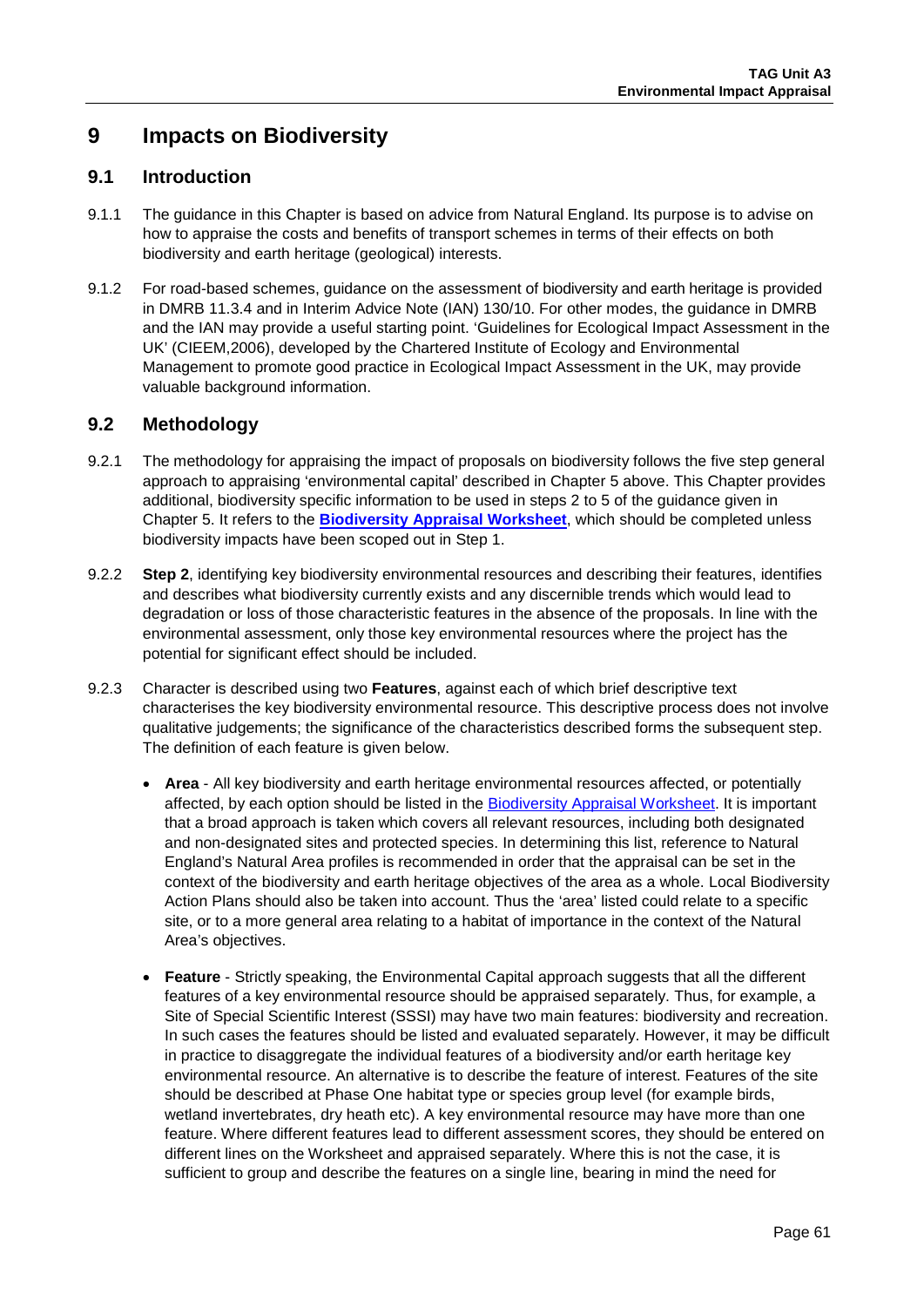coherence of character within each resource and distinctiveness of character between resources.

- 9.2.4 **Step 3** involves appraising the environmental capital for each feature against a set of judgemental **Indicators** to establish the significance of the key biodiversity environmental resource in question. These indicators should be applied to all of the features described under step 2 of the process above. This appraisal of the significance of the biodiversity resource is represented on the Worksheet by the four indicators listed below.
	- **Scale at which the feature matters** This could be 'international', 'national', 'regional' or 'local'.
	- **Importance** This column allows a descriptive assessment of the biodiversity and earth heritage importance of the feature. For example: "'High' importance - rare granite materials (geological history)". Often the importance of biodiversity and earth heritage features is indicated by a formal designation. In such cases the reasons for its designation should be summarised briefly. Where the feature is not designated, the importance should be considered by judgement in relation to factors such as rarity, representativeness, distinctiveness and quality.
	- **Trend** (in relation to a target level) The abundance of the habitat or natural feature relative to its target level (where appropriate) and its trend, where known (in relation to Biodiversity Action Plan targets, for example).
	- **Substitution possibilities** This aims to take account of the fact that the loss of an irreplaceable natural feature is often considered to be more significant than one that is replaceable. A judgement must, therefore, be made according to whether the habitats / species or natural features are substitutable or not substitutable. The diversity and complexity of habitats can have a significant influence over the extent to which habitats can be replaced. Issues to be considered include: whether the habitat(s) are technically replaceable to a sufficient quality; or whether the species can be successfully relocated; or whether the ecosystem services provided by the feature could be fully substituted. Clearly, these are difficult considerations. Many habitats are not wholly re-creatable. For example, if one loses a 200 year old woodland, even in 200 years' time, its replacement will not be as old (and biologically diverse) as the original habitat would have been. There is also a 'historical continuity' problem and various other problems relating to 'substitution'. A precautionary approach must be taken in this judgement, as research for English Nature has shown (English Nature Science Series No 21, Parker D M. 1995). Where natural habitats remain, these habitats together with those that are classified as semi-natural are likely to be less replaceable than man-made habitats that include areas that have been replanted or recently recreated. Any commitments made in the Environmental Statement or agreed with statutory advisors must be implemented if the proposal proceeds.
- 9.2.5 Having gathered information against each of the four indicators above, it is then necessary to derive a summary of the biodiversity and earth heritage value of the feature or attribute, based on these four indicators. A guide is set out in [Table 9](#page-62-0) below.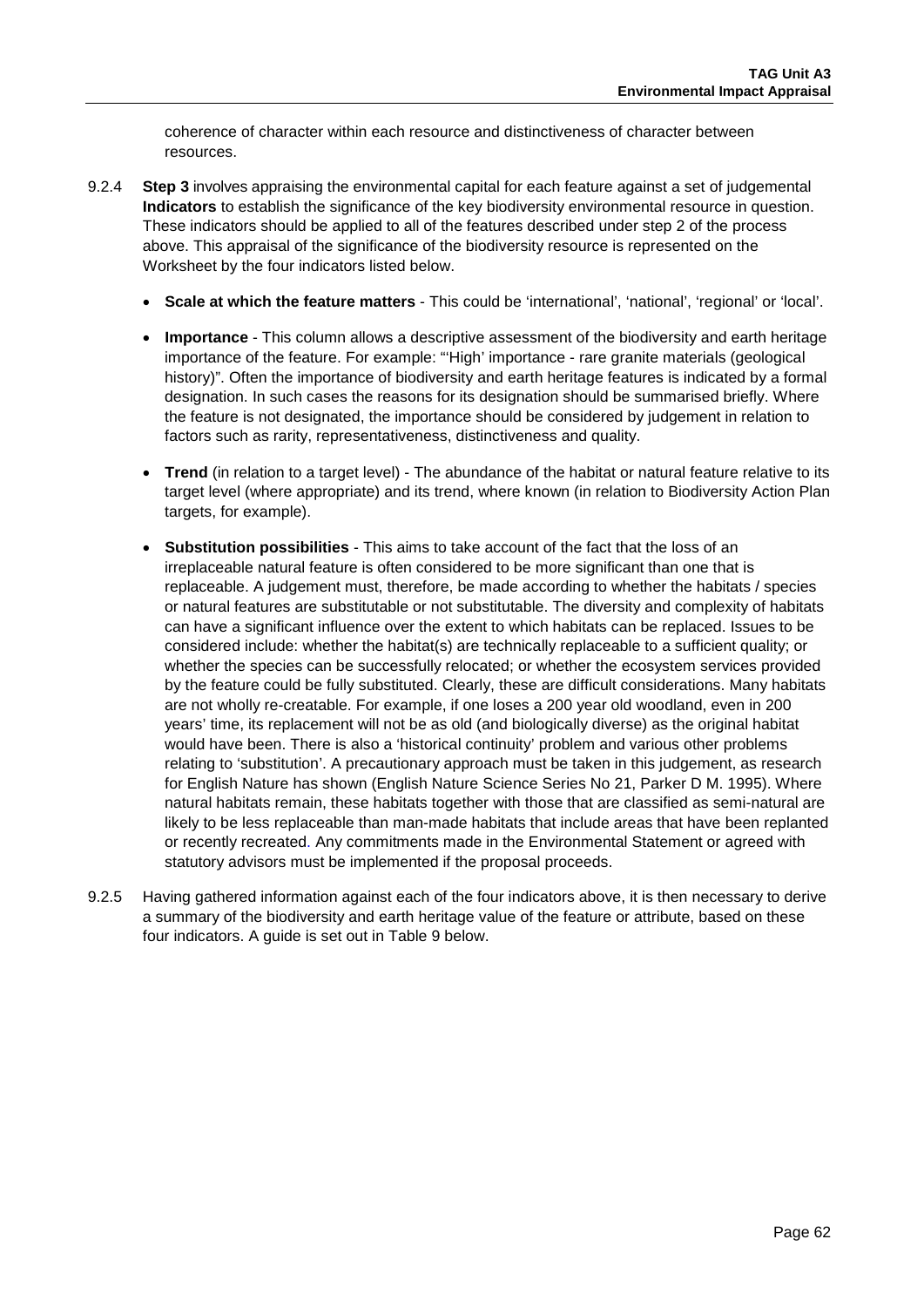<span id="page-62-0"></span>

| <b>Paradited on Boodinarity the Broartorony and Earth Homago</b><br>$\blacksquare$<br><b>Features</b> |                                                                                                                |                                                                                                      |  |  |
|-------------------------------------------------------------------------------------------------------|----------------------------------------------------------------------------------------------------------------|------------------------------------------------------------------------------------------------------|--|--|
| Value                                                                                                 | <b>Criteria</b>                                                                                                | <b>Examples</b>                                                                                      |  |  |
| Very high                                                                                             | High importance and rarity,<br>international scale and<br>limited potential for<br>substitution                | Internationally designated sites                                                                     |  |  |
| High                                                                                                  | High importance and rarity,<br>national scale, or regional<br>scale with limited potential for<br>substitution | Nationally designated sites<br>Regionally important sites with limited potential<br>for substitution |  |  |
| <b>Medium</b>                                                                                         | High or medium importance<br>and rarity, local or regional<br>scale, and limited potential<br>for substitution | Regionally important sites with potential for<br>substitution<br>Locally designated sites            |  |  |
| Low                                                                                                   | Low or medium importance<br>and rarity, local scale                                                            | Undesignated sites of some local biodiversity<br>and earth heritage interest                         |  |  |
| Negligible                                                                                            | Very low importance and<br>rarity, local scale                                                                 | Other sites with little or no local biodiversity<br>and earth heritage interest                      |  |  |

**Table 9 Guidance on Describing the Biodiversity and Earth Heritage Value of** 

- 9.2.6 [Table 10](#page-63-0) below provides a provisional categorisation based on statutory or local designations, or Biodiversity Action Plan objectives. This can be used as a broad guide for determining biodiversity and earth heritage value, but it is only a starting point. The four indicators described above should be considered in making the overall judgement. For example, it may be considered that a site not designated as an SSSI has high value, since the SSSI series is representative rather than allinclusive. Conversely, a site hosting a single individual of a widespread Berne Convention species may not warrant the highest classification (as would have been indicated by [Table 9\)](#page-63-0).
- 9.2.7 Much of the land with Bonn and Berne Convention species interest is covered by designated sites. However, there are cases where important species cannot be covered practically by a site designation, because of their dispersed nature. In some cases, undesignated areas of land hosting Bonn and Berne Convention species will be considered to be of high biodiversity and earth heritage value, for example because of important nesting sites for rare species. [Table 9](#page-63-0) suggests that undesignated sites hosting 'significant populations' of Convention species may be considered as of international importance. The judgement about whether the population is 'significant' will vary from case to case. Recording information on this in the footnotes of the [Biodiversity Appraisal Worksheet](https://www.gov.uk/transport-analysis-guidance-webtag#appraisal-worksheets) will be helpful.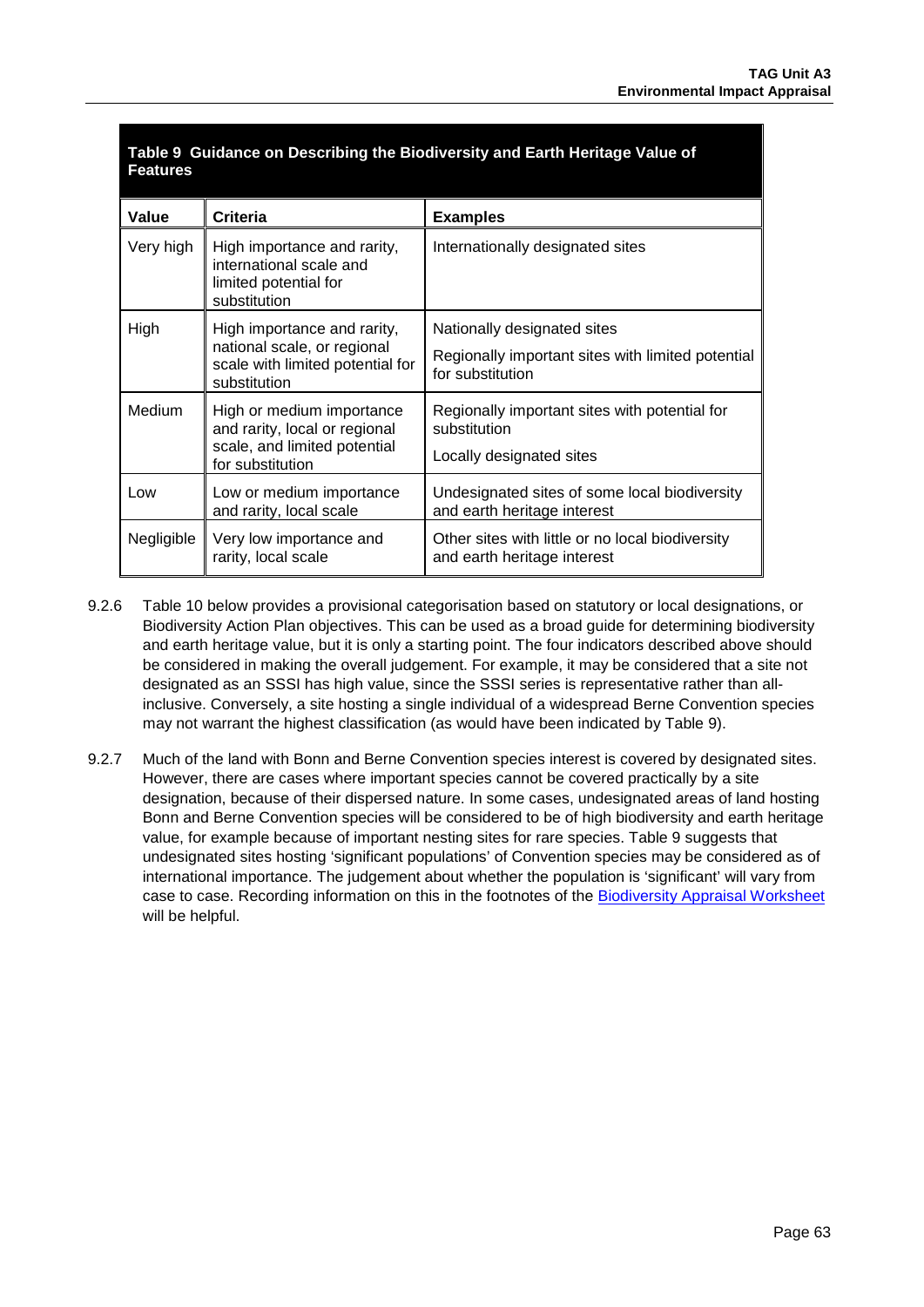<span id="page-63-0"></span>

| Table 10 Guide to Biodiversity and Earth Heritage Value                                                                                                                               |  |  |  |
|---------------------------------------------------------------------------------------------------------------------------------------------------------------------------------------|--|--|--|
| International designations - very high value                                                                                                                                          |  |  |  |
| Ramsar Sites (Convention on Wetlands of International Importance Especially Waterfowl<br>Habitat 1971)                                                                                |  |  |  |
| World Heritage Sites (Convention for the Protection of World Cultural & Natural Heritage,<br>1972)                                                                                    |  |  |  |
| Biosphere Reserves (UNESCO Man & The Biosphere Programme)                                                                                                                             |  |  |  |
| European Sites (EC Habitats Directive 1992 & UK Habitats Regulations 1994):                                                                                                           |  |  |  |
| Special Areas of Conservation (SACs)                                                                                                                                                  |  |  |  |
| Special Protection Areas (SPAs)                                                                                                                                                       |  |  |  |
| Sites of Community Importance (SCIs)                                                                                                                                                  |  |  |  |
| Possible / Candidate SACs and potential SPAs                                                                                                                                          |  |  |  |
| Undesignated sites hosting habitats/species of (European) Community interest (annexes 1 &<br>2, Habitats Directive, 1992)                                                             |  |  |  |
| Undesignated sites hosting significant species populations under the Bonn Convention<br>(Convention on the Conservation of Migratory Species of Wild Animals, 1979)                   |  |  |  |
| Undesignated sites hosting significant populations under the Berne Convention (Convention<br>on the Conservation of European Wildlife and Natural Habitats, 1979)                     |  |  |  |
| Biogenetic Reserves under the Council of Europe                                                                                                                                       |  |  |  |
| European Diploma Sites under the Council of Europe                                                                                                                                    |  |  |  |
| National designations - high value                                                                                                                                                    |  |  |  |
| Sites of Special Scientific Interest (SSSIs; Wildlife & Countryside Act 1981 as amended and<br>National parks and Access to the Countryside Act 1949)                                 |  |  |  |
| Sites with Limestone Pavement Orders (Wildlife & Countryside Act 1981)                                                                                                                |  |  |  |
| Nature Conservation Review Sites (NCR)                                                                                                                                                |  |  |  |
| Geological Conservation Review (GCR) sites                                                                                                                                            |  |  |  |
| Marine Nature Reserves (MNRs; Wildlife & Countryside Act 1981)                                                                                                                        |  |  |  |
| Areas of Special Protection for Birds (ASPs; Wildlife & Countryside Act 1981)                                                                                                         |  |  |  |
| Undesignated sites hosting Red Data Book species                                                                                                                                      |  |  |  |
| Undesignated sites hosting species not covered by the Berne Convention but in schedules 1,<br>5 and 8 of the Wildlife and Countryside Act 1981                                        |  |  |  |
| Regionally important and locally designated sites - medium value                                                                                                                      |  |  |  |
| Local Nature Reserves (LNRs; National Parks and Access to the Countryside Act 1949)                                                                                                   |  |  |  |
| Sites of Importance to Nature Conservation (SINCs) / County Wildlife Sites (CWSs) / other<br>local designations                                                                       |  |  |  |
| Regionally Important Geological Sites (RIGs)                                                                                                                                          |  |  |  |
| Important 'inventory' sites (e.g. ancient semi-natural woodland, and grassland, inventories)                                                                                          |  |  |  |
| Other undesignated sites (not described above) with Biodiversity Action Plan (BAP) priority<br>habitats/species                                                                       |  |  |  |
| Other natural / semi-natural sites of significant biodiversity importance, not referred to above<br>(e.g. sites relevant to local Biodiversity Action Plan / Natural Area objectives) |  |  |  |
| Other sites with local conservation interest - low value                                                                                                                              |  |  |  |

Sites not in the above categories, but with some biodiversity or earth heritage interest.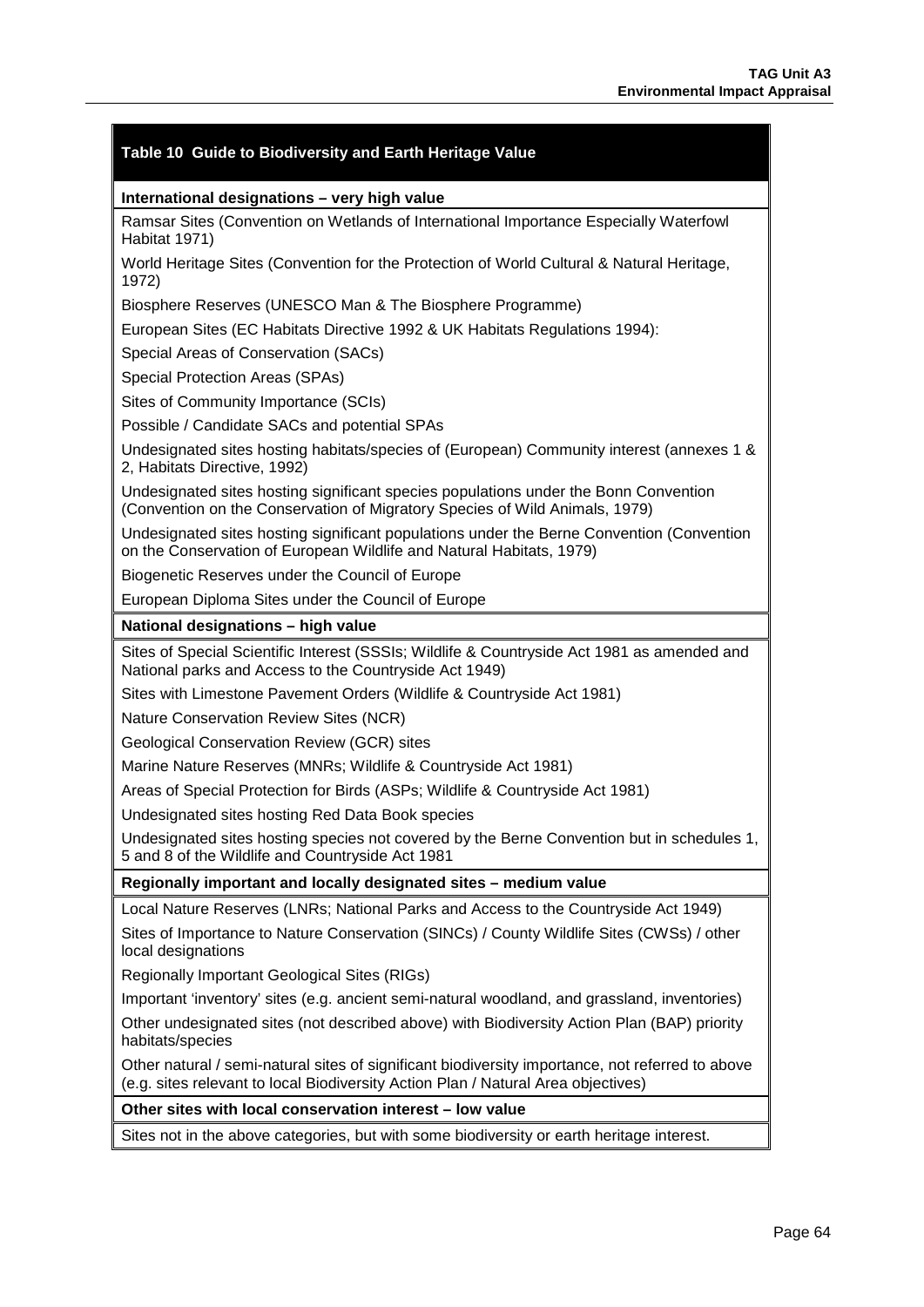### **Impact Appraisal**

- 9.2.8 **Step 4** involves describing the impact of the scheme. The **Magnitude of Impact** column should contain an assessment of the impact of the scheme on the significance of the features identified and described in steps 2 and 3 of the framework.
- 9.2.9 It is not realistic to assess the ecological impact based on set rules in terms of the percentage of a site's feature affected. Instead, the impact of a scheme on a site should be considered using the well established ecological concepts of significance and integrity. The extent to which the identified significance will be either compromised or enhanced should be made clear, including the mitigating effects of any amelioration incorporated formally into the proposals or allowed for as standard good practice (mitigation is discussed in more depth below).
- 9.2.10 The impacts which need to be considered may be direct or indirect, individual or cumulative, temporary or permanent, may be geographically dispersed, and may be harmful or beneficial. Impacts on biodiversity or earth heritage via effects on air, water and soil resources, or via effects from noise, light or water, are also relevant. Note that in this context we are making a judgement about impact purely for the purposes of appraisal i.e. whether the investment of public funds is worth the costs and benefits. The normal planning processes will also continue to apply, for example with respect to European sites.
- 9.2.11 The basis for the assessment of impact should be the long term condition of the feature under the option being considered, compared with that under a 'without-scheme' case; note that the condition of the latter may be different from its current state. [Table 11](#page-64-0) below provides guidance on the impact magnitude. Note that the magnitude of the impacts relates only to their physical effects. It is, to an extent, independent of nature conservation value of the feature or attribute affected.

<span id="page-64-0"></span>

| Table 11 Criteria for Determining the Magnitude of the Impact |                                                                                                                                                                                                                                                                                                                                                                                           |  |  |
|---------------------------------------------------------------|-------------------------------------------------------------------------------------------------------------------------------------------------------------------------------------------------------------------------------------------------------------------------------------------------------------------------------------------------------------------------------------------|--|--|
| <b>Magnitude</b>                                              | Criteria                                                                                                                                                                                                                                                                                                                                                                                  |  |  |
| Major negative                                                | The proposal (either on its own or with other proposals) may<br>adversely affect the integrity of the key environmental resource, in<br>terms of the coherence of its ecological structure and function,<br>across its whole area, that enables it to sustain the habitat, complex<br>of habitats and / or the population levels of species of interest.                                  |  |  |
| Intermediate<br>negative                                      | The key environmental resource's integrity will not be adversely<br>affected, but the effect on the resource is likely to be significant in<br>terms of its ecological objectives. If, in the light of full information, it<br>cannot be clearly demonstrated that the proposal will not have an<br>adverse effect on integrity, then the impact should be assessed as<br>major negative. |  |  |
| Minor negative                                                | Neither of the above apply, but some minor negative impact is<br>evident. (In the case of Natura 2000 sites a further appropriate<br>assessment may be necessary if detailed plans are not yet<br>available).                                                                                                                                                                             |  |  |
| <b>Neutral</b>                                                | No observable impact in either direction.                                                                                                                                                                                                                                                                                                                                                 |  |  |
| Positive                                                      | Impacts which provide a net gain for wildlife overall.                                                                                                                                                                                                                                                                                                                                    |  |  |

### **Mitigation**

9.2.12 Where schemes include plans for mitigation, this should generally be taken account of in the appraisal of impacts. However, an exception to this general rule is described below. There are three categories to consider: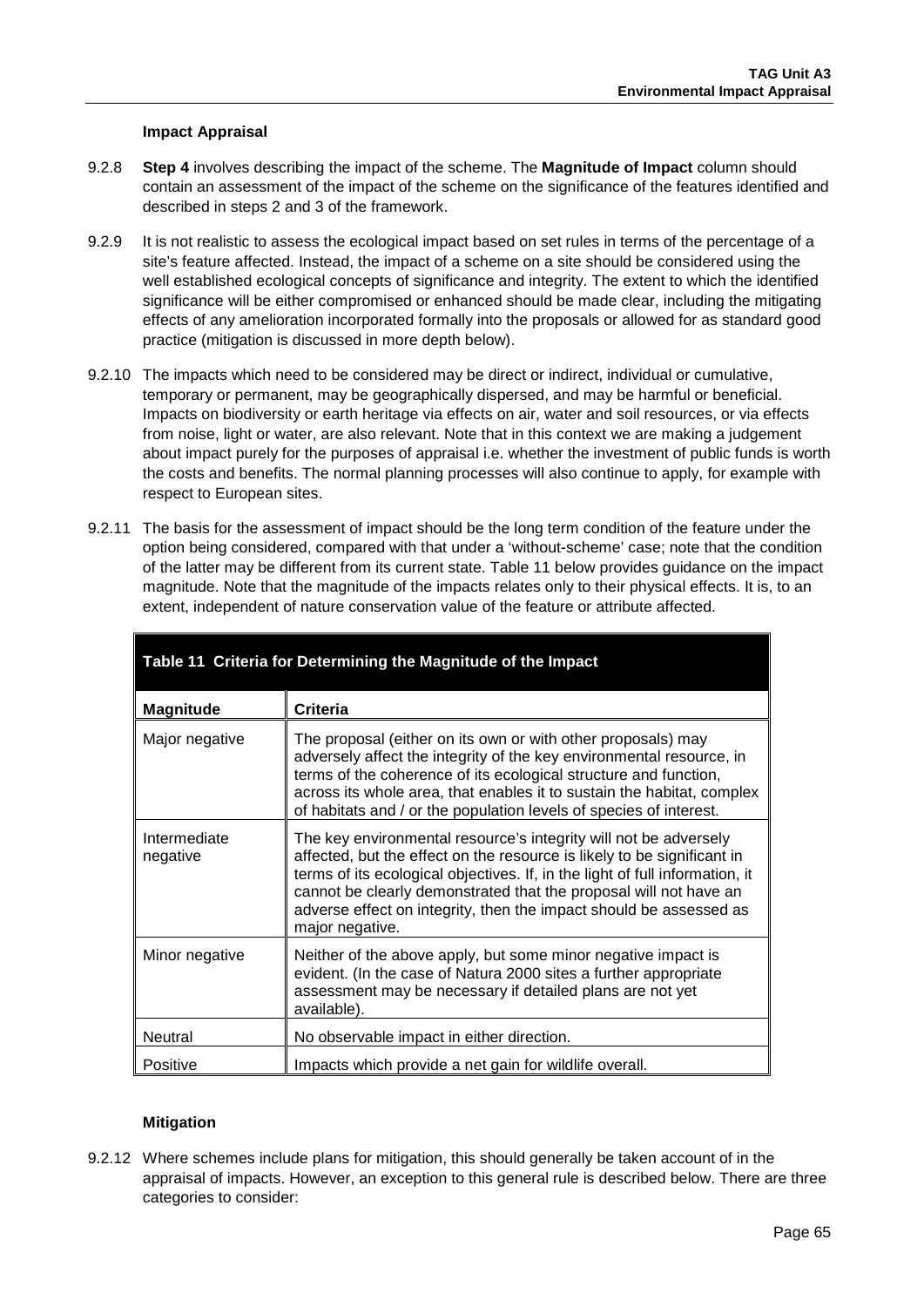- design measures to avoid or minimise the impact of the scheme on the key environmental resource(reducing run-off, for example);
- in close proximity to the key environmental resource, mitigation to help conserve existing biodiversity interest where the impacts can not be minimised (e.g. dedicated animal crossings, land management regimes); and
- measures not in close proximity to the key environmental resource (such as habitat replacement) to compensate for biodiversity and earth heritage losses.

These categories should be developed sequentially in scheme design.

- 9.2.13 The first two categories are essentially about avoiding or minimising the effects on or near the key environmental resource. It is appropriate for these to be considered in appraising impact, provided they have been documented properly. The key is to make an appropriate judgement about net impact. Where there is some risk in the mitigation proposals, it is appropriate to complete separate appraisals, for the 'with' and 'without' mitigation cases.
- 9.2.14 The third category above is about compensation for expected loss, though in Environmental Statements it is often described as 'mitigation'. A precautionary approach needs to be taken here: often it is not appropriate to lower the impact category on the basis of compensation measures remote from the key environmental resource, as these are unlikely to fully recompense for the lost features. This is especially so for the more valuable key environmental resources.
- 9.2.15 In later stage appraisals, mitigation measures may be documented in an Environmental Statement. New ideas for mitigation not documented in the Environmental Statement should not be taken account of in the impact appraisal, though they should be suggested in text on the [Biodiversity](https://www.gov.uk/transport-analysis-guidance-webtag#appraisal-worksheets)  [Appraisal Worksheet.](https://www.gov.uk/transport-analysis-guidance-webtag#appraisal-worksheets) Such ideas could then be worked up as a separate scheme, to allow the consequences of adoption to be appraised.
- 9.2.16 At earlier appraisal stages, Environmental Statements are unlikely to be available. In such circumstances it is reasonable to assume usual mitigation designs for a scheme of this type (such as dedicated animal crossings, for example). Mitigation measures should be considered in the appraisal only where these are feasible and likely to be specified. Evidence from previous schemes of a similar type should be considered. There must be a documented audit trail of mitigation assumptions on which the appraisal is based.

#### **Overall Assessment Score**

- 9.2.17 **Step 5** combines the appraisal of biodiversity and earth heritage value of the features, with the appraisal of the magnitude of the impacts, to determine the consequence of those impacts. The assessment score should be determined using [Table 12](#page-66-0) and recorded on the [Biodiversity](https://www.gov.uk/transport-analysis-guidance-webtag#appraisal-worksheets) Appraisal [Worksheet.](https://www.gov.uk/transport-analysis-guidance-webtag#appraisal-worksheets) Where more than one key environmental resource is involved, an appraisal category is needed for each of these, which are then summarised in an overall summary score on the Appraisal Summary Table for the scheme.
- 9.2.18 Where a scheme affects more than one key environmental resource, determining the overall summary score is more complex, since the different 'scores' for each key environmental resource considered need to be weighed up in an overall summary score. The guidelines given in Chapter [5](#page-31-0) should be followed.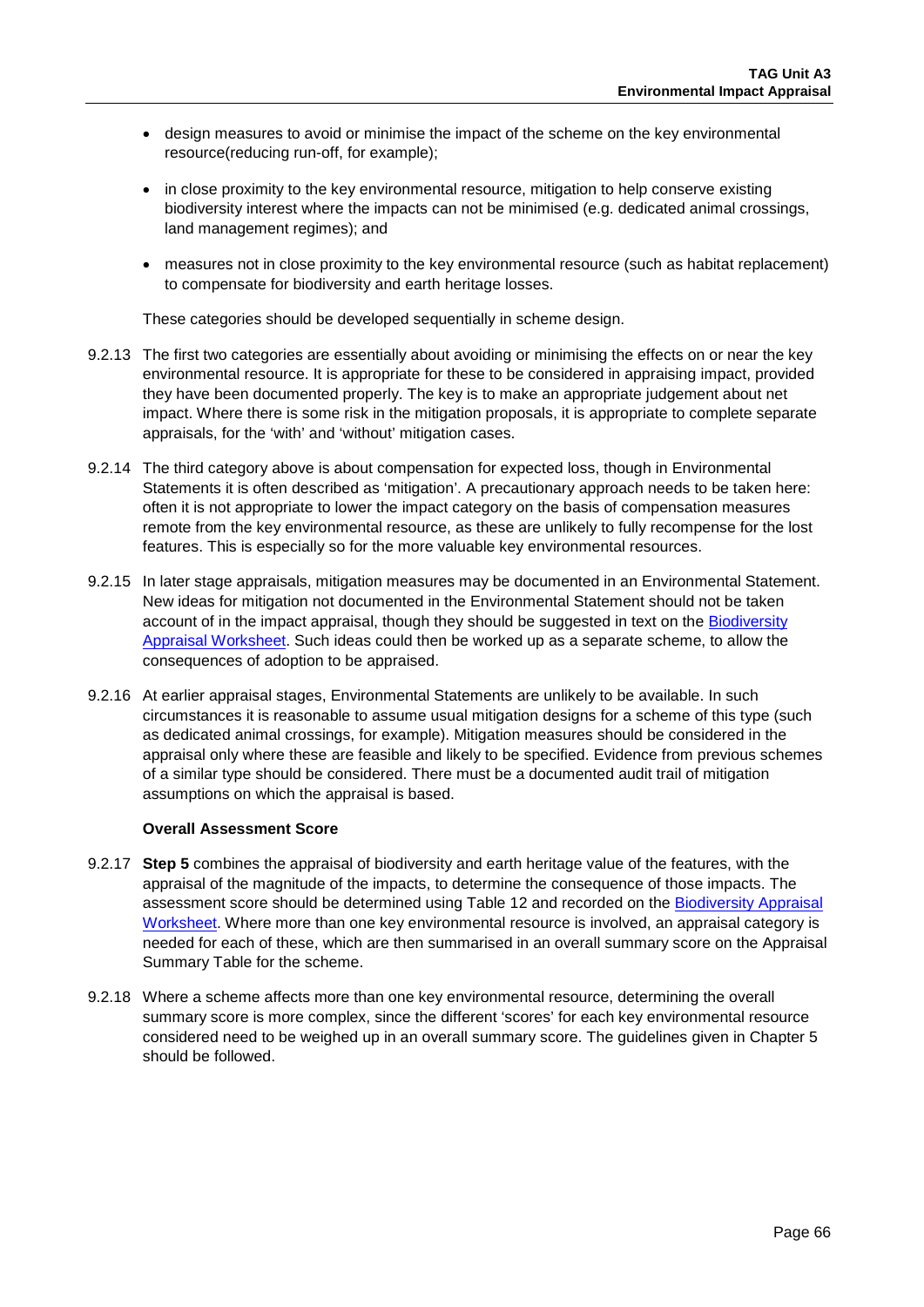<span id="page-66-0"></span>

| Table 12 Estimating the Overall Assessment Score |                                       |                       |                        |                      |                   |
|--------------------------------------------------|---------------------------------------|-----------------------|------------------------|----------------------|-------------------|
| <b>Magnitude of</b><br>impact                    | Biodiversity and earth heritage value |                       |                        |                      |                   |
|                                                  | Very high                             | <b>High</b>           | <b>Medium</b>          | Lower                | <b>Negligible</b> |
| <b>Major</b><br>negative                         | Very Large<br>adverse                 | Very Large<br>adverse | Moderate<br>adverse    | Slight adverse       | Neutral           |
| Intermediate<br>negative                         | Large<br>adverse                      | Large<br>adverse      | Moderate<br>adverse    | Slight adverse       | Neutral           |
| <b>Minor</b><br>negative                         | Slight<br>adverse                     | Slight<br>adverse     | Slight<br>adverse      | Slight adverse       | Neutral           |
| <b>Neutral</b>                                   | Neutral                               | Neutral               | Neutral                | Neutral              | Neutral           |
| <b>Positive</b>                                  | Large<br>beneficial                   | Large<br>beneficial   | Moderate<br>beneficial | Slight<br>beneficial | Neutral           |

(A) Schemes in the 'very large adverse' are likely to be unacceptable on nature conservation grounds alone (even with compensation proposals).

(B) There should be a strong presumption against schemes in the 'large adverse' category, with more than 1:1 compensation (net gain within the Natural Area) for the very occasional cases where development is allowed as a last resort.

(C) Schemes in the 'moderate adverse' category should include at least 1:1 compensation (no net loss within the Natural Area) if the development is allowed.

(D) Positive impacts should be considered to be of lower value if the gains are clearly evident but not significant in terms of the conservation objectives of the Natural Area. Positive impacts should be classed as medium value if they deliver significant gains to the Biodiversity Action Plan objectives in the Natural Area, and as major value if they deliver positive gains of national or international importance.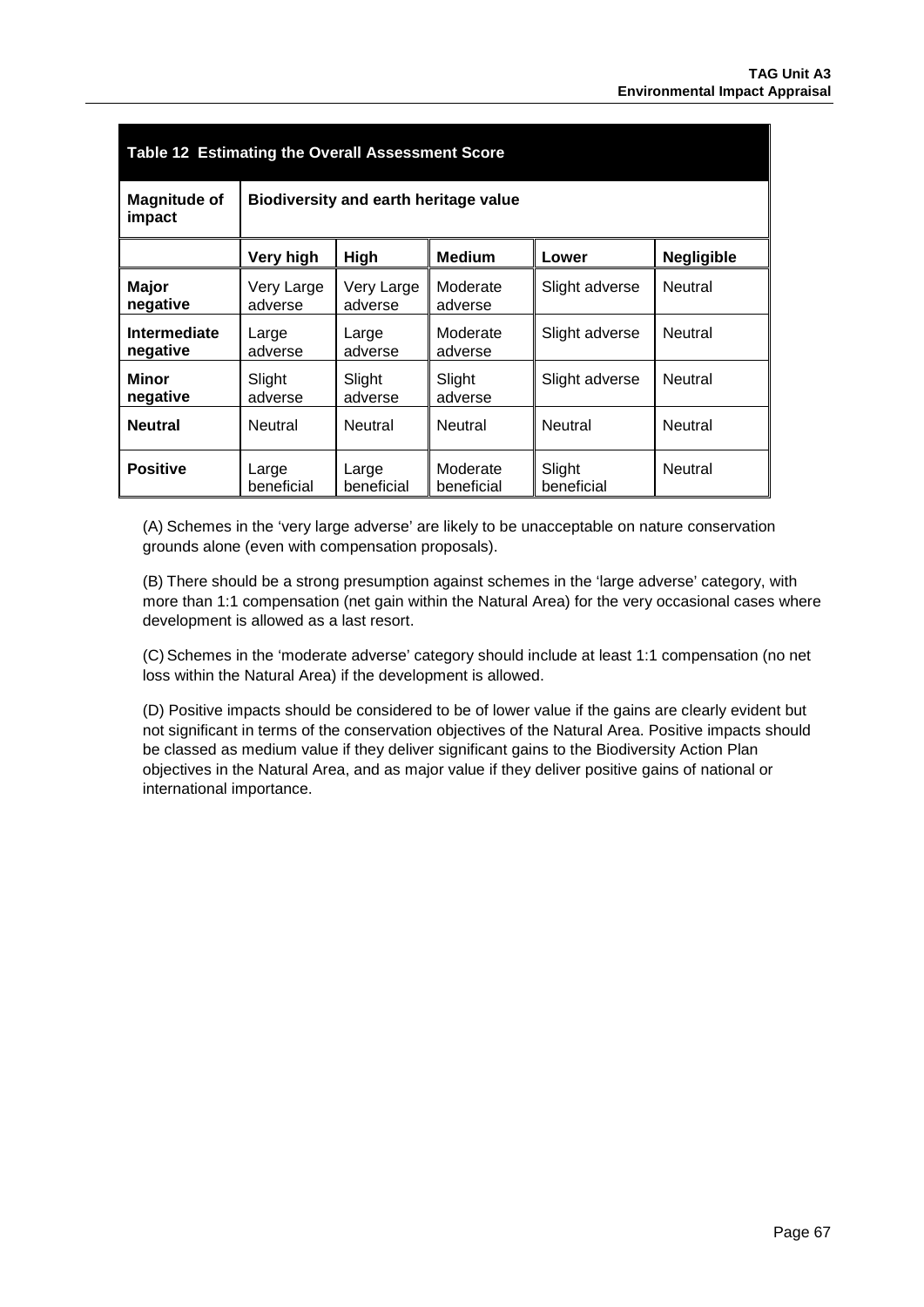# **10 Impacts on the Water Environment**

## **10.1 Introduction**

- 10.1.1 The methodology set out in this Chapter provides an appraisal framework for analysing the key information of relevance to the water environment.
- 10.1.2 For road-based schemes, guidance on the assessment of impacts on the water environment is provided in DMRB 11.3.10. For other modes, the guidance in DMRB may provide a useful starting point.

## **10.2 Methodology**

- 10.2.1 The methodology for appraising the impact of schemes on the water environment follows the five step general approach to appraising 'environmental capital' described in Chapter 5 above. This Chapter provides additional information specific to the water environment<sup>19</sup>. It refers to the **Water [Environment Appraisal Worksheet](https://www.gov.uk/transport-analysis-guidance-webtag#appraisal-worksheets)**, which should be completed unless impacts on the water environment have been scoped out in step 1.
- 10.2.2 Where available, the outputs of an environmental impact assessment process (which may be presented in an Environmental Statement) should be used.
- 10.2.3 Steps 2 to 4 of the appraisal may have a risk component, where the exact impacts of the scheme are unknown because of uncertainties in exposure and effect. Where uncertainties of this sort are identified, they should be made explicit in the appraisal process. It is recommended that the precautionary principle be employed. Even at larger scales where there is likely to be greater uncertainty regarding the potential impacts, there remains the opportunity to incorporate mitigation measures when the schemes are considered in more detail. In these cases it will be necessary to determine whether the potential risks identified justify invoking the precautionary principle, or whether it will be sufficient to flag them up as issues for more detailed consideration at a later stage.
- 10.2.4 During **step 1**, scoping, the process will determine information relating to the potential impacts of the scheme and the scale over which they are significant. This enables the size of the study area, and the key water environmental resources in this area that may be affected, to be determined.
- 10.2.5 The nature of the scheme may vary widely from the introduction of road traffic calming measures to the construction of a new transport route, for example. These measures will obviously have different potential impacts on the water environment. A useful distinction is made between impacts arising from construction of new transport infrastructure (e.g. an upgraded rail line, road widening or car parks), and changes in the use pattern of existing infrastructure (such as promotion of cycling or walking, improvements to bus services or traffic flow control technologies). Any transport scheme should fit into one, or both, of these categories.
- 10.2.6 Once the potential impacts of the scheme have been identified its zone of influence can be determined. For releases to a watercourse, for example, this may be the length of river over which a noticeable change in quality is predicted, while for the creation of new hardstanding, it may represent the area which could be exposed to an increased flood risk.
- <span id="page-67-0"></span>10.2.7 **Step 2**, identifying key environmental resources and describing the features of each key water environment resource, identifies and characterises those key water environmental resources that may be affected by the proposal. Each key environmental resource is described in Worksheet 1 in terms of **Features**, against each of which brief descriptive text characterises the key water environmental resource. This descriptive process does not involve qualitative judgements at this stage; the significance of the characteristics described is undertaken in step 3. [Table 13](#page-69-0) provides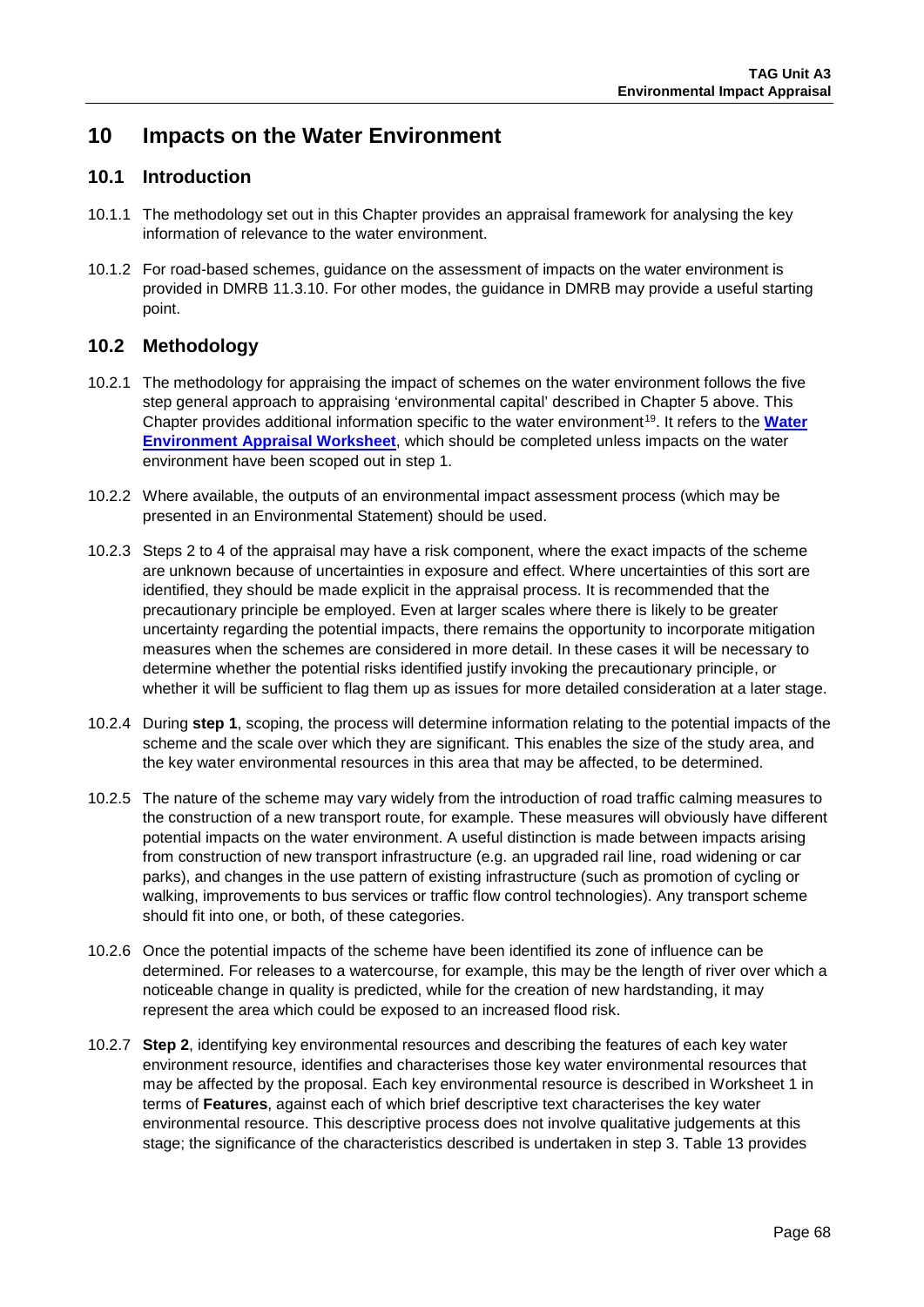generic information on the key resources of the water environment and their features that should be used to describe the key environmental resources for a specific study.

- 10.2.8 For **step 3**, the value of the key water environmental resources within the study area is assessed by analysing their features. This process is consistent with an environmental capital approach because the value of the water environment should be assessed in terms of the services it provides rather than on purely measurable criteria.
- 10.2.9 The indicators used to make a judgement on the importance of a feature under consideration are listed below.
	- **Quality** this criterion provides a measure of the physical condition of the feature. [Table 13](#page-69-0) provides guidance on available indicators of quality that can be used for specific features. The Environment Agency maintains data on these quality indicators at a national, or regional, level, usually in digital format.
	- **Scale** It is unlikely that any key water environmental resources will have importance at a national or global scale (assuming that biodiversity interests are appraised separately), however major aquifers, floodplains, or fisheries may be important at a regional scale. It is important to consider the scale at which each feature matters, rather than the resource as a whole, because subsequent appraisals of the rarity, substitutability, and importance will assess the feature at this determined scale. Generally, the greater the scale at which the feature is valued, the greater its importance. However, this will not always be the case. For example, where the resource is of great value to a community for providing a significant proportion of local employment.
	- **Rarity**  allows consideration of whether the water attribute being evaluated is commonplace or scarce, at the scale at which it matters. For example an attribute that is abundant nationally (such as potable water) will be of high importance if it is locally rare.
	- **Substitutability** allows consideration of whether water features are replaceable over a given time frame. The significance of the length of time before substitution could be achieved will be linked to the urgency with which the feature is required (a long time frame may be acceptable for inessential features such as recreation, but less so for others, such as supply of potable water). Again the potential for substitution of the feature should be considered in relation to scale at which it matters, but should also consider the risks of failure. Different features of the same key environmental resource may differ in their potential for substitution. Limited potential for substitution recognises that while it is theoretically possible for most water features to be substituted by some means, this will not always be viable within the funds of the scheme. Substitution should therefore be considered in terms of whether it is feasible rather than whether it is possible. Where no information is available relating to the substitutability of the feature, it should be assumed that no substitution is possible.

<sup>&</sup>lt;sup>19</sup> Note that the terminology of Chapter 5 has been used in this Chapter. This has resulted in changes in the meaning of some words and phrases. In particular, 'water environmental resource' replaces 'feature', 'feature' replaces 'attribute/service' and the term 'attribute' is not used.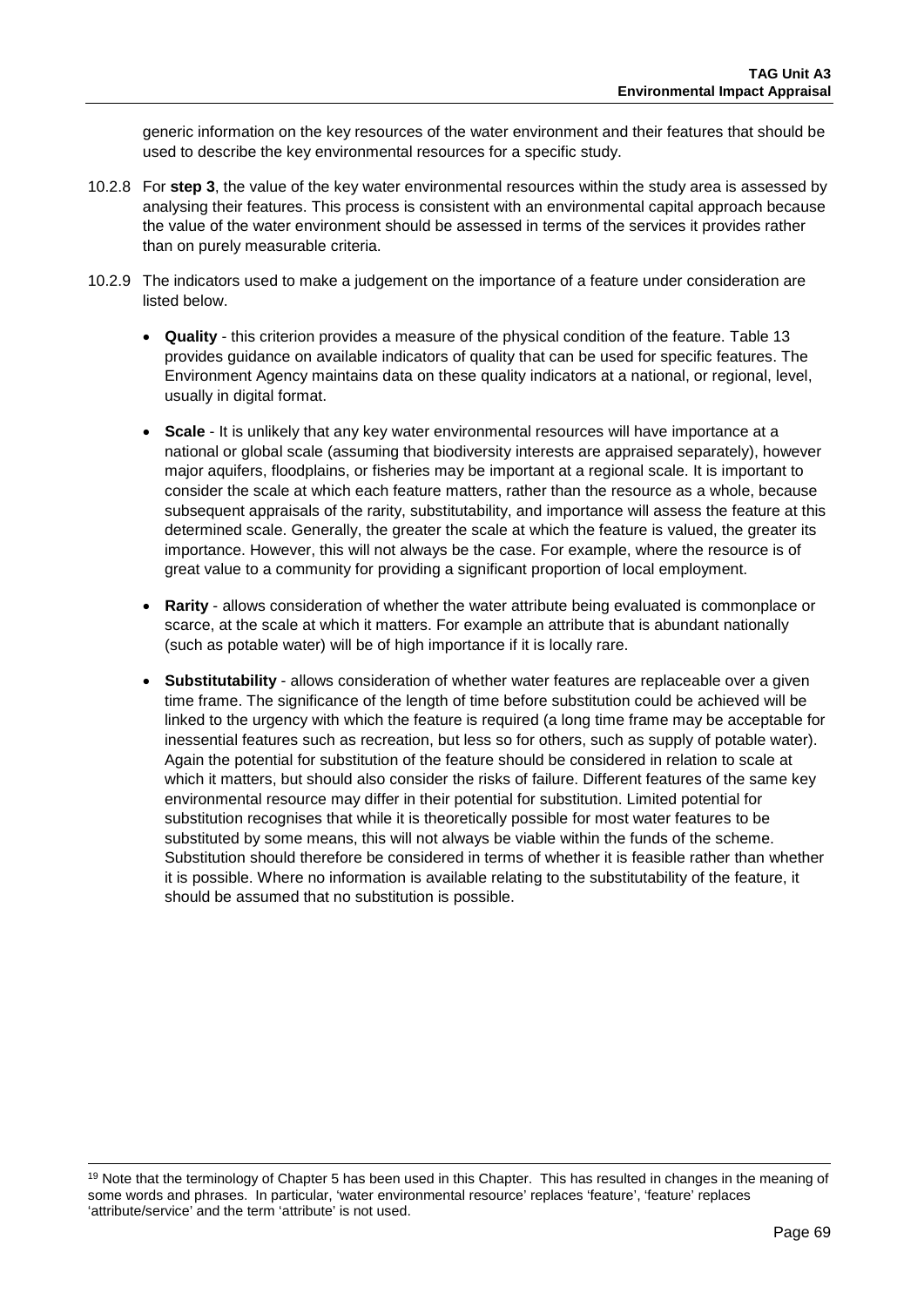<span id="page-69-0"></span>

| Table 13 Water Resources, Their Features and Indicators of Quality |                                                |                                                                                                                                                |                                                                                                                                                                                                                                                                                   |  |
|--------------------------------------------------------------------|------------------------------------------------|------------------------------------------------------------------------------------------------------------------------------------------------|-----------------------------------------------------------------------------------------------------------------------------------------------------------------------------------------------------------------------------------------------------------------------------------|--|
| <b>Resource</b>                                                    | <b>Features</b>                                | <b>Indicator of quality</b>                                                                                                                    | <b>Possible measure</b>                                                                                                                                                                                                                                                           |  |
| River/Canal                                                        | <b>Water Supply</b>                            | • Use for water supply (potable, industrial or<br>agricultural)                                                                                | • Location and number of abstraction points<br>Volume of water abstracted<br>Use of water (potable most important)                                                                                                                                                                |  |
|                                                                    |                                                | Chemical water quality                                                                                                                         | • Existing chemical classification/status and objective under Water Framework<br>Directive (WFD)                                                                                                                                                                                  |  |
|                                                                    | Transport and<br>dilution of waste<br>products | Presence of surface water discharge points                                                                                                     | Likelihood of a change in classification arising $(+ve or -ve)$<br>$\bullet$<br>Location and number of discharge points<br>• Volume of effluent discharged                                                                                                                        |  |
|                                                                    | <b>Biodiversity</b>                            | Contribution of discharges to total river flow<br><b>Biological water quality</b>                                                              | Proportion of flow made up by effluent at different times of the year<br>Existing ecological classification/status and objective under WFD                                                                                                                                        |  |
|                                                                    |                                                | <b>Fisheries quality</b><br>Conservation value of river corridor <sup>1</sup>                                                                  | Likelihood of a change in classification arising $(+ve or -ve)$<br>EC Fishery designation (Salmonid, Cyprinid or undesignated)<br><b>Results of River Habitat Survey</b><br>Presence of designations (e.g. SSSI, NNR, LNR, SINCs)<br>Presence of protected species or BAP species |  |
|                                                                    | Aesthetics                                     | Contribution to landscape character and<br>quality <sup>2</sup>                                                                                | Results of river landscape assessment                                                                                                                                                                                                                                             |  |
|                                                                    | Cultural heritage                              | • Presence of historic features associated with<br>river <sup>3</sup>                                                                          | Results of historic environmental assessment<br>Presence of designations (e.g. SAMs, listed buildings)                                                                                                                                                                            |  |
|                                                                    | Recreation                                     | • Riverside access                                                                                                                             | • Presence of route and importance (i.e. is it a nation or strategic route, such as<br>the Thames Path)                                                                                                                                                                           |  |
|                                                                    |                                                | Use of river for recreation                                                                                                                    | • Presence of facilities and clubs for using the river environment<br>Use for angling (number of clubs / membership)                                                                                                                                                              |  |
|                                                                    | Value to economy                               | • Value of the uses of the river (e.g. commercial<br>fishing, abstractions, discharges, navigation,<br>leisure and riverside development land) | Value to local economy (e.g. employment, relative property prices, cost of<br>alternatives, etc.)                                                                                                                                                                                 |  |
|                                                                    | Conveyance of<br>flow and material             | • Presence of watercourses                                                                                                                     | Number and size of watercourses<br>• Existing flood risk                                                                                                                                                                                                                          |  |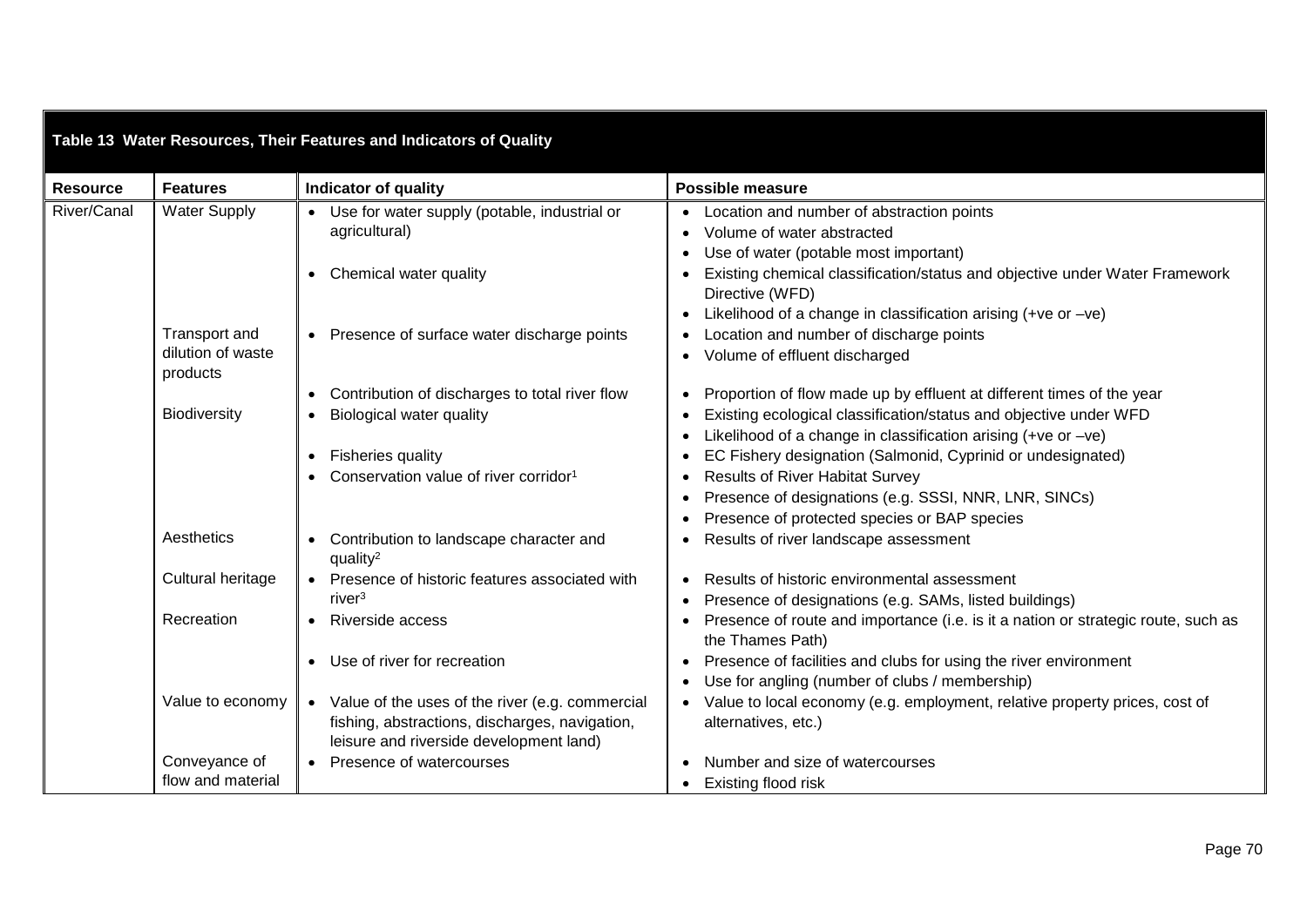| Floodplain                  | Conveyance of<br>flood flows  | • Presence of flood zones                                       | Existing flood risk/flood return period                                           |
|-----------------------------|-------------------------------|-----------------------------------------------------------------|-----------------------------------------------------------------------------------|
|                             |                               | Flood flow routes<br>$\bullet$                                  | Location / importance of flood flow routes<br>٠                                   |
|                             |                               | Surface water flooding                                          | Location of surface water flooding                                                |
|                             | <b>Biodiversity</b>           | Conservation value of river corridor <sup>1</sup>               | <b>Results of River Habitat Survey</b>                                            |
|                             |                               |                                                                 | Presence of designations (e.g. SSSI, NNR, LNR, SINCs)                             |
|                             |                               |                                                                 | Presence of protected species or BAP species                                      |
|                             | Aesthetics                    | Contribution to landscape character and<br>quality <sup>2</sup> | Results of river landscape assessment                                             |
| Groundwater                 | Water supply                  | Use for water supply (potable, industrial or                    | Location and number of abstraction points                                         |
|                             |                               | agricultural)                                                   | Volume of water abstracted                                                        |
|                             |                               |                                                                 | Use of water (potable most important)                                             |
|                             |                               | Groundwater vulnerability                                       | Location and grade of source protection zone                                      |
|                             |                               |                                                                 | Classification of aquifer vulnerability                                           |
|                             |                               |                                                                 | Classification/status and objective under WFD                                     |
|                             | Transport and                 | • Presence of discharge points                                  | Location and number of discharge points                                           |
|                             | dilution of waste<br>products |                                                                 | Volume of effluent discharged                                                     |
|                             | Value to economy              | • Value of the uses of the groundwater (e.g.                    | Value to local economy (e.g. employment, cost of alternatives, etc.)<br>$\bullet$ |
|                             |                               | abstractions and discharges)                                    |                                                                                   |
|                             | <b>Biodiversity</b>           | Conservation value of areas fed by<br>$\bullet$                 | • Results of River Habitat Survey                                                 |
|                             |                               | groundwater <sup>1</sup>                                        | Presence of designations (e.g. SSSI, NNR, LNR, SINCs)                             |
|                             |                               |                                                                 | Presence of protected species or BAP species                                      |
|                             |                               |                                                                 | Presence of Groundwater Dependant Terrestrial Ecosystems under the WFD            |
|                             | Conveyance of<br>flood flows  | • Flow routes                                                   | Location and importance of flow routes                                            |
|                             |                               | • Groundwater levels                                            | • Charges in levels and recharge                                                  |
| Sea and<br><b>Estuaries</b> | Water supply                  | • Use for water supply                                          | Location and number of abstraction points                                         |
|                             |                               |                                                                 | Volume of water abstracted                                                        |
|                             | Transport and                 | • Presence of discharge points                                  | Location and number of discharge points                                           |
|                             | dilution of waste             |                                                                 | Volume of effluent discharged<br>$\bullet$                                        |
|                             | products                      |                                                                 | Classification/status and objective under WFD                                     |
|                             | Biodiversity                  | Water quality                                                   | Chemical and biological quality (data availability will be variable)              |
|                             |                               | <b>Fisheries quality</b>                                        | • Results of surveys etc (numbers / biomass of species and individuals)           |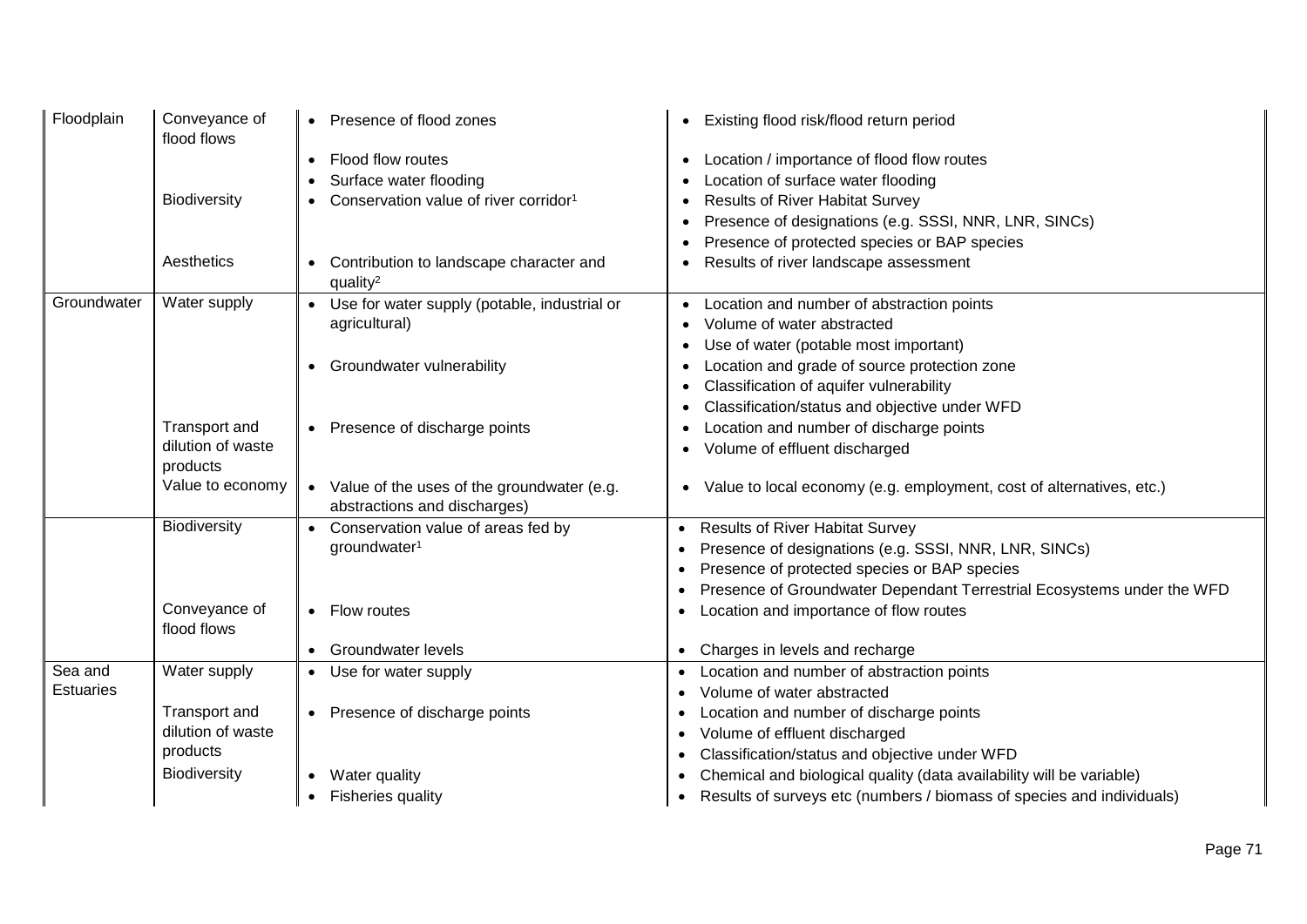|                    |                   | Invertebrate populations<br>$\bullet$<br>Conservation value of marine/estuary<br>environment <sup>1</sup>                                               | Results of surveys etc (numbers / biomass of species and individuals)<br>Presence of designations (e.g. MNR, SSSI, NNR, LNR, SINCs)<br>Presence of protected species or BAP species<br>$\bullet$<br>Presence of Protected Areas under WFD |
|--------------------|-------------------|---------------------------------------------------------------------------------------------------------------------------------------------------------|-------------------------------------------------------------------------------------------------------------------------------------------------------------------------------------------------------------------------------------------|
|                    | Aesthetics        | Contribution to landscape character and<br>$\bullet$<br>quality <sup>2</sup>                                                                            | Results of river landscape assessment<br>$\bullet$                                                                                                                                                                                        |
|                    | Cultural heritage | Presence of historic features associated with<br>$\bullet$<br>$sea$ /estuary <sup>3</sup>                                                               | Results of heritage assessment<br>$\bullet$<br>Presence of designations (e.g. SAMs, listed buildings)<br>$\bullet$                                                                                                                        |
|                    | Recreation        | Designated bathing waters<br>$\bullet$                                                                                                                  | Compliance with EC Bathing Water Directive (guideline or mandatory<br>compliance)                                                                                                                                                         |
|                    |                   | Other recreation uses                                                                                                                                   | Presence of facilities and clubs<br>Use for angling (number of clubs / membership)                                                                                                                                                        |
|                    | Value to economy  | • Value of the uses of the sea/estuary (e.g.<br>commercial fishing, abstractions, discharges,<br>navigation, leisure and waterside development<br>land) | Value to local economy (e.g. employment, relative property prices, cost of<br>alternatives, etc.)                                                                                                                                         |
| <b>Stillwaters</b> | Biodiversity      | Water quality<br>$\bullet$                                                                                                                              | Classification status and objective under WFD<br>$\bullet$                                                                                                                                                                                |
| (Lakes and         |                   | Conservation value of stillwaters <sup>1</sup>                                                                                                          | Presence of designations (e.g. SSSI, NNR, LNR, SINCs)                                                                                                                                                                                     |
| Ponds)             |                   |                                                                                                                                                         | Presence of protected species or BAP species<br>$\bullet$                                                                                                                                                                                 |
|                    |                   | <b>Fisheries quality</b><br>$\bullet$                                                                                                                   | Results of surveys etc (numbers / biomass of species and individuals)<br>$\bullet$                                                                                                                                                        |
|                    |                   | Invertebrate populations                                                                                                                                | Results of surveys etc (numbers / biomass of species and individuals)                                                                                                                                                                     |
|                    | Aesthetics        | Contribution to landscape character and<br>quality <sup>2</sup>                                                                                         | Results of river landscape assessment<br>$\bullet$                                                                                                                                                                                        |
|                    | Recreation        | Use of still water for recreation<br>$\bullet$                                                                                                          | Presence of facilities and clubs for using lake/pond<br>Use for angling (number of clubs / membership)                                                                                                                                    |

Notes: <sup>1</sup> Include in Biodiversity Impacts, <sup>2</sup> Include in Landscape Impacts, <sup>3</sup> Include in Historic Environment Impacts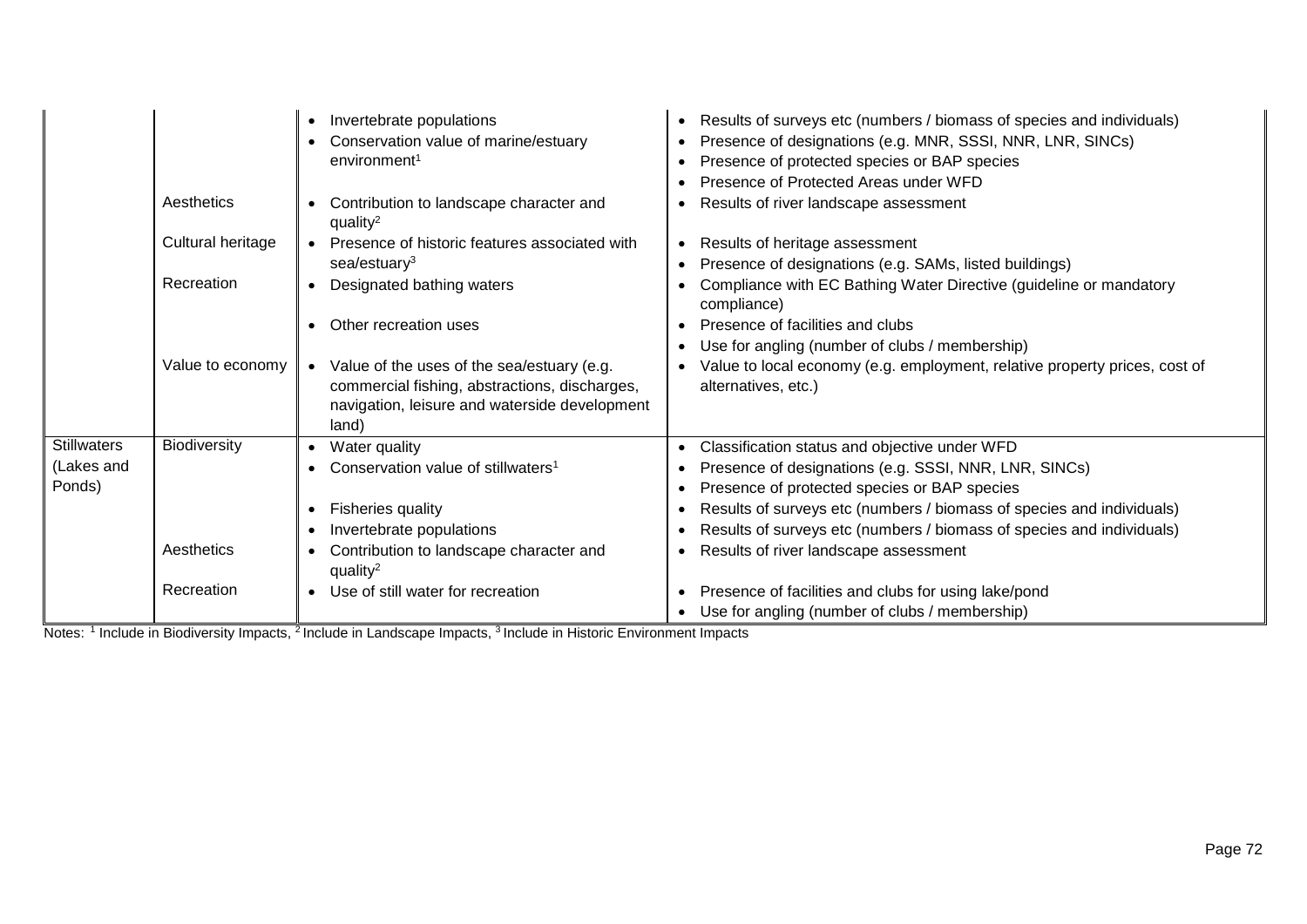- 10.2.10 Having gathered information against each of the four indicators above, it is then necessary to derive a summary of the **Importance** (or value) for each feature. [Table 14](#page-72-0) provides guidance for estimating the importance of a feature based on the indicators recorded.
- 10.2.11 Where all other factors are equal, and explicit, it may be possible to make judgements of value based on the quality indicators provided (e.g. WFD high status is more important than moderate status). However, this level of consistency will rarely be possible, because in the majority of situations the other indicators (scale, rarity and substitutability) will also have important roles in determining importance. For large study areas quality data may be the only indicator available, because the large amount of qualitative data required to assess other indicators may not be practically obtainable.

<span id="page-72-0"></span>

| Table 14 Guidance on Estimating the Importance of Water Environment Features |                                                                                                                                                                                                                             |                                                                                                                                                                                                                                                                                |  |  |  |
|------------------------------------------------------------------------------|-----------------------------------------------------------------------------------------------------------------------------------------------------------------------------------------------------------------------------|--------------------------------------------------------------------------------------------------------------------------------------------------------------------------------------------------------------------------------------------------------------------------------|--|--|--|
| Value                                                                        | <b>Criteria</b>                                                                                                                                                                                                             | <b>Examples</b>                                                                                                                                                                                                                                                                |  |  |  |
| Very high                                                                    | feature with a high quality<br>and rarity, regional or<br>national scale and limited<br>potential for substitution                                                                                                          | Aquifer providing potable water to a large<br>population (groundwater)<br>Important fish population (surface water)<br>Floodplain or defence protecting more than<br>100 residential properties (flood risk)                                                                   |  |  |  |
| High                                                                         | feature with a high quality<br>and rarity, local scale and<br>limited potential for<br>substitution<br>feature with a medium quality<br>and rarity, regional or<br>national scale and limited<br>potential for substitution | WFD high status water body (surface water)<br>aquifer providing potable water to a small<br>population (groundwater)<br>Notable fish population (surface water)<br>Floodplain or defence protecting up to 100<br>residential properties or industrial premises<br>(flood risk) |  |  |  |
| Medium                                                                       | feature with a medium quality<br>and rarity, local scale and<br>limited potential for<br>substitution<br>feature with a low quality and<br>rarity, regional or national<br>scale and limited potential for<br>substitution  | WFD good status water body (surface water)<br>Aquifer providing abstraction water for<br>agricultural or industrial use (ground water)<br>Floodplain or defence protecting up to 10<br>industrial premises (flood risk)                                                        |  |  |  |
| Low                                                                          | feature with a low quality and<br>rarity, local scale and limited<br>potential for substitution                                                                                                                             | WFD less than good status (surface water)<br>Unproductive strata (ground water)<br>Floodplain with limited existing development<br>(flood risk)                                                                                                                                |  |  |  |

## **Impact Appraisal**

- 10.2.12 **Step 4** considers the potential impacts of a transport scheme for each water environment feature identified. The potential impacts (both positive and negative) of the scheme should be identified to a level of detail that is appropriate for the stage reached in the study process. Where appropriate, the impacts of a specific scheme will be identified during the environmental impact assessment process and these will then be used in the appraisal.
- 10.2.13 Their **magnitude** can be determined by appraising the effects predicted for each feature. [Table 15](#page-73-0) provides guidance on the magnitude criteria for potential impacts, with some examples. The magnitude of the potential impact is completely independent of the value of the feature affected and therefore gives no indication of significance when considered alone. For each feature identified in step 2 and valued in step 3, the magnitude of the impact should be recorded in the magnitude column of the [Water Environment Appraisal Worksheet.](https://www.gov.uk/transport-analysis-guidance-webtag#appraisal-worksheets)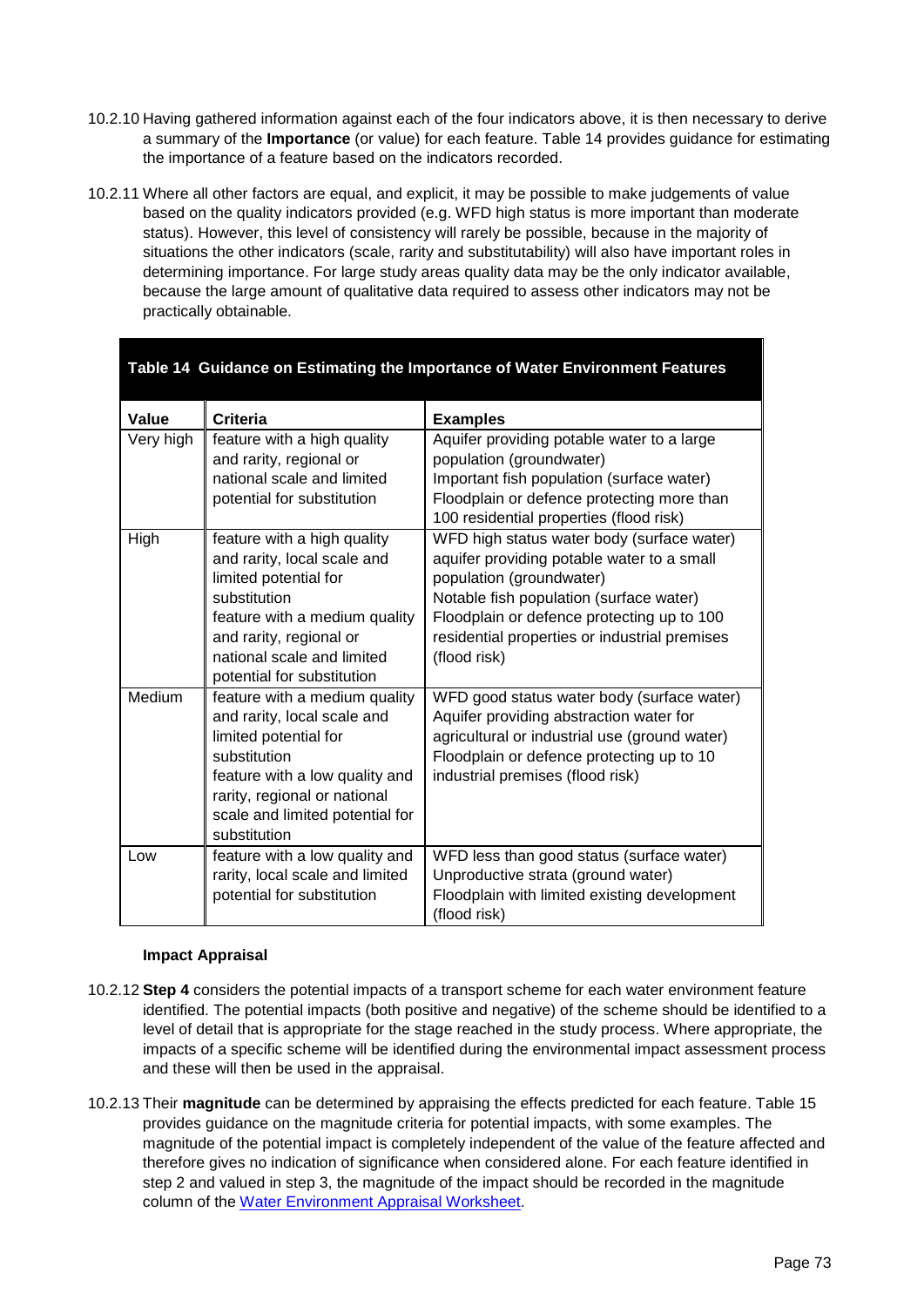10.2.14 Generic to all environmental assessment, uncertainty is an important factor to consider in appraisal. Assumptions should be clearly noted, particularly where a heavy weight on professional judgment is required due to lack of adequate data at the specific scale.

<span id="page-73-0"></span>

| Table 15 Criteria for Determining Impact Magnitude |                                                                                                         |                                                                                                                                                                                                                                                                              |  |  |  |
|----------------------------------------------------|---------------------------------------------------------------------------------------------------------|------------------------------------------------------------------------------------------------------------------------------------------------------------------------------------------------------------------------------------------------------------------------------|--|--|--|
| <b>Magnitude</b>                                   | <b>Criteria</b>                                                                                         | <b>Example</b>                                                                                                                                                                                                                                                               |  |  |  |
| Large Adverse                                      | Results in loss of feature                                                                              | loss of important fishery<br>$\bullet$<br>change in WFD classification of river<br>reach<br>compromise employment source<br>$\bullet$<br>loss of flood storage/increased flood risk<br>$\bullet$<br>pollution of potable source of abstraction<br>$\bullet$                  |  |  |  |
| Moderate<br>Adverse                                | Results in adverse<br>impact on integrity of<br>feature or loss of part of<br>feature                   | loss in productivity of a fishery<br>$\bullet$<br>contribution of a significant proportion of<br>$\bullet$<br>the effluent in the receiving river, but<br>insufficient to change its WFD<br>classification<br>reduction in the economic value of the<br>$\bullet$<br>feature |  |  |  |
| <b>Slight Adverse</b>                              | Results in minor adverse<br>impact on feature                                                           | measurable changes in feature, but of<br>$\bullet$<br>limited size and/or proportion                                                                                                                                                                                         |  |  |  |
| Negligible                                         | Results in an impact on<br>feature but of insufficient<br>magnitude to affect the<br>use/integrity      | discharges to watercourse but no<br>$\bullet$<br>significant loss in quality, fishery<br>productivity or biodiversity<br>no significant impact on the economic<br>$\bullet$<br>value of the feature<br>no increase in flood risk<br>$\bullet$                                |  |  |  |
| Slight<br><b>Beneficial</b>                        | Results in minor<br>beneficial impact on<br>feature or a reduced risk<br>of adverse effect<br>occurring | measurable changes in feature, but of<br>$\bullet$<br>limited size and/or proportion                                                                                                                                                                                         |  |  |  |
| Moderate<br><b>Beneficial</b>                      | Results in moderate<br>improvement of feature                                                           | enhanced productivity of a fishery<br>$\bullet$<br>reduction in a significant proportion of the<br>$\bullet$<br>effluent in a receiving river, but not<br>sufficient to change its WFD classification<br>moderate reduction in flood risk<br>$\bullet$                       |  |  |  |
| Large<br><b>Beneficial</b>                         | Results in major<br>improvement of feature                                                              | Removal of major existing polluting<br>$\bullet$<br>discharge to a watercourse<br>Major reduction in flood risk<br>$\bullet$                                                                                                                                                 |  |  |  |

# **Overall Assessment Score**

- 10.2.15 **Step 5** combines the appraisal of the importance of the water environment features, with the appraisal of the magnitude of the impacts, to determine the consequence of those impacts. A two step process is required.
- 10.2.16 The first step is to assess the **significance** of a potential impact on each affected feature. [Table 16](#page-74-0) provides guidance for determining the significance of a potential impact based on its magnitude and the importance of the feature, to be input in the [Water Environment Appraisal Worksheet.](https://www.gov.uk/transport-analysis-guidance-webtag#appraisal-worksheets)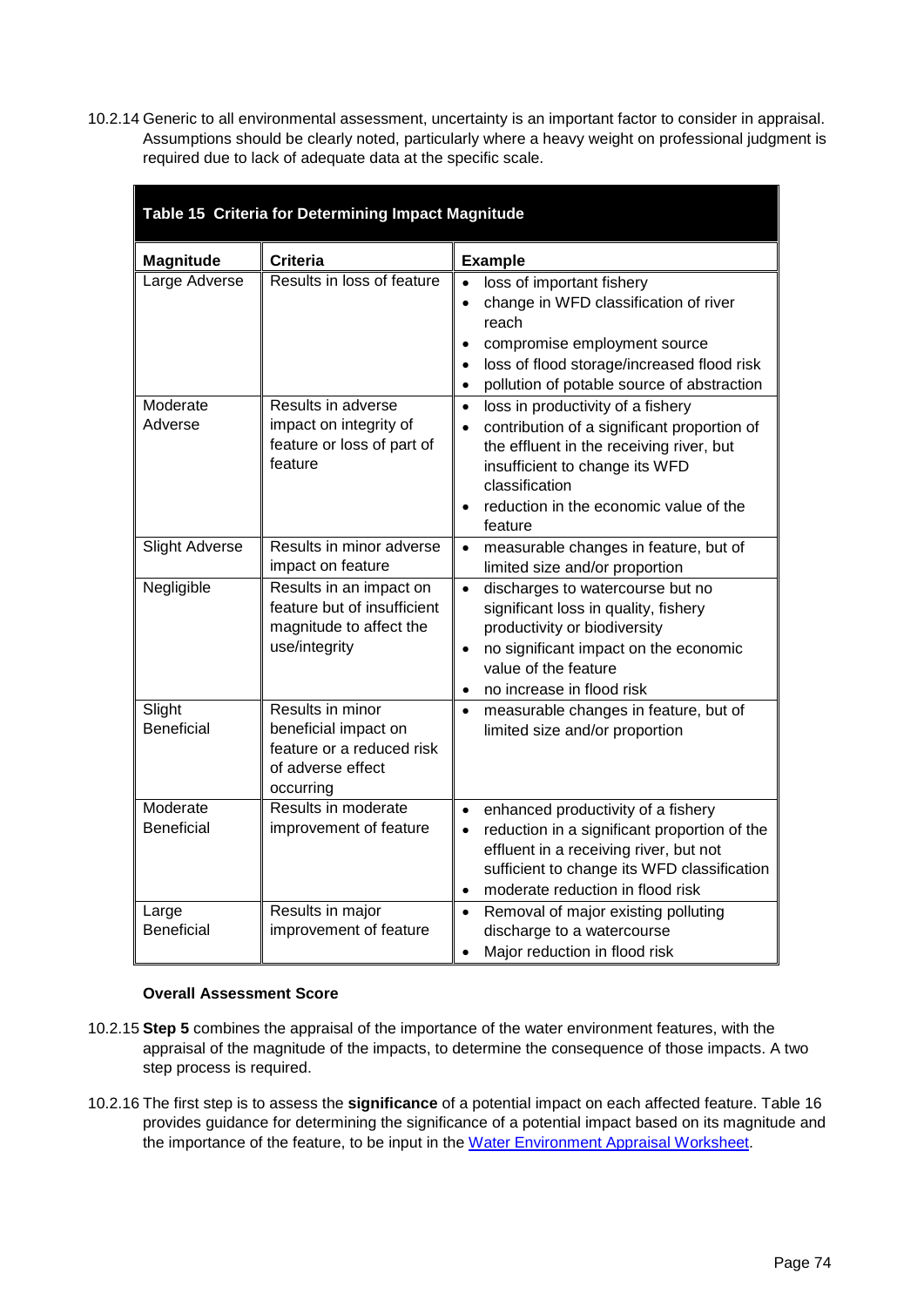- 10.2.17 The second step is to combine the assessment of each feature into an **assessment score** for each key water environmental resource on the eight-point scale. This step should be based on the definitions given in [Table 17.](#page-75-0)
- 10.2.18 It is not useful to provide wholly prescriptive guidance for determining an assessment score, because each combination of positive and negative impacts will be different. The indicative criteria in [Table 17](#page-75-0) can be used for guidance, but experience and an understanding of the scheme will also be required. The qualitative comment box on the worksheet should be used to provide further information on the basis for reaching the assessment score for that key environmental resource.
- 10.2.19 Where a scheme affects a number of key water environmental resources, a judgement will need to be made concerning the overall assessment score for the scheme. The scheme should be classified as a whole and the potential impacts on individual key environmental resources combined in the overall classification, using the guidelines for step 5 given in chapter [5.](#page-31-0)

<span id="page-74-0"></span>

| Table 16 Criteria for Estimating the Significance of Potential Impacts |                            |                       |                     |                     |  |  |
|------------------------------------------------------------------------|----------------------------|-----------------------|---------------------|---------------------|--|--|
|                                                                        | Importance of feature      |                       |                     |                     |  |  |
| <b>Magnitude of</b><br>potential<br>impact                             | <b>Very High</b>           | High                  | <b>Medium</b>       | Low                 |  |  |
| <b>Major</b>                                                           | Very Highly<br>Significant | Highly<br>Significant | Significant         | Low<br>Significance |  |  |
| <b>Moderate</b>                                                        | Highly<br>Significant      | Significant           | Low<br>Significance | Insignificant       |  |  |
| <b>Minor</b>                                                           | Significant                | Low<br>Significance   | Insignificant       | Insignificant       |  |  |
| <b>Negligible</b>                                                      | Low<br>Significance        | Insignificant         | Insignificant       | Insignificant       |  |  |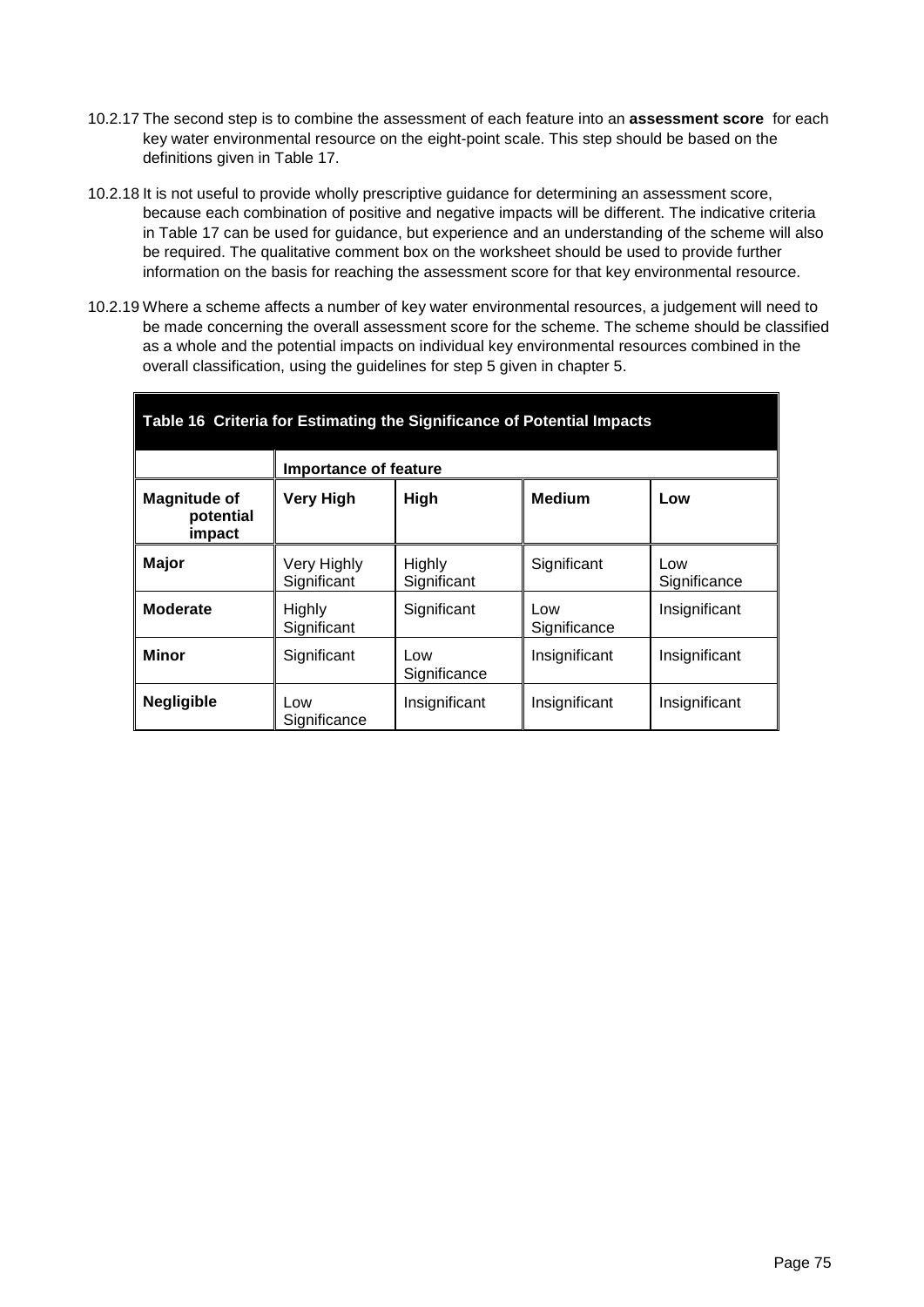# **Table 17 Water Environment - Definitions of Assessment Scores**

<span id="page-75-0"></span>

| <b>Score</b>                    | <b>Comment</b>                                                                                                                            |
|---------------------------------|-------------------------------------------------------------------------------------------------------------------------------------------|
| Large Beneficial Impact         | It is extremely unlikely that any scheme incorporating the construction of a new transport route (road or rail) would fit into this       |
|                                 | category. However, a scheme could have a large positive impact if it is predicted that it will result in a 'very' or 'highly' significant |
|                                 | improvement to a water feature(s), with insignificant adverse impacts on other water features.                                            |
| Moderate Beneficial Impact      | Where the scheme provides an opportunity to enhance the water environment, because it results in predicted:                               |
|                                 | significant improvements for at least one water feature, with insignificant adverse impacts on other features;                            |
|                                 | very or highly significant improvements, but with some adverse impacts of a much lower significance.                                      |
|                                 | The predicted improvements achieved by the scheme should greatly outweigh any potential negative impacts.                                 |
| <b>Slight Beneficial Impact</b> | Where the scheme provides an opportunity to enhance the water environment, because it provides improvements in water                      |
|                                 | features which are of greater significance than the adverse effects.                                                                      |
| <b>Neutral</b>                  | Where the net impact of the scheme is neutral, because:                                                                                   |
|                                 | it has no appreciable effect, either positive or negative, on the identified features;                                                    |
|                                 | the scheme would result in a combination of effects, some positive and some negative, which balance to give an                            |
|                                 | overall neutral impact. In most cases these will be slight or moderate positive and negative impacts. It may be possible to               |
|                                 | balance impacts of greater significance. However, in these cases great care will be required to ensure that the impacts are               |
|                                 | comparable in terms of their potential environmental impacts and the perception of these impacts.                                         |
| <b>Slight Adverse Impacts</b>   | Where the scheme may result in a degradation of the water environment, because the predicted adverse impacts are of greater               |
|                                 | significance than the predicted improvements.                                                                                             |
| Moderate Adverse Impacts        | Where the scheme may result in a degradation of the water environment, because it results in predicted:                                   |
|                                 | significant adverse impacts on at least one feature, with insignificant predicted improvements to other features;                         |
|                                 | very or highly significant adverse impacts, but with some improvements which are of a much lower significance and                         |
|                                 | are insufficient positive impacts to offset the negative impacts of the scheme.                                                           |
| Large Adverse Impact            | Where the scheme may result in a degradation of the water environment, because it results in predicted:                                   |
|                                 | highly significant adverse impacts on a water feature;                                                                                    |
|                                 | significant adverse impacts on several water features.                                                                                    |
| Very Large Adverse Impact       | Where the scheme may result in a degradation of the water environment because it results in predicted:                                    |
|                                 | very significant adverse impacts on at least one water feature;                                                                           |
|                                 | highly significant adverse impacts on several water features.                                                                             |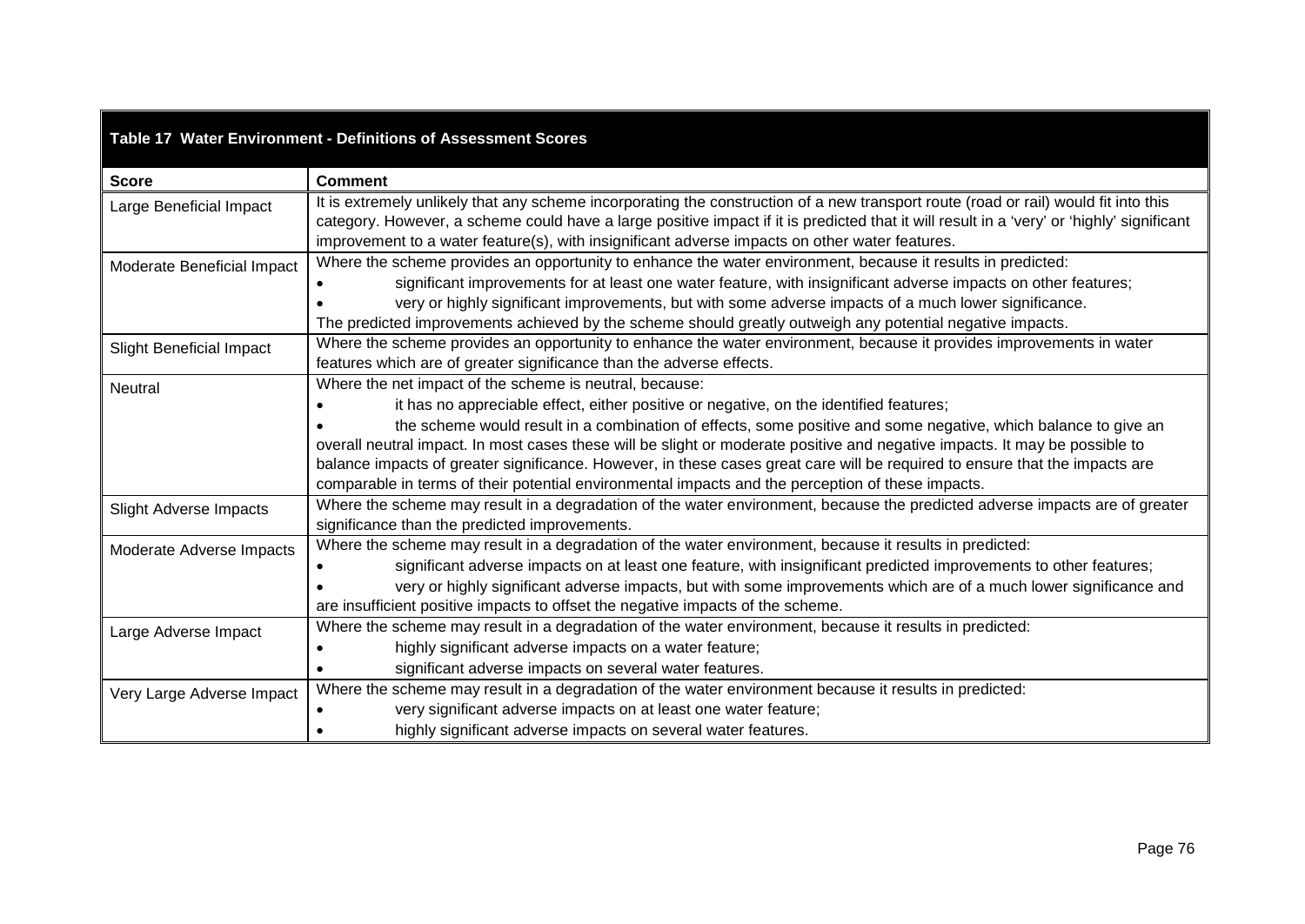# **11 References**

## **Environmental Impact Appraisal**

Highways Agency, Design Manual for Roads and Bridges, Volume 11, 'Environmental Assessment'. Available at:<http://www.dft.gov.uk/ha/standards/dmrb/vol11/index.htm>

#### **Noise**

Department for Environment, Food and Rural Affairs (Defra) (2014), Environmental noise: Valuing impacts on: sleep disturbance, annoyance, hypertension, productivity and quiet: <https://www.gov.uk/noise-pollution-economic-analysis>

Department of Transport (DoT) (1991), Railway Noise and Insulation of Dwellings, Report of the Mitchell Committee*,* HMSO

Department of Transport (DoT) (1988), Calculation of Road Traffic Noise*,* DoT, Welsh Office, HMSO

Department of Transport (DoT) (1995), Calculation of Railway Noise, HMSO

Highways Agency (HA), Design Manual for Roads and Bridges, Environmental Impact Assessment, Volume 11, Section 3, Part 7, HA.

World Health Organisation (WHO) (2011), Burden of disease from environmental noise: [http://www.who.int/quantifying\\_ehimpacts/publications/e94888/en/](http://www.who.int/quantifying_ehimpacts/publications/e94888/en/)

### **Air Quality**

Defra (2006), "An Economic Analysis to Inform the Air Quality Strategy Review Consultation", Third Report of the Interdepartmental Group on Costs and Benefits

Defra (2010) "Air Quality Appraisal – Valuing Environmental Limits", Report of the Interdepartmental Group on Costs and Benefits

DETR (1999). DfT transport statistics

Highways Agency (2007), DMRB 11.3.1. Design Manual for Roads and Bridges, Volume 11, Section 3, Part 1 Air Quality (HA207/07) (May 2007).

Highways Agency, November 2012, IAN 170/12. Updated air quality advice on the assessment of future NOx and NO2 projections for users of DMRB Volume 11, Section 3, Part 1 'Air Quality. .

National Atmospheric Emissions Inventory<http://www.naei.org.uk/emissions/index.php>

#### **Greenhouse Gases**

Mott MacDonald (2006): Transport User Benefit Appraisal User Manual,

Highways Agency (2007), DMRB 11.3.1, Design Manual for Roads and Bridges, Volume 11, Section 3, Part 1 Air Quality (HA207/07) (May 2007)

DECC, Valuation of Energy Use and Greenhouse Gas Emissions for Appraisal and Evaluation. This document is updated periodically. Users should check for the latest version at [https://www.gov.uk/government/publications/valuation-of-energy-use-and-greenhouse-gasemissions-for-appraisal]

AEA (2007), Estimation of Rail Environmental Costs, 2007. [http://webarchive.nationalarchives.gov.uk/+/http://www.dft.gov.uk/about/strategy/whitepapers/white papercm7176/railwhitepapersupportingdocs/nmfenvironmentalmodule.pdf]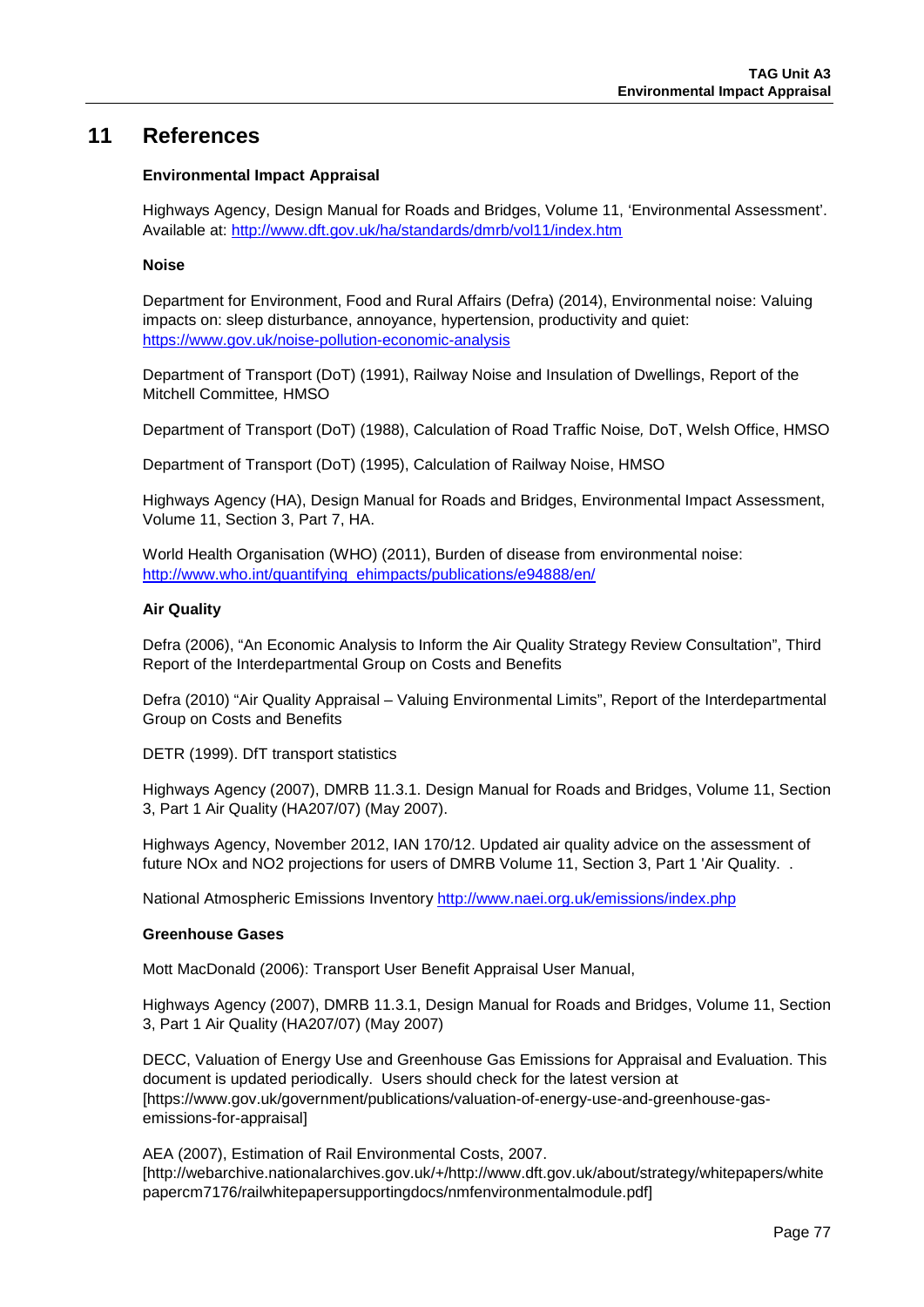### **Impacts on Environmental Capital**

Highways Agency, Design Manual for Roads and Bridges (DMRB) Volume 11, Section 3 [\(http://www.dft.gov.uk/ha/standards/dmrb/vol11/index.htm\)](http://www.dft.gov.uk/ha/standards/dmrb/vol11/index.htm)

HMT and Defra (2012). **Accounting for environmental impacts**, Supplementary Green Book guidance (http://www.hm-treasury.gov.uk/d/accounting\_environmental\_impacts.pdf)

#### **Impacts on Landscape**

HA, 2010 Interim Advice Note 135/10

Countryside Agency and Scottish Natural Heritage: 'Landscape Character Assessment Guidance for England and Scotland', 2002

#### **Impacts on the Historic Environment**

Highways Agency, Design Manual for Roads and Bridges (DMRB), Volume 11, Section 3, Part 2

Department for Communities and Local Government (CLG), 2012: National Planning Policy Framework;<https://www.gov.uk/government/publications/national-planning-policy-framework--2>

#### **Impacts on Biodiversity**

Chartered Institute of Ecology and Environmental Management (CIEEM), 2006: 'Guidelines for Ecological Impact Assessment in the UK'

Parker D M. 1995 English Nature Science Series No 21

Highways Agency, Design Manual for Roads and Bridges (DMRB), Volume 11, Section 3, Part 4

HA, 2010 Interim Advice Note 130/10

#### **Impacts on the Water Environment**

Highways Agency, Design Manual for Roads and Bridges (DMRB), Volume 11, Section 3, Part 10

#### **Document Provenance**

DETR (2000). Guidance on the Methodology for Multi-Modal Studies

DfT (2002). GOMMMS Supplement 1

# **12 Document Provenance**

#### **Environmental Impact Appraisal**

This Chapter is based on the former WebTAG Unit 3.3.1, which itself was based on Chapter 3, Sections 1 to 3 of Guidance on the Methodology for Multi-Modal Studies Volume 2 (DETR, 2000).

#### **Noise**

This Chapter is based on Chapters 4, Section 3 (including worksheets 4.1 and 4.2) of Guidance on the Methodology for Multi-Modal Studies Volume 2 DETR, 2000); together with Section 7.1 of Applying the multi-modal new approach to appraisal to highway schemes ("The Bridging Document") (DETR, 2001). Advice on the monetary valuation of noise impacts was first added in February 2006, and updated to reflect the latest Defra guidance (introduction of values by more for different impact pathways, including sleep disturbance and health impacts) in November 2015.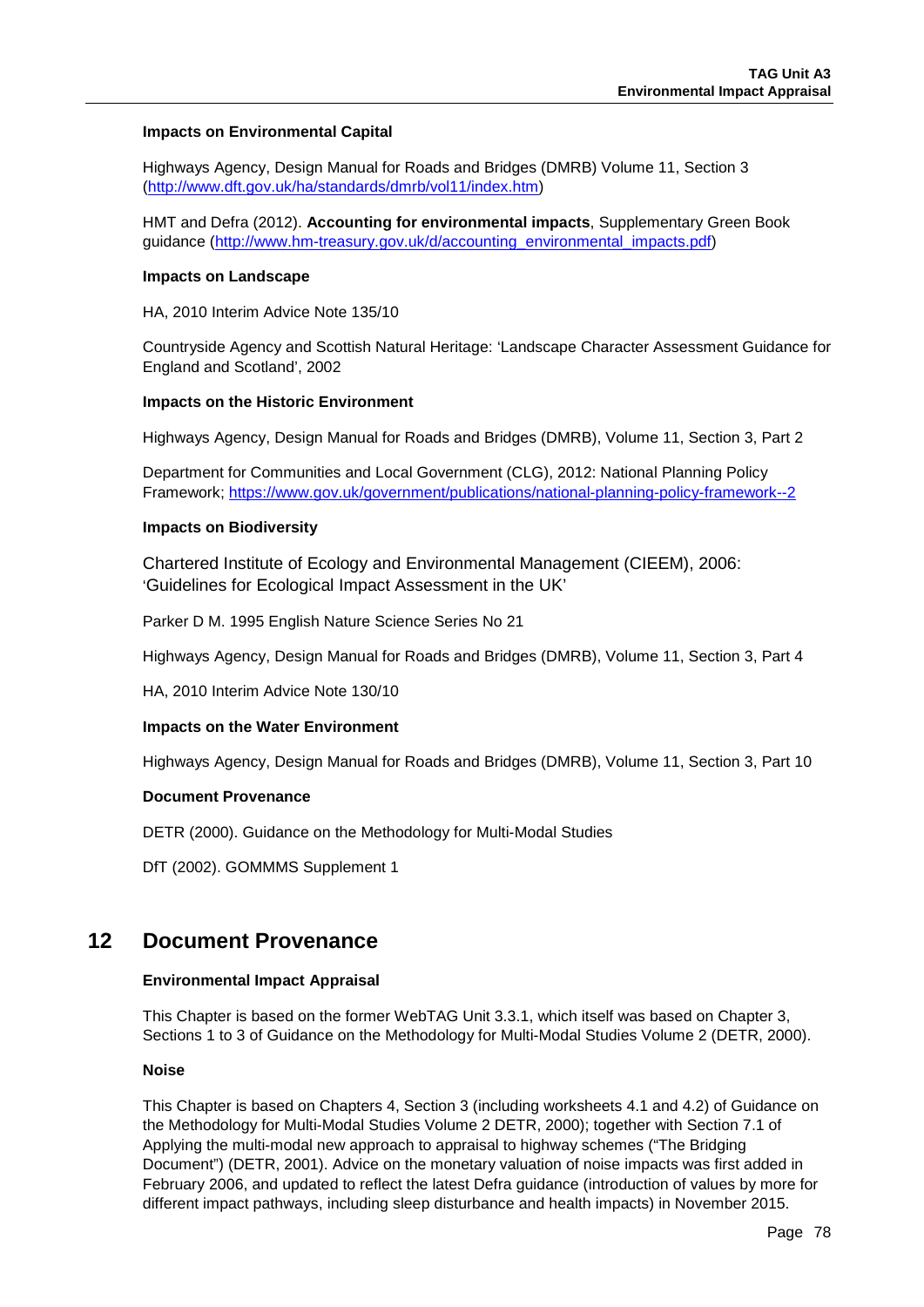## **Air Quality**

This Chapter forms guidance on assessing and monetising air quality impacts that was previously in TAG Unit 3.3.3, which became definitive guidance in August 2012.

#### **Greenhouse Gases**

This Chapter is based on Chapter 4, Section 5 (including worksheet 4.5) of Guidance on the Methodology for Multi-Modal Studies Volume 2 (DETR, 2002).

This guidance was updated in September 2006 to include advice on the calculation of monetary valuation for the change in carbon emissions.

The guidance was further revised in June 2008 to reflect new Defra advice on the Shadow Price valuation of carbon emissions. This became definitive guidance in April 2009.

January 2010: In Draft Guidance. Latest DECC values for estimated abatement costs of carbon equivalent and guidance for appraising fuel consumption related carbon added to this Unit.

January 2010: Updated In Draft Guidance. Includes DECC-based values for estimated abatement costs of carbon equivalent to 2100, and reference to DECC guidance published January 2010.

April 2011: Updated Guidance. Values in Table 2a for traded carbon between 2010 and 2029 updated in line with DECC values published in June, 2010.

November 2011: Guidance For Consultation, including guidance. Updated with latest DECC values and guidance changed to reflect the reporting of CO<sub>2</sub>, rather than Carbon equivalent.

May 2012: In Draft Guidance with some further modifications. This became definitive guidance in August 2012.

Spring 2014: A definitive change was made to the format DECC guidance is cited in this unit. The citation is now shown in a generic format, no longer including the release date.

November 2014: Reference was added to the inclusion in the We[bTAG data book](https://www.gov.uk/transport-analysis-guidance-webtag#webtag-data-book) of the impact of forecast biofuel uptake on rail diesel fuel consumption rates.

#### **Impacts on Environmental Capital**

This TAG Unit replaces previous TAG Unit 3.3.6, which was based on Chapter 4, Section 6 of Guidance on the Methodology for Multi-Modal Studies Volume 2 (DETR, 2000) plus GOMMMS Supplement 1 (DfT, 2002).

#### **Impacts on Landscape**

This TAG Unit replaces TAG Unit 3.3.7, which was based on Chapter 4, Section 7 of Guidance on the Methodology for Multi-Modal Studies Volume 2 (DETR, 2000).

#### **Impacts on Townscape**

This TAG Unit replaces TAG Unit 3.3.8, which was based on Chapter 4, Section 8 of Guidance on the Methodology for Multi-Modal Studies Volume 2(DETR, 2000).

#### **Impact on the Historic Environment**

This TAG Unit replaces TAG Unit 3.3.9, which was based on Chapter 4, Section 9 of Guidance on the Methodology for Multi-Modal Studies Volume 2 (DETR, 2000).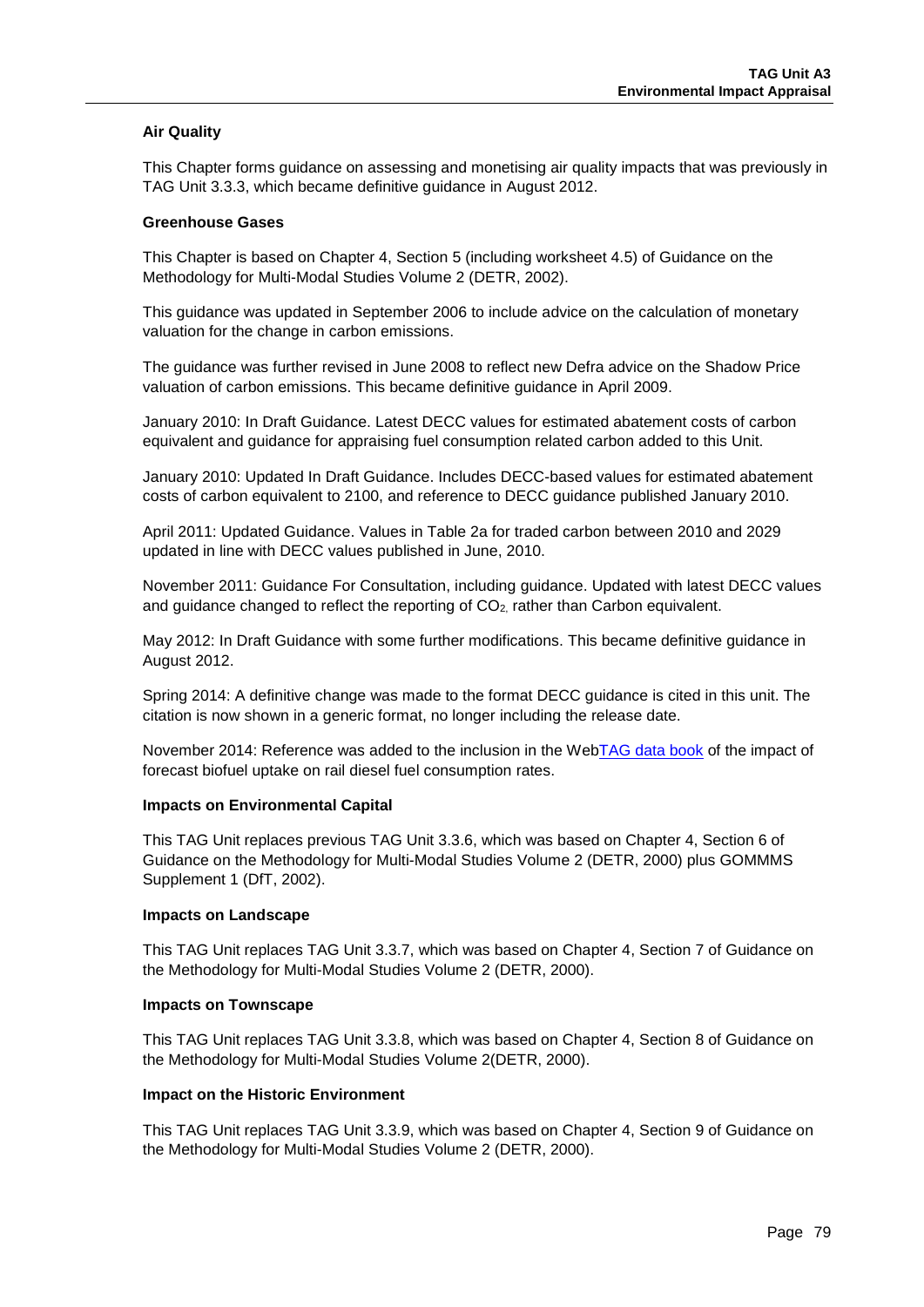### **Impact on Biodiversity**

This TAG Unit replaces TAG Unit 3.3.10, which was based on Chapter 4, Section 10 of the Guidance on the Methodology for Multi-Modal Studies Volume 2 (DETR, 2000).

#### **Impact on the Water Environment**

This TAG Unit replaces TAG Unit 3.3.11, which was based on Chapter 4, Section 11 of Guidance on the Methodology for Multi-Modal Studies Volume 2 (DETR, 2000).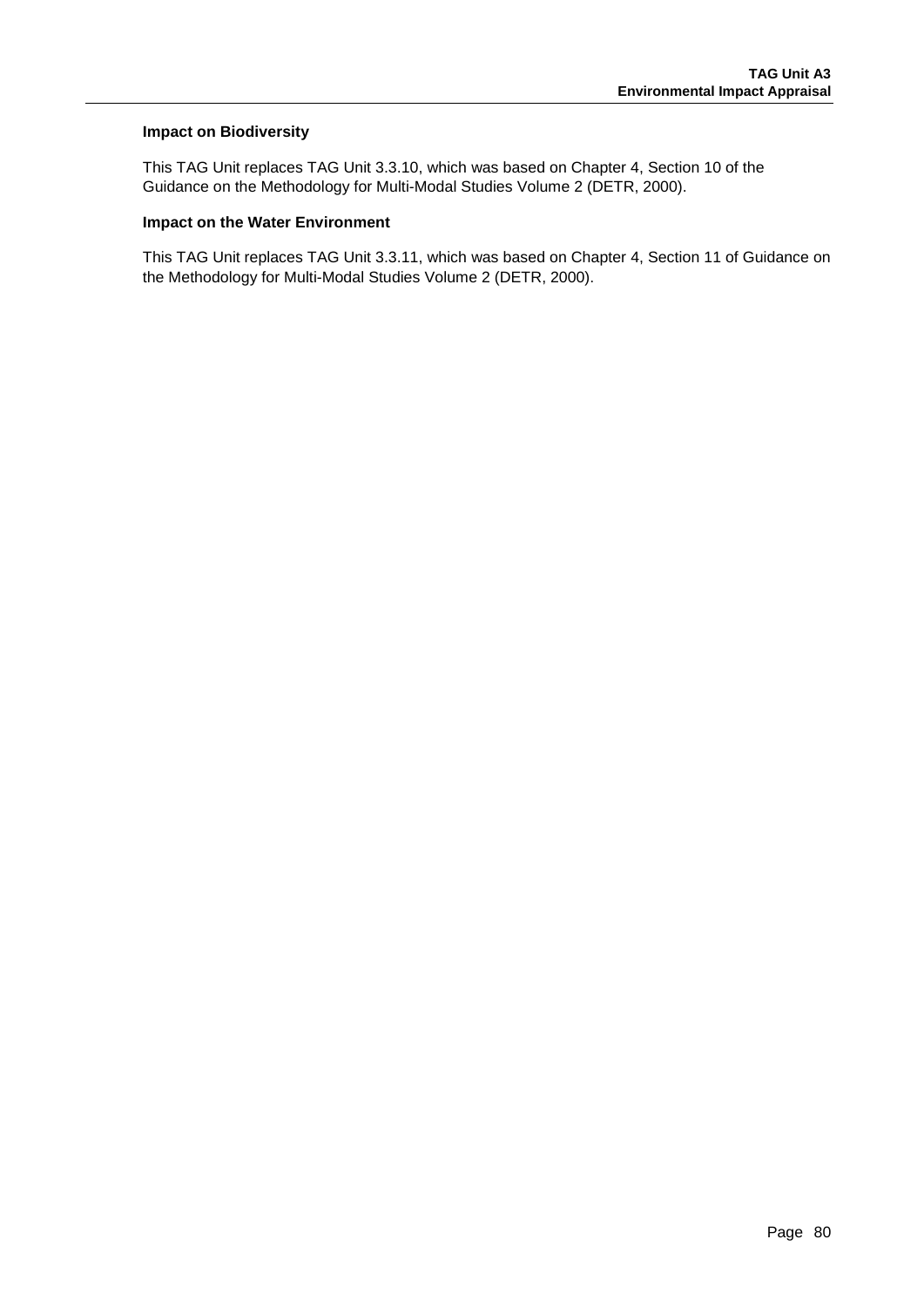# **Appendix A Alternative Methodology for Local Air Quality**

- A.1.1 In some cases, a study may initially involve output from a spatially coarse transport model. Because the transport network is not explicitly represented, this type of model cannot provide individual link data and thus cannot be used to carry out the air quality analyses set out in this TAG Unit. However, outputs from this type of model that can be used in the assessment of local air quality, include:
	- changes in speed by mode by model zone/study area (as defined in the transport model); and
	- changes in passenger car unit/vehicle kilometres travelled by mode by model zone/study area (as defined in the transport model).
- A.1.2 This data, in conjunction with appropriate emission factors (see below), can be used to estimate the likely total emissions from a study area, or each model zone within it, resulting from a scheme. This approach may lead to some anomalies in that the relationship between emissions and exposure to air pollution is not always direct and linear, but in most cases will allow a fair comparison between alternative options.
- A.1.3 Changes in total emissions can be used as a surrogate or proxy for micro scale air quality impacts. Generally, reductions in total emissions in an area are likely to result in improved air quality, although to what extent will not be clear from an understanding of emissions alone. It is the change in personal exposure to air pollutants that is the key factor in understanding potential health effects. A reduction in total emissions may not in all cases lead to a reduction in the population's exposure to air pollution. For example, schemes which result in more people living and walking near busy road links may result in adverse effects due to greater exposure to air pollutants, even though emissions would reduce overall. These effects are on the micro-scale and, for those studies that are undertaken at a spatially coarse level of assessment, cannot be quantified reliably.
- A.1.4 Ideally, in appraising schemes, one would want to include some consideration of the population exposed to changes in air pollution. However, relating population densities to changes in emissions is not a valid approach for assessing air quality impacts and, in fact, may be misleading. The population exposed to a level of emissions does not give an indication as to whether air quality standards are exceeded and therefore whether human health is affected to any significant degree. Emissions of air pollutants can undergo physical and chemical transformation in the atmosphere. Hence, emissions do not always equate directly with the resulting ambient concentrations affecting a population. An understanding of changes in ambient air quality in relation to air quality standards at specific receptor sites and effects on population can only be accurately determined where specific link traffic flows and speeds are available, as in the method set out above.
- A.1.5 However, it is important that account is taken of both the magnitude of changes in emissions and where these emissions occur. For example, schemes that switch emissions from town centres to rural areas may result in fewer people being exposed to pollution. Zones within transport models will usually be of differing sizes. Study areas will also differ in size. Therefore, total emissions should be expressed in terms of emission per unit area (e.g. tonnes per km<sup>2</sup> per year). In view of this, the indicator recommended for the appraisal of air quality impacts is the total emission rate per unit area multiplied by a population density for the same unit area.
- A.1.6 This approach allows schemes that may yield the same benefits across the study area, in terms of the change in tonnes of emissions, to be differentiated if one tends to favour emissions savings in populated areas. Populations within these zones can be estimated from population databases.
- A.1.7 The concept of an "emissions exposure estimate" may be used. The steps to calculate this are outlined in summary below:
	- i) calculate the total emissions (tonnes per year), for each zone, for  $NO<sub>x</sub>$  and  $PM<sub>10</sub>$ ;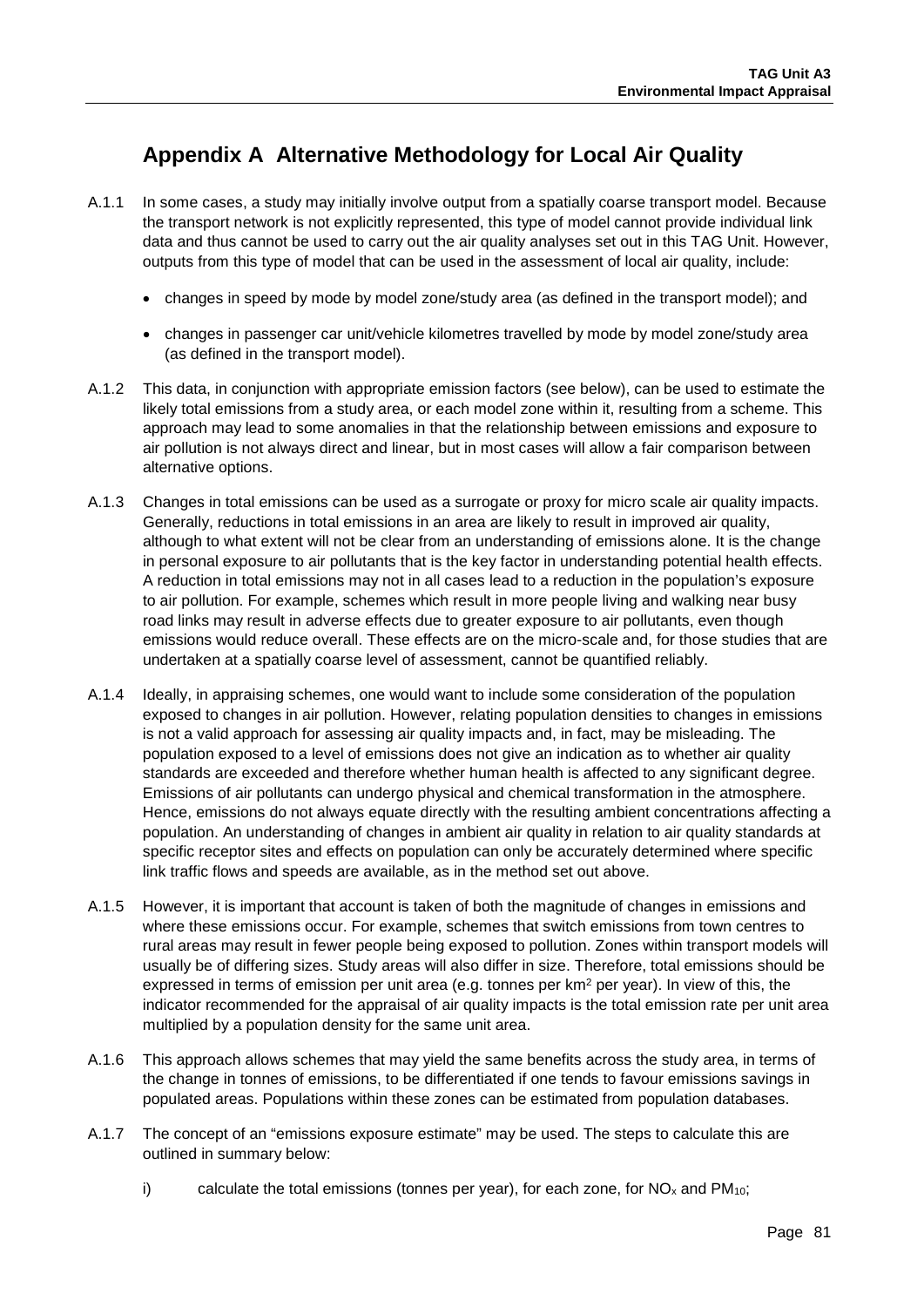- ii) estimate the total population in each zone;
- iii) for each zone, multiply i) by ii) and divide the result by the area of the zone, expressed in  $km<sup>2</sup>$ :
- A.1.8 The three steps above should be carried out for the without scheme case and for the with scheme case.
	- iv) for each zone, subtract the value in iii) for the with scheme case from the without scheme case;
	- v) count the number of positive values in iv) these are zones in which the scheme is likely to worsen air quality over the without scheme case;
	- vi) count the number of negative values in iv) these are zones in which the scheme is likely to improve air quality over the without scheme case;
	- vii) sum the values in iv) over all zones to create the emissions estimate (do this for  $NO_x$  and PM10 separately)
- A.1.9 In addition, it would also be helpful to identify any Air Quality Management Areas in the study area and comment as to whether the scheme is likely to affect them.
- A.1.10 The estimation of total emissions on the basis of vehicle kilometres, speed and emission factors can lead to inaccuracies of which the analyst should be aware. Hence, small differences in totals should not be given undue weight in the decision making process. Some of the reasons for potential errors are given below and the degree to which any particular study might be prone to them should be borne in mind when considering the outputs of any calculations.
	- The distribution of speeds about the mean is important in determining total emissions. The relationship of vehicle speed to emission rate per kilometre is not linear and varies with pollutant. A series of transport schemes may well change the distribution of speeds about an un-changing mean. These effects would not be evident if a single mean speed was used.
	- The distribution of traffic in relation to populations may be affected by a transport scheme. Without examining micro-scale effects this effect may not be picked up.
	- The mix of vehicle types is often crucial in determining the overall emissions of individual pollutants. The level of emission control in the vehicle fleet is important, as is the split in fuel between diesel and petrol.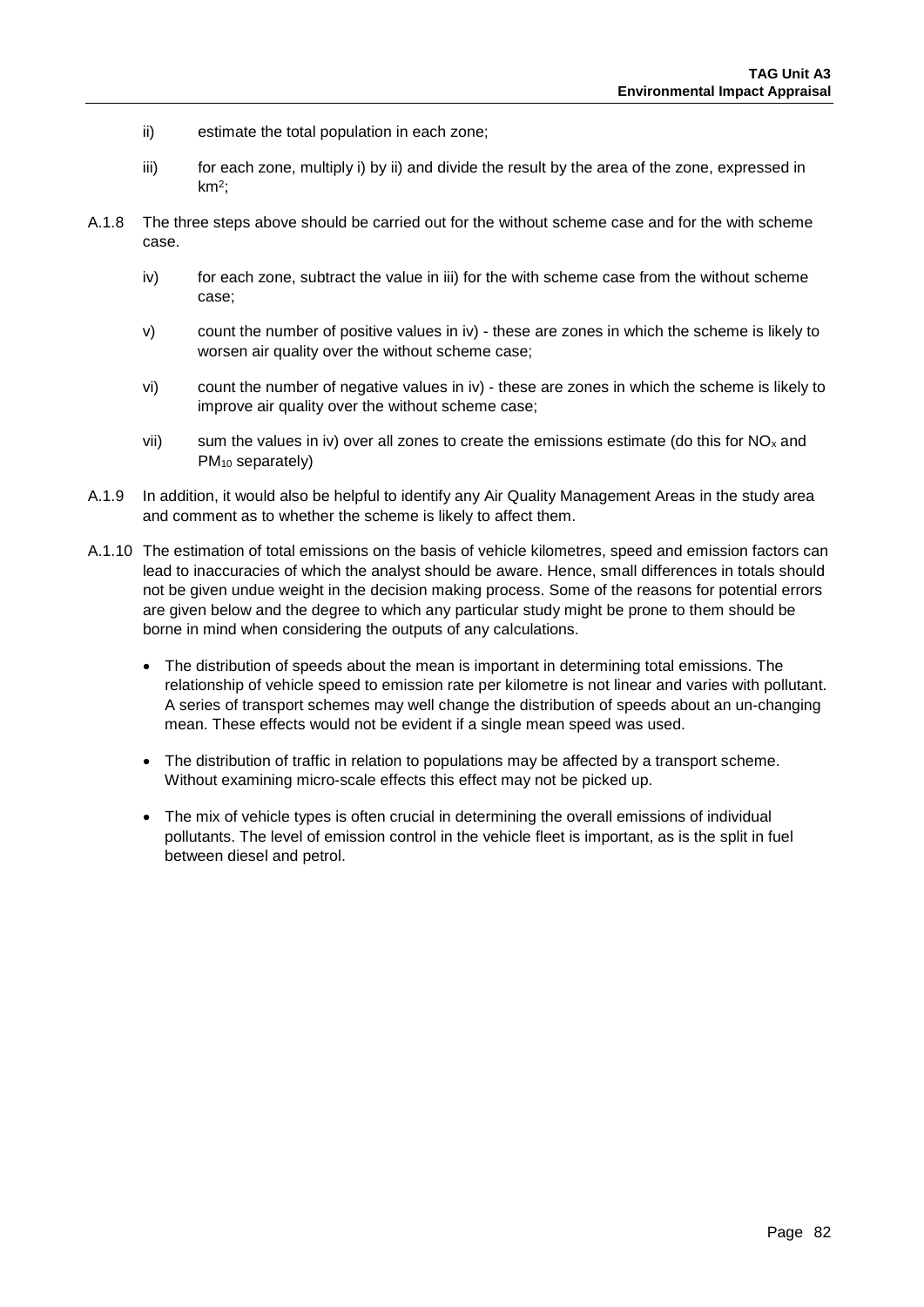# **Appendix B Alternative approach for identifying NOx emissions where the NO2 limit value is exceeded**

- B.1.1 The [TAG Air Quality Valuation spreadsheet](https://www.gov.uk/transport-analysis-guidance-webtag#appraisal-worksheets) also provides an alternative method for determining the proportion of emissions where limit values are exceeded and forecasting this over time. This method uses the total emissions from a scheme over all road links and calculates the probability of emissions occurring areas where the  $NO<sub>2</sub>$  limit value is exceeded in a particular year. It then uses this to estimate the proportion of the scheme's total emissions being on a road link in exceedance of the NO2 limit value in any forecast year.
- B.1.2 This method could be used where detailed link-by-link information is not available and cannot be compared with PCM outputs. Therefore this method might be appropriate for strategic analysis or appraisal of national policies but is not recommended for scheme appraisals where detailed link-bylink information is likely to be available from the local and regional assessments described in this TAG Unit. The method works by basing the profile of  $NO<sub>x</sub>$  emissions on the profile of PCM forecasts, which provides the percentage of  $NO<sub>x</sub>$  emissions on roads where the  $NO<sub>2</sub>$  limit value is exceeded. These forecasts are given for:
	- the percentage of emissions on roads modelled by the PCM (major roads in urban areas) where the limit is exceeded, these are labelled "Urban" in the spreadsheet;
	- adjusted forecasts that represent those emissions as a percentage of total  $NO<sub>x</sub>$  emissions on all major roads (i.e. including emissions on roads not included in the PCM model), labelled "National" in the spreadsheet; and
	- for the percentage of  $NO<sub>x</sub>$  emissions from rail in areas where limits are exceeded.
- B.1.3 Analysts should use the set of forecasts most applicable to the scheme being appraised to calculate the  $NO<sub>x</sub>$  emissions in areas where the  $NO<sub>2</sub>$  limit value is exceeded, in the with-scheme and withoutscheme scenarios.
- B.1.4 Where this approach is used, the [TAG Air Quality Valuation spreadsheet](https://www.gov.uk/transport-analysis-guidance-webtag#appraisal-worksheets) can be used to determine the proportion of  $NO<sub>x</sub>$  emissions in the with and without scheme cases, where the  $NO<sub>2</sub>$  limit value is and is not exceeded. The total emissions in the without scheme and with scheme cases for the opening and forecast years should be entered in the "Emissions and concentrations" sheet.
- B.1.5 The proportion of emissions on links where the  $NO<sub>2</sub>$  limit value is exceeded is calculated in the "NOx exceedances and extrapolation" sheet. Analysts should select either "Urban" or "National" from the drop-down box, as appropriate. The spreadsheet will apply the profile of percentages of NOx emissions where the NO2 limit value is exceeded from the PCM and value the changes in emissions with the relevant abatement or damage costs over the appraisal period.
- B.1.6 Results calculated using this method should be reported in the same way as those for the link-bylink approach and it should be clearly stated in the Appraisal Summary Table that this method has been used (including which set of forecasts were used).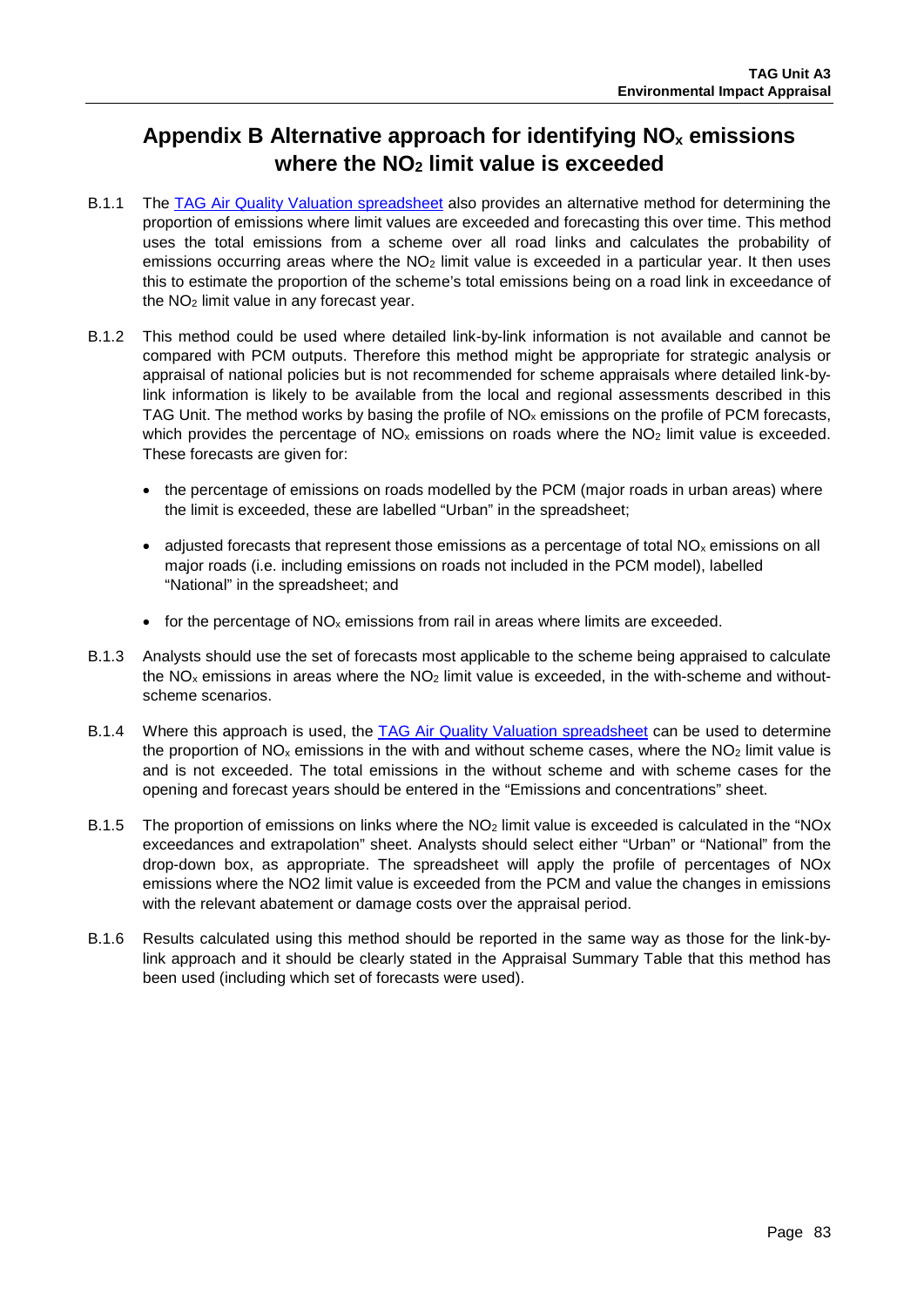# **Appendix C Detail on the derivation of damage and marginal abatement costs**

- C.1.1 The damage cost methodology for economic valuation of air quality is based on research by IGCB(A) that accompanied and informed the Air Quality Strategy Review in 2006. This research is reported in Defra (2006), "An Economic Analysis to Inform the Air Quality Strategy Review Consultation". This report generated a range of monetary values for various key mortality and morbidity benefits, with the aim of using the results to help inform appraisals of air quality impacts. The analysis included a review of research that provided evidence of people's willingness to pay (WTP) for avoiding the adverse health effects of air pollution.
- C.1.2 The values presented include impacts of exposure to air pollution on health. This includes both chronic mortality effects (which consider the loss of life years due to air pollution)<sup>[20](#page-83-0)</sup> and morbidity effects (which consider changes in the number of hospital admissions for respiratory or cardiovascular illness). In addition, costs are included in these values for damage to buildings (through building soiling) and impacts on materials.
- C.1.3 The analysis to support economic valuation of air quality impacts is based on an impact-pathway approach. This approach involves analysis of progression from the emission through dispersion to impacts and finally to monetisation. The impact-pathway approach is recommended best practice as it uses a detailed, location specific approach to quantifying and valuing the impact of air pollution changes. In practice the impact-pathway approach is applied in two ways either through the full impact-pathway modelling (involving bespoke atmospheric modelling) or through damage costs (which approximate the link between tonnes of emissions and impacts using a number of representative runs of the atmospheric modelling). Based on the analysis by the IGCB(A), two separate approaches, both derived from impact pathway modelling, are available, depending on the pollutant to be valued.
- C.1.4 Research for the IGCB(A) has estimated damage costs by modelling the impacts of changing emissions nationally to calculate the marginal benefit per tonne of emission reduction over a 1 year 'pulse' (the impact of a one year change in emissions). This analysis has been carried out for different pollutants and sectors, to reflect the differing impacts of emissions from different sources (due to varying exposure, dispersion and reaction). This is equivalent to an approximation of the impacts that could be derived from an impact-pathway assessment of a policy, and includes both the effect of primary contributions and secondary particles (see glossary). Damage costs calculated in this manner should be applied for oxides of nitrogen  $(NO<sub>x</sub>)$ .
- C.1.5 For Particulate Matter (PM10), a different approach, based on change in concentrations, should be applied. Analysis by Defra has shown that around  $99.98\%$  of the change in PM<sub>10</sub> concentrations is expected to occur within 200 metres of the source. Therefore, concentration modelling for this pollutant can be used as a basis for the impact pathway approach, and a single monetary value can be applied to convert change in concentrations to monetary values. This differs from  $NO<sub>X</sub>$  and other pollutants that have effects over a larger geographical area.
- C.1.6 In March 2010, the IGCB(A) introduced a supplementary methodology to monetise changes in air quality in situations where air quality did not comply with binding legal obligations. This methodology was introduced to ensure that all legal obligations were fully reflected in the decision making process. To value the contingent liability from non-compliance this approach values such impacts based on the expected cost to restore compliance. In May 2013 this approach was included in Supplementary Green Book guidance on valuing air quality impacts.

<span id="page-83-0"></span><sup>&</sup>lt;sup>20</sup> Although the annual pulse damage costs values represent a change in pollution, by one tonne, for one year, the chronic mortality impacts are followed up for 100 years to capture the more long term effect on health of the pollution change. The damage costs therefore include this 'follow-up' in the values provided.